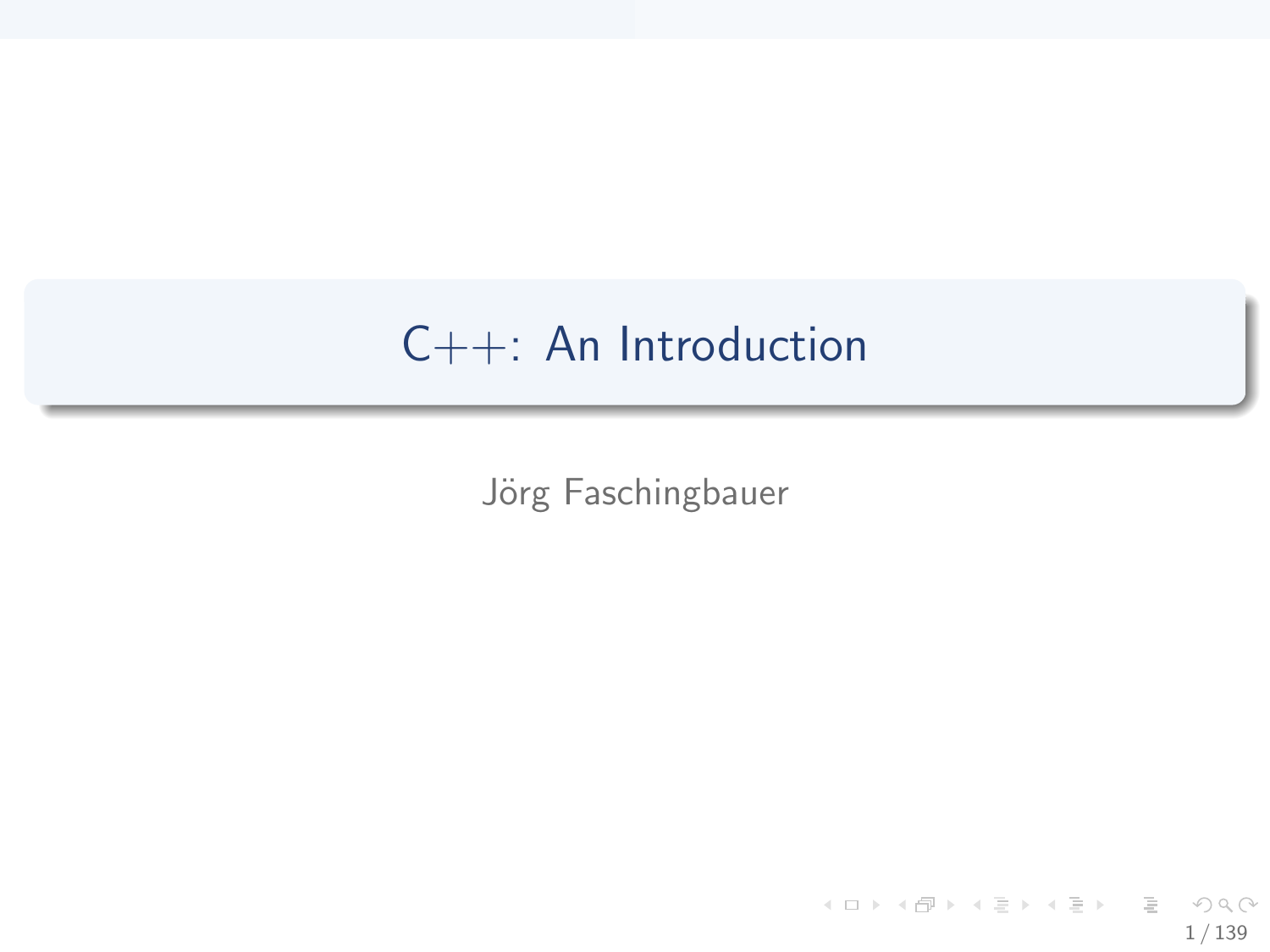## T[abl](#page-2-0)[e of Conte](#page-3-0)nts



- **1** Introduction
	- **a** Int[roduction](#page-8-0)
- 2 Data [Encapsulation](#page-19-0)
	- **Classes and Objects**
	- **a** [Constructors and](#page-19-0) **Destructors**
	- **·** Ob[ject Copy](#page-33-0)
- **3** [Fun](#page-7-0)ctions and Methods
	- **a** Overloading
	- **a** Methods
	- const **a** this
	- **a** References
	- **a** static
	- Operatoren

4 [Except](#page-54-0)ions

- **a** [B](#page-58-0)asics
- $\bullet$  try  $-$  catch
- **5** [Templates](#page-61-0)
	- **·** Function Templates
	- [Class T](#page-65-0)emplates
- **6** [Standard Temp](#page-68-0)late Library
	- **a** Basics
- **·** Sorting
- **•** Searching
- **•** Sequential C[ontainers](#page-92-0)
- **Associative C[ontainers](#page-96-0)**
- **7** Dynamic M[emory](#page-101-0) Allocation
	-

 $\left\{ \begin{array}{ccc} 1 & 0 & 0 \\ 0 & 1 & 0 \end{array} \right\}$  ,  $\left\{ \begin{array}{ccc} 0 & 0 & 0 \\ 0 & 0 & 0 \end{array} \right\}$  ,  $\left\{ \begin{array}{ccc} 0 & 0 & 0 \\ 0 & 0 & 0 \end{array} \right\}$ 

- 8 Inheritance
- **9** Object Oriente[d Design](#page-102-0)

2 / 139

 $\Omega$ 

 $\equiv$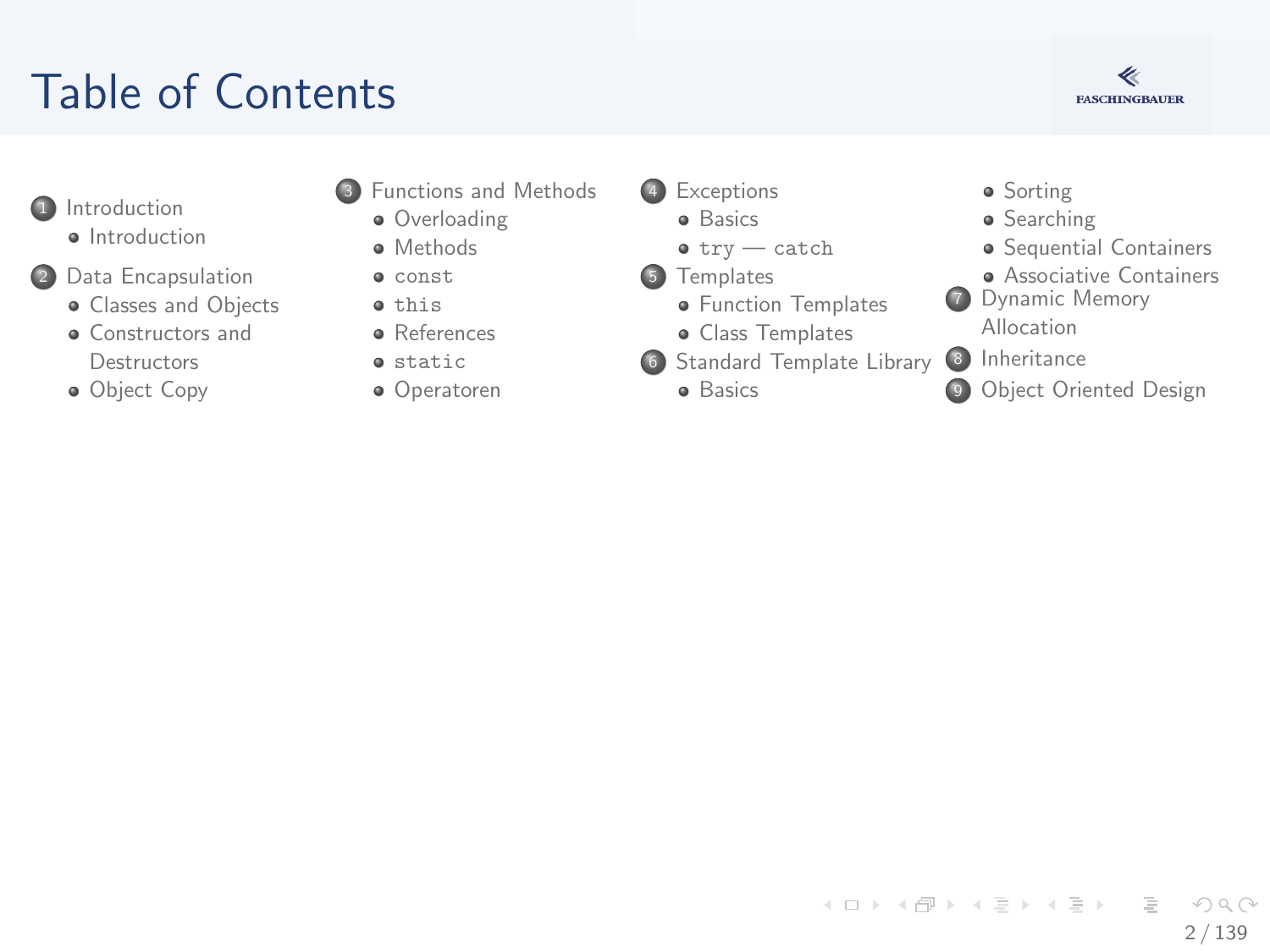#### [Introduction](#page-2-0)

### <span id="page-2-0"></span>**O[ve](#page-2-0)[rview](#page-3-0)**



- **1** Introduction **a** Int[roduction](#page-8-0)
- <sup>2</sup> Data [Encapsulation](#page-19-0)
	- **Classes and Objects**
	- [Constructors and](#page-19-0)
	- Ob[ject Copy](#page-33-0)
- <sup>3</sup> [Fun](#page-7-0)ctions and Methods
	- **Overloading**
	- **•** Methods
	- const this
	- **•** References
	- static
	- Operatoren
- 4 [Except](#page-54-0)ions
	- **a** [B](#page-58-0)asics
	- $\bullet$  try  $-$  catch
- **6** [Templates](#page-61-0)
	- **Function Templates**
	- [Class T](#page-65-0)emplates
- <sup>6</sup> [Standard Temp](#page-68-0)late Library
	- **a** Basics
- Sorting
- **•** Searching
- Sequential C[ontainers](#page-92-0)
- **Associative C[ontainers](#page-96-0)**
- **7** Dynamic M[emory](#page-101-0)
	-
- 8 Inheritance
- **9 Object Oriente[d Design](#page-102-0)**

イロト イ部 トイヨ トイヨト  $\equiv$  $\Omega$ 3 / 139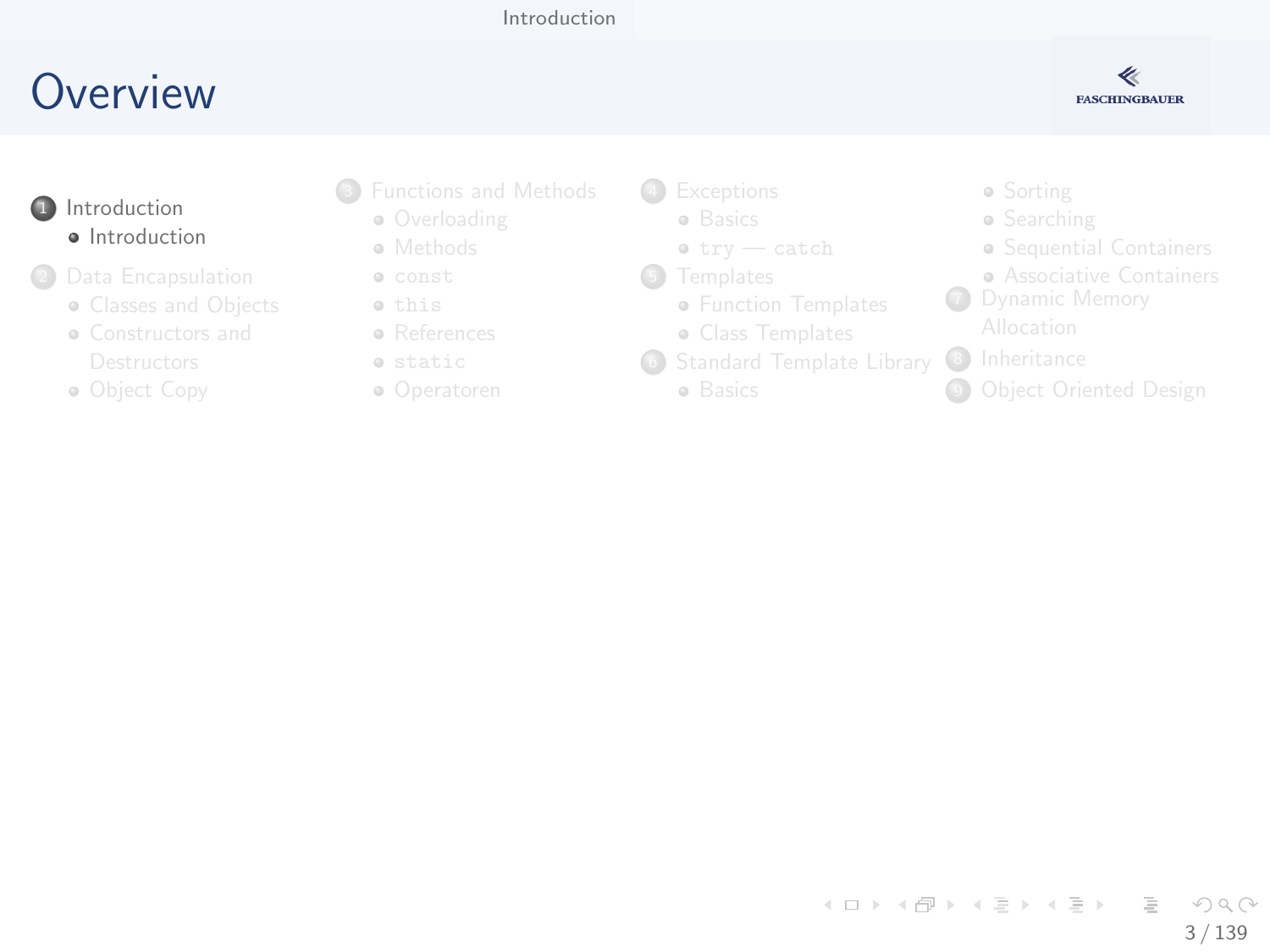[Introduction](#page-2-0) [Introduction](#page-3-0)

## <span id="page-3-0"></span>**O[ve](#page-2-0)[rview](#page-3-0)**



- **1** Introduction **a** Int[roduction](#page-8-0)
- <sup>2</sup> Data [Encapsulation](#page-19-0)
	- **Classes and Objects**
	- [Constructors and](#page-19-0)
	- Ob[ject Copy](#page-33-0)
- <sup>3</sup> [Fun](#page-7-0)ctions and Methods
	- **Overloading**
	- **•** Methods
	- const this
	- References
	- static
	- Operatoren
- 4 [Except](#page-54-0)ions
	- **a** [B](#page-58-0)asics
	- $\bullet$  try  $-$  catch
- **6** [Templates](#page-61-0)
	- **Function Templates**
	- [Class T](#page-65-0)emplates
- <sup>6</sup> [Standard Temp](#page-68-0)late Library
	- **a** Basics
- Sorting
- **•** Searching
- Sequential C[ontainers](#page-92-0)
- **Associative C[ontainers](#page-96-0)**
- **7** Dynamic M[emory](#page-101-0)
	-
- 8 Inheritance
- **<sup>4</sup>** Object Oriente[d Design](#page-102-0)

イロト イ部 トイヨ トイヨト  $\equiv$  $\Omega$ 4 / 139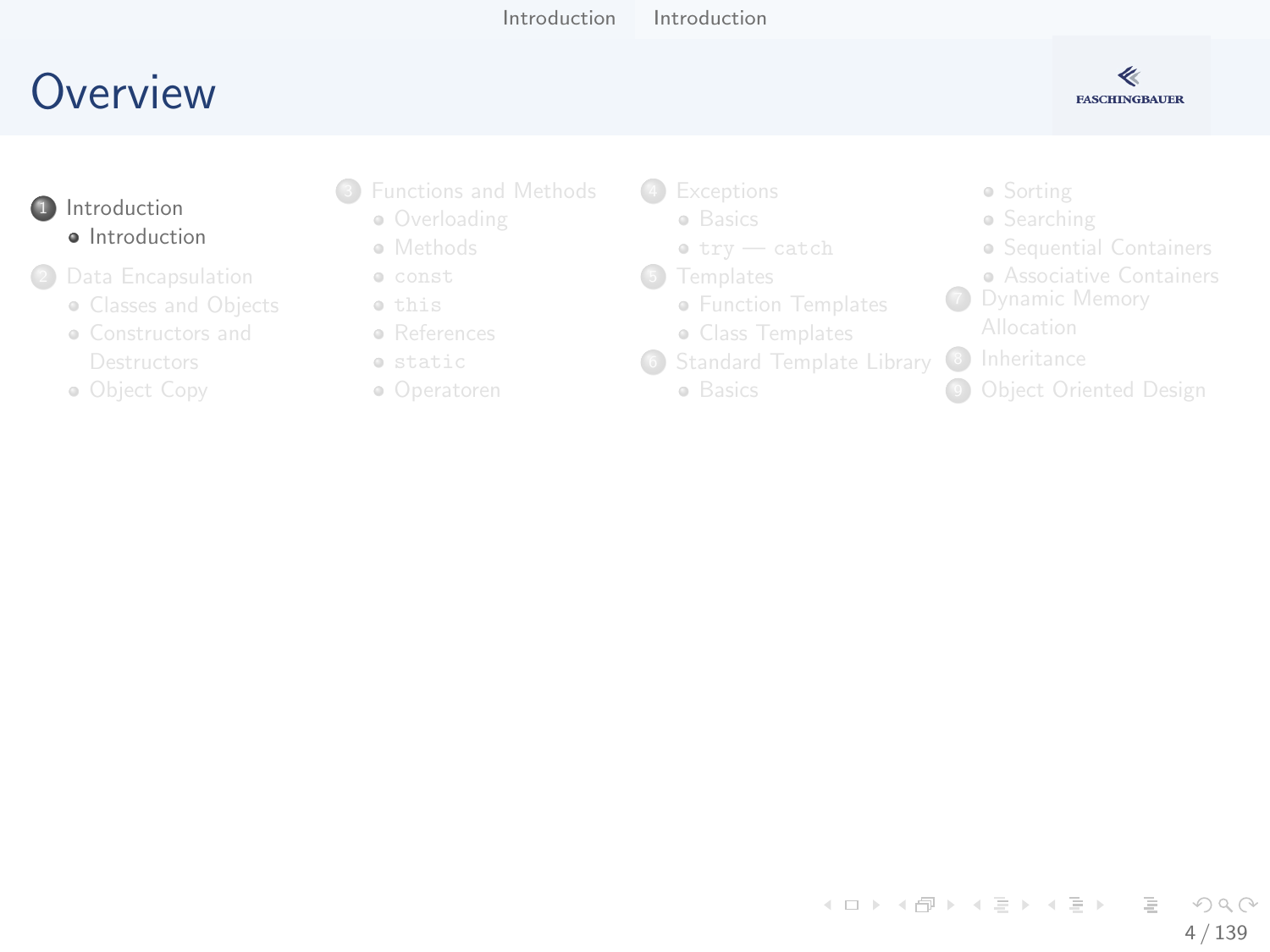## Background



### C is great:

- One has control over everything
- Dominant language for years
- Real Men don't do Object Oriented Programming

But ...

- **•** Same bugs over and over
	- Memory leaks and other cleanup
	- Dangling pointers
	- $0.11$
- The need for inheritance was obvious even without language support
	- Implementation idioms were similar
	- ... but never the same
	- ... and always had to have too much code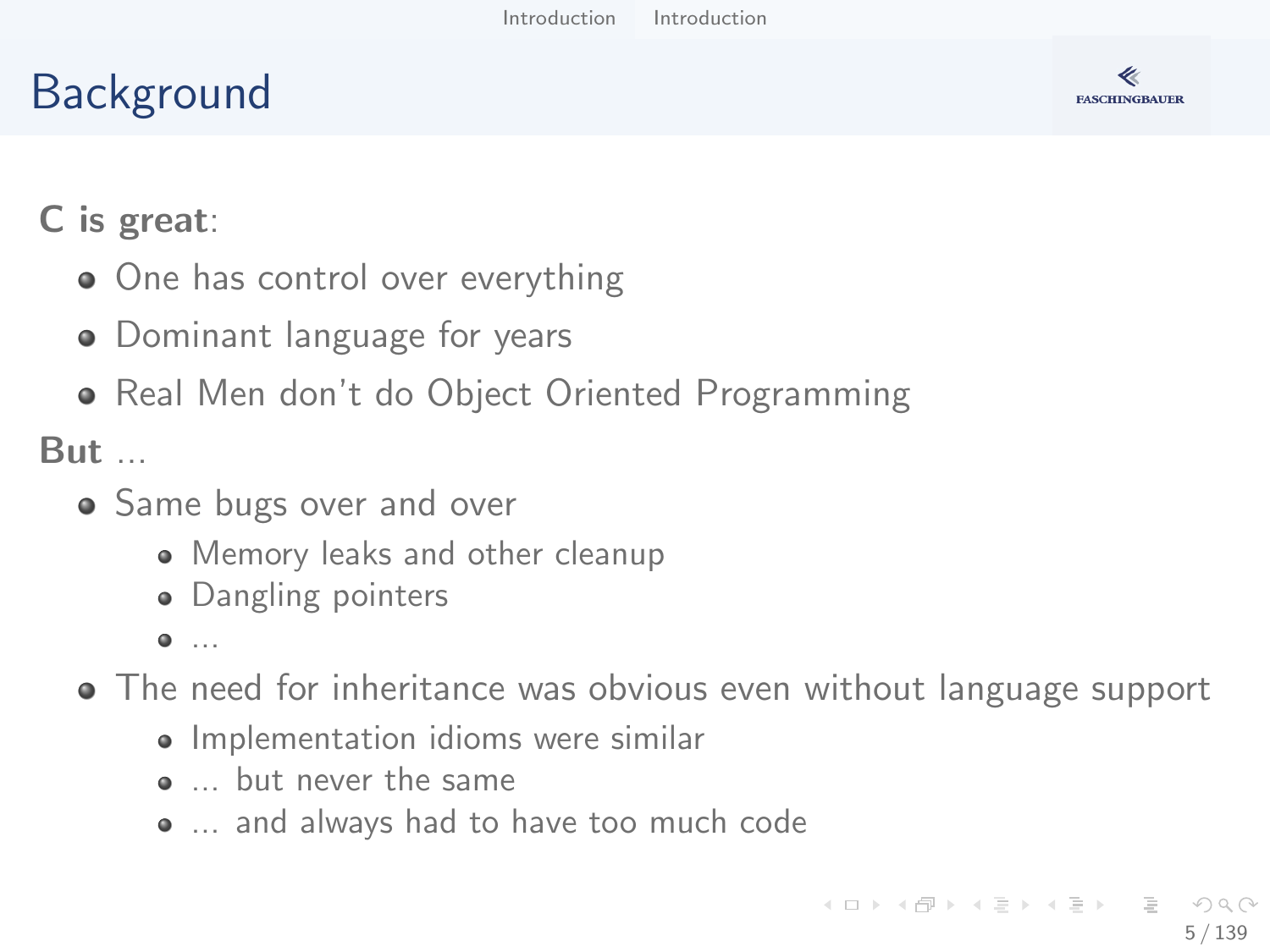## **History**



- 1980: Bjarne Stroustrup "C with Classes"
- $\bullet$  1983: "C++"
- 1985: "The C++ Reference Manual" (Stroustrup)
- 1990: "The Annotated C++ Reference Manual" (Stroustrup)
- $\bullet$  1998: C++ ISO/IEC 14882:1998 "C++98"
	- Standard Template Library
- $\bullet$  2003: Standard "Revision" (Fix) "C++03"
- 2005 ...: "Technical Reports" (Fixes)
- $\bullet$  2011: "C++11": most recent standard
	- Library extension
	- New syntax ("Unification" with C, ...)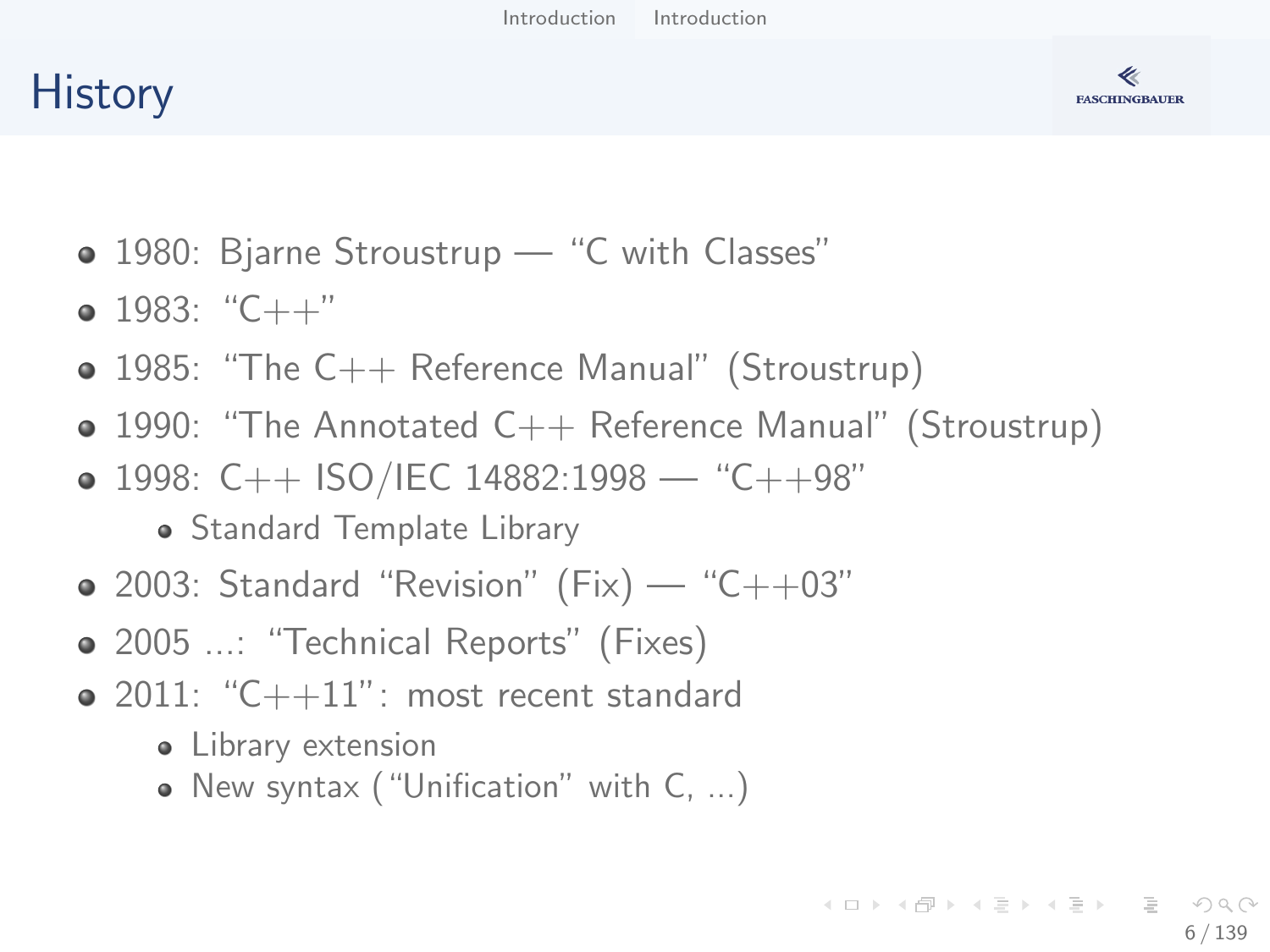### Content



- Data encapsulation "Object"
	- Constructor, destructor
	- Access control: public, protected, private
	- Methods and operators (Copy!)
- **o** Inheritance
	- $\bullet$  "Classic" OO Design  $\rightarrow$  science on its own
- **•** Templates
- Standard Library and Standard Template Library (STL)
	- String
	- IO streams
	- **Container classes**
	- Threading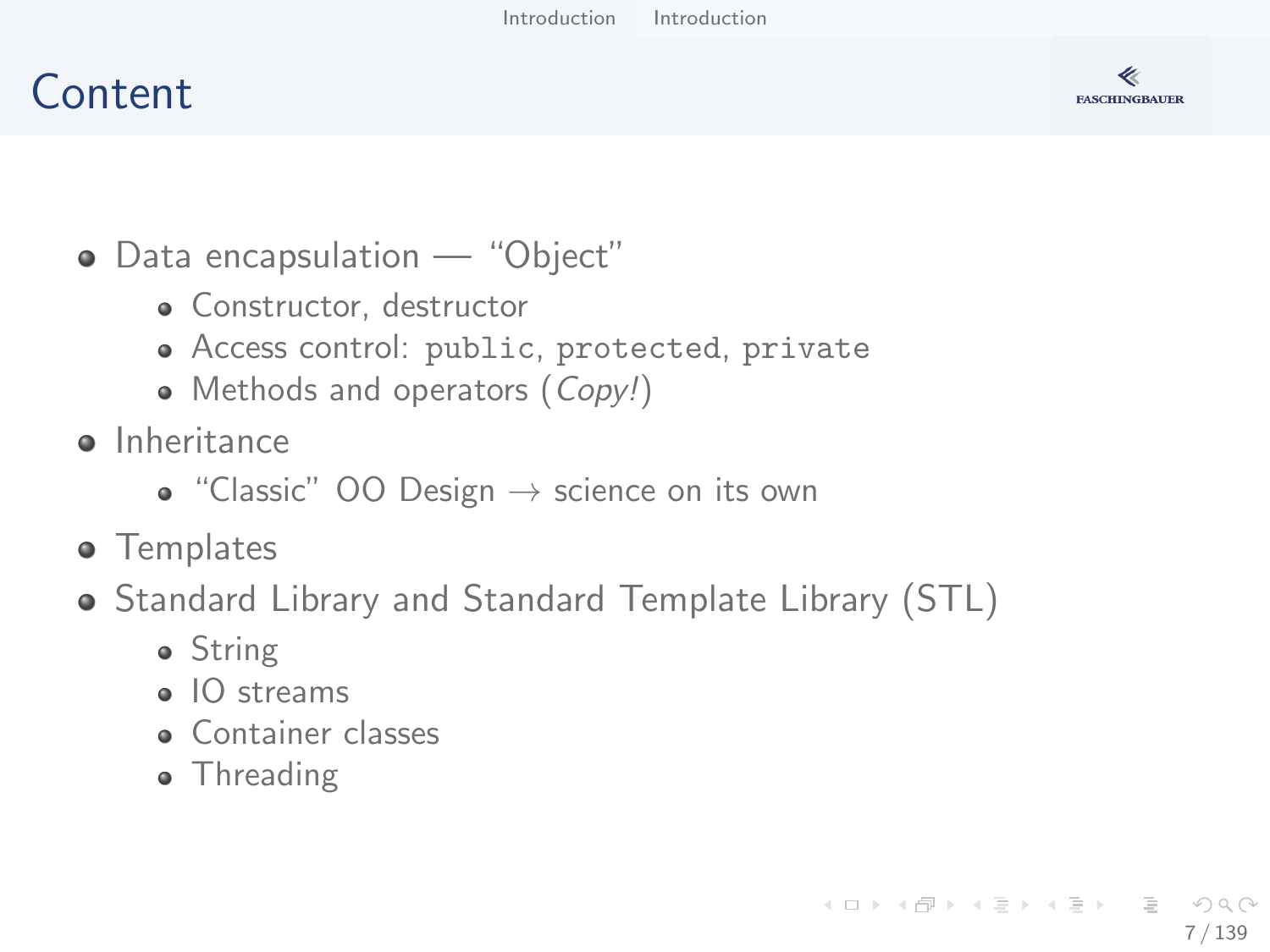#### [Data Encapsulation](#page-7-0)

### <span id="page-7-0"></span>**O[ve](#page-2-0)[rview](#page-3-0)**



- **a** Int[roduction](#page-8-0)
- 2 Data [Encapsulation](#page-19-0)
	- **·** Classes and Objects
	- **a** [Constructors and](#page-19-0) **Destructors**
	- **·** Ob[ject Copy](#page-33-0)
- <sup>3</sup> [Fun](#page-7-0)ctions and Methods
	- **Overloading**
	- **•** Methods
	- const this
	- References
	- static
	- Operatoren
- 4 [Except](#page-54-0)ions
	- **a** [B](#page-58-0)asics
	- $\bullet$  try  $-$  catch
- **6** [Templates](#page-61-0)
	- **Function Templates**
	- [Class T](#page-65-0)emplates
- <sup>6</sup> [Standard Temp](#page-68-0)late Library
	- **a** Basics
- Sorting
- **•** Searching
- Sequential C[ontainers](#page-92-0)
- **Associative C[ontainers](#page-96-0)**
- **7** Dynamic M[emory](#page-101-0)
	-
- 8 Inheritance
- **9 Object Oriente[d Design](#page-102-0)**

イロト イ部 トイヨ トイヨト  $\equiv$  $\Omega$ 8 / 139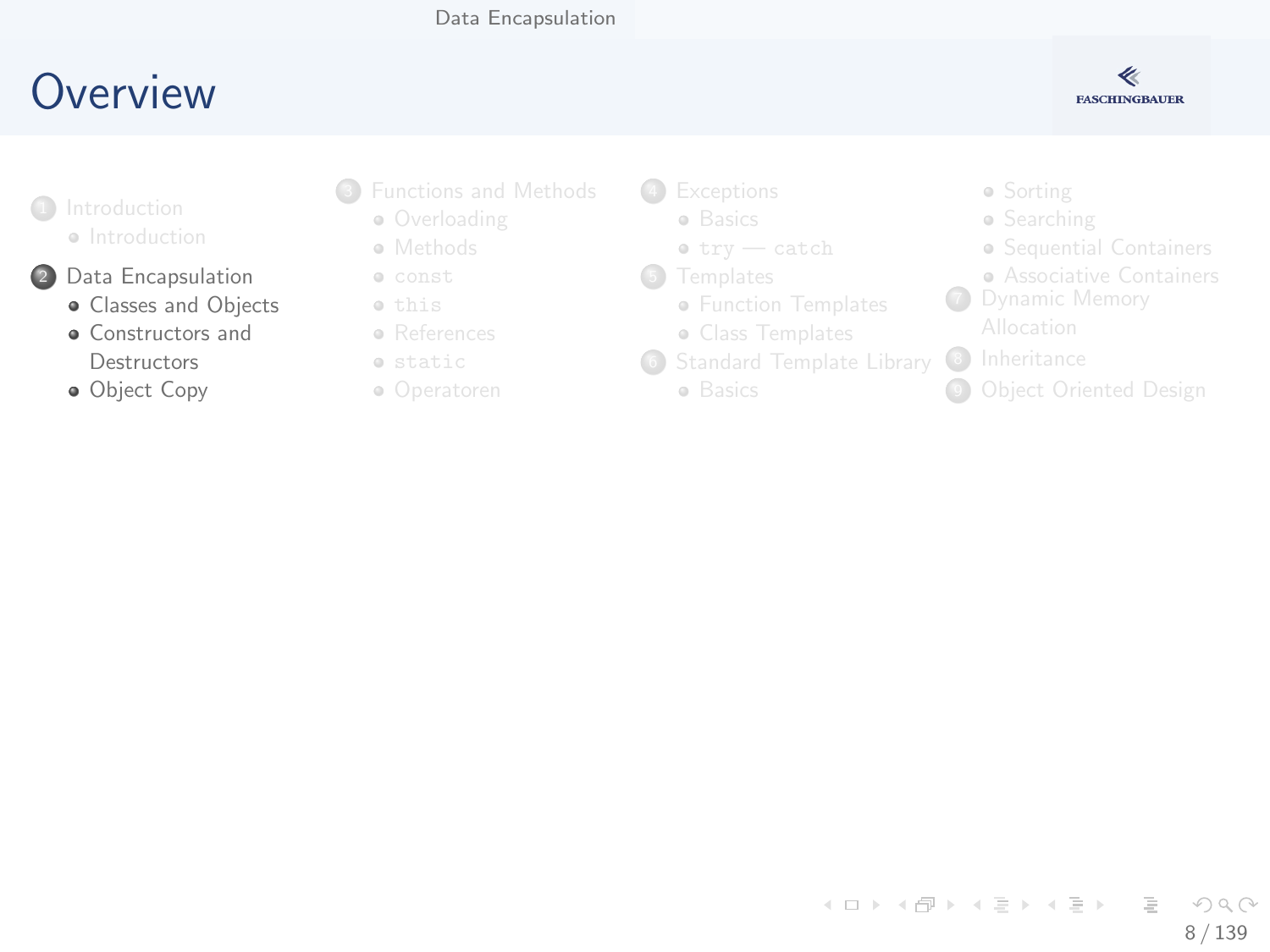### <span id="page-8-0"></span>**O[ve](#page-2-0)[rview](#page-3-0)**



- **a** Int[roduction](#page-8-0)
- 2 Data [Encapsulation](#page-19-0)
	- **Classes and Objects**
	- [Constructors and](#page-19-0)
	- Ob[ject Copy](#page-33-0)
- <sup>3</sup> [Fun](#page-7-0)ctions and Methods
	- **Overloading**
	- **•** Methods
	- const this
	- **•** References
	- static
	- Operatoren
- 4 [Except](#page-54-0)ions
	- **a** [B](#page-58-0)asics
	- $\bullet$  try  $-$  catch
- **6** [Templates](#page-61-0)
	- **Function Templates**
	- [Class T](#page-65-0)emplates
- <sup>6</sup> [Standard Temp](#page-68-0)late Library
	- **a** Basics
- Sorting
- **•** Searching
- Sequential C[ontainers](#page-92-0)
- **Associative C[ontainers](#page-96-0)**
- **7** Dynamic M[emory](#page-101-0)
	-
- 8 Inheritance
- **9 Object Oriente[d Design](#page-102-0)**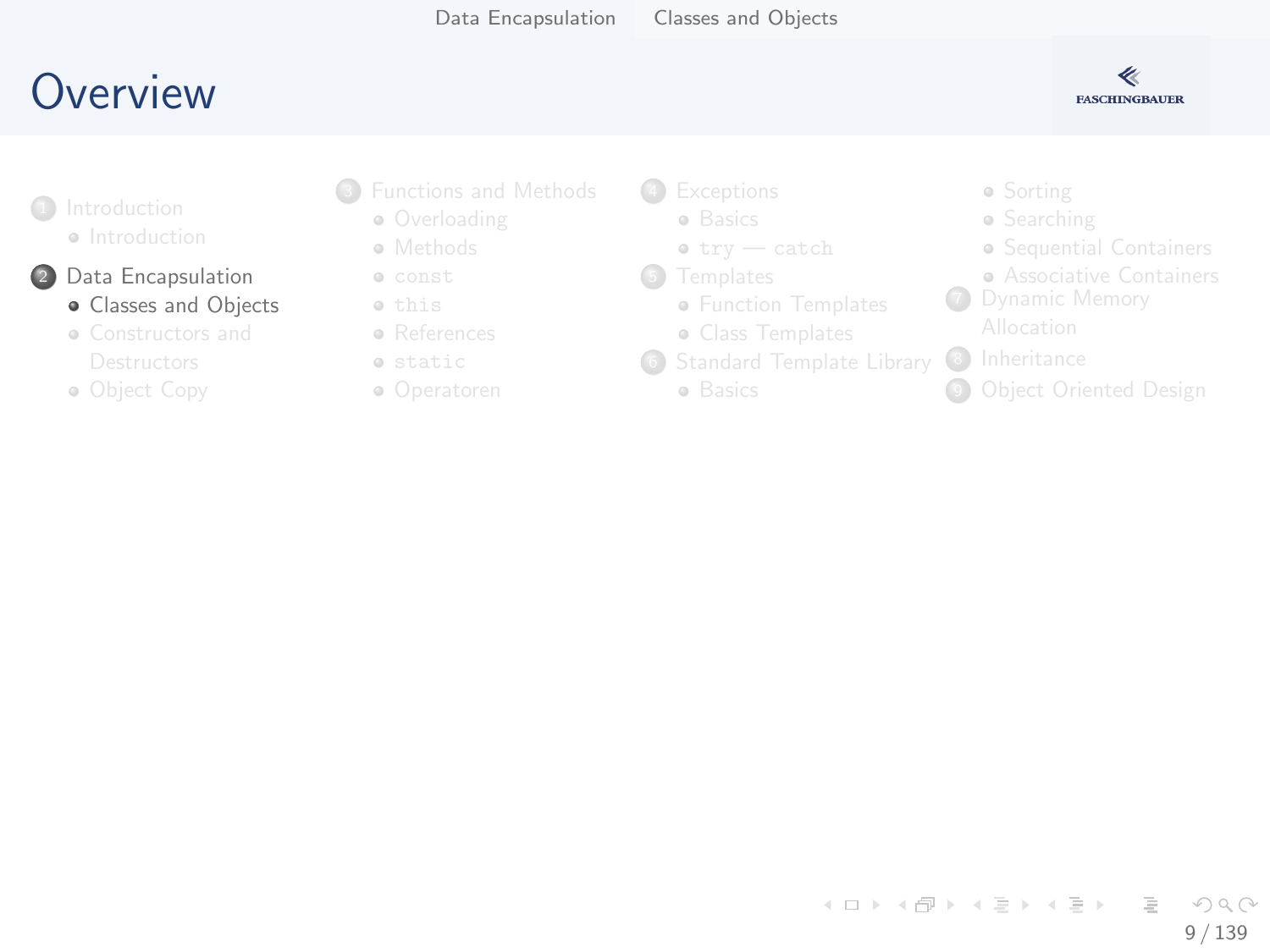## "Objects" in C — struct

### Objects in C — struct

- Self defined "Composite" types
- *Copy* is supported by the compiler — but nothing else
	- Explicit assignment
	- Parameter passing
	- **•** Function return value

```
struct point
{
    int x;
    int y;
};
struct point add_points(
    struct point p1,
    struct point p2)
{
     struct point ret;
     ret.x = p1.x + p2.x;ret.y = p1.y + p2.y;
     return ret;
}
```
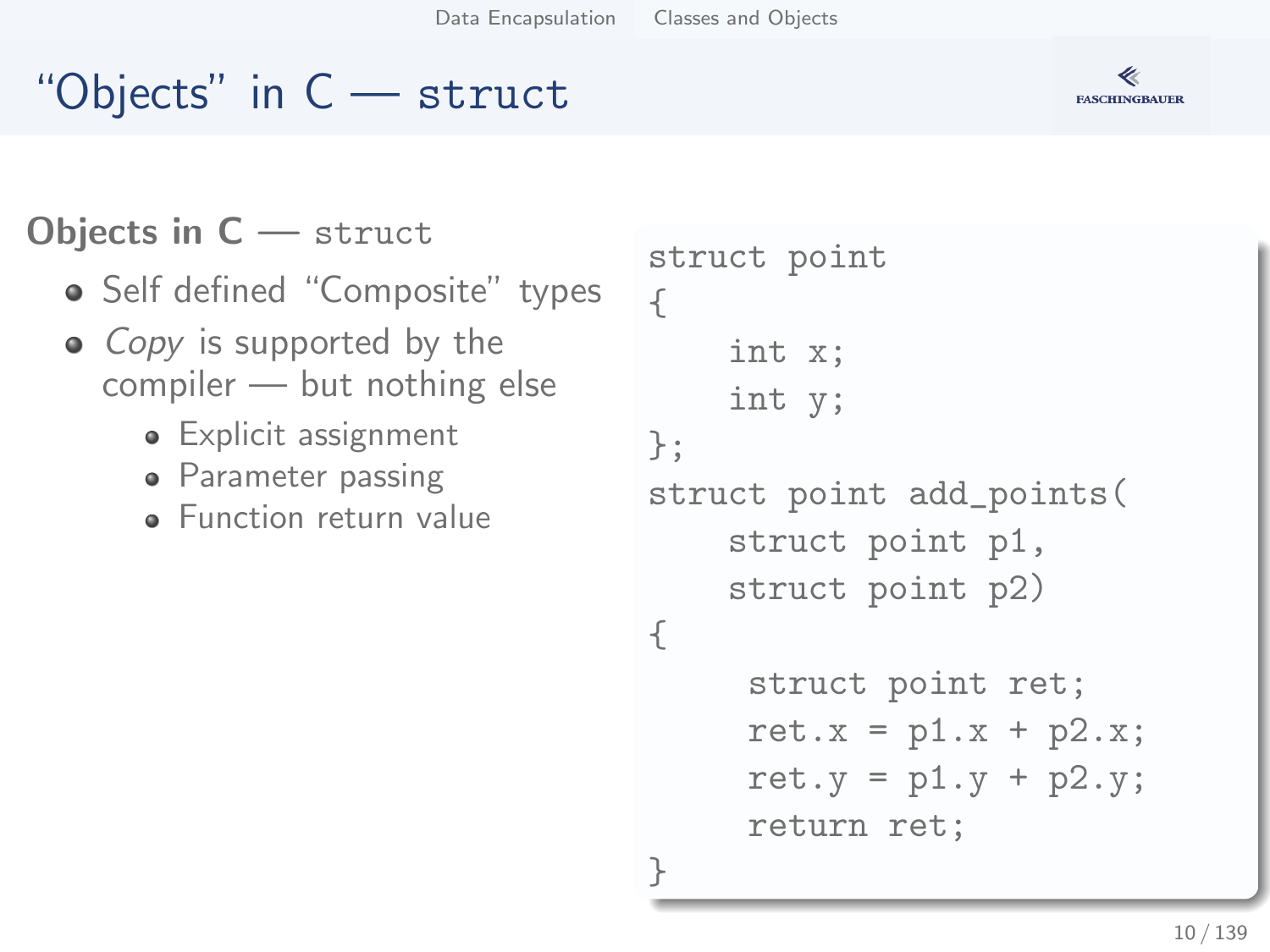## Example: struct point



#### Definition

```
struct point
{
    int x;
    int y;
};
struct point add_points(
    struct point rhs,
    struct point lhs);
void add_to_point(
    struct point *rhs,
    struct point lhs);
```
#### Usage

```
struct point A = \{1, 2\},
              B = \{2, 4\}:
struct point C;
C = add\_points(A, B);
```

```
add_to_point(&A, B);
```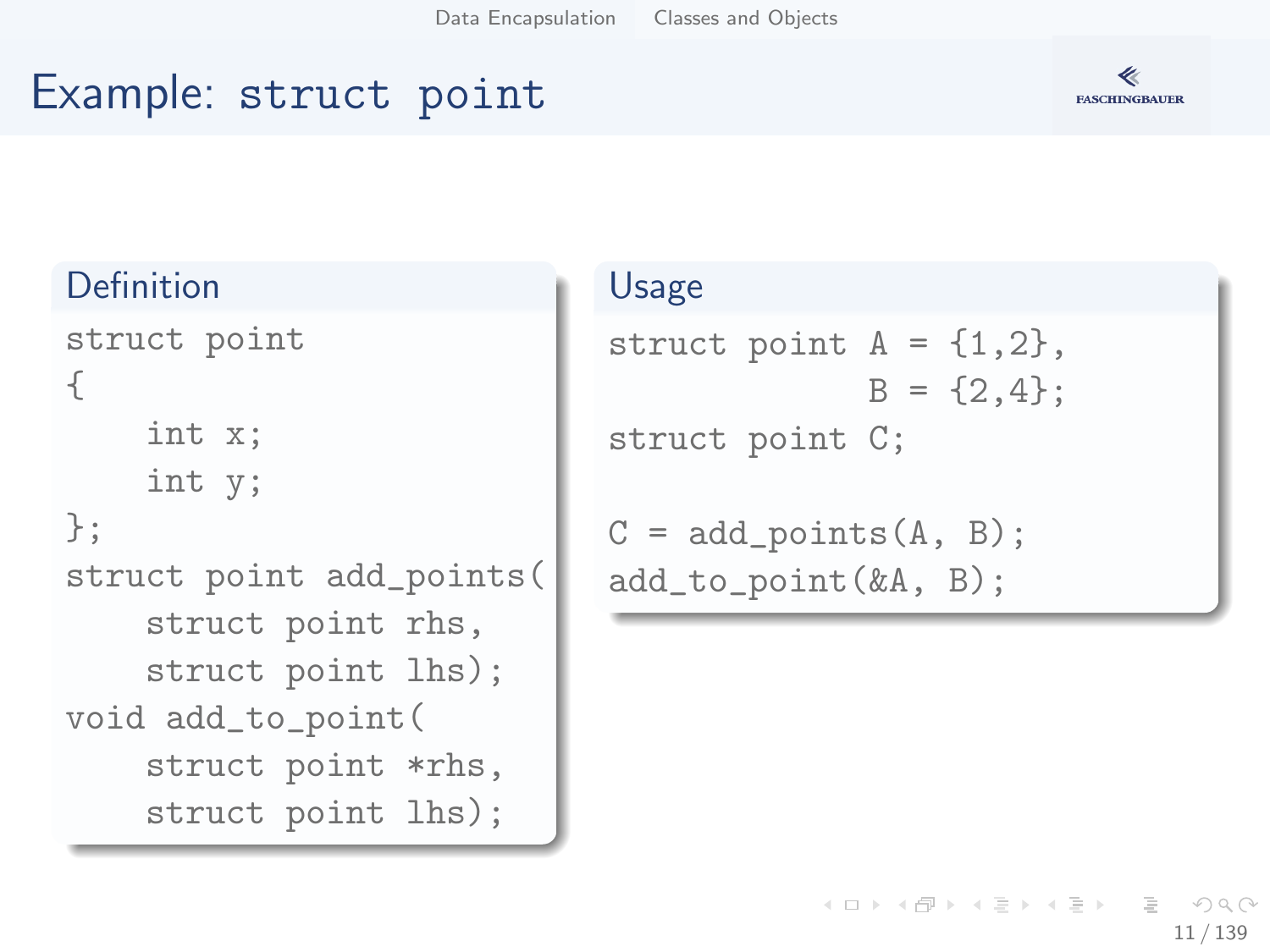### struct point — Criticism



- Members are public
	- $\bullet \rightarrow$  Bugs are only a matter of time
	- Counter argument: "Real programmers don't write bugs"
- **•** Function just hang around
- **o** Clean initialization
	- Contructor (and Destructor)
	- Error checking
- $\bullet$  Self defined operators  $-$  e.g. addition of struct point, using operator  $"+'$
- Methods on Objects



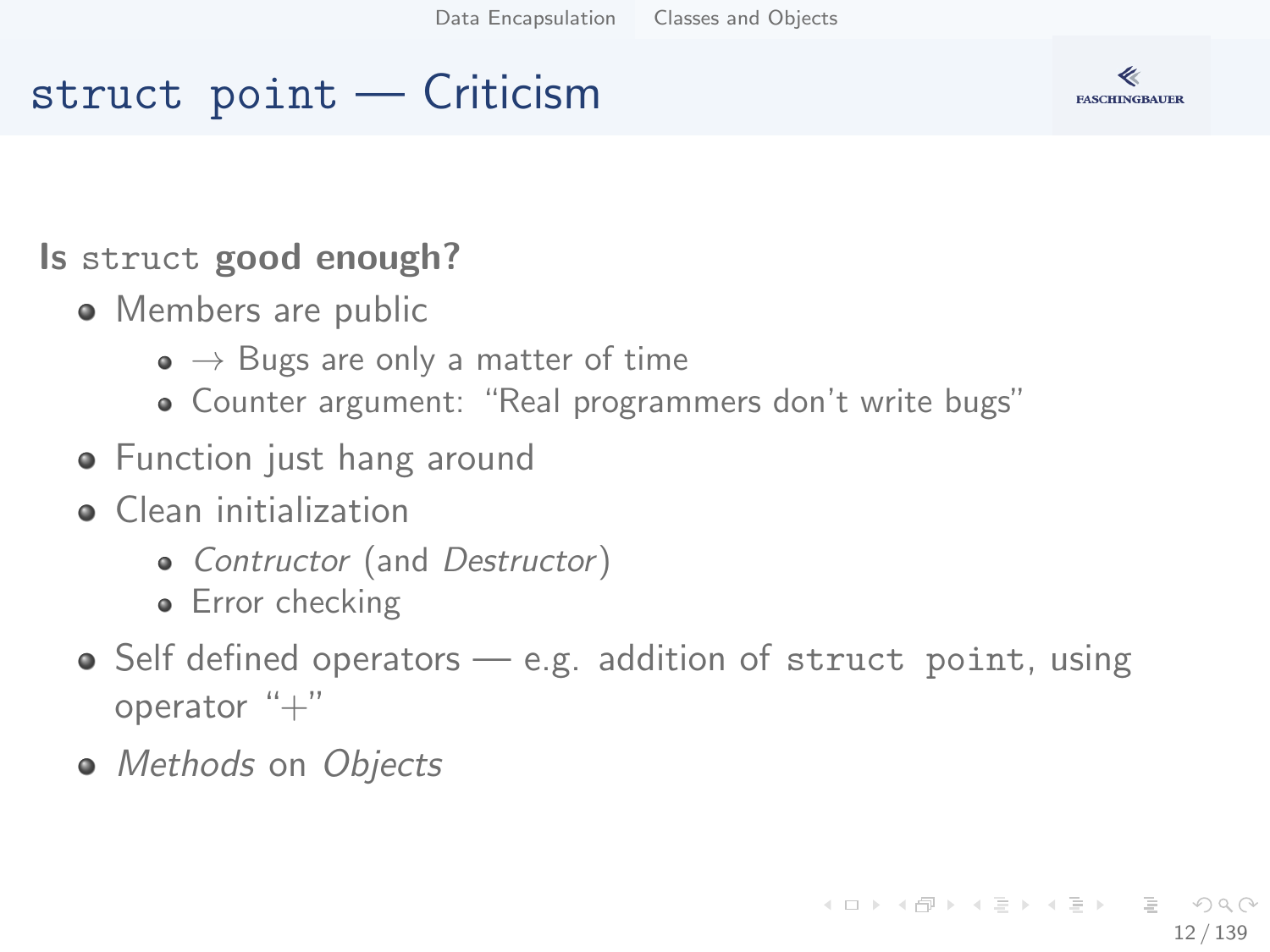### Example: class point

#### Definition

```
class point
{
public:
       point(int x, int y);
       int x() const;
       int y() const;
       point& operator+=(
             point addend);
private:
       int _x;
       int _y;
};
point operator+(
       point lhs,
         point results in the contract of the contract of the contract of the contract of the contract of the contract of
```
#### Usage

```
point A(1,2), B(2,4);
point C = A + B;
A += B;
```


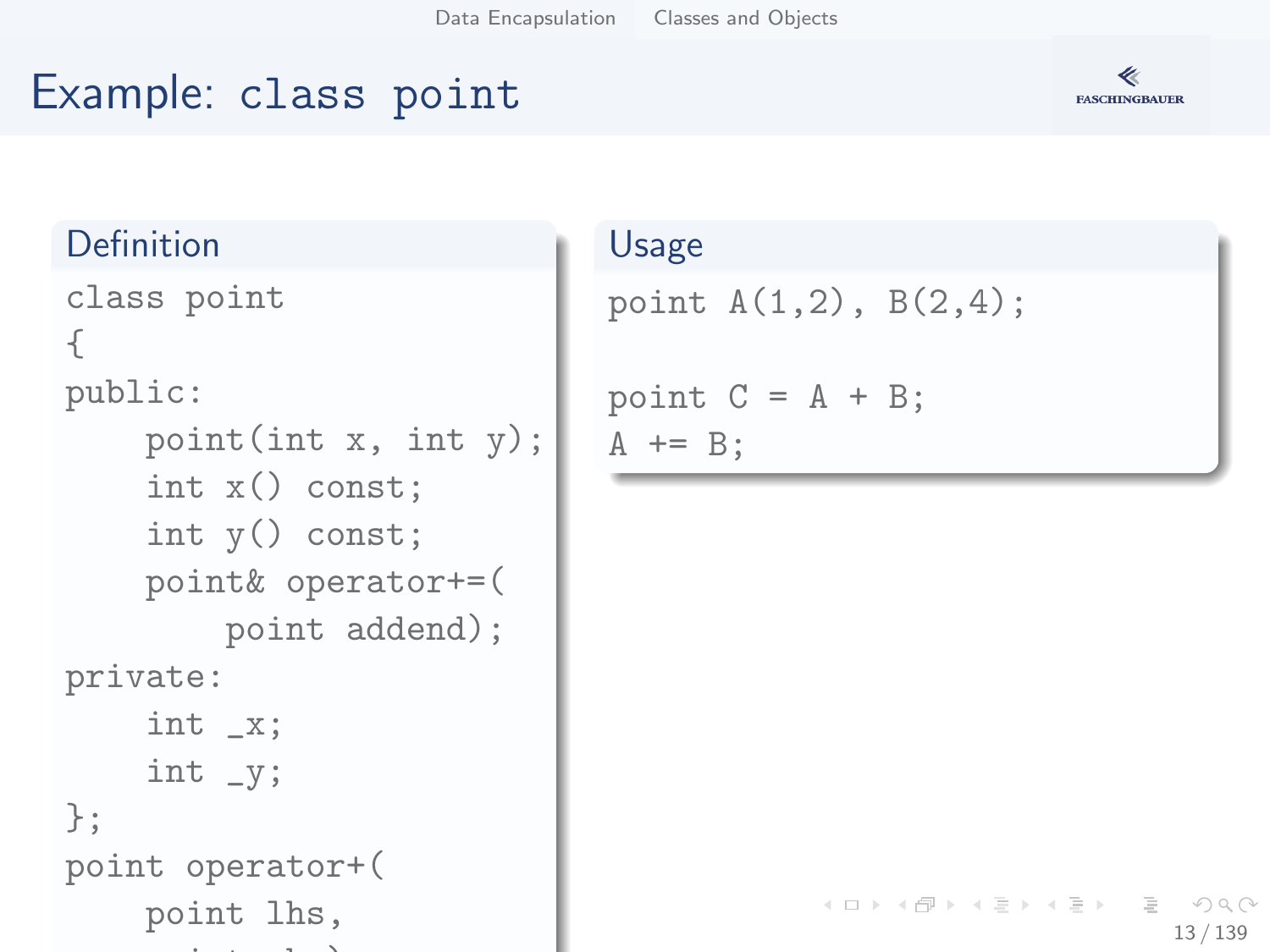## class point, analyzed (1)



Access Specifier

| Definition             | Usage                 |
|------------------------|-----------------------|
| class point            | int $x = A \cdot x$ ; |
| private:<br>int $_x$ ; |                       |
| $\}$ ;                 |                       |

- **Compiler error**: "Access to private member ..."
- **Access Specifier**: specifies, who can call a method or access a member
	- public: access allowed from everywhere
	- private: access only from withni methods of the same class
	- protected: access only from within methods of same or derived class  $(\rightarrow$  Inheritance)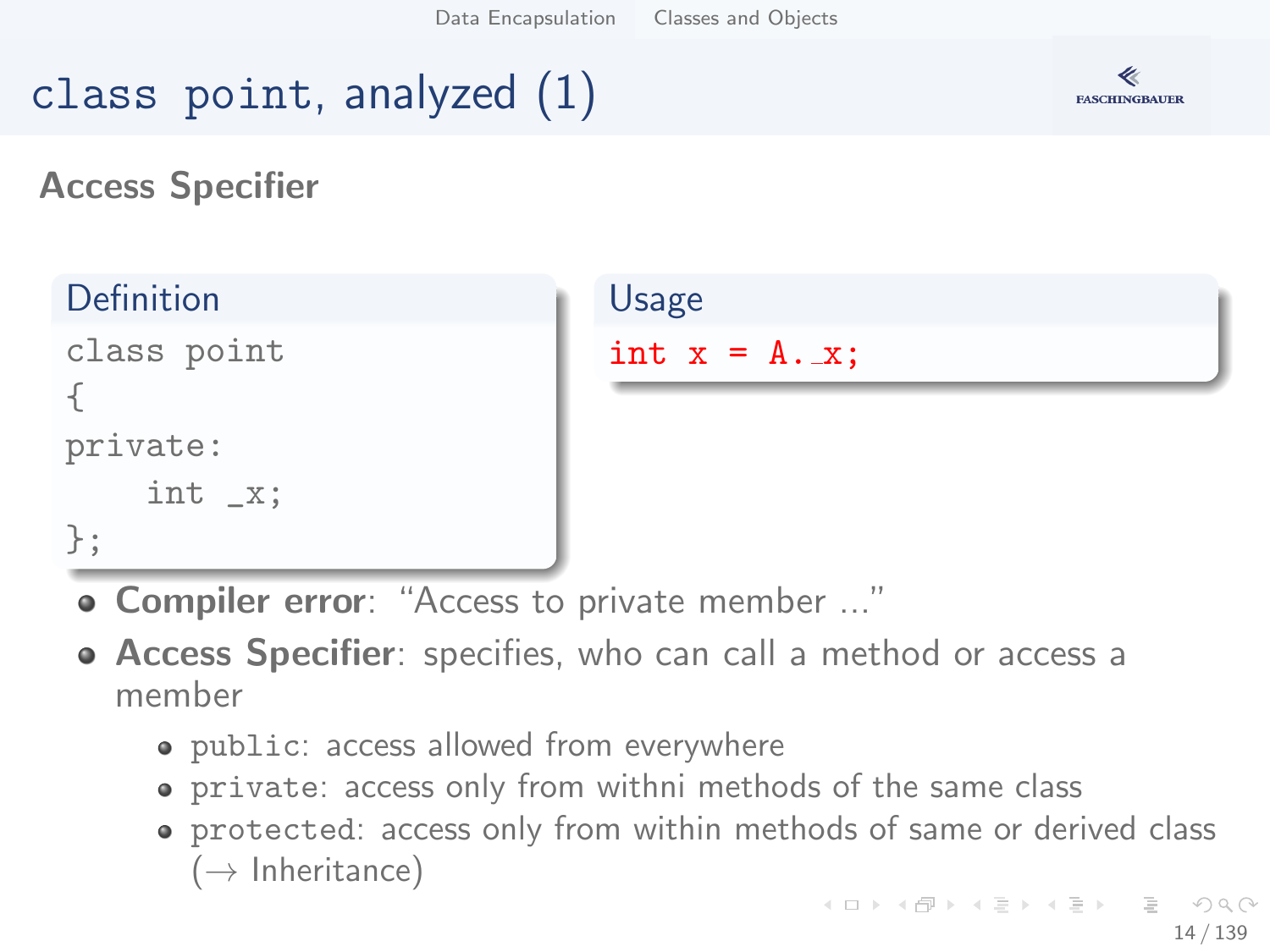## class point, analyzed (2)



#### Access Specifier and Access Methods

### Definition

```
class point
{
public:
    int x() const { return -x; }
};
```
## Usage int  $x = A.x()$ ;

- Public Access  $\implies$  compiler does not complain
- Access Specifier: matter of taste ("Design")
	- Public Member Access: eerybody could modify everything  $\rightarrow$  C
	- Access Methods: read-only member access  $\rightarrow$  inline
- const:  $x()$  does not modify the object  $\rightarrow$  excellent type system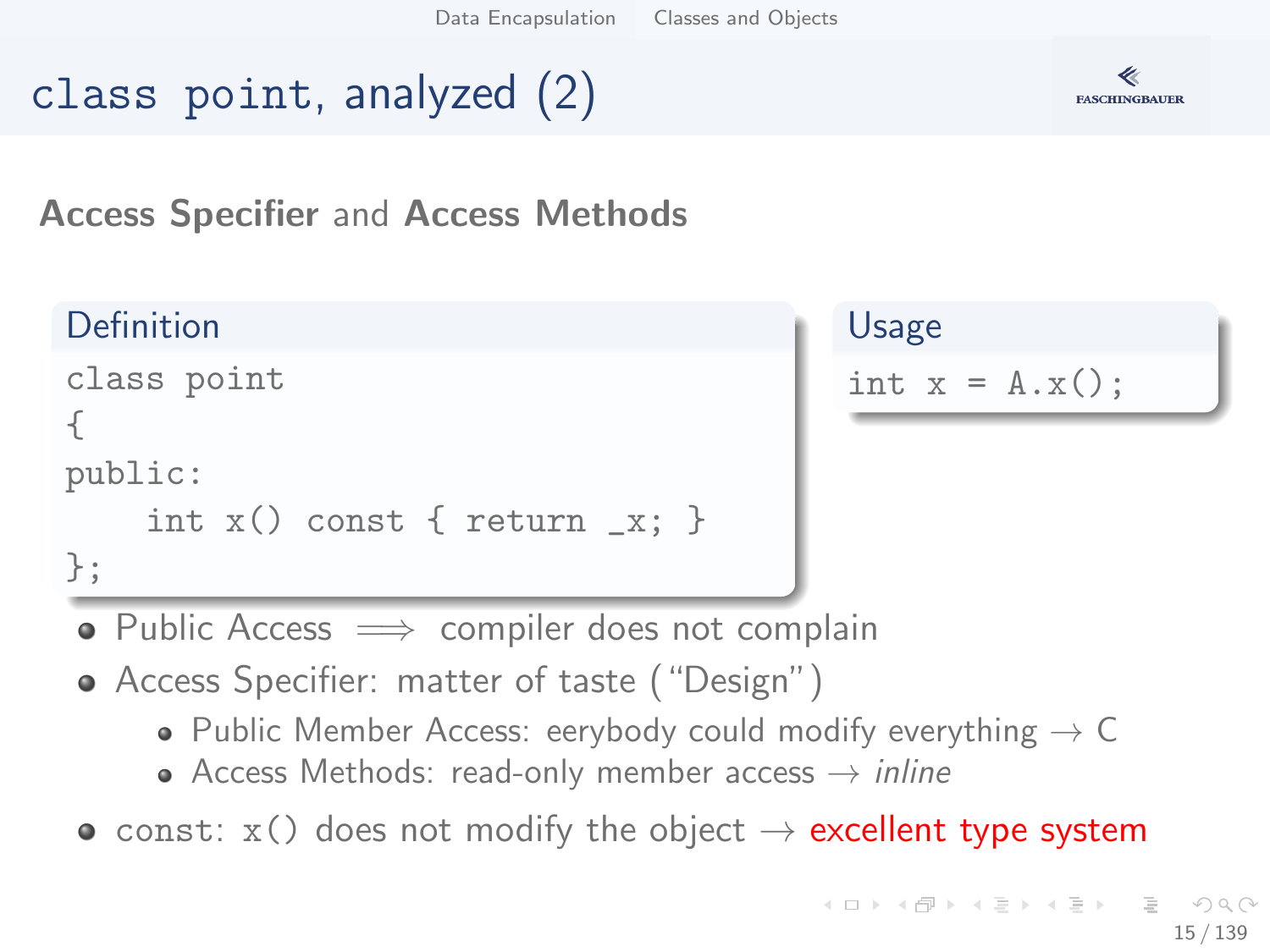## class point, analyzed (3)



#### **Constuctors**

#### **Declaration**

```
class point
{
public:
    point(int x, int y);
};
```
**• Constuctor:** initializes the object

- Here: initialization of the members x and y
- Multiple constuctors possible

#### Usage

point  $A(1,2)$ ;

イロト イ部 トイミト イモト  $\equiv$  $\Omega$ 16 / 139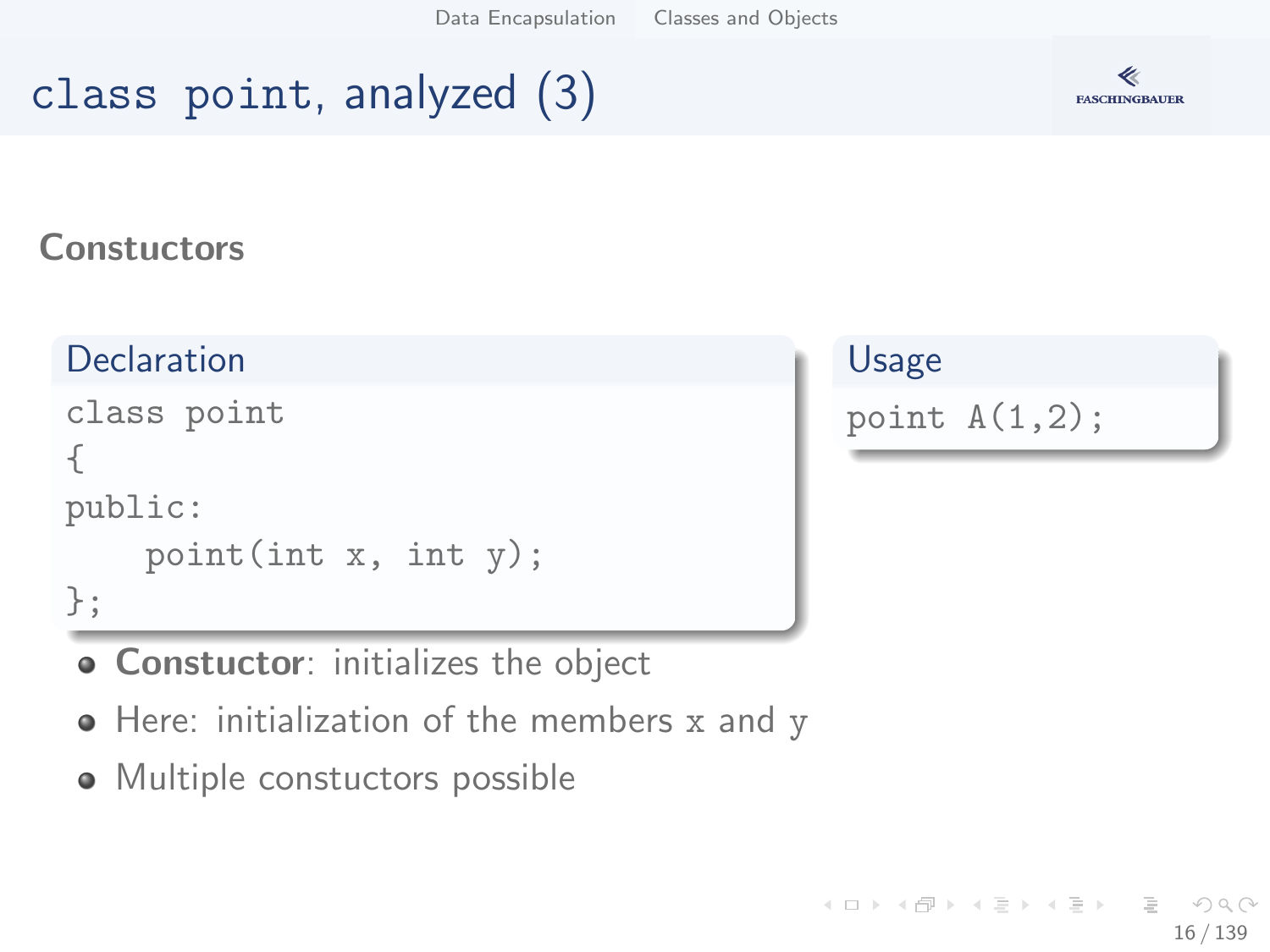## class point, analyzed (4)



#### **Operators**

#### **Declaration**

```
class point
{
public:
    point& operator+=(point addend);
};
```
**• Operator Overloading** 

 $\bullet$  A  $\leftarrow$  B has the value of A *after assignment* 

### Usage  $A$  +=  $B$ ;  $C = A += B$ :

K ロ ) - K (ラ ) - K (ミ ) - K (ミ ) - ( ) ()  $OQ$ 17 / 139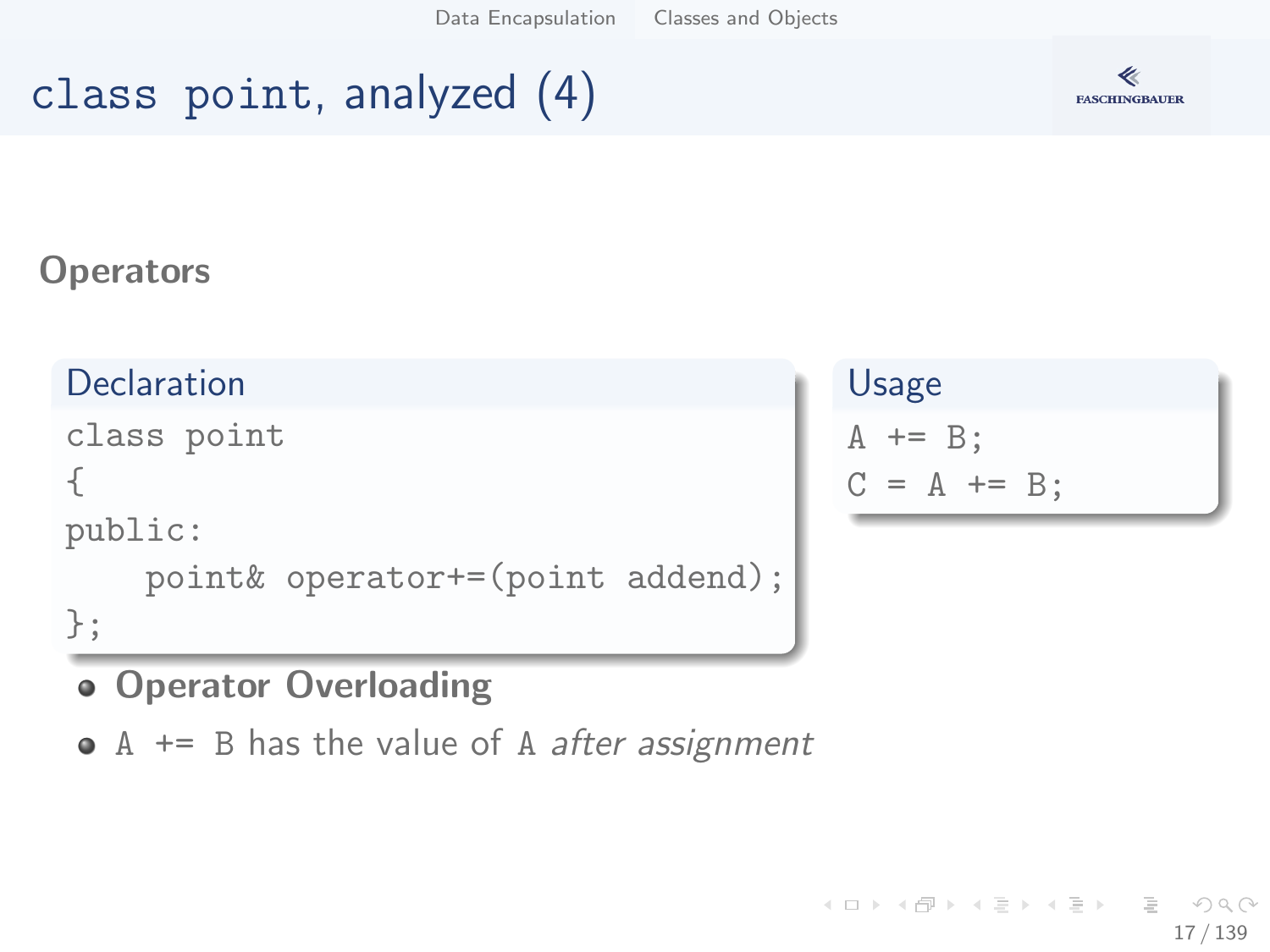## class point, analyzed (5)



#### **Operators**

| Declaration                                                               | Usage        |
|---------------------------------------------------------------------------|--------------|
| class point                                                               | $C = A + B;$ |
| $\frac{1}{2}$                                                             |              |
| $\ddagger$ :                                                              |              |
| point operator+(point lhs, point rhs);                                    |              |
| • Operator " $+=$ " modifies an objekt (left hand side) $\implies$ member |              |
| • Operator "+" creates a new object $\implies$ global                     |              |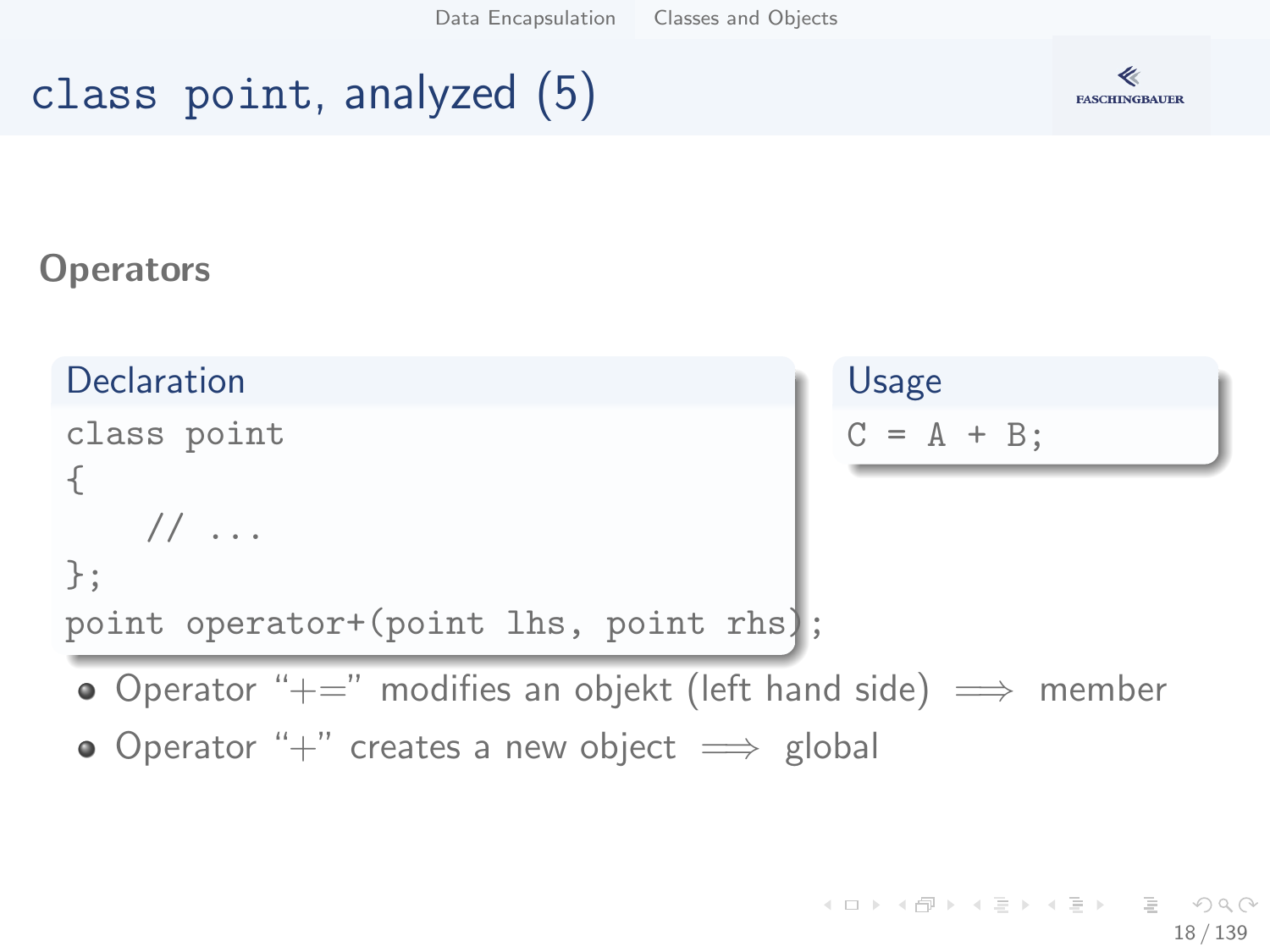## **Terminology**



#### One says:

class point {  $// \dots$ };

- point is a type ...
- ... a *Class* of objects

- point  $A(1,2)$ ,  $B(3,4)$ ;  $\bullet$  A and B are *instanzen* of *Class* point
	- Instance  $\iff$  Object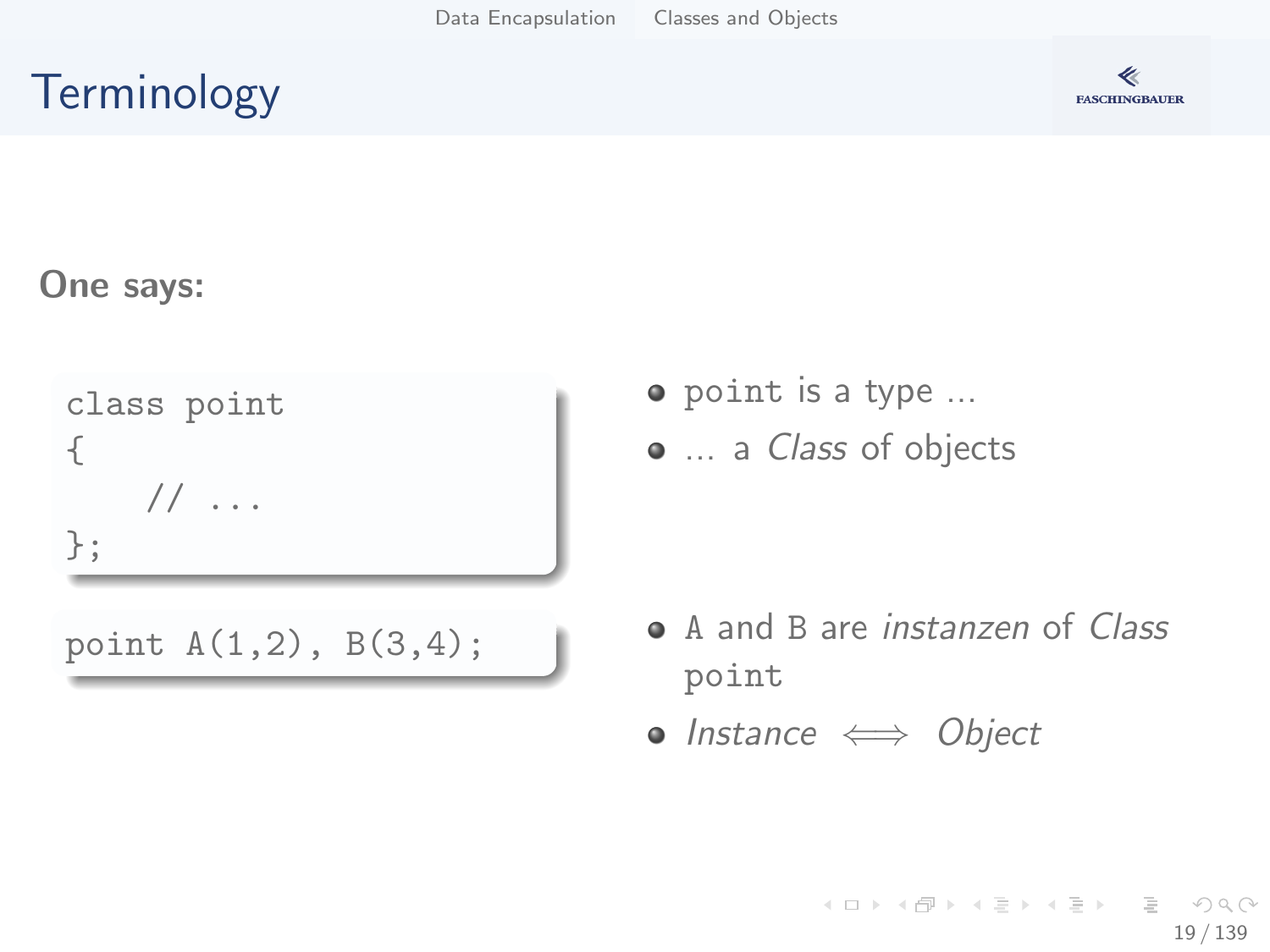### <span id="page-19-0"></span>**O[ve](#page-2-0)[rview](#page-3-0)**



- **a** Int[roduction](#page-8-0)
- 2 Data [Encapsulation](#page-19-0)
	- **Classes and Objects**
	- [Constructors and](#page-19-0) Destructors
	- Ob[ject Copy](#page-33-0)
- <sup>3</sup> [Fun](#page-7-0)ctions and Methods
	- **Overloading**
	- **•** Methods
	- const this
	- **a** References
	- static
	- Operatoren
- 4 [Except](#page-54-0)ions
	- **a** [B](#page-58-0)asics
	- $\bullet$  try  $-$  catch
- **6** [Templates](#page-61-0)
	- **Function Templates**
	- [Class T](#page-65-0)emplates
- <sup>6</sup> [Standard Temp](#page-68-0)late Library
	- **a** Basics
- Sorting
- **•** Searching
- Sequential C[ontainers](#page-92-0)
- **Associative C[ontainers](#page-96-0)**
- **7** Dynamic M[emory](#page-101-0)
	-
- 8 Inheritance
- **9 Object Oriente[d Design](#page-102-0)**

イロト イ部 トイモト イモト  $\equiv$  $\Omega$ 20 / 139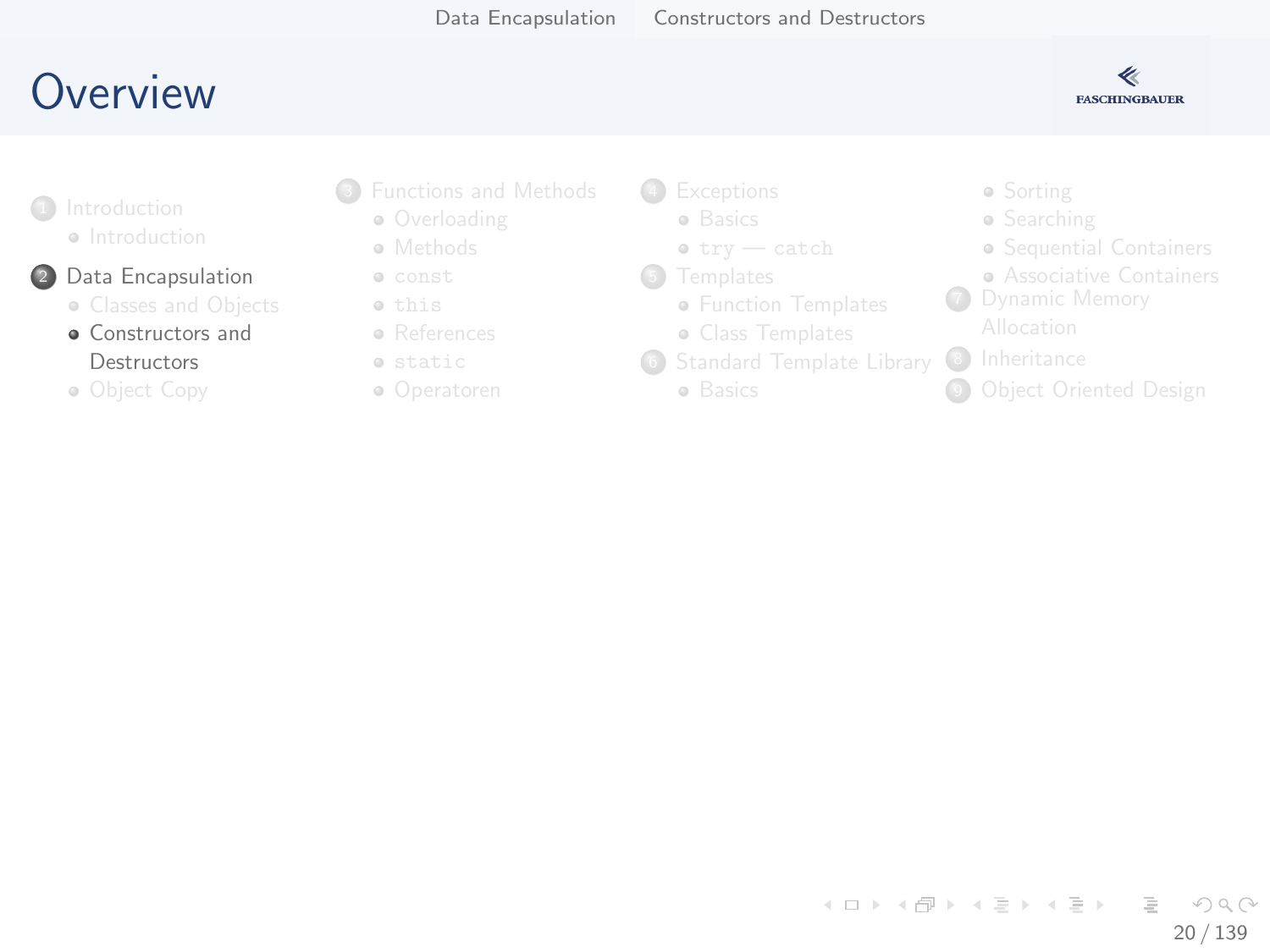[Data Encapsulation](#page-7-0) [Constructors and Destructors](#page-19-0)

## Constructors: why? (1)



Initialization in C

- o left to the programmer
- $\bullet \rightarrow$  sheer number of bugs!

| struct point A; | $\bullet$ A remains uninitialized $\rightarrow$ |
|-----------------|-------------------------------------------------|
|                 | "random" values                                 |

struct point  $A = \{1,2\}$ ;  $\bullet$  A initialized with  $x = 1$  and y  $= 2$ 

```
struct point A;
...
A \cdot x = 1;
A.y = 2;
```
"Initialization" at same later point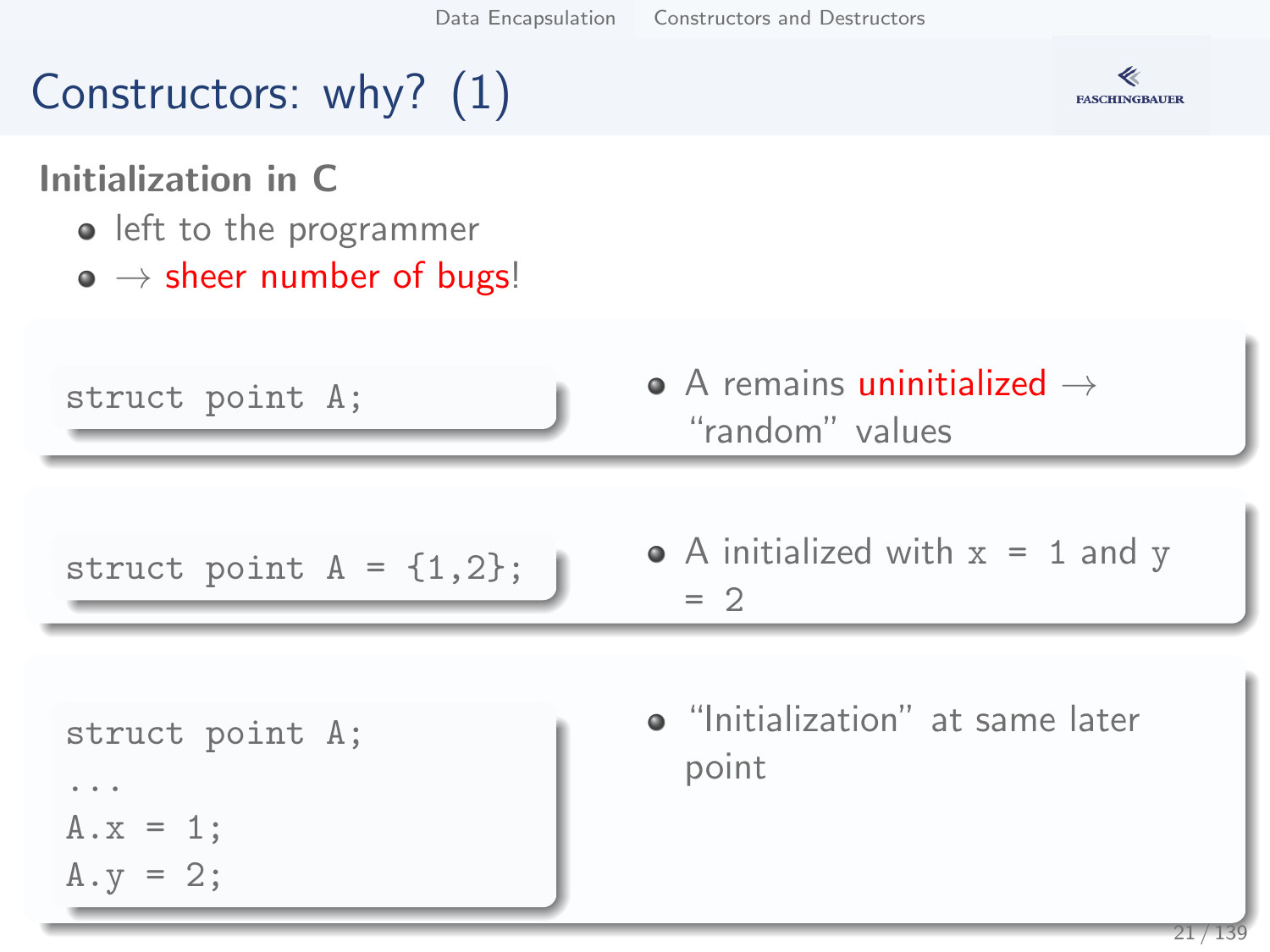# Constructors: why? (1)



#### Initialization in C++

- **•** Programmierer has no choice
- Whenever you think about a point object, you have to think about its value
- $\bullet \rightarrow$  Initialization error excluded from the beginning

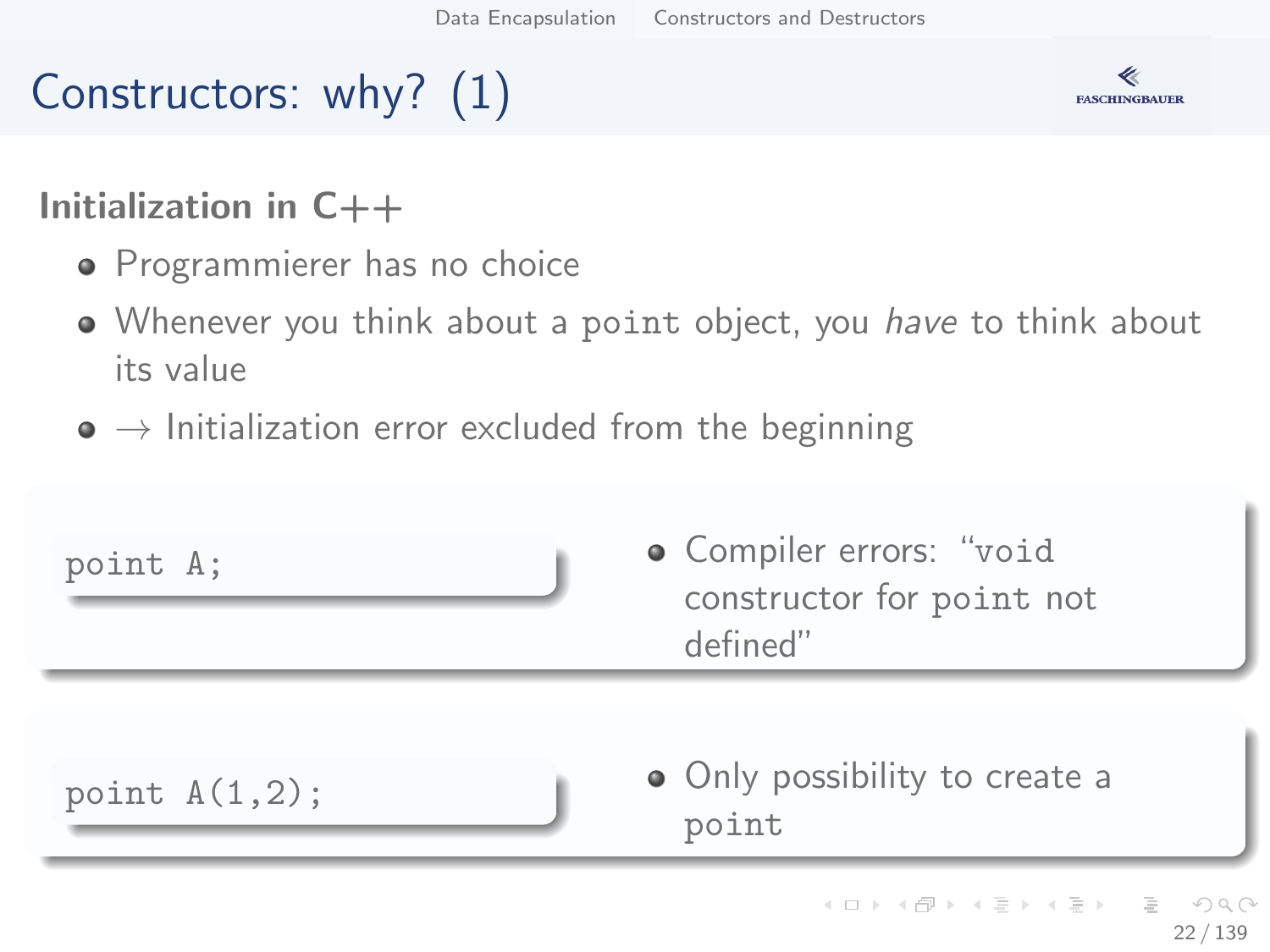# Construktors: Implementation — Inline



"Short" methods are best defined in the class definition itself  $\rightarrow$  *inline* 

```
point.h: "Inline" definition
class point
{
public:
     point(int x, int y)
     {
          \mathbf{x} = \mathbf{x};
          -y = y;}
```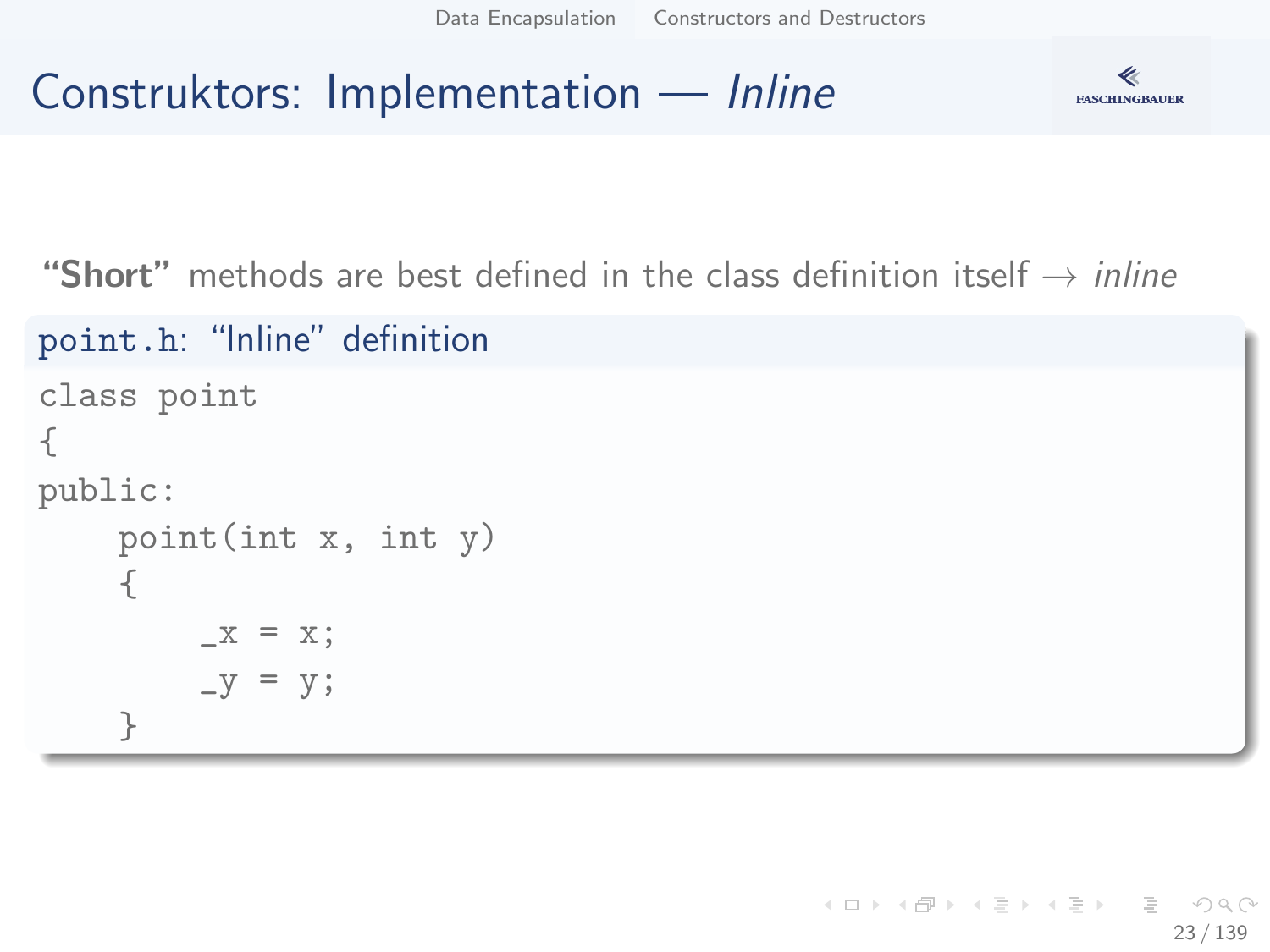[Data Encapsulation](#page-7-0) [Constructors and Destructors](#page-19-0)

## Constructors: Implementation — Out-of-Line



"Long" methods are best defined in the implementation file

```
point.h: declaration
```

```
class point
{
public:
    point(int x, int y);
```

```
point.cc: definition
```

```
point::point(int x, int y)
{
    -x = x;-y = y;}
```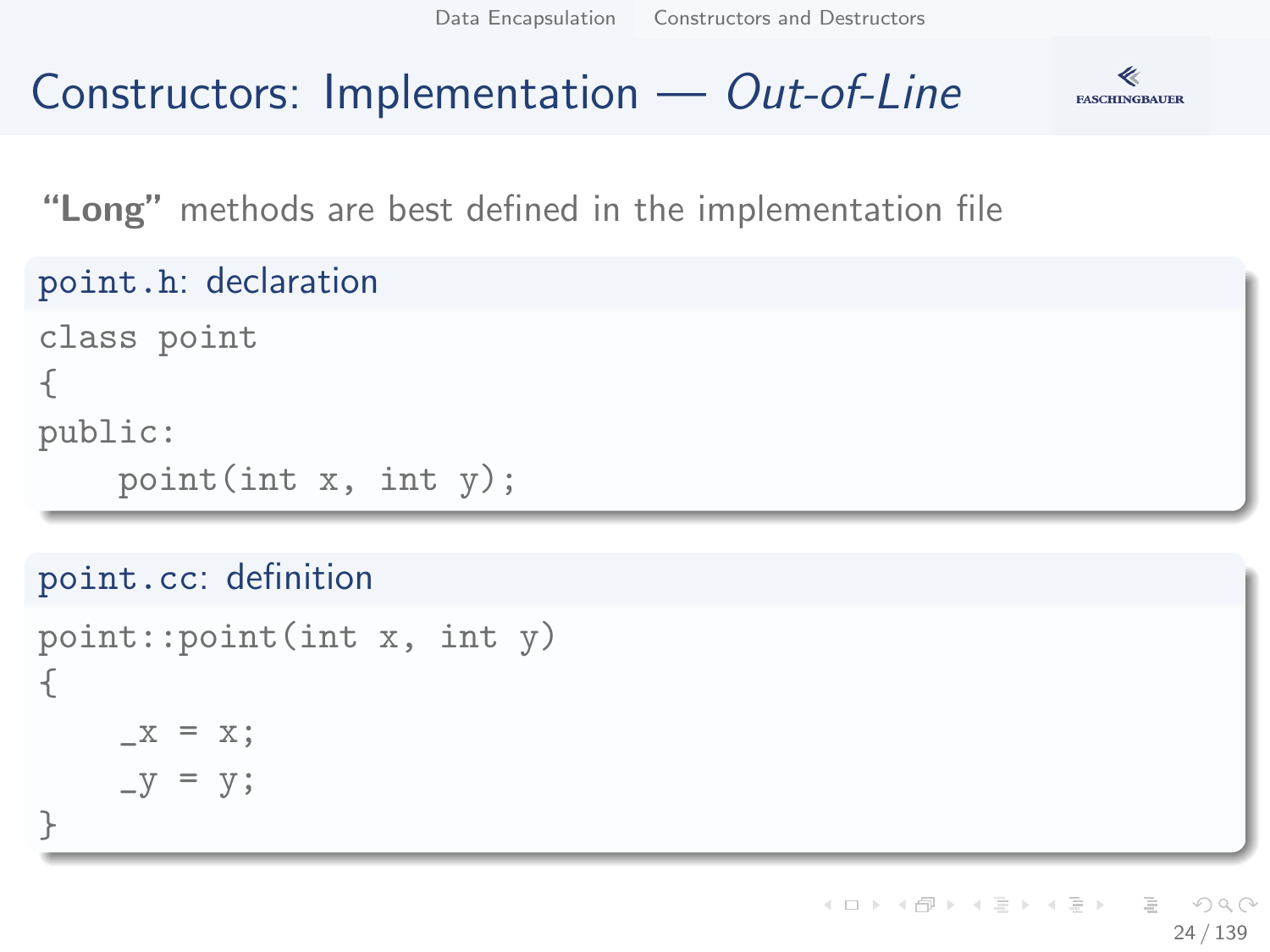[Data Encapsulation](#page-7-0) [Constructors and Destructors](#page-19-0)

## Constructors: Initializer List (1)



What about const members?

```
class point
{
public:
     point(int x, int y)
     {
          \mathbf{x} = \mathbf{x};
          -y = y;}
private:
     const int _x;
     const int _y;
};
```
**•** Compiler error

- "const members x und y not initialized"
- "Assignment to const member"
- Constructor body is normal Code
- const pollution?

 $\bullet \rightarrow$  No!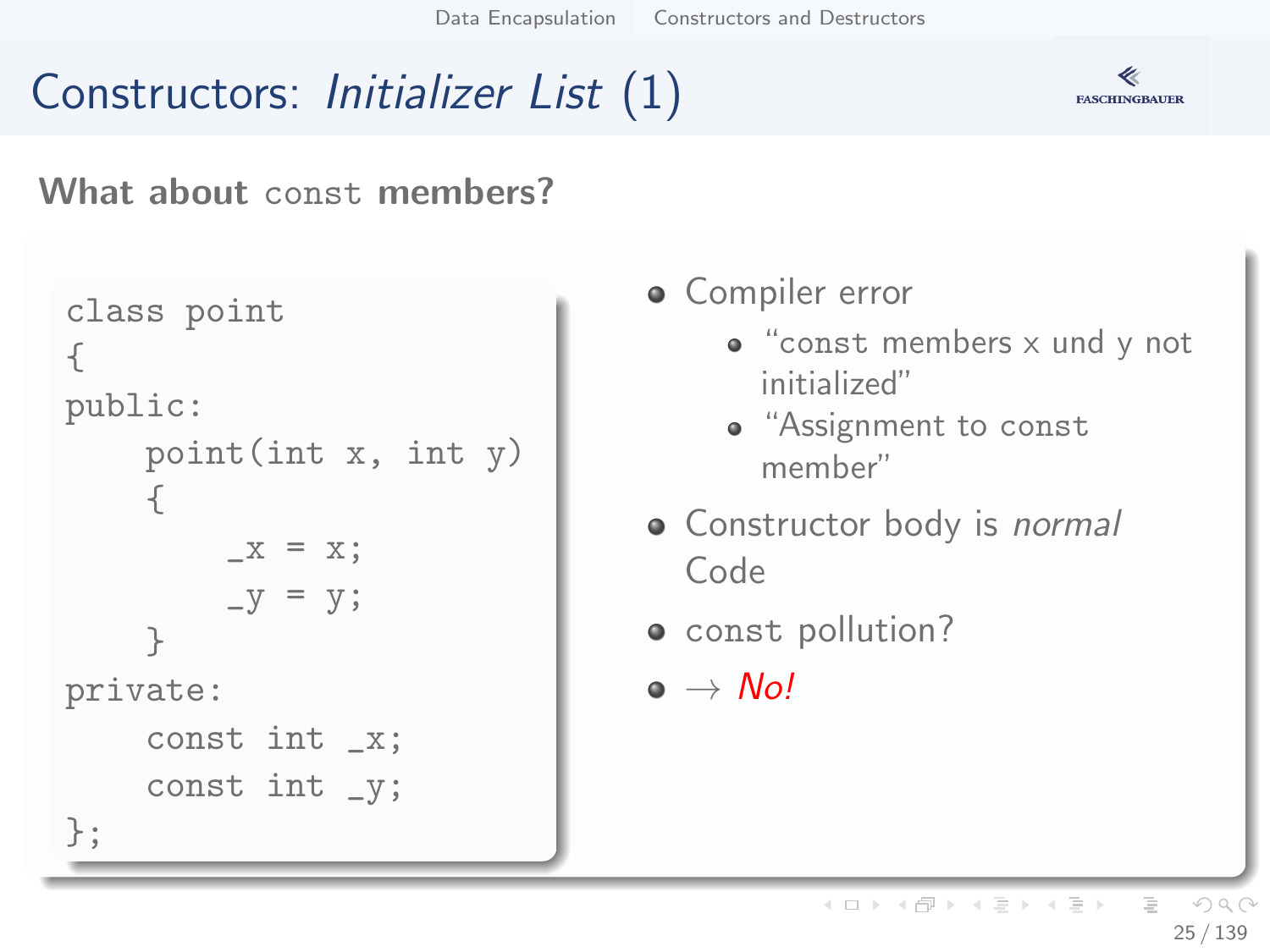## Constructors: Initializer List (2)



Initializer List: different form of assignment — *Initialization* 

```
class point
{
public:
    point(int x, int y) : _x(x), _y(y) {}
private:
    const int _x;
    const int _y;
};
```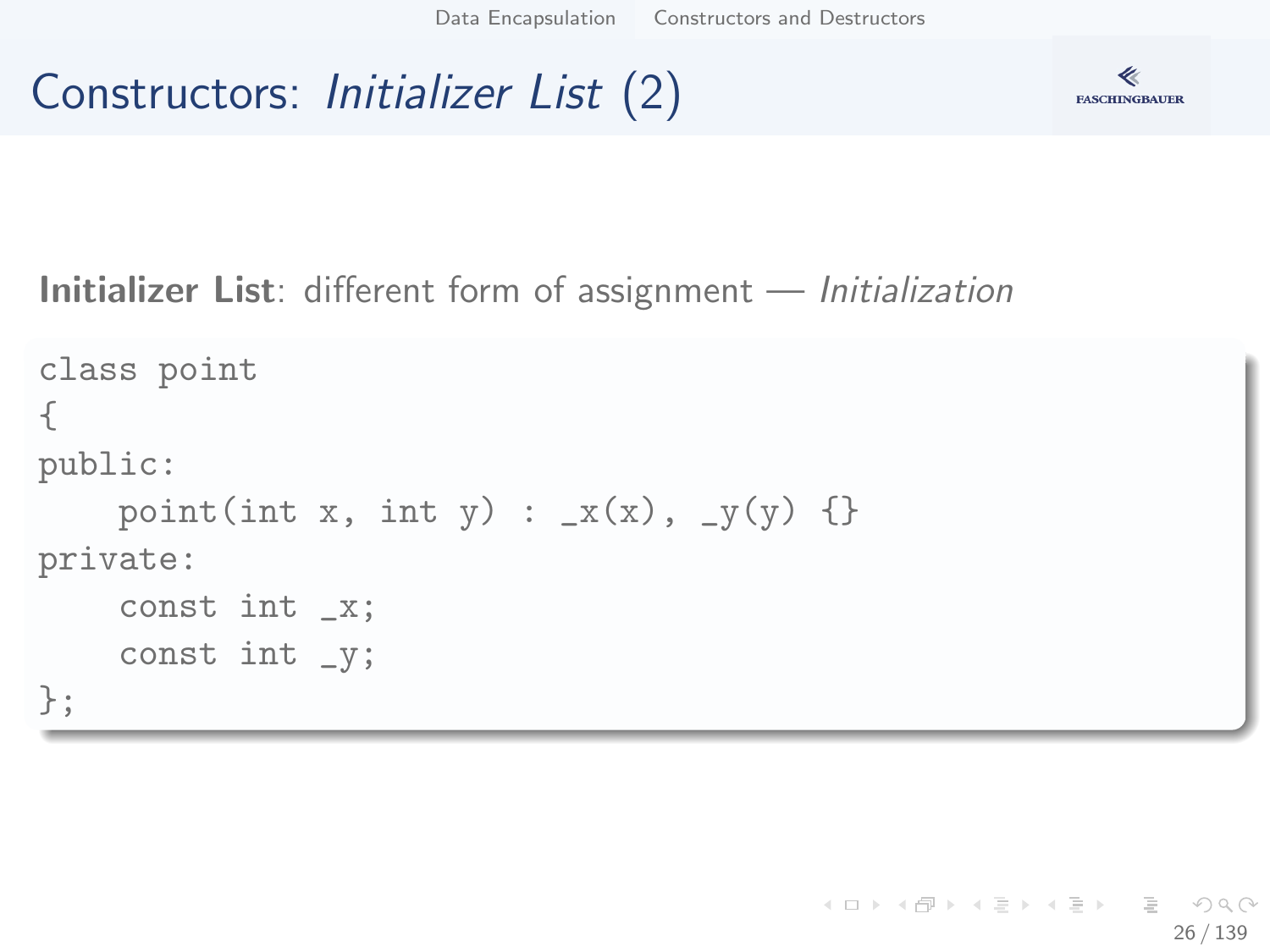# Default Constructor (1)



Constructor without parameter — Default Constructor

```
class point
{
public:
    point() : _x(0), _y(0) {}
    point(int x, int y) : x(x), y(y) {}
};
...
point p; // -> (0, 0)
```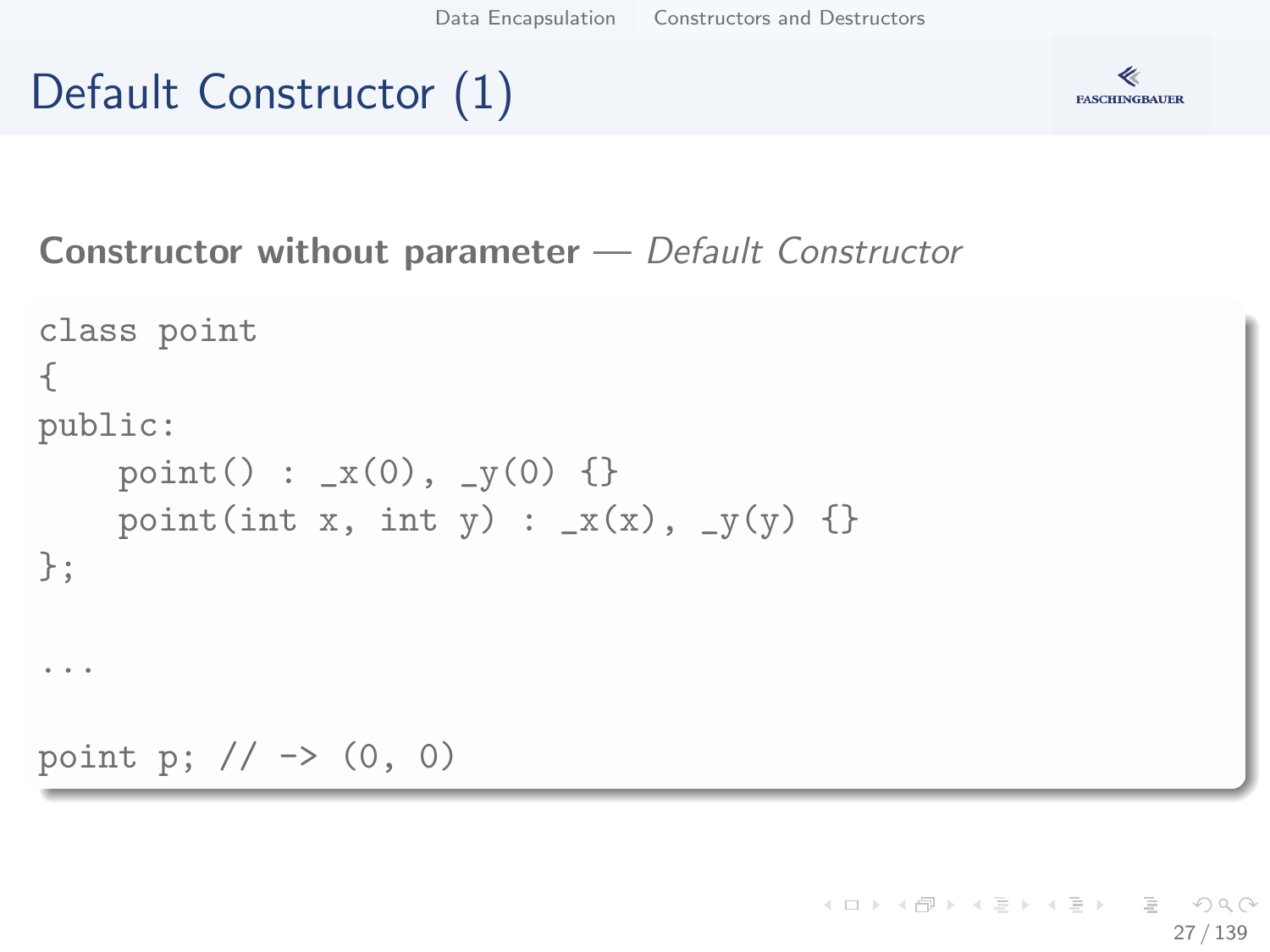## Default Constructor (2)



```
class rectangle
{
    point nw;
    point se;
};
```
- Compiler generates default constructor
- ... but only when none is defined explicitly

- Always ask whether a default constructor makes sense
- $\bullet$  Here: rectangle  $((0,0),(0,0)) \rightarrow$  nonsense
- $\bullet$  If one wants a real ctor and a default ctor  $\rightarrow$  define one explicitly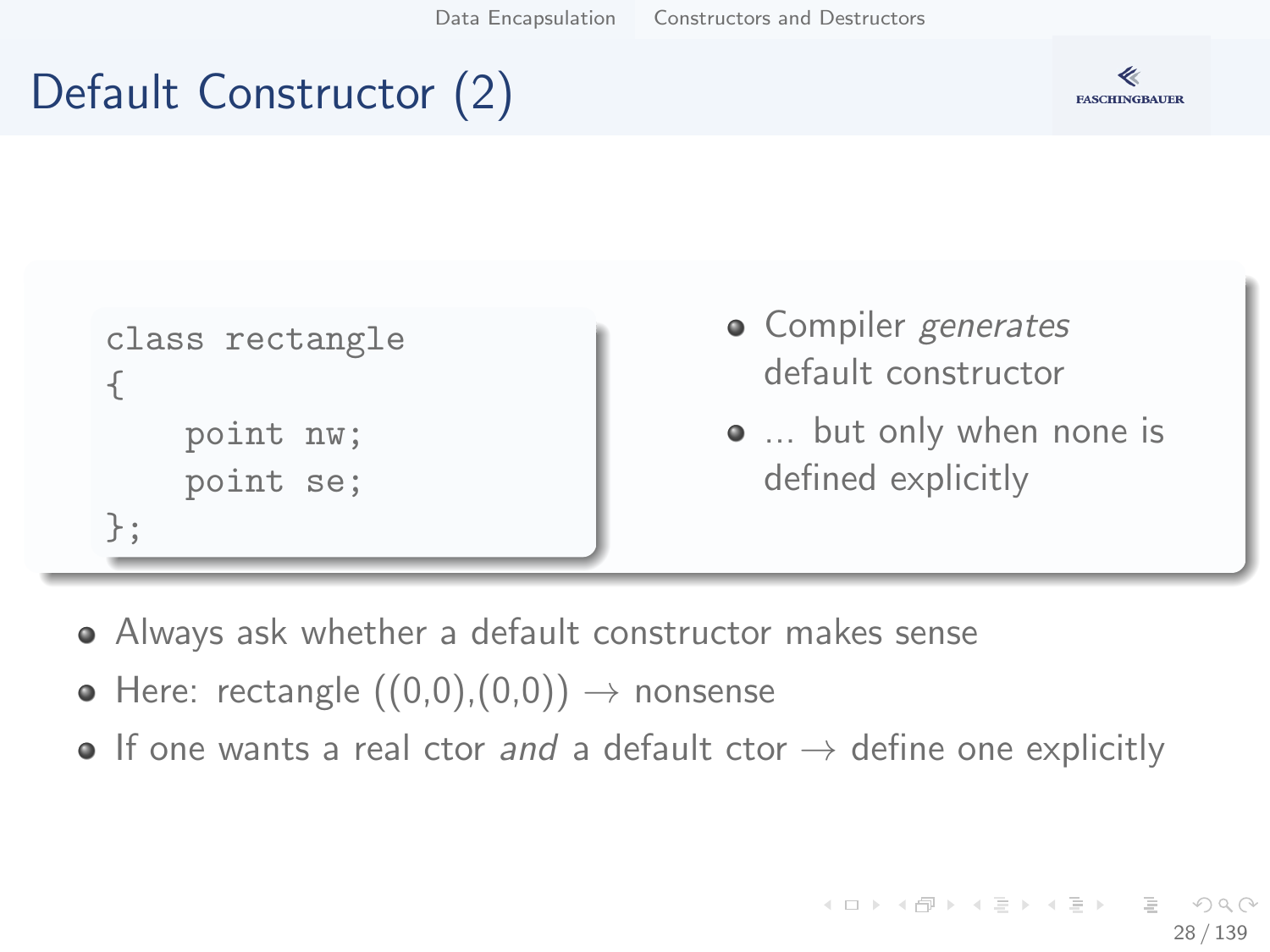## Object Lifecycle — Destructor

Like in C. Well almost. The end of an object is ...

- Scope: end of block
- return from function  $\rightarrow$  End for local objects
- Explicit lifetime (dynamic memory): delete
- Static (global) lifetime: program termination

In any case: as soon as life is over  $\rightarrow$  Destructor

- Implicitly defined (compiler generated)
- $\bullet \rightarrow$  memberwise destruction
- **•** Explicitly defined

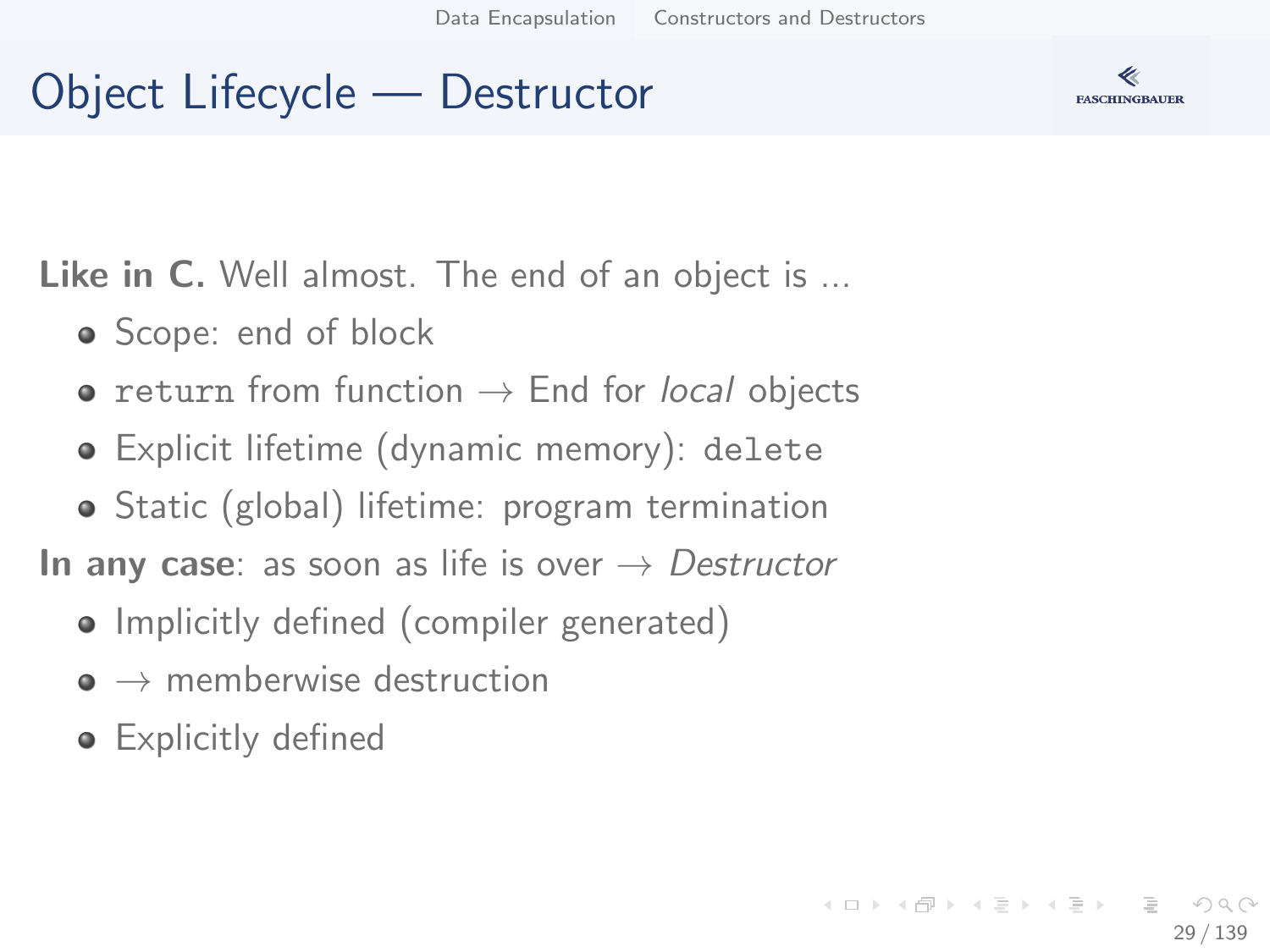## Destructors (1)



What happens when life is over?

```
class String
{
public:
    String(const char *from)
      : _c_str(new char[strlen(from)+1])
    {
        strcpy(_c_str, from);
    }
private:
    char *_c_str;
};
```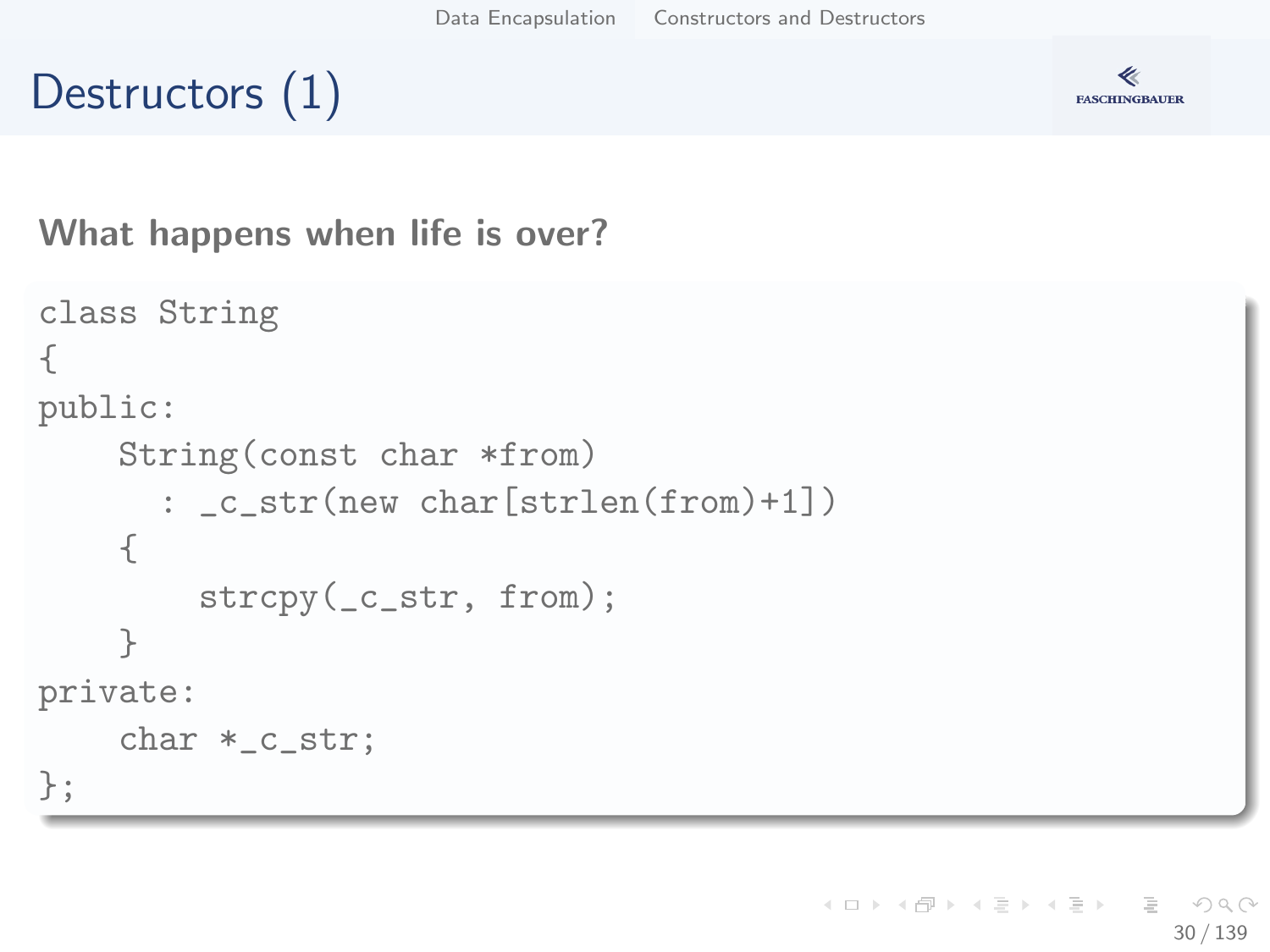## Destructors (2)



Implementation detail of String:

- Heap-allocated memory
- String is only as big as all of its members
- $\bullet \rightarrow$  sizeof(char \*) (4 or 8 bytes)
- Data are on the heap
- $\bullet \rightarrow$  variable length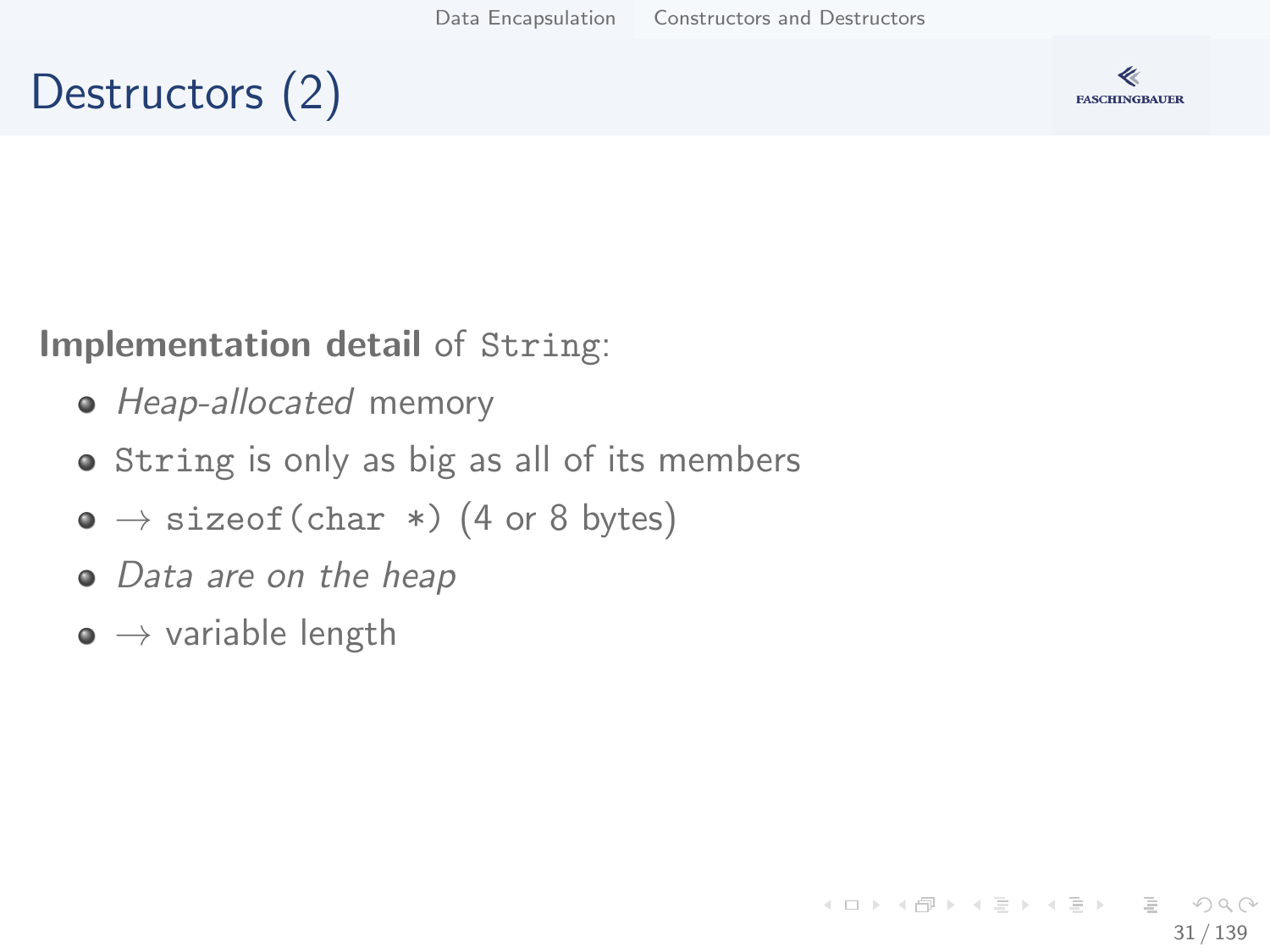## Destructors (3)







K ロ ▶ K 레 ▶ K 코 ▶ K 코 ▶ 『코 · 10 Q Q 32 / 139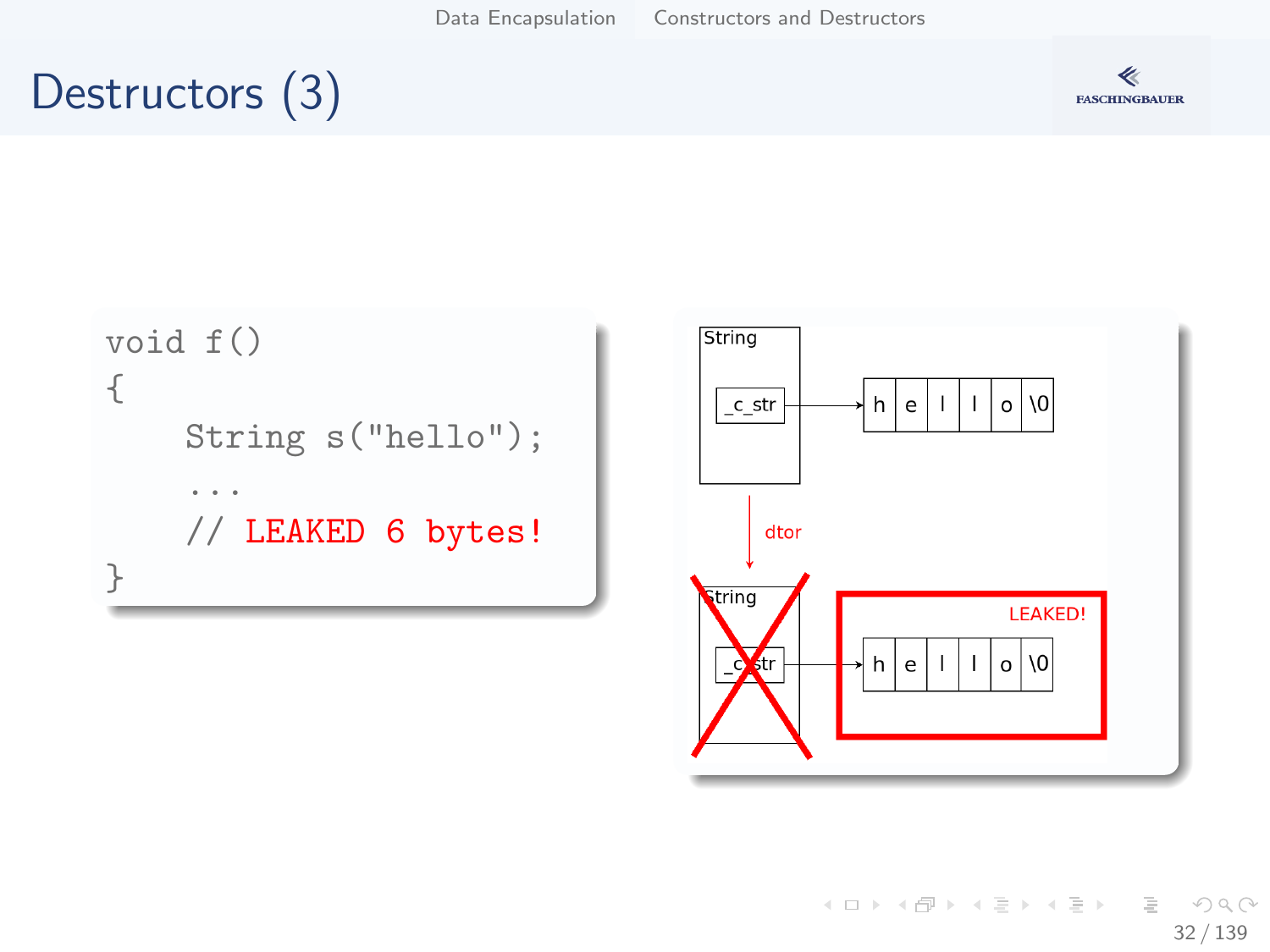## Destructors (4)



Solution: program a destructor

```
class String
{
public:
     \tilde{\text{String}}(){
          delete[] _c_str;
     }
};
```
- Not only with dynamically allocated memory
- ... but with all kinds of explicit resource allocation (e.g. file descriptors)
- $\bullet$  More details for new and delete  $\rightarrow$  later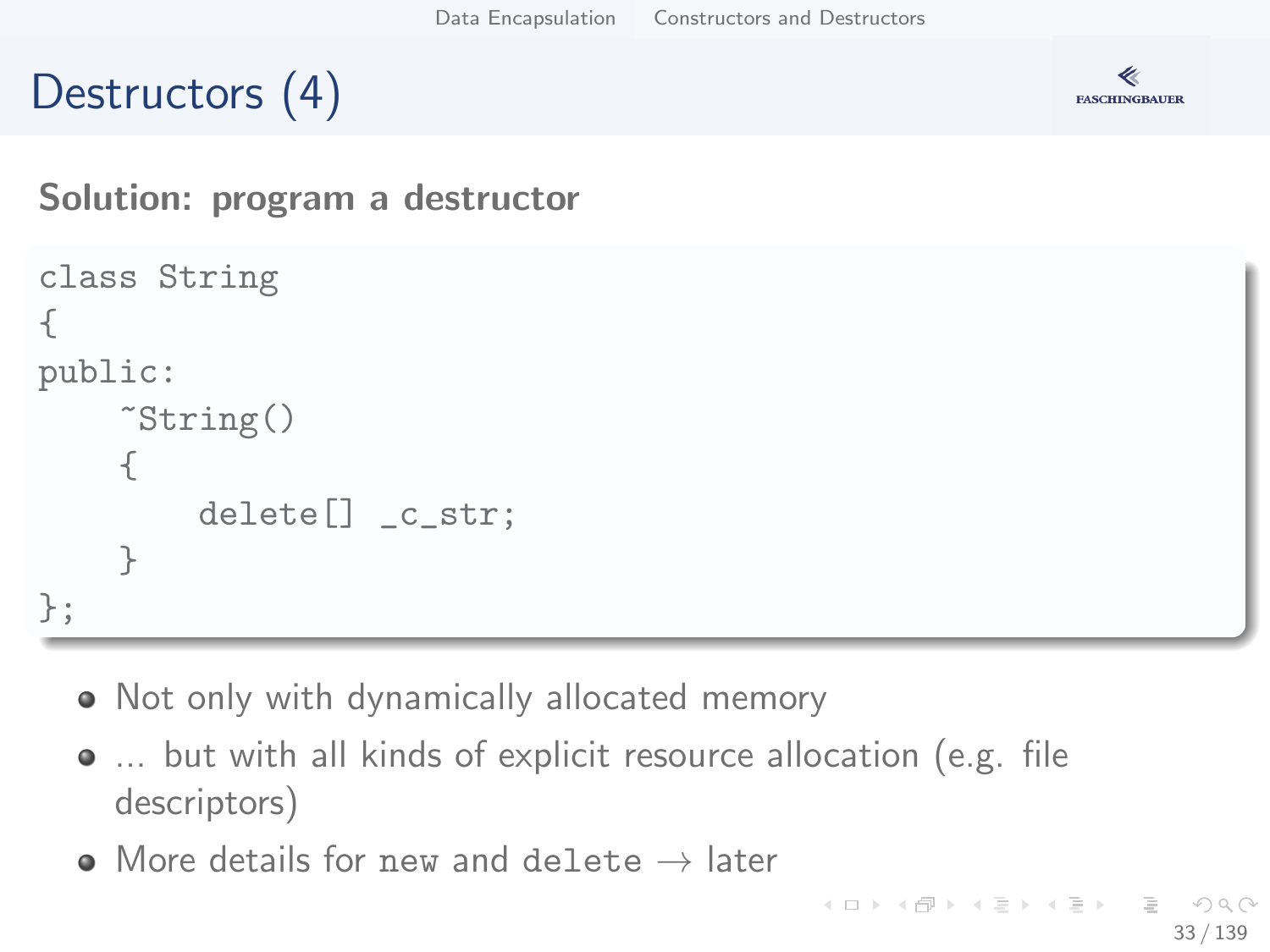[Data Encapsulation](#page-7-0) [Object Copy](#page-33-0)

### <span id="page-33-0"></span>**O[ve](#page-2-0)[rview](#page-3-0)**



**a** Int[roduction](#page-8-0)

#### 2 Data [Encapsulation](#page-19-0)

- **Classes and Objects**
- [Constructors and](#page-19-0)
- **·** Ob[ject Copy](#page-33-0)
- <sup>3</sup> [Fun](#page-7-0)ctions and Methods
	- **Overloading**
	- **•** Methods
	- const this
	- **•** References
	- static
	- Operatoren
- 4 [Except](#page-54-0)ions
	- **a** [B](#page-58-0)asics
	- $\bullet$  try  $-$  catch
- **6** [Templates](#page-61-0)
	- **Function Templates**
	- [Class T](#page-65-0)emplates
- <sup>6</sup> [Standard Temp](#page-68-0)late Library
	- **a** Basics
- Sorting
- **•** Searching
- Sequential C[ontainers](#page-92-0)
- **Associative C[ontainers](#page-96-0)**
- **7** Dynamic M[emory](#page-101-0)
	-
- 8 Inheritance
- **9 Object Oriente[d Design](#page-102-0)**

イロト イ部 トイモト イモト  $\equiv$  $\Omega$ 34 / 139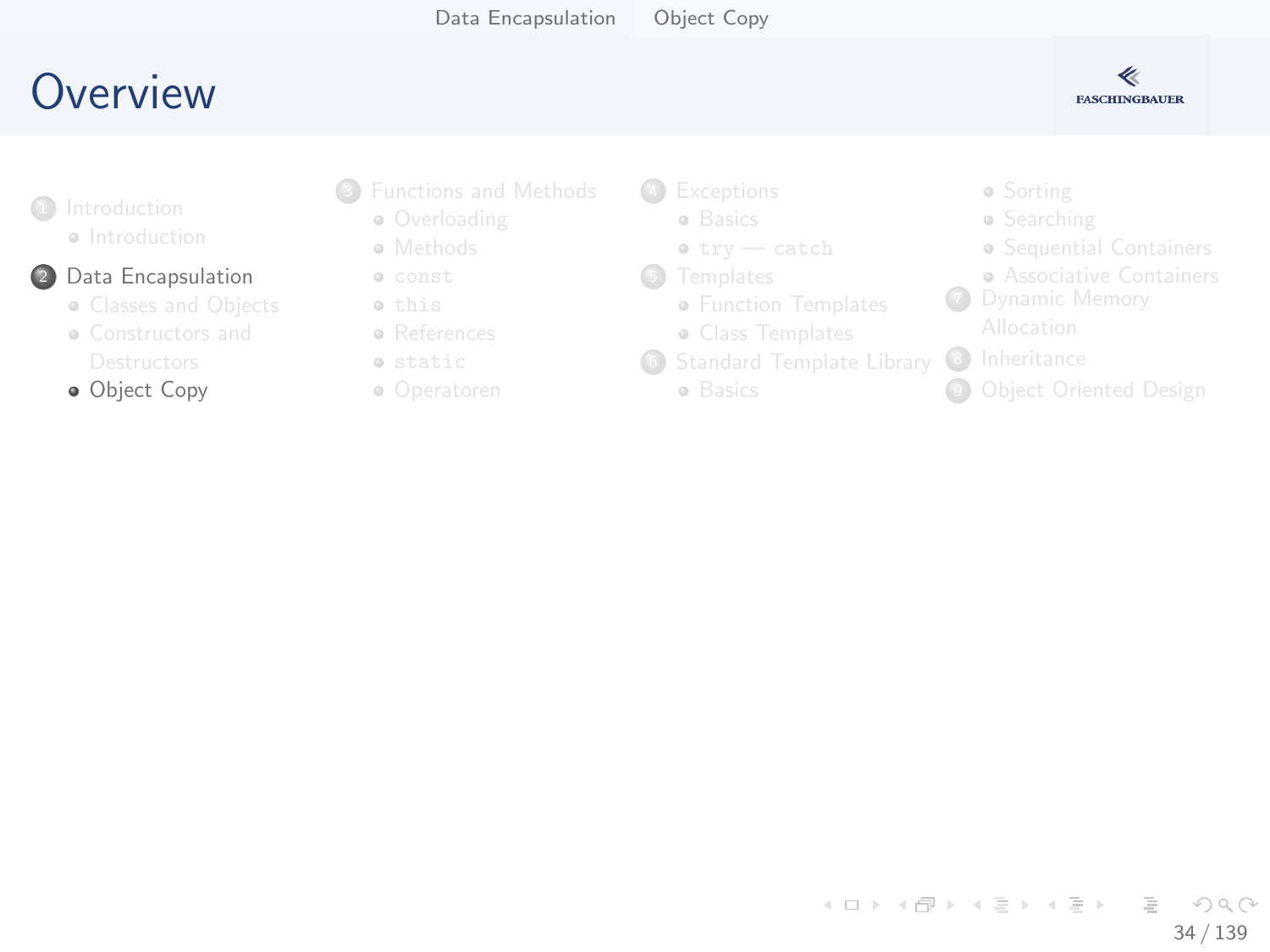



Copy of "Objects" in C: struct

```
struct point
{
    int x;
    int y;
};
```

```
struct point p1 = \{2, 7\};
struct point p2;
```
 $p2 = p1;$ 

- **•** struct point *memberwise* copy
- Simple: transfer of memory image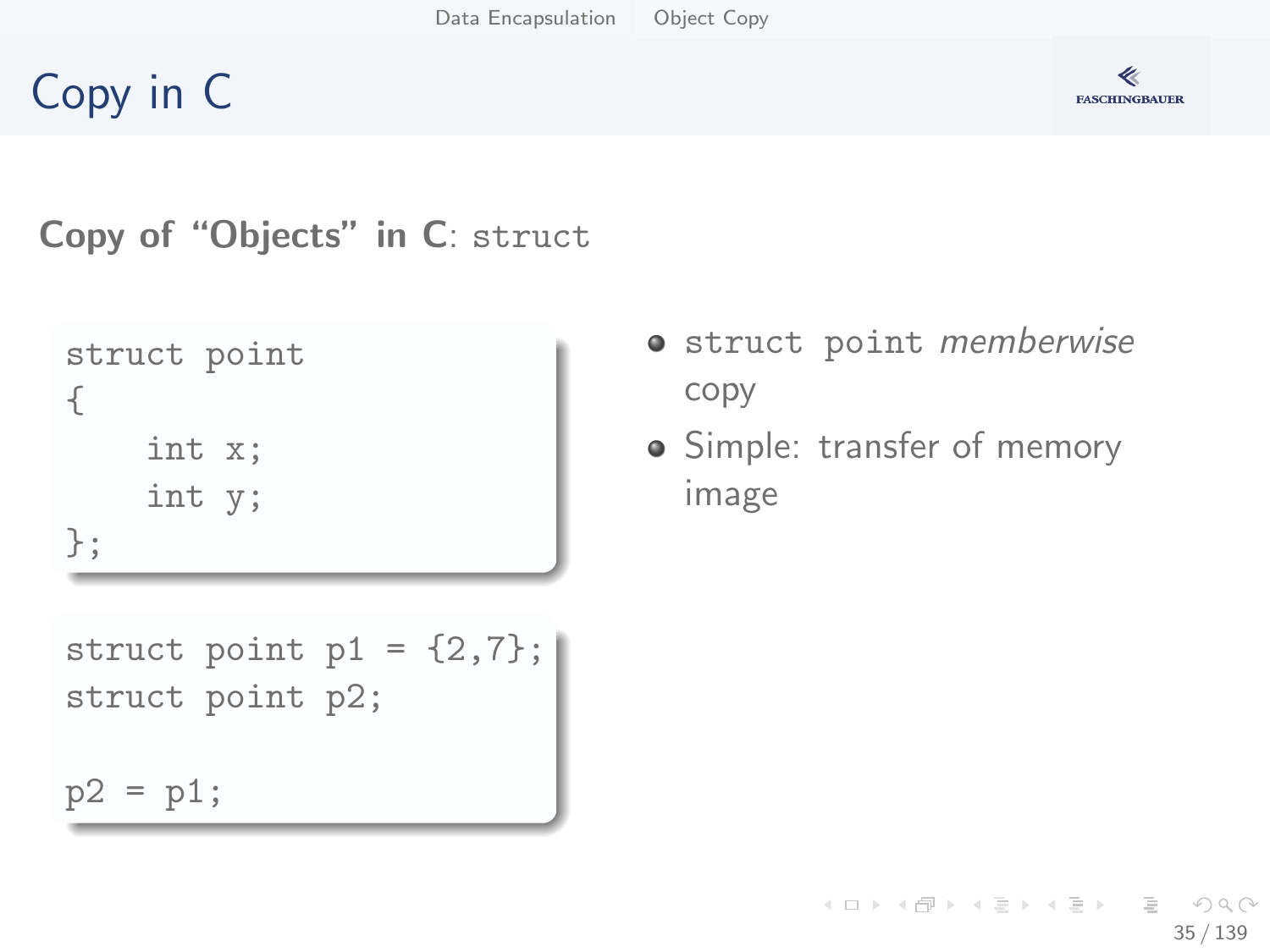



36 / 139

 $\equiv$  $\Omega$ 

#### **Copying objects in C++:** similar to  $C++$

```
class point
{
   // ...
};
...
point p1;
point p2(p1);
```
- Compiler generates copy constructor
- $\bullet \rightarrow$  member by member
- $\bullet \rightarrow$  simple data types just as in C

イロト イ部 トイモト イモト

#### But ...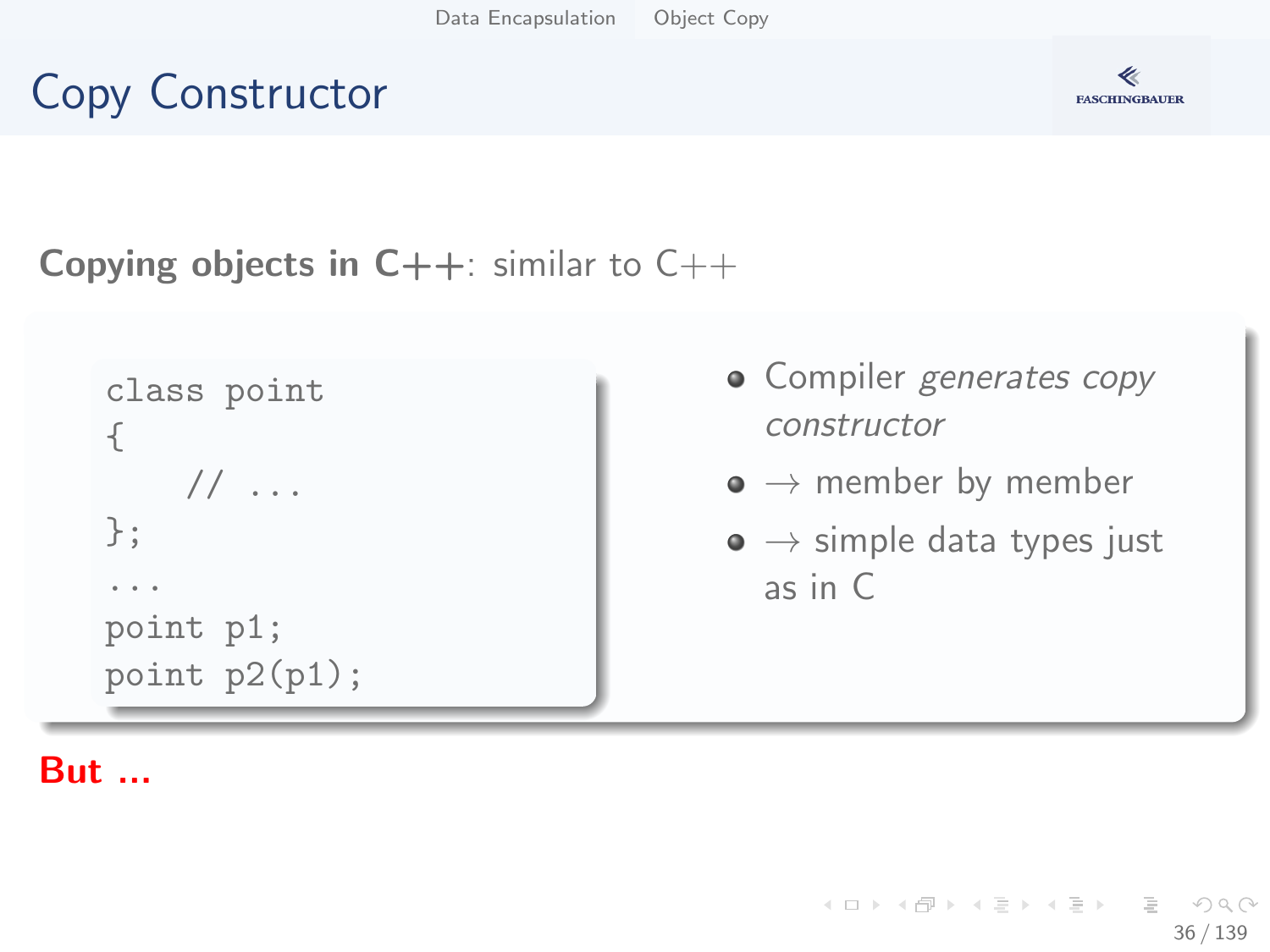[Data Encapsulation](#page-7-0) [Object Copy](#page-33-0)

# Copy Constructor and Pointer Members (1)



#### **Caution, Trap: pointer members**

```
class String
                                              c_str
{
public:
                                             copy
     String(const char *c_str);
                                             String
private:
     char *_c_str;
                                               c<sub>1</sub>str
};
```


```
String s1("hello");
String s2 = s1; // ctor!
```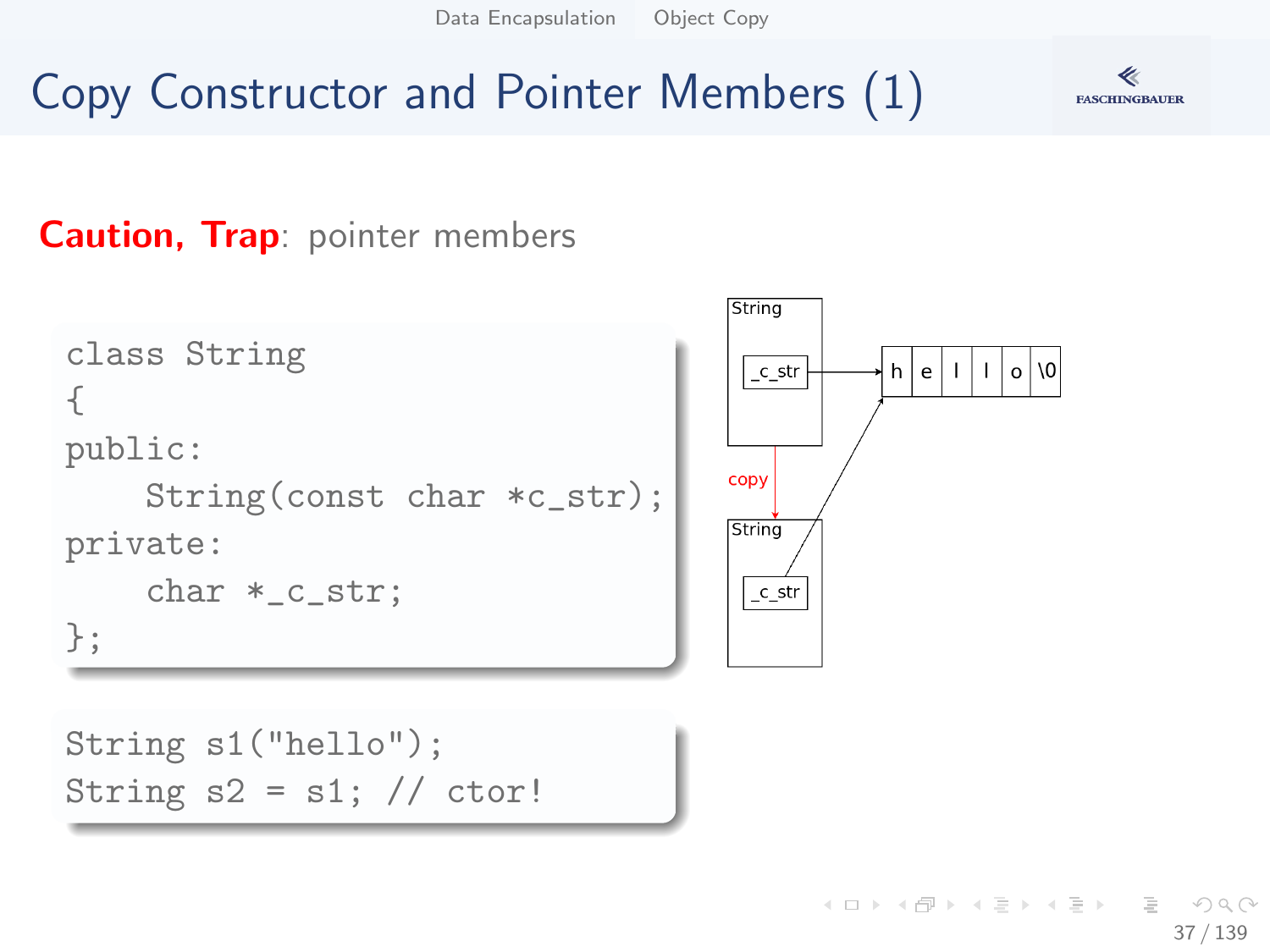# Copy Constructor and Pointer Members (2)

**FASCHINGBAUER** 

Segmentation Fault in the best of all cases ...

- Pointer member is to compiler simply a *pointer*
- Pointers are copied
- But not what they point to
- How should the compiler know!

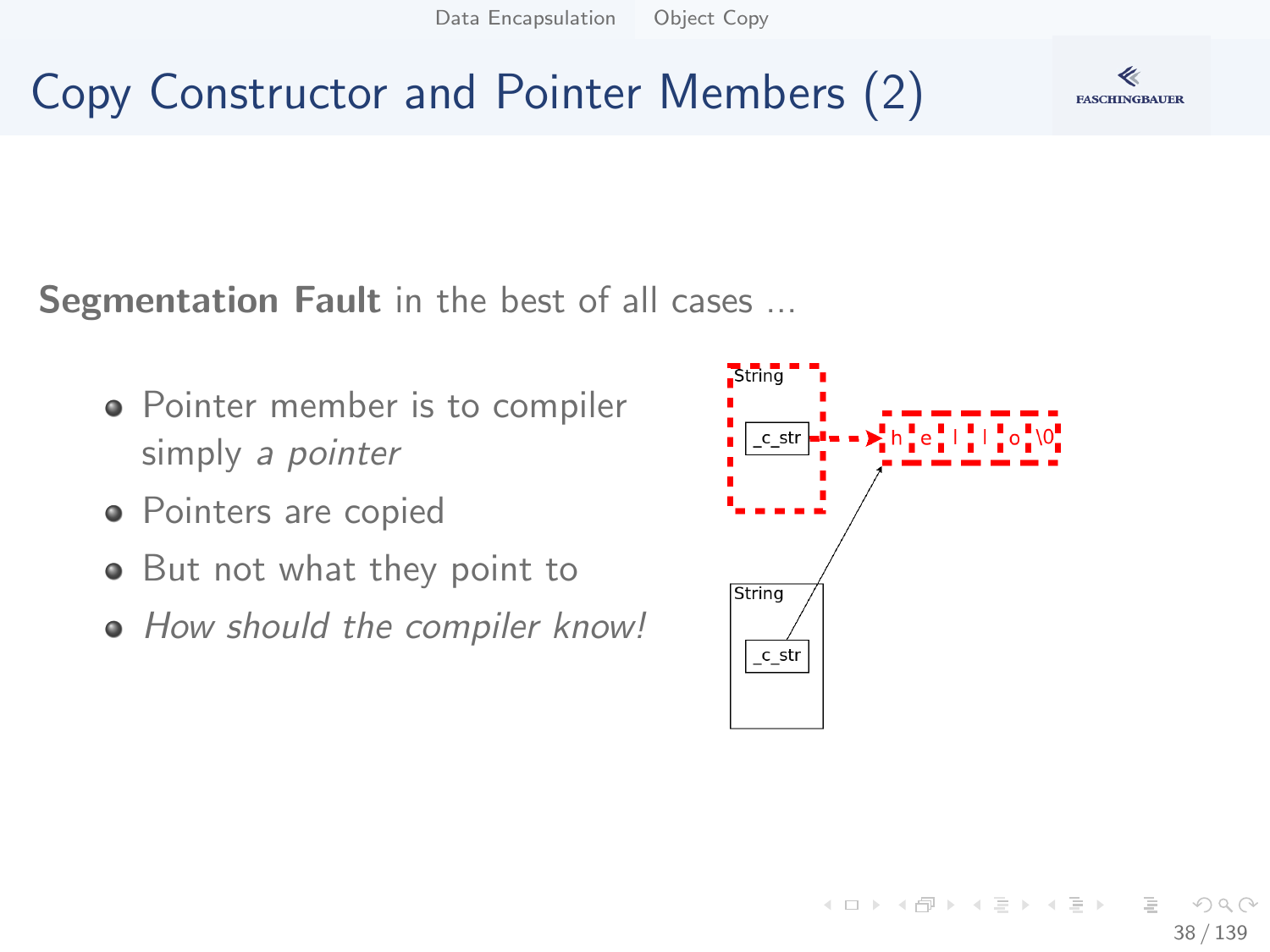[Data Encapsulation](#page-7-0) [Object Copy](#page-33-0)

Copy Constructor and Pointer Members (3)



Solution: explicit copy constructor

```
Copy the pointed-to memory!
String::String(const String& s)
{
    -c_str = new char[
         strlen(s. c str)+1];
    strcpy(_c_str, s._c_str);
}
```


イロト イ押 トイヨ トイヨト 39 / 139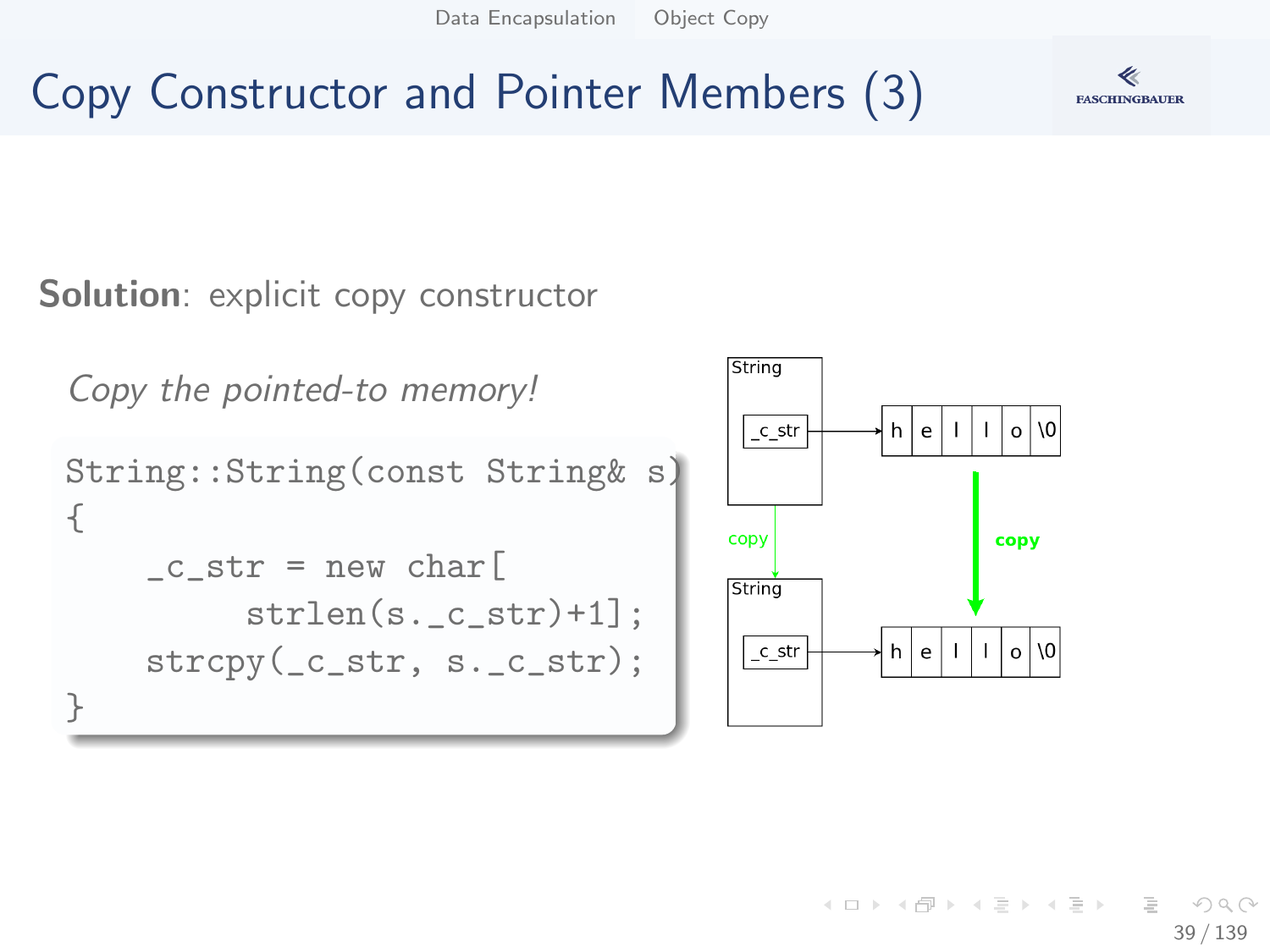[Data Encapsulation](#page-7-0) [Object Copy](#page-33-0)



# Copy Constructor: Rekursivs/Memberwise

```
struct TwoStrings
{
    String s1;
    String s2;
};
struct TwoTwoStrings
{
    TwoStrings s21;
    TwoStrings s22;
};
```
- String has copy constructor (correct because handwritten)
- $\bullet \implies$  TwoStrings is correct
- $\bullet \implies$  TwoTwoStrings is correct

 $\bullet \implies$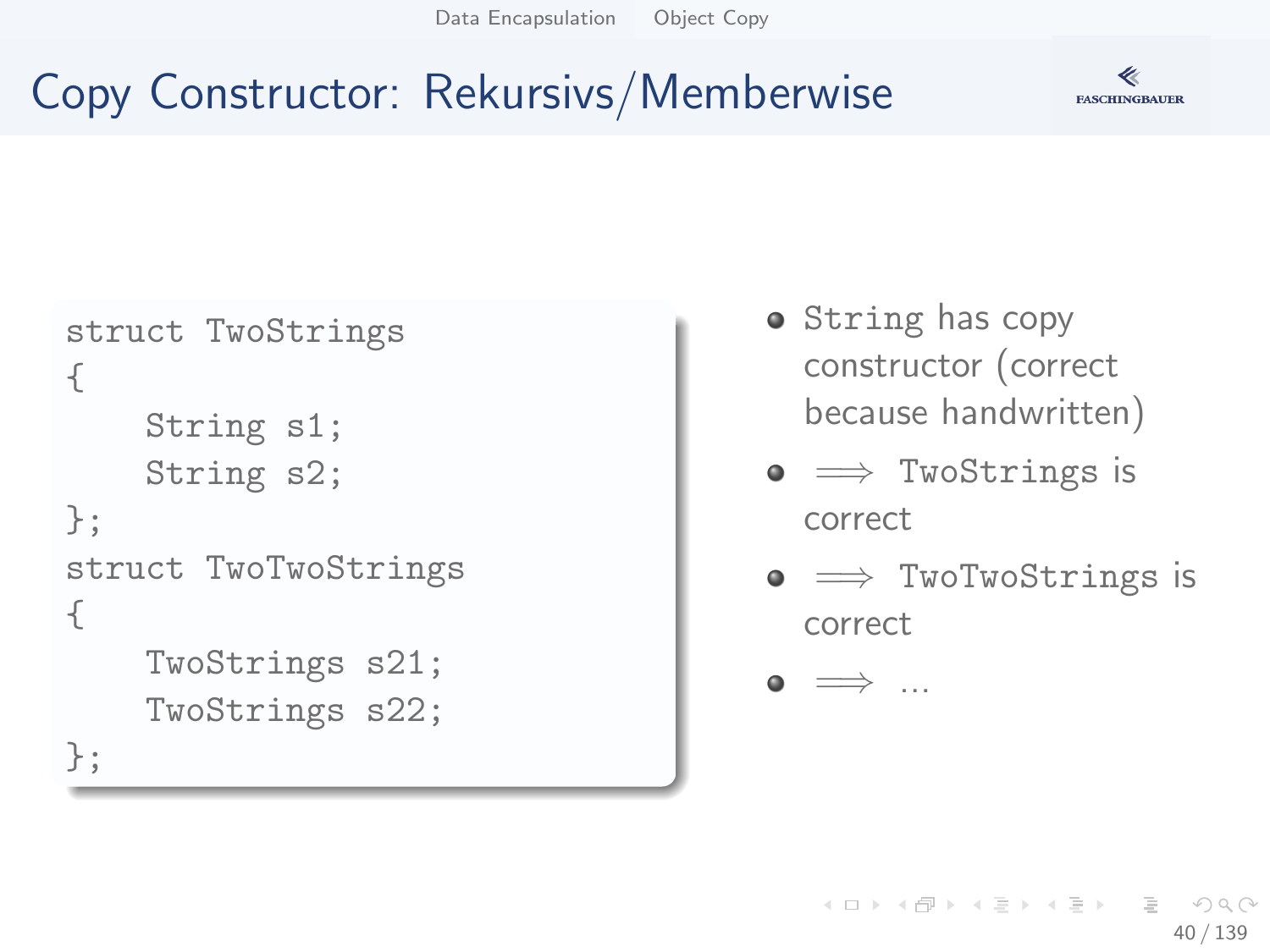# Assignment Operator



Second way of copying objects: overwrite an existing object



- Like Copy Constructor generated by compiler
- $\bullet \to$  Member by member
- $\bullet \rightarrow$  simple data types just as in C

**But ...** as with the copy constructor  $\rightarrow$  pointer members!

Assignment operator is best self defined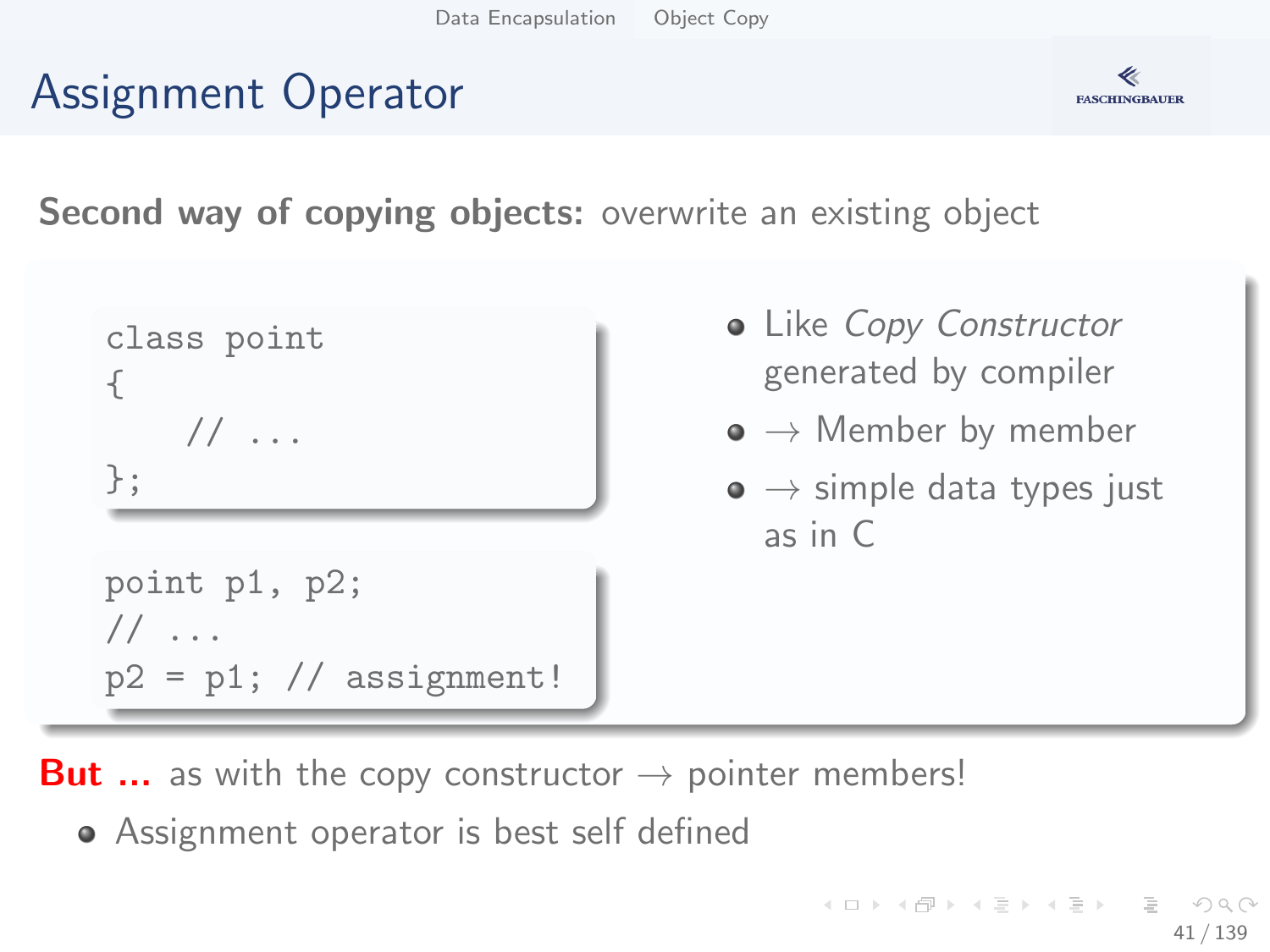[Data Encapsulation](#page-7-0) [Object Copy](#page-33-0)

# Assignment Operator and Pointer Members (1)

#### Caution, naively buggy!

```
String& String::operator=(
    const String& s)
{
    _c_str = new char
        strlen(s._c_str)+1];
    strcpy(_c_str, s._c_str);
    return *this;
}
```


String s1("hello"); String s2("hallo");  $s2 = s1$ ; // LEAK!

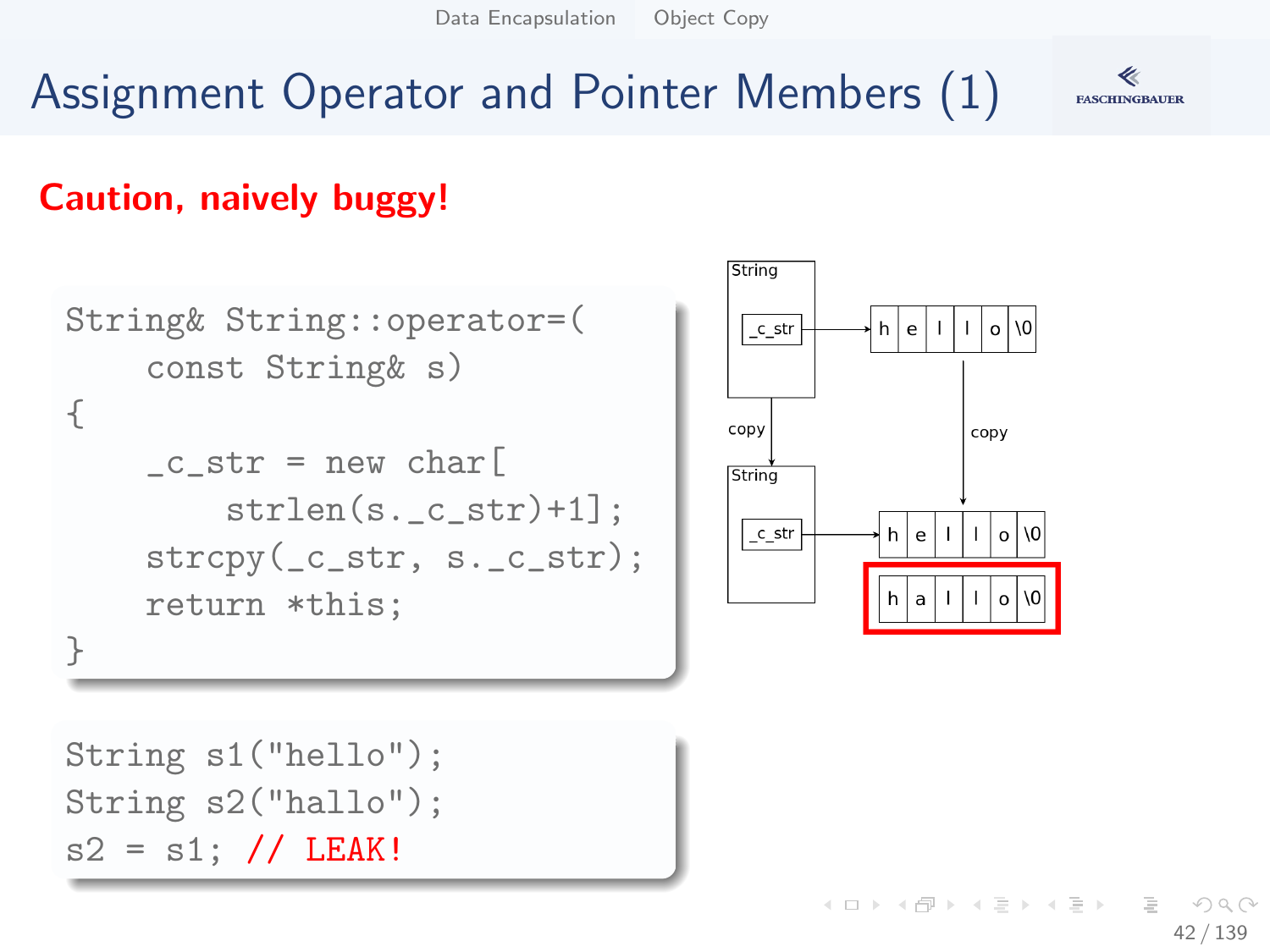# Assignment Operator and Pointer Members (2)



#### Straightforward fix  $-$  caution, still naively buggy!

```
String& String::operator=(
    const String& s)
{
    delete[] _cstr;-c_str = new char
        strlen(s._c_str)+1]:
    strcpy(\_c\_str, s.\_c\_str);return *this;
}
```

```
"Self Assignment"
```
- **a** Rare but truel
- User expects that this is not an error

Correct nonsense int  $i = 42$ ;  $i = i$ :

String s("hello");  $s = s$ ; // SEGFAULT!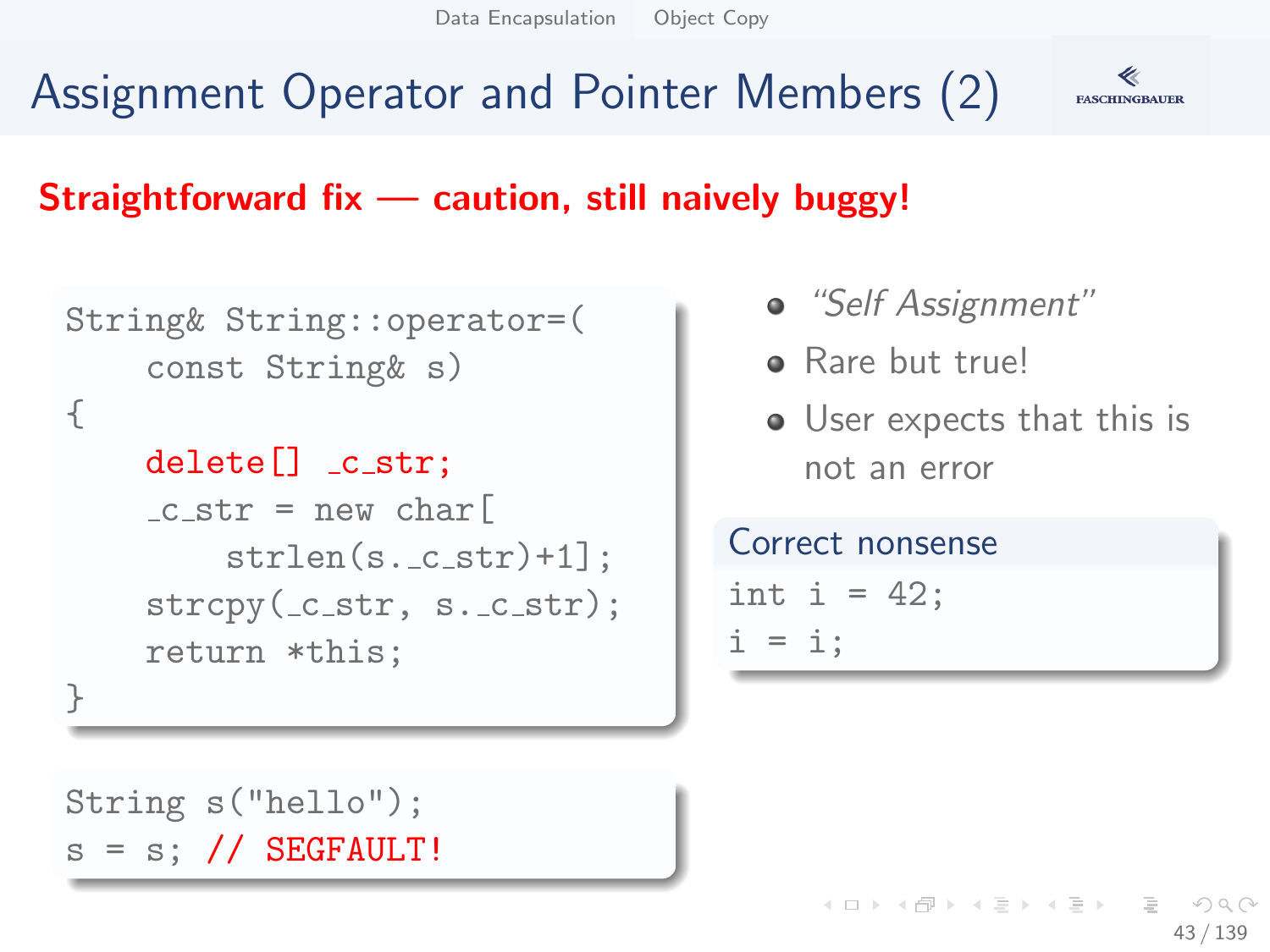[Data Encapsulation](#page-7-0) [Object Copy](#page-33-0)

#### **FASCHINGBAUER**

### Assignment Operator: Self Assignment

```
Ultimate Fix: Self Assignment Check
```

```
String& String::operator=(
    const String& s)
{
    if (this != ks) {
        delete[] -c_str;-c_str = new char
             strlen(s._c_str)+1];
        strcpy(\_c\_str, s.\_c\_str);}
    return *this;
}
```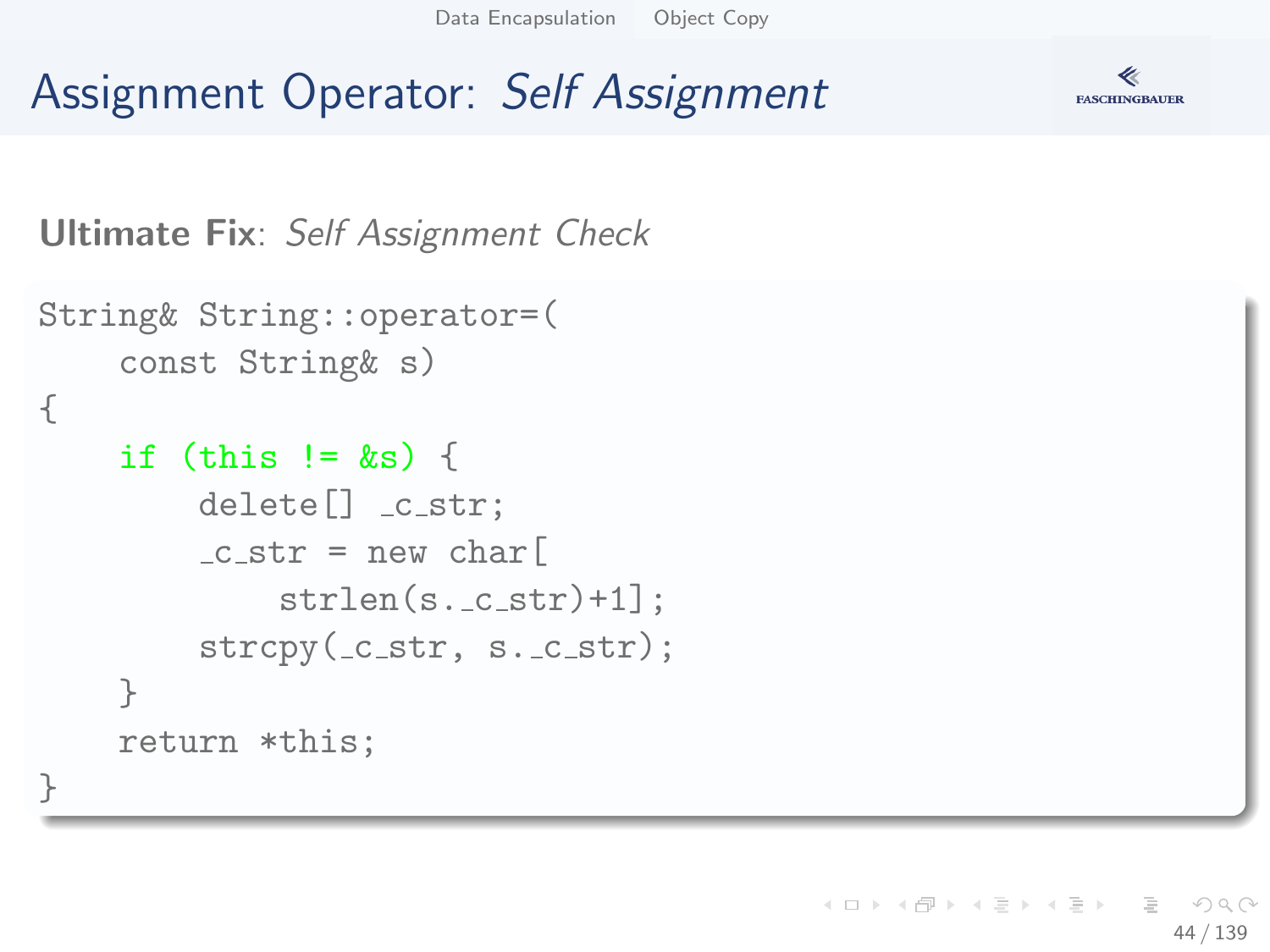

- <span id="page-44-0"></span>**a** Int[roduction](#page-8-0)
- <sup>2</sup> Data [Encapsulation](#page-19-0)
	- **Classes and Objects**
	- [Constructors and](#page-19-0)
	- Ob[ject Copy](#page-33-0)
- **3** [Fun](#page-7-0)ctions and Methods
	- **·** Overloading
	- **•** Methods
	- const  $\bullet$  this
	- **a** References
	- **a** static
	- Operatoren
- 4 [Except](#page-54-0)ions
	- **a** [B](#page-58-0)asics
	- $\bullet$  try  $-$  catch
- **6** [Templates](#page-61-0)
	- **Function Templates**
	- [Class T](#page-65-0)emplates
- <sup>6</sup> [Standard Temp](#page-68-0)late Library
	- **a** Basics
- Sorting
- **•** Searching
- Sequential C[ontainers](#page-92-0)
- **Associative C[ontainers](#page-96-0)**
- **7** Dynamic M[emory](#page-101-0)
	-
- 8 Inheritance
- **<sup>4</sup>** Object Oriente[d Design](#page-102-0)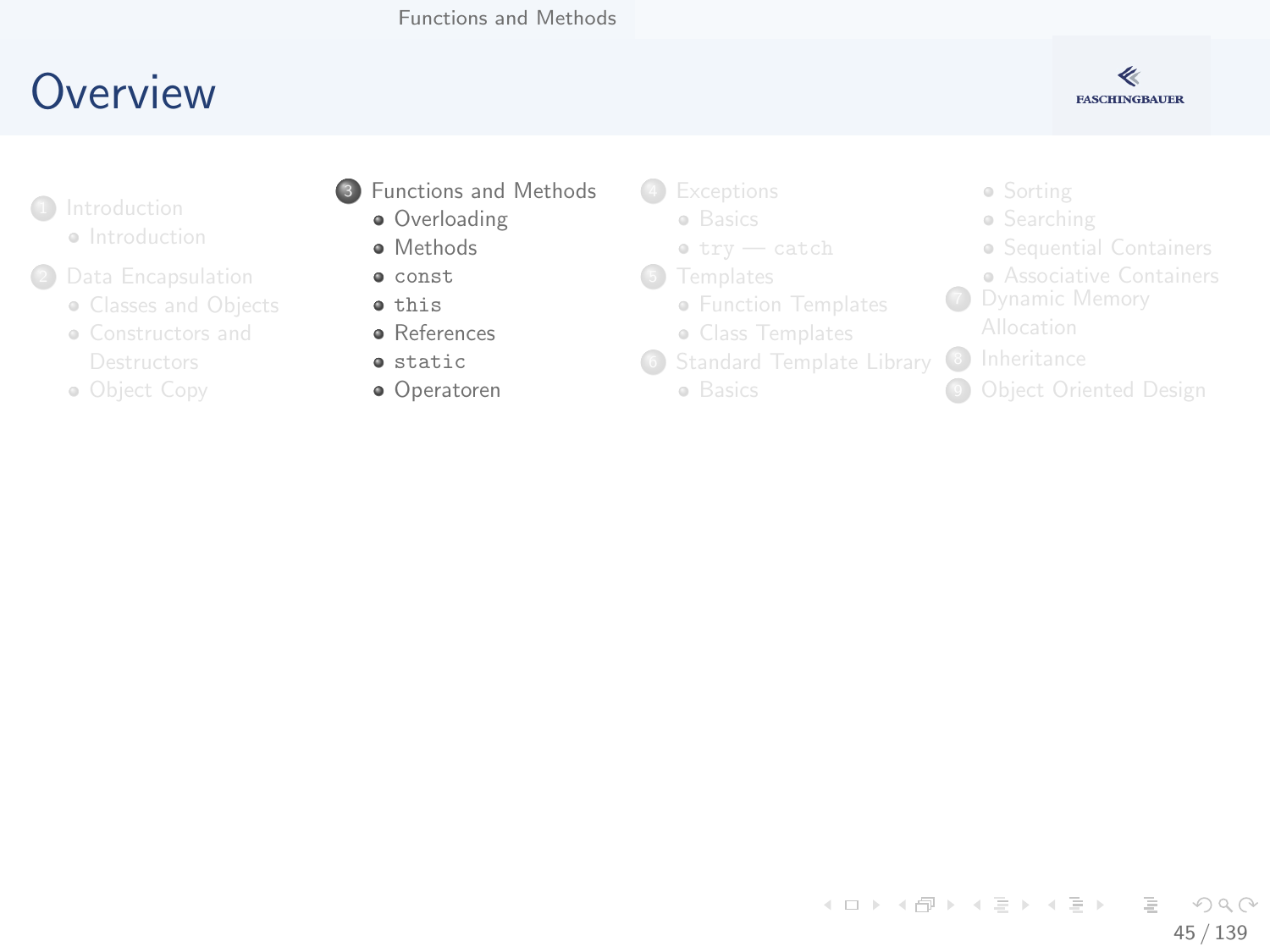

- <span id="page-45-0"></span>**a** Int[roduction](#page-8-0)
- <sup>2</sup> Data [Encapsulation](#page-19-0)
	- **Classes and Objects**
	- [Constructors and](#page-19-0)
	- Ob[ject Copy](#page-33-0)
- **3** [Fun](#page-7-0)ctions and Methods
	- **·** Overloading
	- **•** Methods
	- const this
	- References
	- static
	- Operatoren

4 [Except](#page-54-0)ions

- **a** [B](#page-58-0)asics
- $\bullet$  try  $-$  catch
- **6** [Templates](#page-61-0)
	- **Function Templates**
	- [Class T](#page-65-0)emplates
- <sup>6</sup> [Standard Temp](#page-68-0)late Library
	- **a** Basics
- Sorting
- **•** Searching
- Sequential C[ontainers](#page-92-0)
- **Associative C[ontainers](#page-96-0)**
- **7** Dynamic M[emory](#page-101-0)
	-
- 8 Inheritance
- **9 Object Oriente[d Design](#page-102-0)**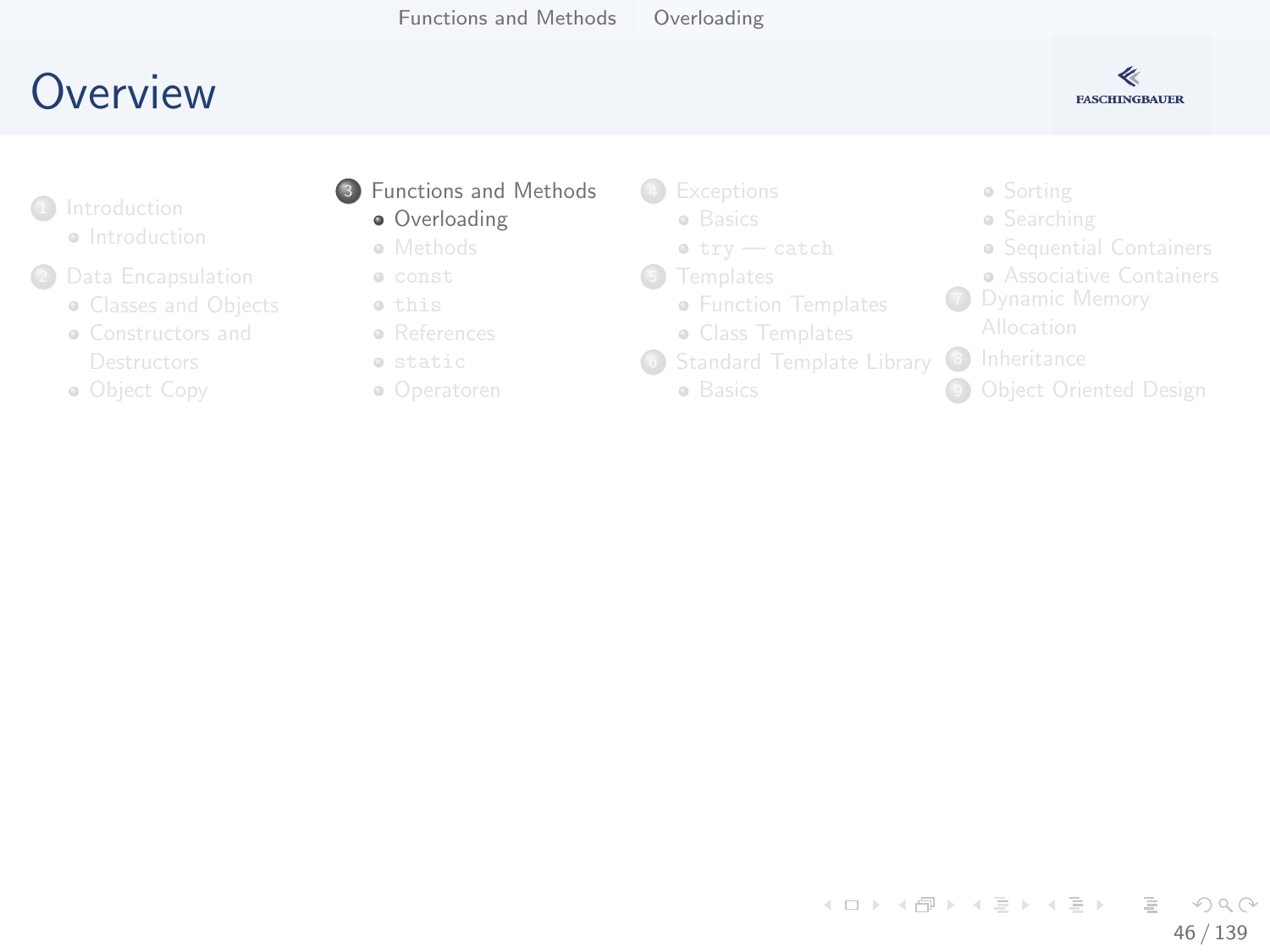# Functions in C



#### In C everything is simple

Declaration of x

int x(int i);

#### Ok

int ret =  $x(42)$ ;

#### 2x Error

char  $*ret = x("huh?");$ 

#### Error: x declared twice

char \*x(char\* str);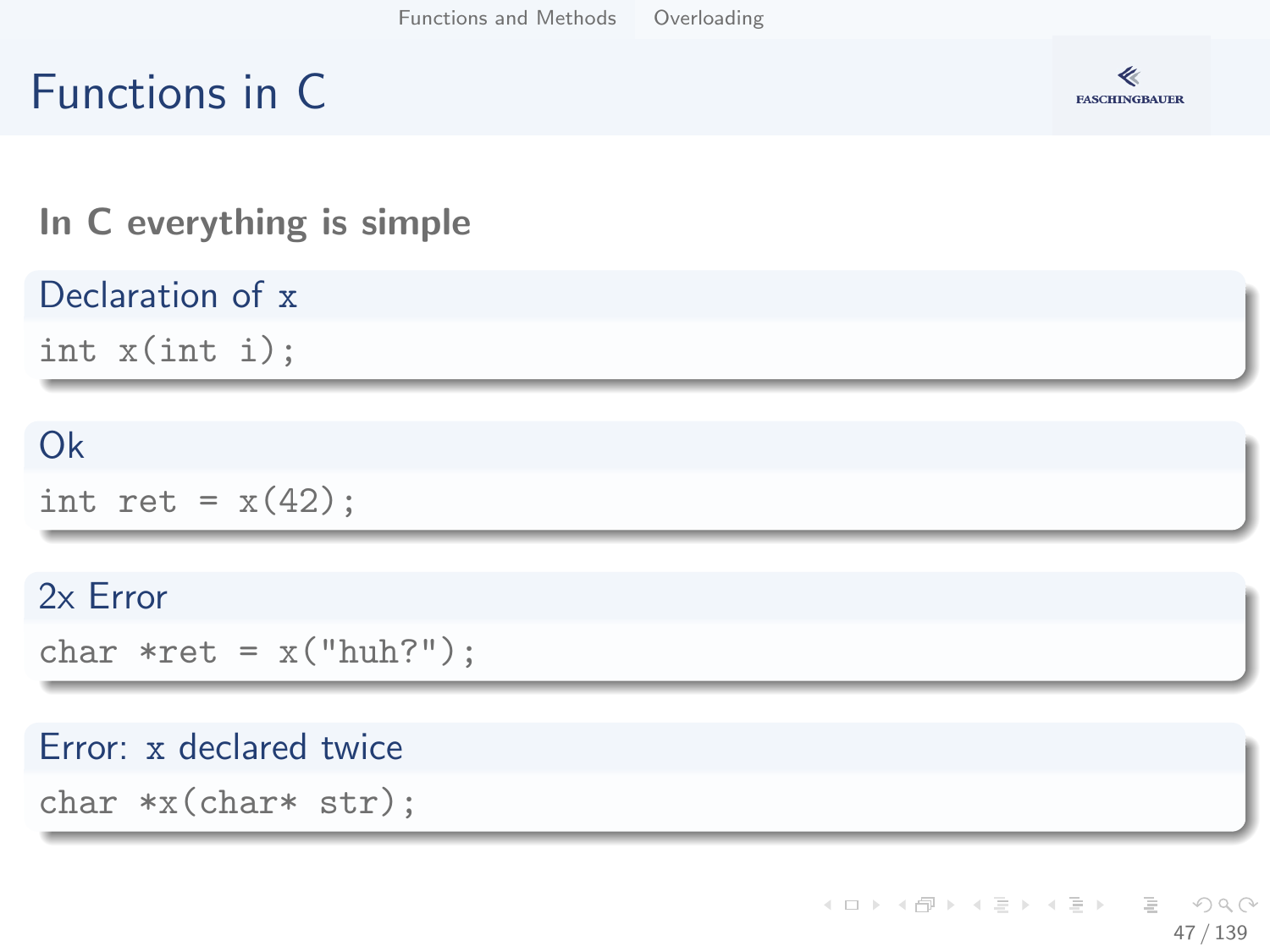[Functions and Methods](#page-44-0) [Overloading](#page-45-0)

#### Functions in  $C++$  — Overloading



#### Two declarations of x

int x(int i); char \*x(const char \*str);

#### Ok

int ret =  $x(42)$ :

#### Ok

char  $*ret = x("huh?")$ ;

#### Error: no appropriate x found

char  $*ret = x(42)$ ;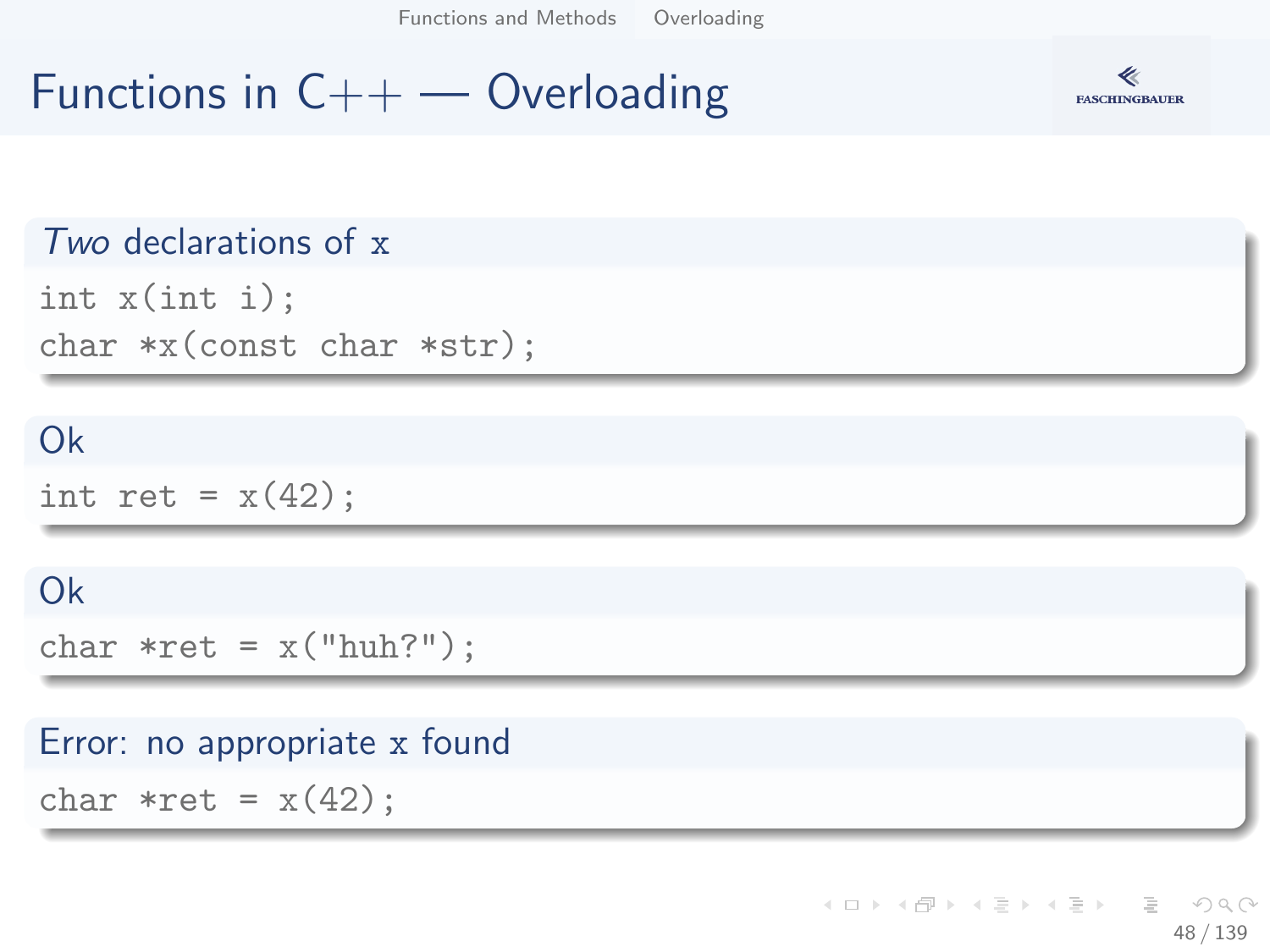

- <span id="page-48-0"></span>**a** Int[roduction](#page-8-0)
- <sup>2</sup> Data [Encapsulation](#page-19-0)
	- **Classes and Objects**
	- [Constructors and](#page-19-0)
	- Ob[ject Copy](#page-33-0)

#### **3** [Fun](#page-7-0)ctions and Methods

- **Overloading**
- **•** Methods
- const this
- References
- static
- Operatoren
- 4 [Except](#page-54-0)ions
	- **a** [B](#page-58-0)asics
	- $\bullet$  try  $-$  catch
- **6** [Templates](#page-61-0)
	- **Function Templates**
	- [Class T](#page-65-0)emplates
- <sup>6</sup> [Standard Temp](#page-68-0)late Library
	- **a** Basics
- Sorting
- **•** Searching
- Sequential C[ontainers](#page-92-0)
- **Associative C[ontainers](#page-96-0)**
- **7** Dynamic M[emory](#page-101-0)
	-
- 8 Inheritance
- **<sup>4</sup>** Object Oriente[d Design](#page-102-0)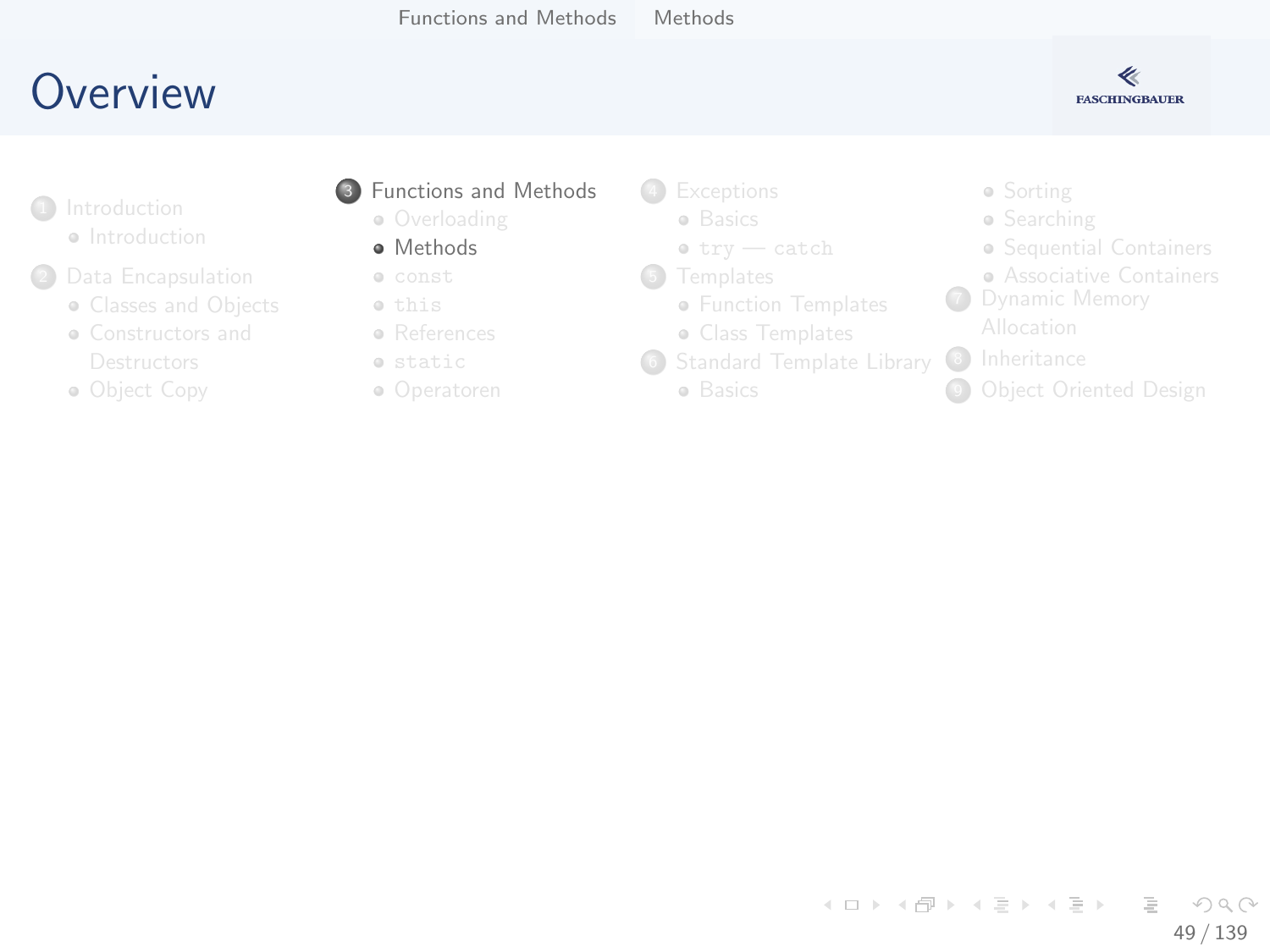# Objects — Data and Methods



#### $\subset$

- Object ⇐⇒ struct
- Operations on "Objects": free functions
- $\bullet \rightarrow$  can be defined anywhere

#### $C++$

- Classes: data and "methods"
- Methods: functions bound to objects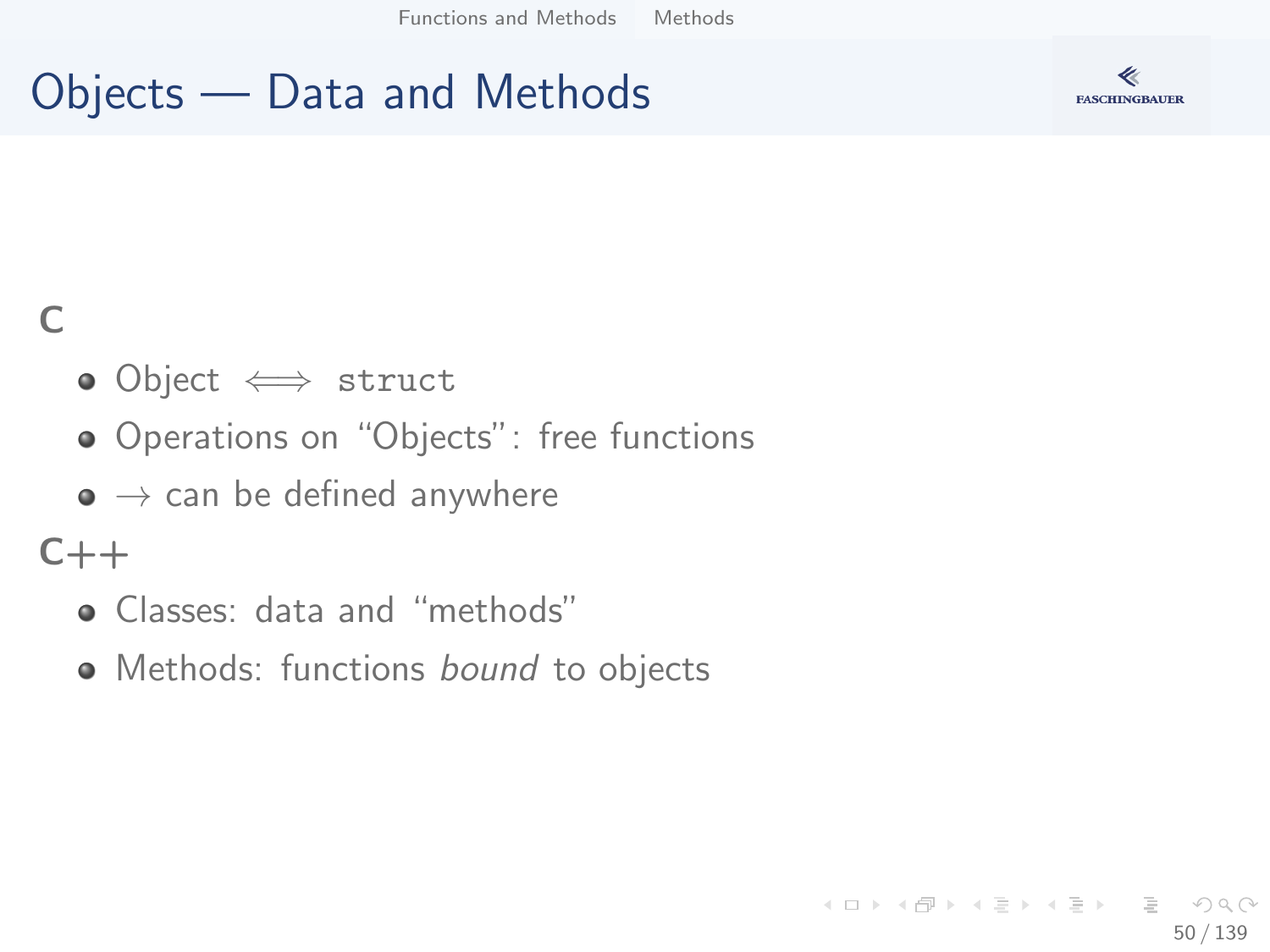# Method  $-$  Example point  $(1)$



- What is a point?  $\rightarrow$  x and y
- What is the responsibility of a point?
	- **a** move itself
	- compute its distance to origin
	- ... or from another point ...

```
class point
{
public:
    void move(int x, int y);
    float distance_origin() const;
    float distance(const point&) const;
};
```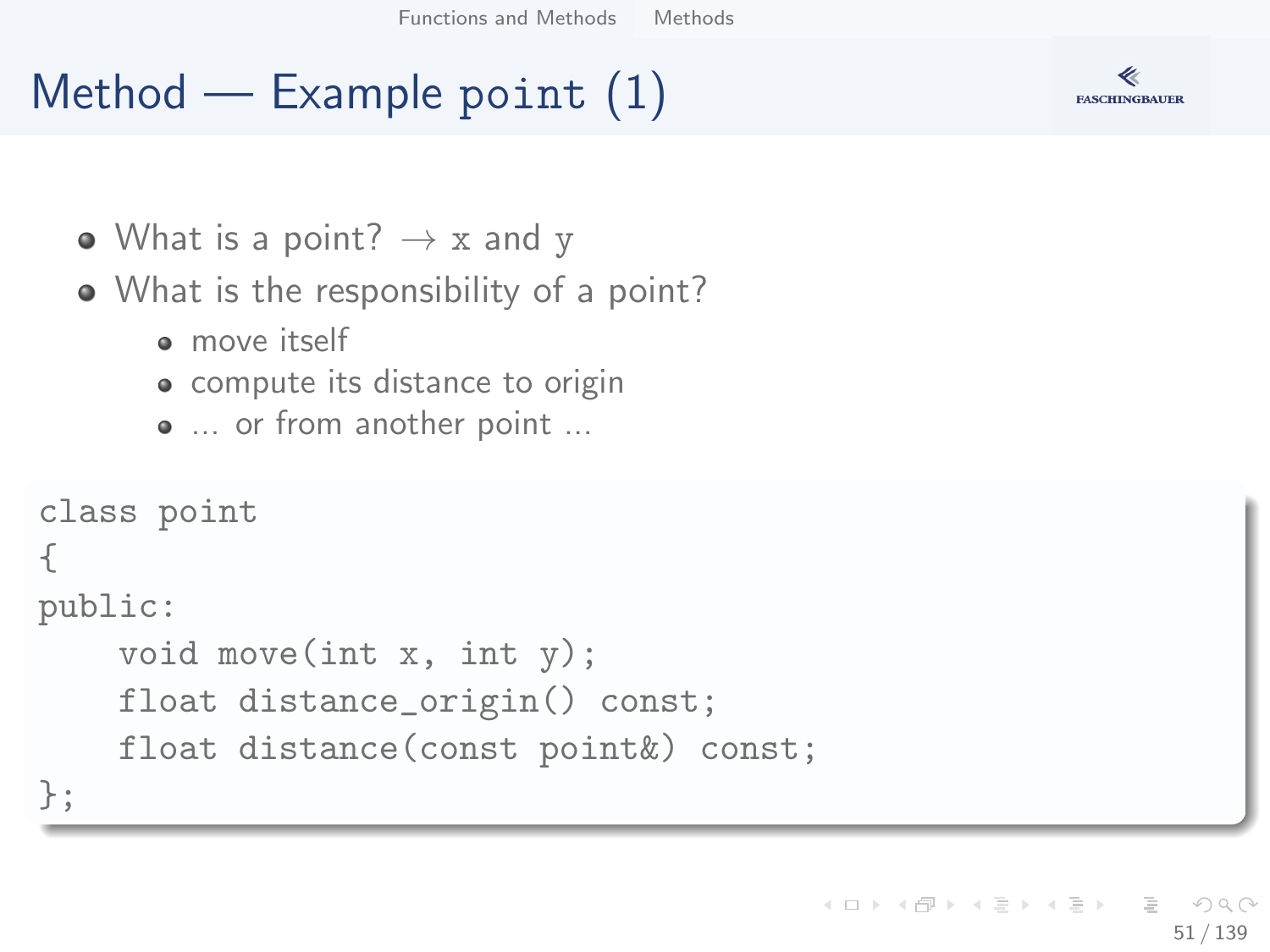# Method — Example point (2)



- **•** point offers functionality
- point should be used as simply and clearly as possible!

```
point p(2, 0);
p.move(1, 0);
if (fabs(p.distance\_origin() - 3.0) > 0.0001)std::cerr << "FPU bogus?" << std::endl;
```
#### K ロ ) - K (ラ ) - K (ミ ) - K (ミ ) - ( ) () 52 / 139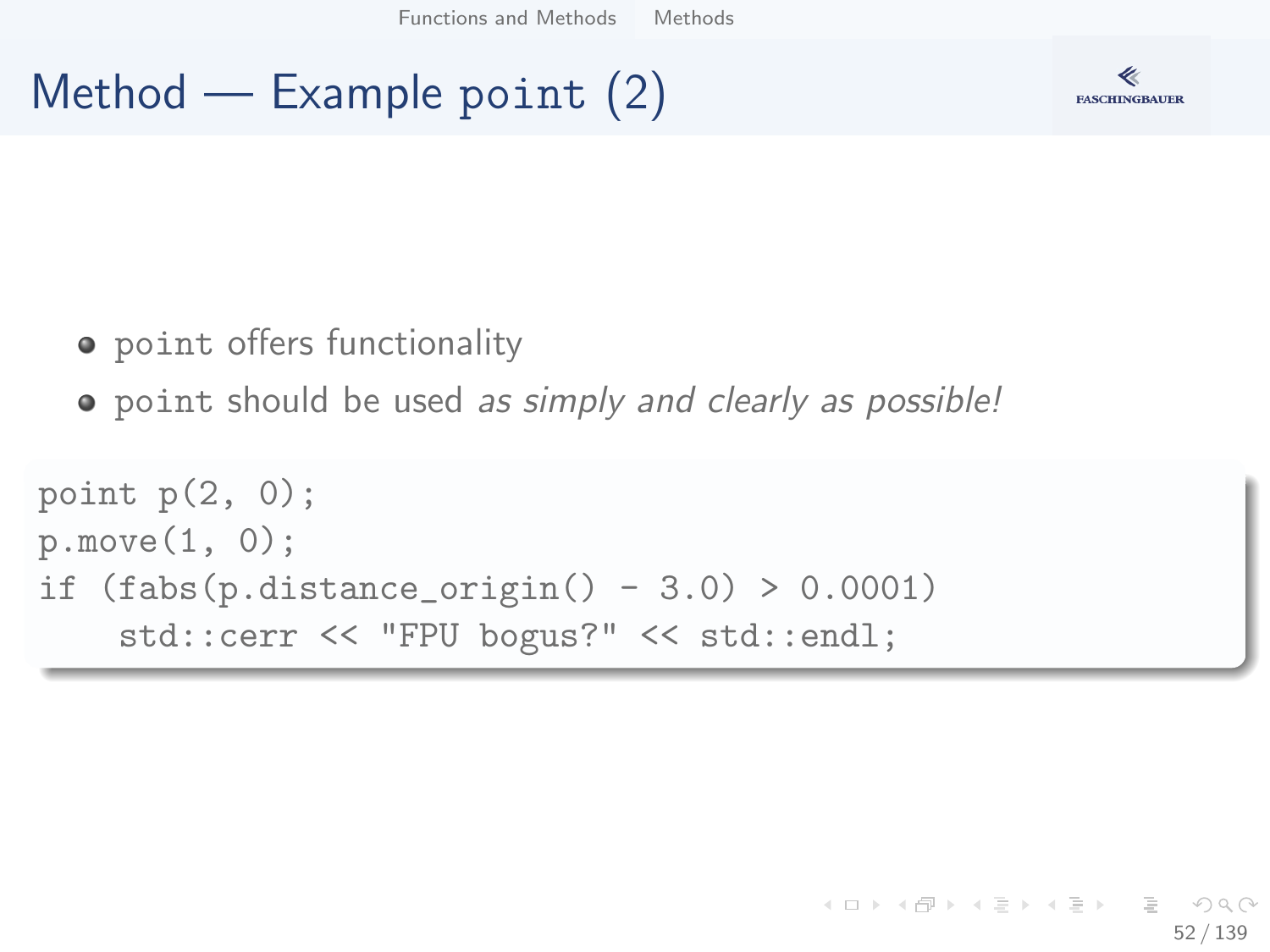# Methods and Design



Question: what should a point be able to? Difficult to answer ...

- Should it offer its coordinates?
	- $\bullet$  I think so  $\rightarrow$  small inline access methods
- Should it offer two dimensional arithmetic methods?
	- Why not? This is what a point is there for.
- Should it be able to print a plot of itself?
	- Why not? As long as users of a point are willing to link 28 more libraries.
	- $\bullet \to$  Coupling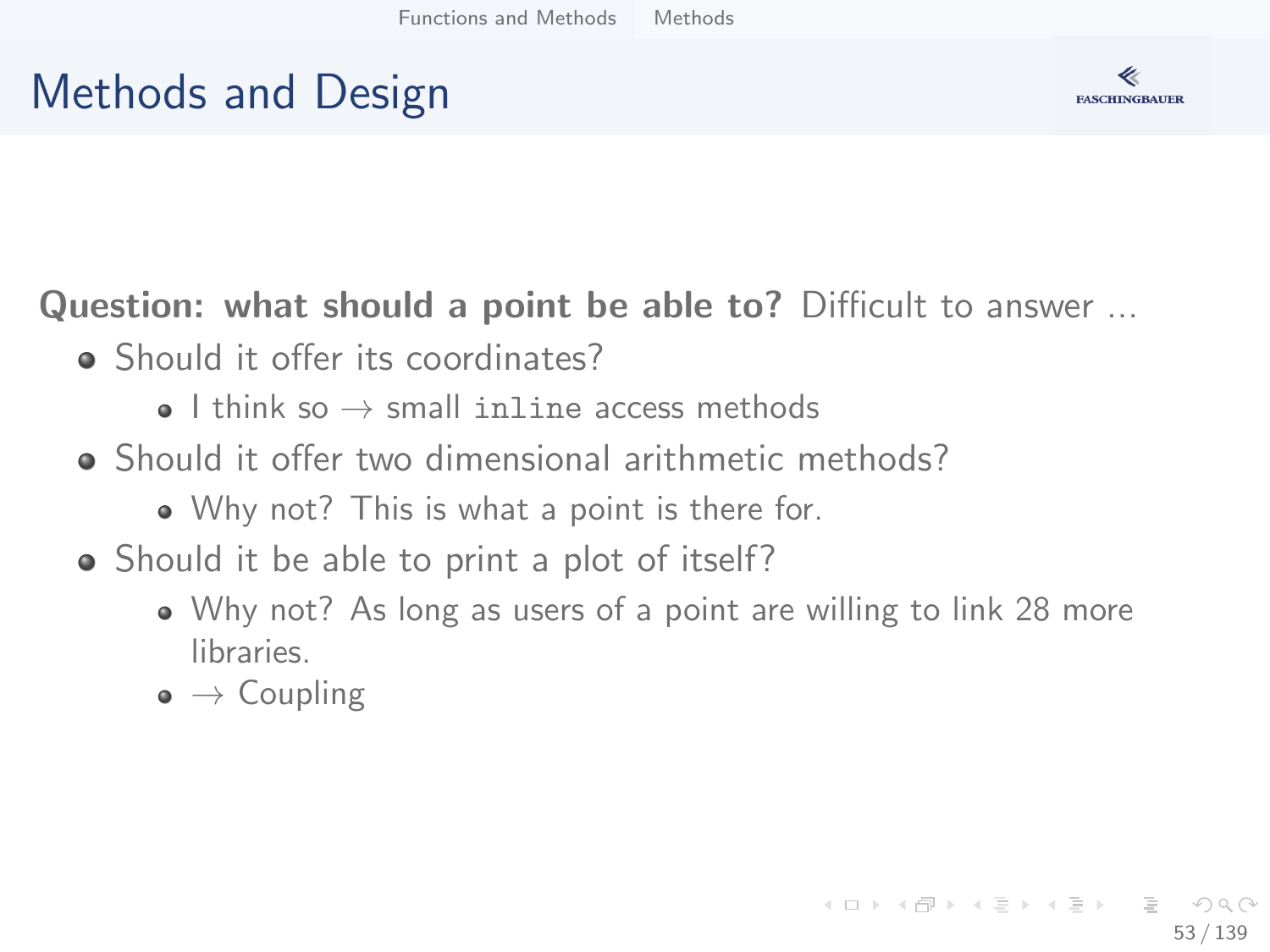# Methods: Wrap-Up



#### Many but simple (?) Nuances ...

- const: type system
- References: performance
- static, with yet another meaning of the keyword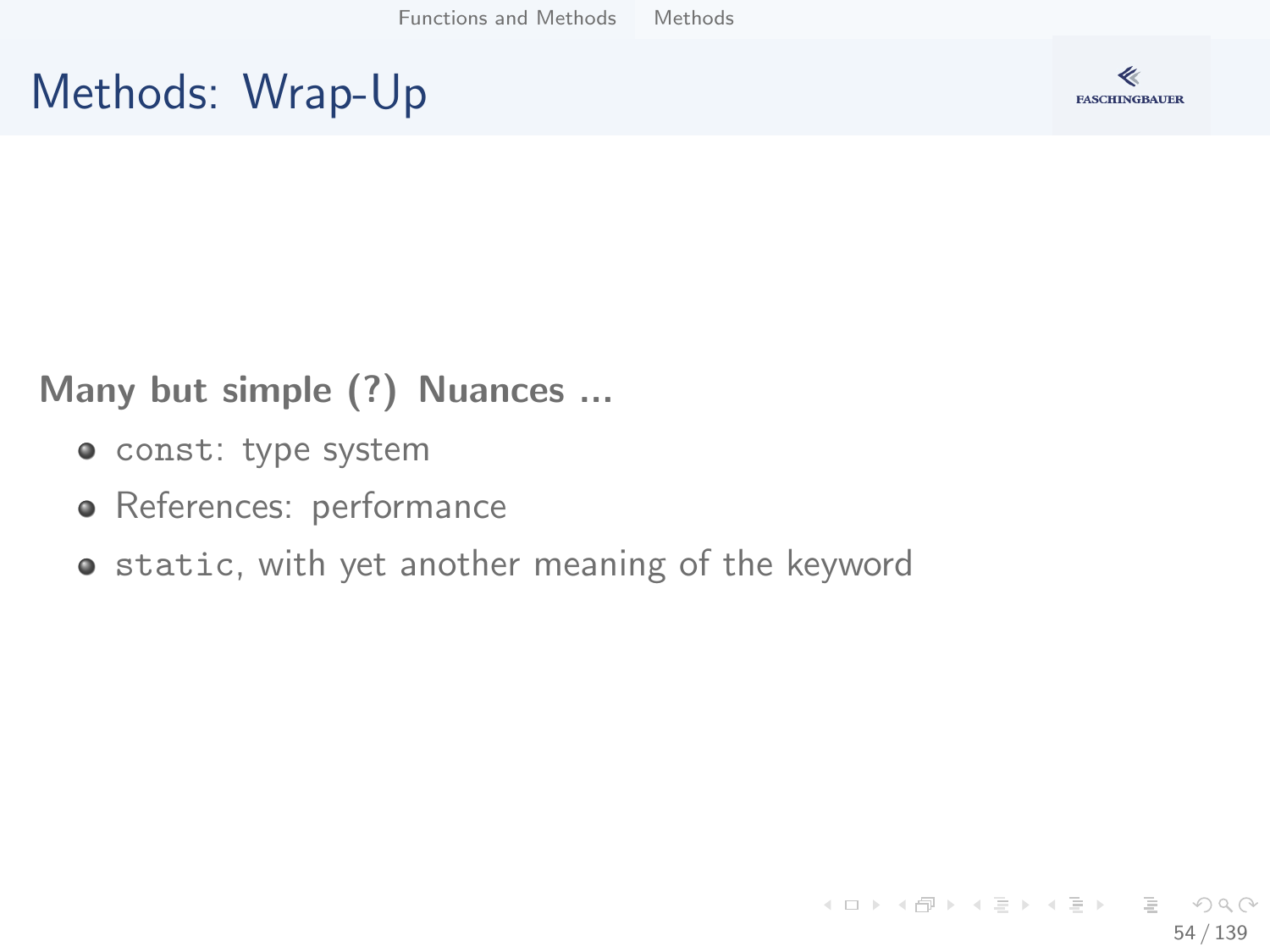

- <span id="page-54-0"></span>**a** Int[roduction](#page-8-0)
- <sup>2</sup> Data [Encapsulation](#page-19-0)
	- **Classes and Objects**
	- [Constructors and](#page-19-0)
	- Ob[ject Copy](#page-33-0)

#### **3** [Fun](#page-7-0)ctions and Methods

- **Overloading**
- **•** Methods
- $\bullet$  const this
- References
- static
- Operatoren

4 [Except](#page-54-0)ions

- **a** [B](#page-58-0)asics
- $\bullet$  try  $-$  catch
- **6** [Templates](#page-61-0)
	- **Function Templates**
	- [Class T](#page-65-0)emplates
- <sup>6</sup> [Standard Temp](#page-68-0)late Library
	- **a** Basics
- Sorting
- **•** Searching
- Sequential C[ontainers](#page-92-0)
- **Associative C[ontainers](#page-96-0)**
- **7** Dynamic M[emory](#page-101-0)
	-
- 8 Inheritance
- **<sup>4</sup>** Object Oriente[d Design](#page-102-0)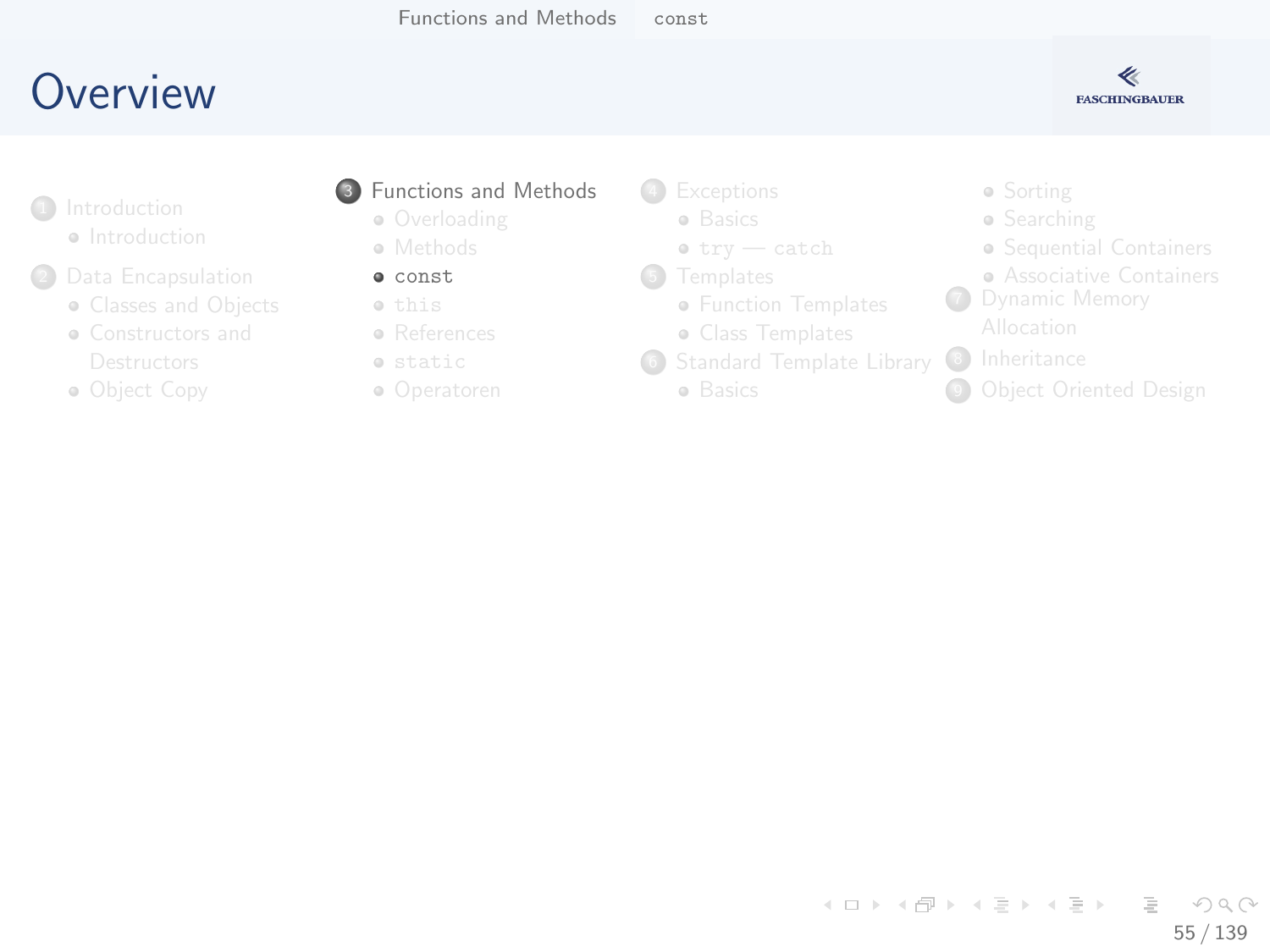### const: Immutable Variable



Already possible in C: immutable variables

const point \*p;  $p->x = 7$ ; /\*ERROR!\*/

```
void f(const struct point *p)
{
   p->x = 7; /*ERROR!*/
}
```
- $\bullet$  Variables  $\rightarrow$  Modification impossible
- $\bullet$  Parameter  $\rightarrow$  Modification impossible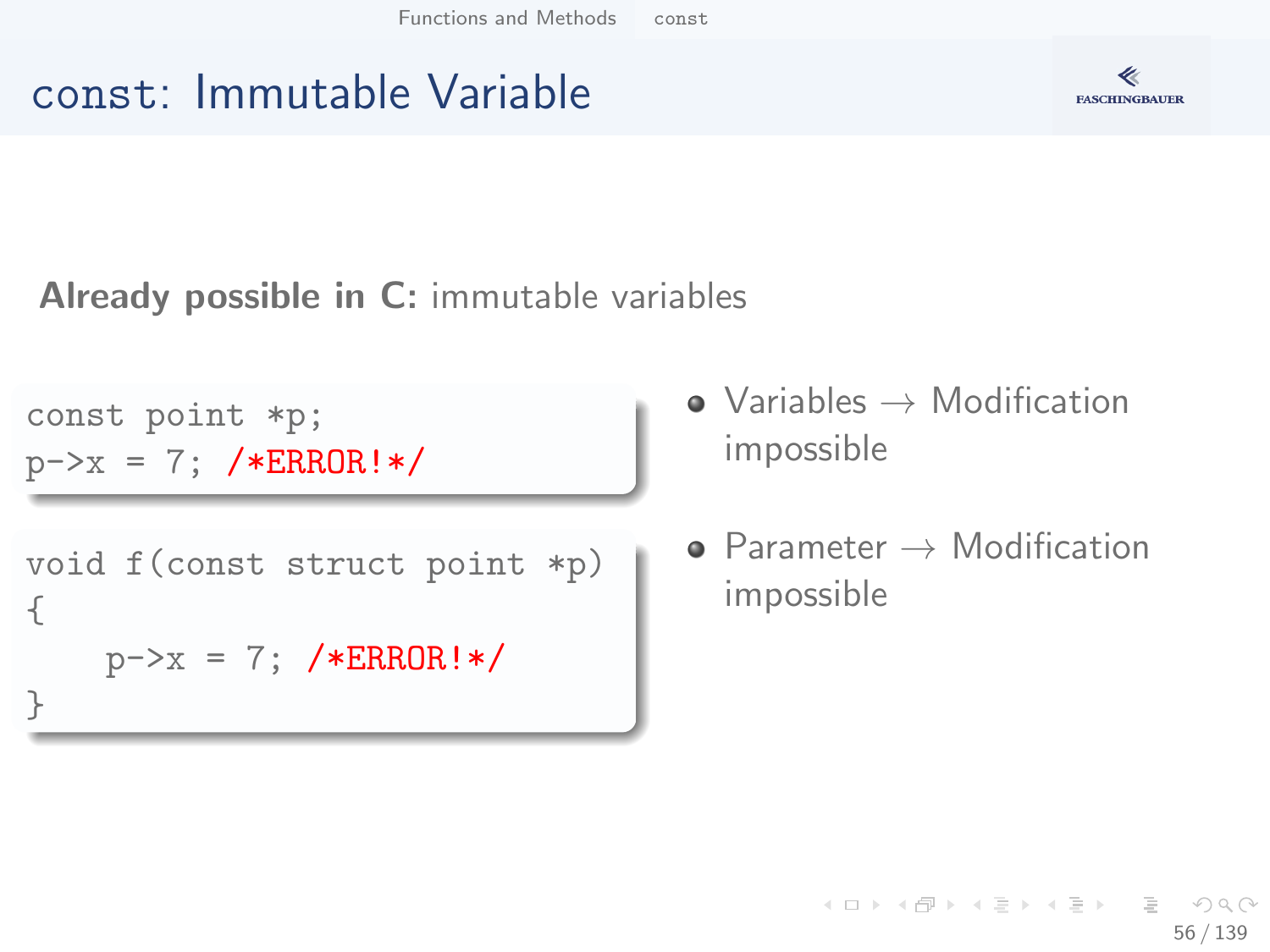# const: Methods (1)



- **•** const methods *promise to the compiler* not to modify the object
- No promise  $\rightarrow$  compiler *has to assume* that the method modifies the object

```
class point
{
public:
    int x() \{ return \ x; \}int y() \{ return y; \}private:
    int _x;
    int _y;
};
```

```
void f(const point *p)
{
     // ERROR!
     cout \langle p - \ranglex();
}
```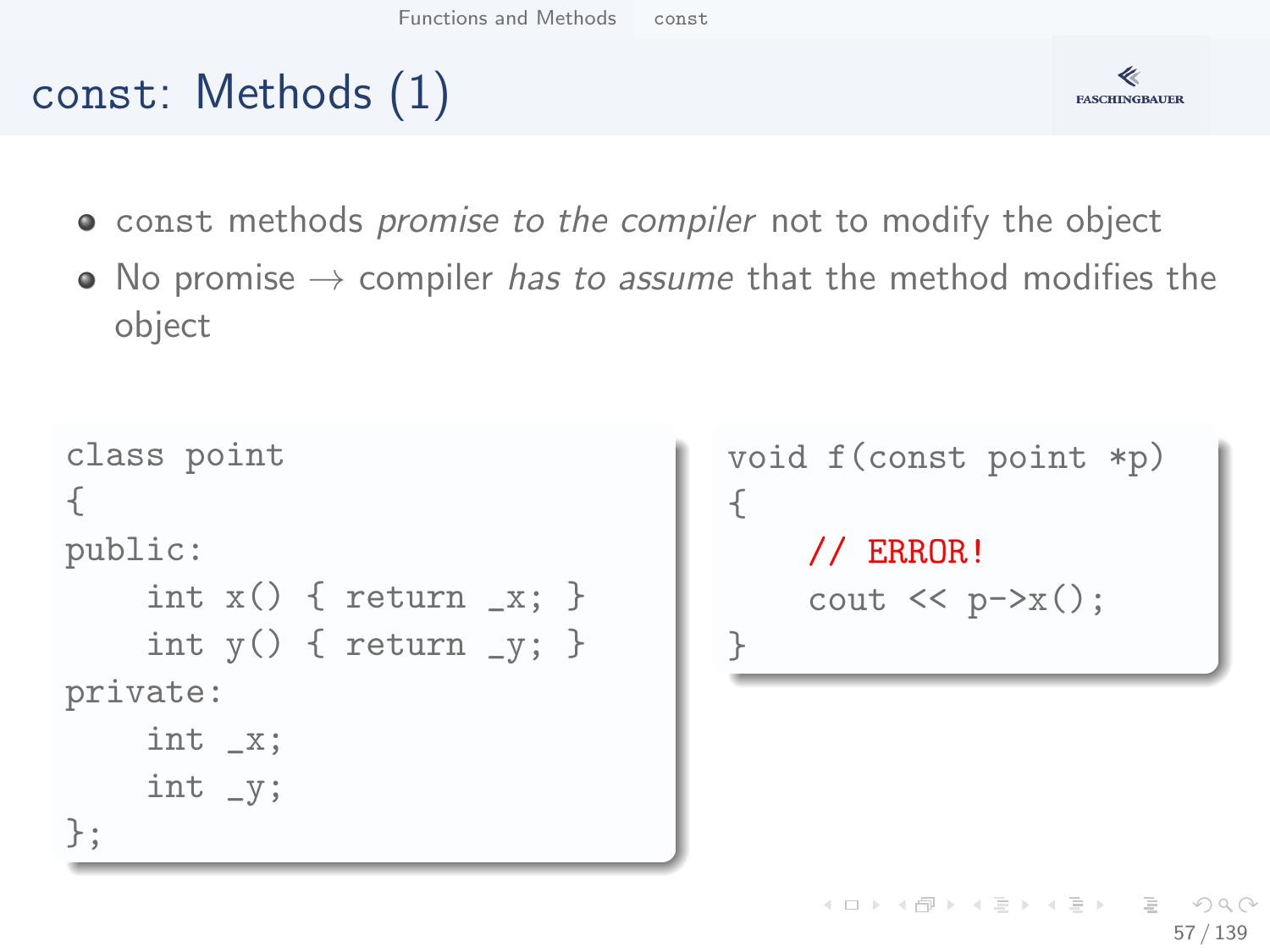# const: Methods (2)



```
class point
{
public:
    int x() const \{ return x: \}int y() const { return -y; }
private:
    int _x;
    int_{-y};
};
```
- "const pollution"  $\iff$  "being correct is very cumbersome"
- "const correctness": best possible state
- Nice goodie offered by the language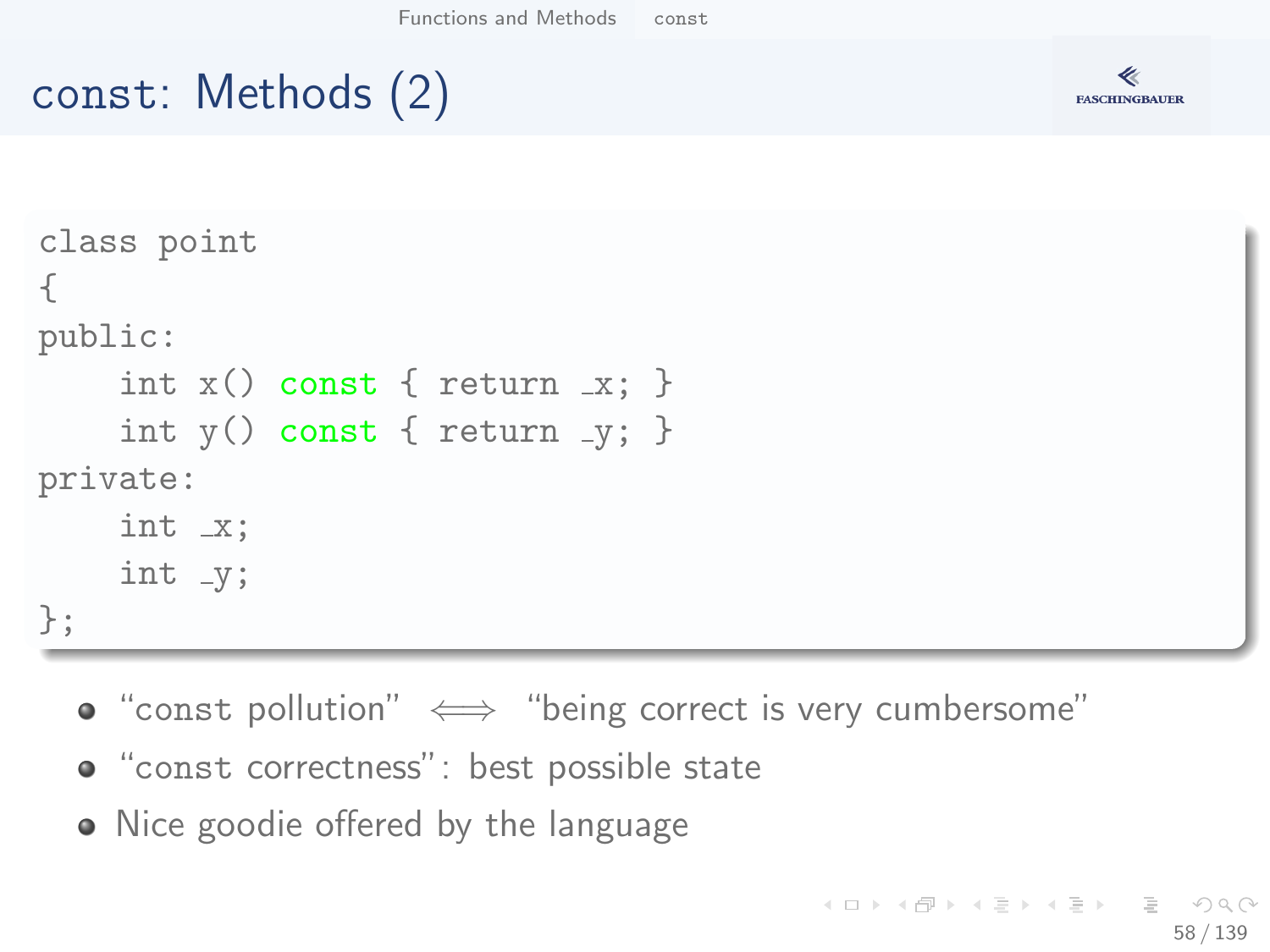

- <span id="page-58-0"></span>**a** Int[roduction](#page-8-0)
- <sup>2</sup> Data [Encapsulation](#page-19-0)
	- **Classes and Objects**
	- [Constructors and](#page-19-0)
	- Ob[ject Copy](#page-33-0)
- **3** [Fun](#page-7-0)ctions and Methods
	- **Overloading**
	- **•** Methods
	- const  $\bullet$  this
	- References
	- static
	- Operatoren

4 [Except](#page-54-0)ions

- **a** [B](#page-58-0)asics
- $\bullet$  try  $-$  catch
- **6** [Templates](#page-61-0)
	- **Function Templates**
	- [Class T](#page-65-0)emplates
- <sup>6</sup> [Standard Temp](#page-68-0)late Library
	- **a** Basics
- Sorting
- **•** Searching
- Sequential C[ontainers](#page-92-0)
- **Associative C[ontainers](#page-96-0)**
- **7** Dynamic M[emory](#page-101-0)
	-
- 8 Inheritance
- **<sup>4</sup>** Object Oriente[d Design](#page-102-0)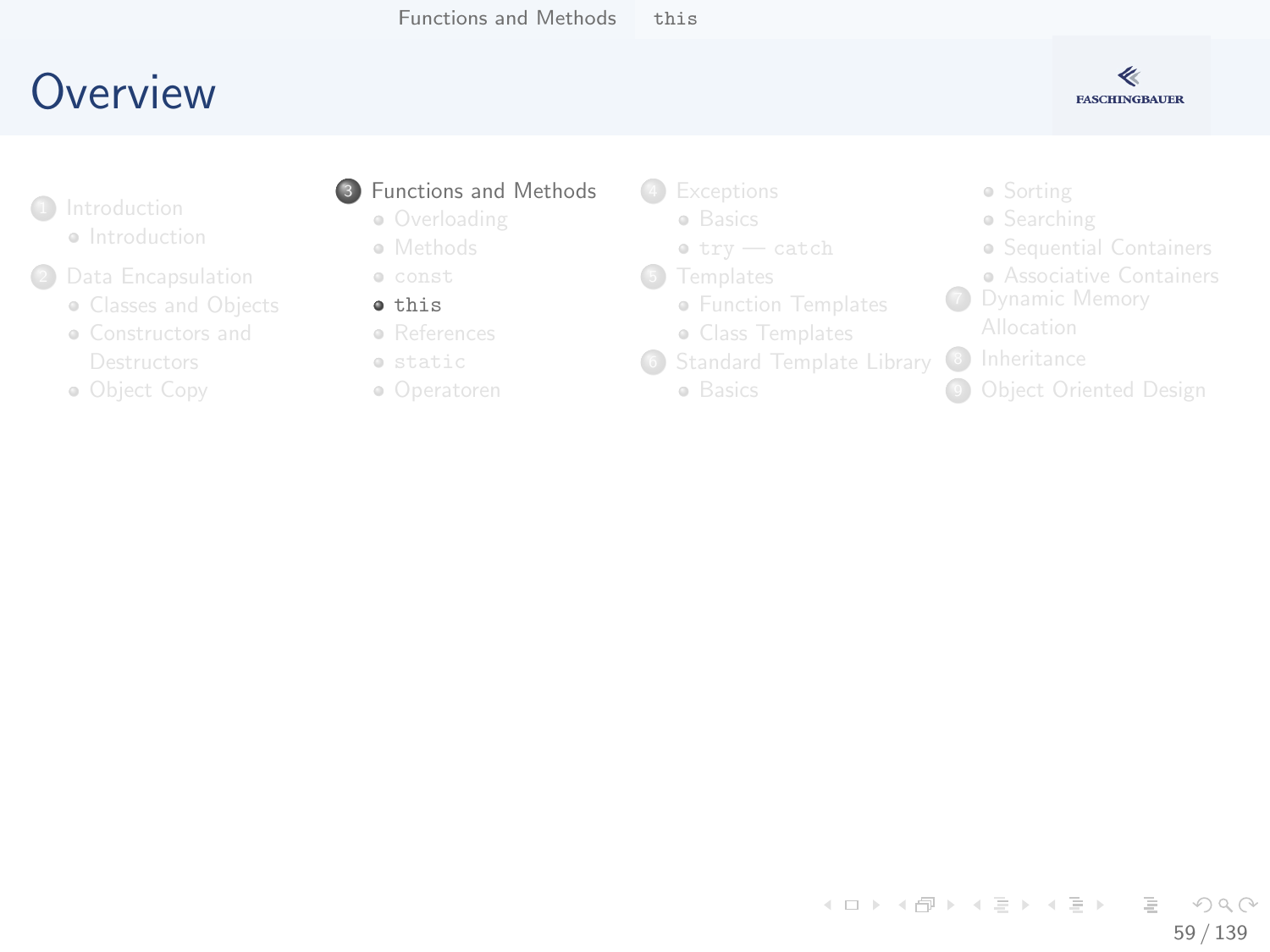### **FASCHINGBAUER**

# Hidden Pointer: this (1)

```
class point
{
public:
    void move(int x, int y)
    {
        -x += x;
        -y += y;
    }
};
```
- Where's the object?
- What's the object?
- Where's the *member* x?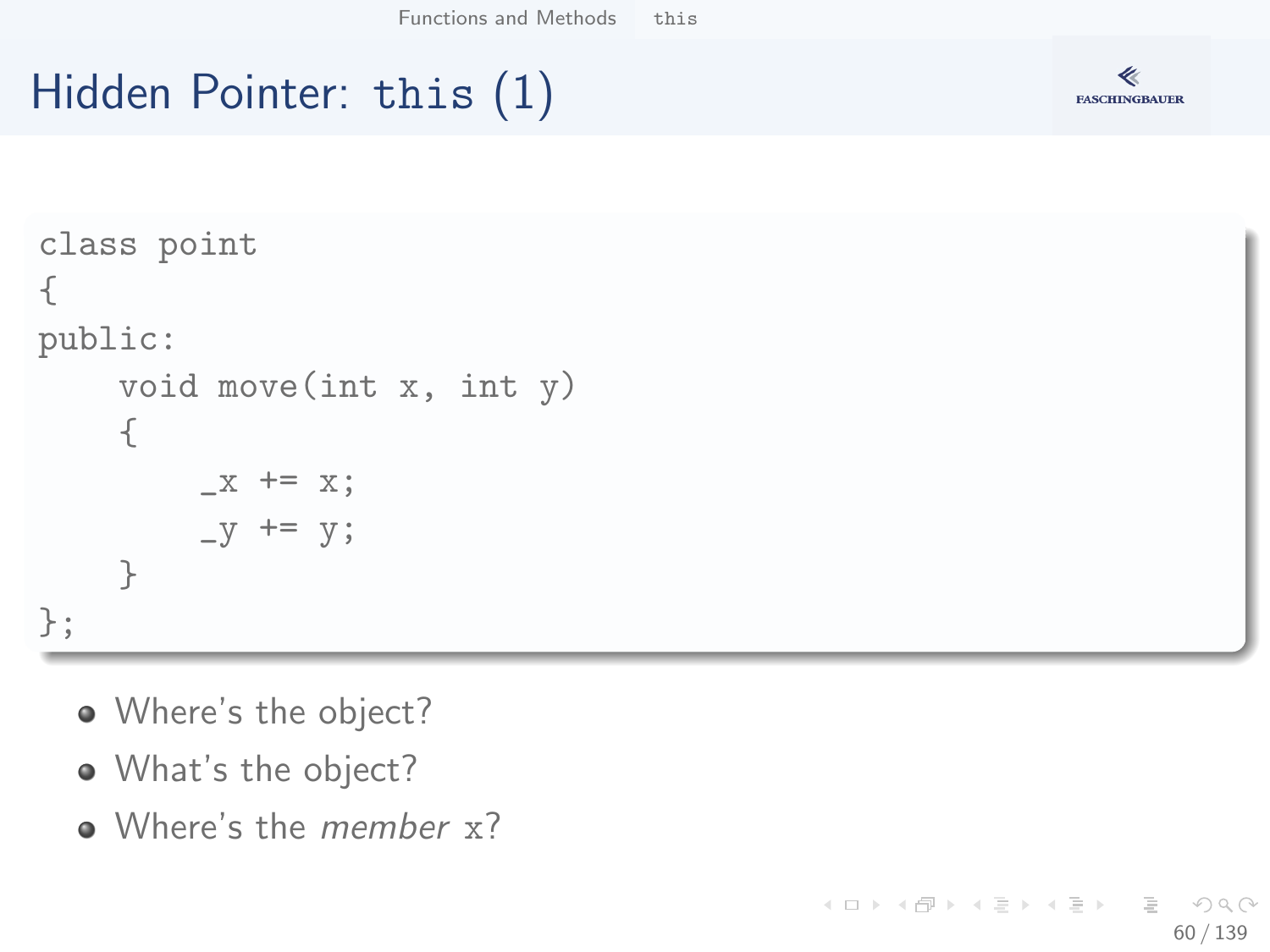# Hidden Pointer: this (2)



**Explanation:** how would this be done in C?

 $C++$ 

point  $p(5, 6)$ ; p.move(2, 3);

- **•** First parameter of each method: this
- Method name is: move in class point

 $\subset$ 

struct point  $p = \{5, 6\}$ ; point\_move( $&$ p /\*this\*/, 2, 3)

```
C++: writing this explicitly
void move(int x, int y)
{
    this->_x += x;this->_V += v;
}
```
イロト イ団 トイミト イミト  $\equiv$  $\Omega$ 61 / 139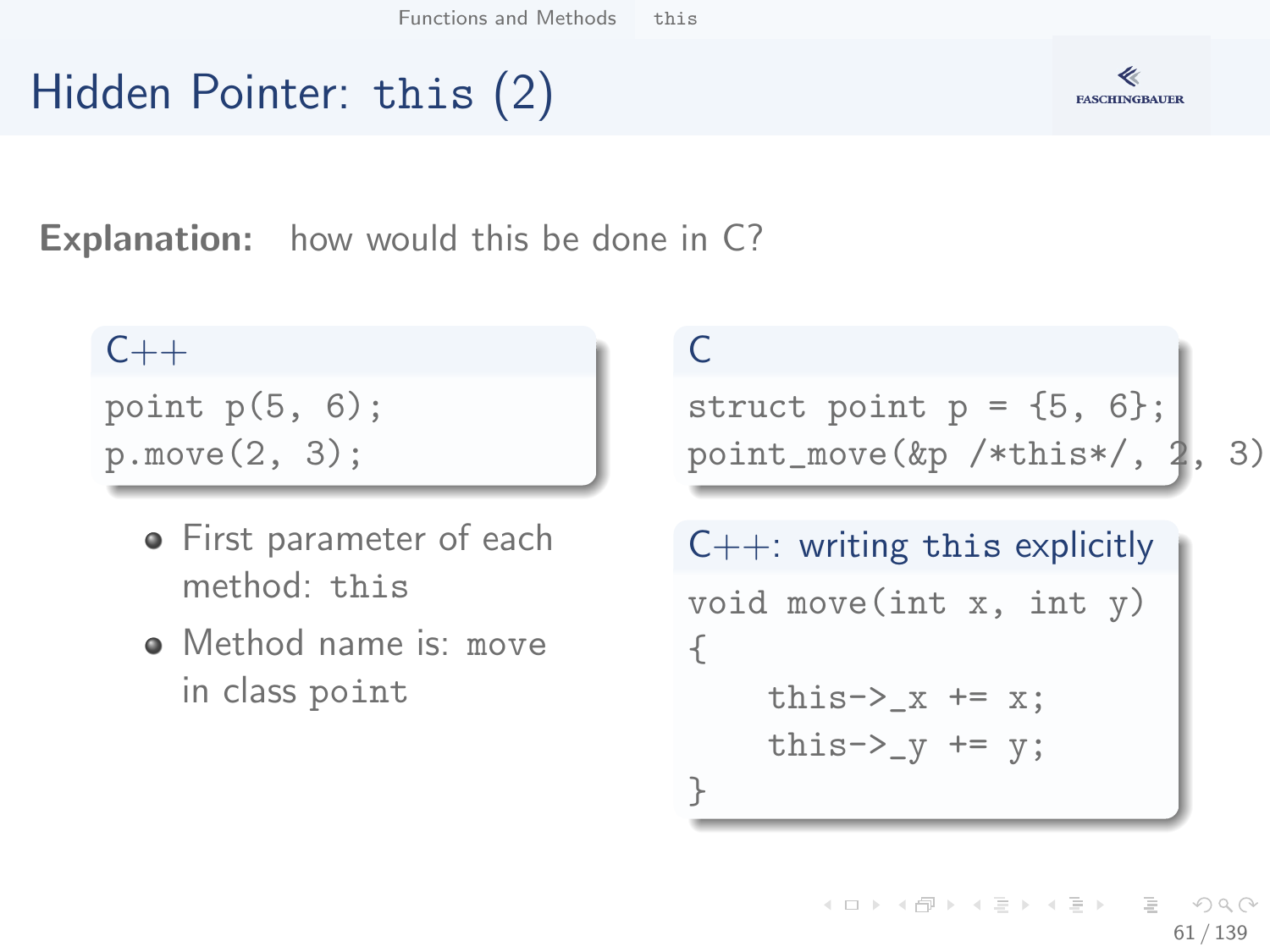

- <span id="page-61-0"></span>**a** Int[roduction](#page-8-0)
- <sup>2</sup> Data [Encapsulation](#page-19-0)
	- **Classes and Objects**
	- [Constructors and](#page-19-0)
	- Ob[ject Copy](#page-33-0)

#### **3** [Fun](#page-7-0)ctions and Methods

- **Overloading**
- **•** Methods
- const this
- **a** References
- static
- Operatoren

4 [Except](#page-54-0)ions

- **a** [B](#page-58-0)asics
- $\bullet$  try  $-$  catch
- **6** [Templates](#page-61-0)
	- **Function Templates**
	- [Class T](#page-65-0)emplates
- <sup>6</sup> [Standard Temp](#page-68-0)late Library
	- **a** Basics
- Sorting
- **•** Searching
- Sequential C[ontainers](#page-92-0)
- **Associative C[ontainers](#page-96-0)**
- **7** Dynamic M[emory](#page-101-0)
	-
- 8 Inheritance
- **9 Object Oriente[d Design](#page-102-0)**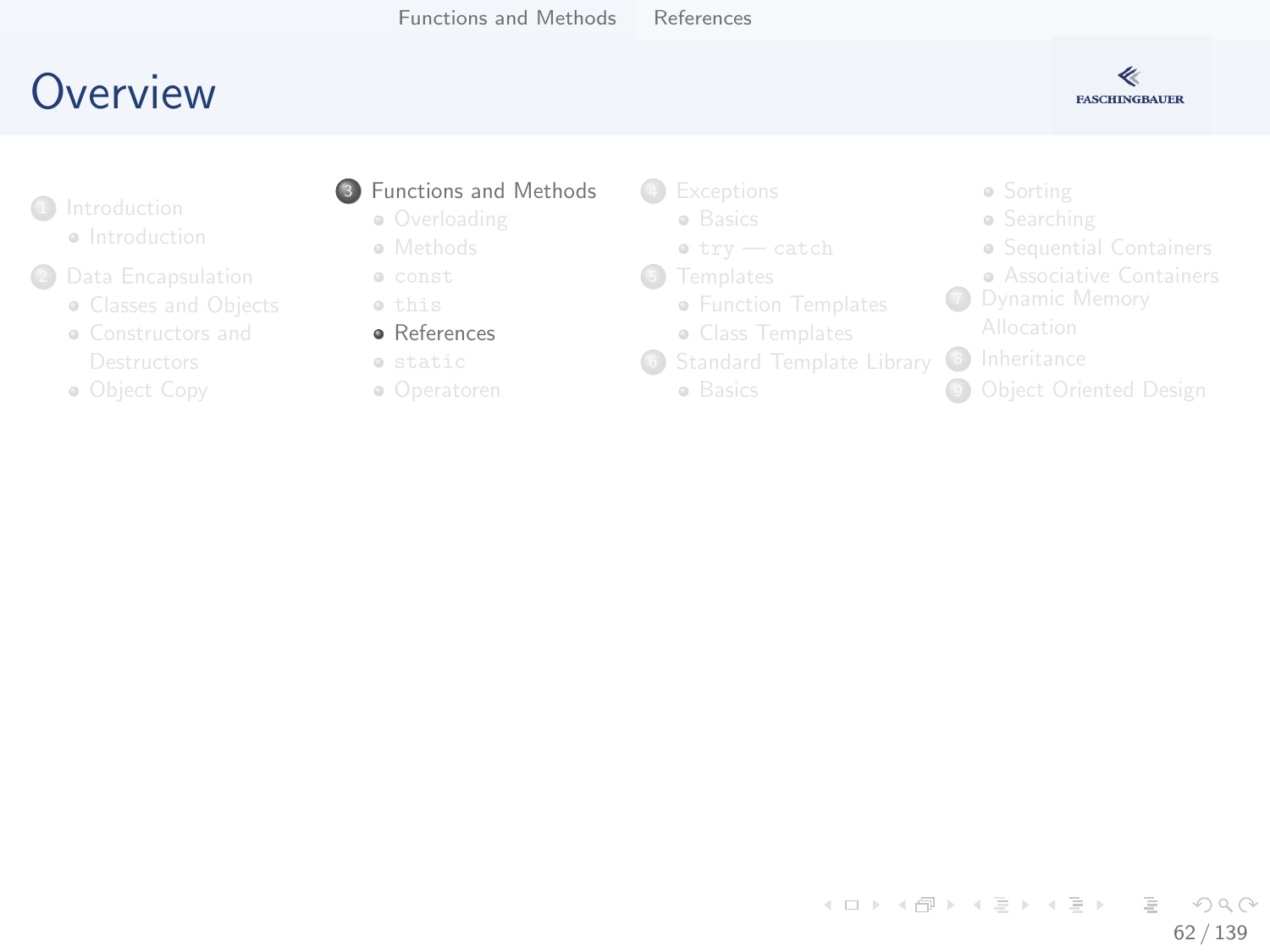[Functions and Methods](#page-44-0) [References](#page-61-0)

# Pointers, Seen Differently: Referenzen (1)

Problem: parameter passing (of large objects)

```
class point
{
public:
     float distance(point p) const
     {
          int dx = abs(\underline{x}-p,\underline{x});
          int dy = abs(\ny-p,\ny);return sqrt(dx*dx+dy*dy);
    }
};
```
#### Problem

- **•** Parameter is a copy
- **a** Solution
	- Pass by pointer
	- **P** Fyen better: const pointer



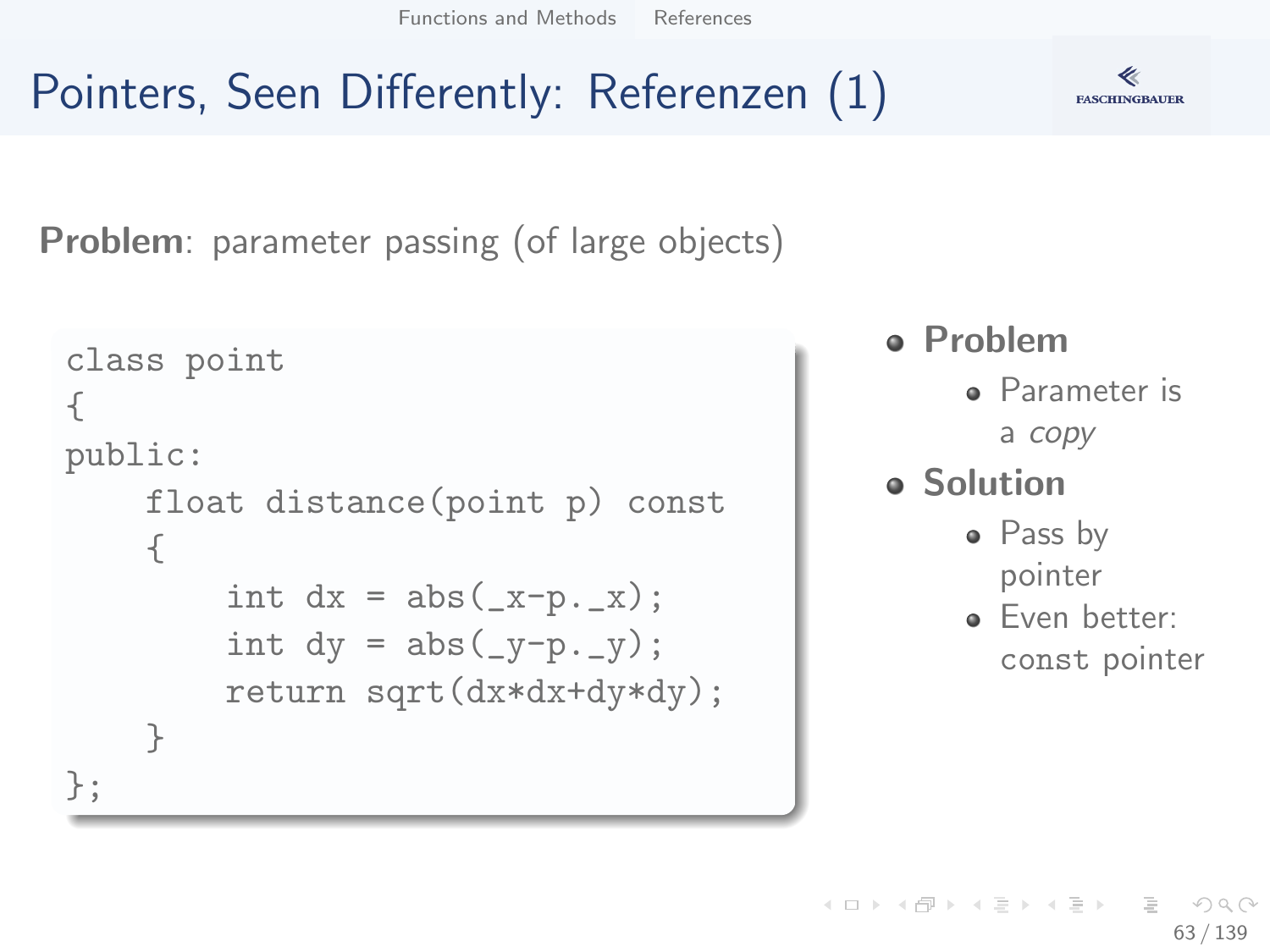[Functions and Methods](#page-44-0) [References](#page-61-0)



# Pointers, Seen Differently: Referenzen (2)

```
class point
{
public:
    float distance(const point *p) const
    {
         int dx = abs(\_x-p->x);int dy = abs(\_y-p-\frac{y}{y});return sqrt(dx*dx+dy*dy);
    }
};
```
# Problem

o User has to take the address

#### ٠

- p1.distance(&p2)
- **•** Pointers can be NULL
- **o** Solution **A** References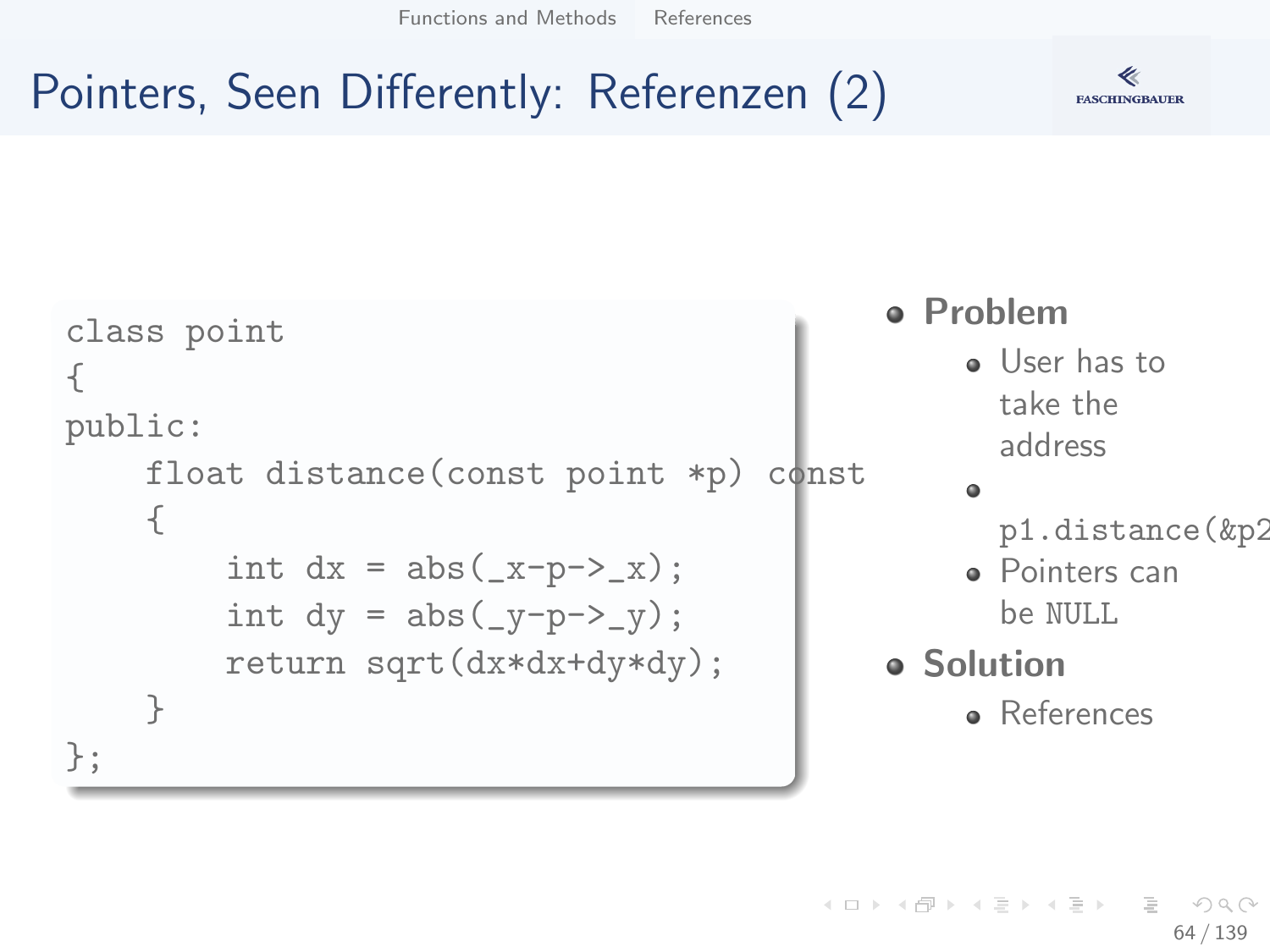[Functions and Methods](#page-44-0) [References](#page-61-0)



# Pointers, Seen Differently: Referenzen (3)

```
class point
{
public:
    float distance(const point &p) const
    {
         int dx = abs(\_\text{x-p.\_\text{x}});int dy = abs(\ny-p.\ny);
         return sqrt(dx*dx+dy*dy);
    }
};
```
K ロ ) - K (ラ ) - K (ミ ) - K (ミ ) - ( ) ()  $\Omega$ 65 / 139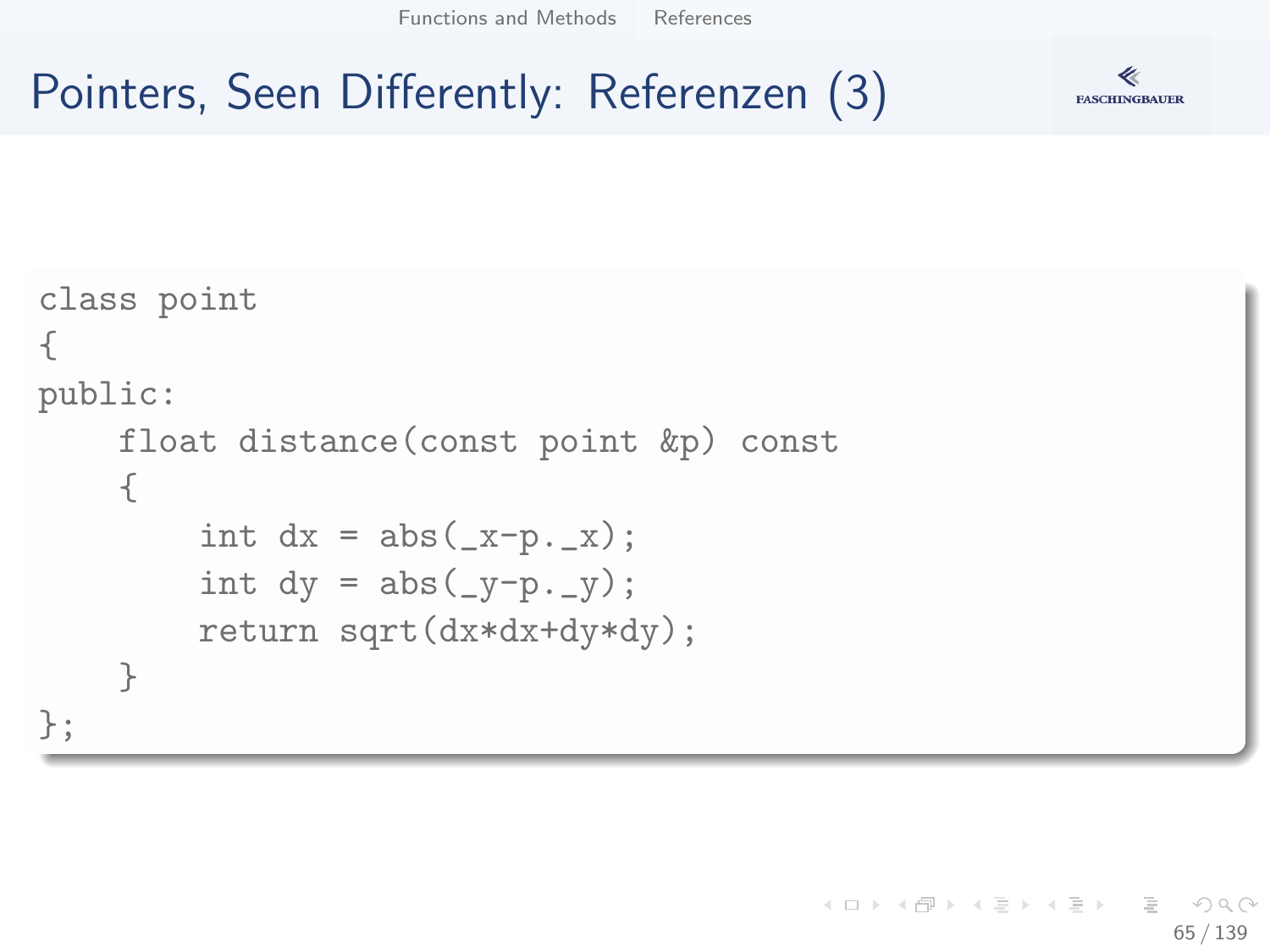

- <span id="page-65-0"></span>**a** Int[roduction](#page-8-0)
- <sup>2</sup> Data [Encapsulation](#page-19-0)
	- **Classes and Objects**
	- [Constructors and](#page-19-0)
	- Ob[ject Copy](#page-33-0)

#### **3** [Fun](#page-7-0)ctions and Methods

- **Overloading**
- **•** Methods
- const this
- References
- **a** static
- Operatoren

4 [Except](#page-54-0)ions

- **a** [B](#page-58-0)asics
- $\bullet$  try  $-$  catch
- **6** [Templates](#page-61-0)
	- **Function Templates**
	- [Class T](#page-65-0)emplates
- <sup>6</sup> [Standard Temp](#page-68-0)late Library
	- **a** Basics
- Sorting
- **•** Searching
- Sequential C[ontainers](#page-92-0)
- **Associative C[ontainers](#page-96-0)**
- **7** Dynamic M[emory](#page-101-0)
	-
- 8 Inheritance
- **9 Object Oriente[d Design](#page-102-0)**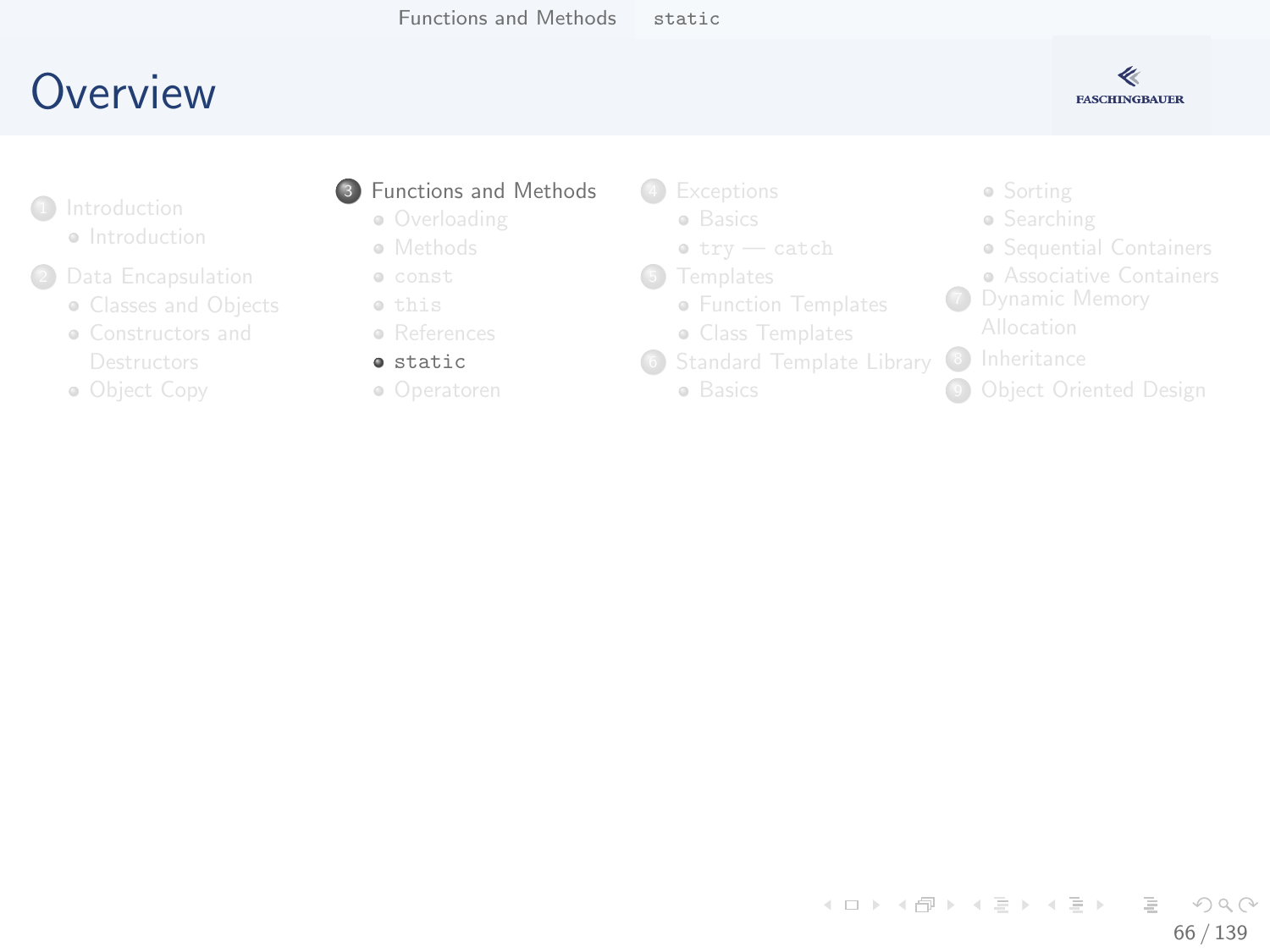[Functions and Methods](#page-44-0) [static](#page-65-0)



### Methods without Object — static (1)

#### What we know now:

- Methods are great
- Name and variable  $\rightarrow$  Method (p.move(1,2))
- $\bullet \rightarrow$  clear writing
- **But:** global functions? Methods without an object?
	- Not bound to objects
	- Same scheme ("method of the class")?

#### In  $C_{\cdots}$

point point\_add(const point &l, const point &l);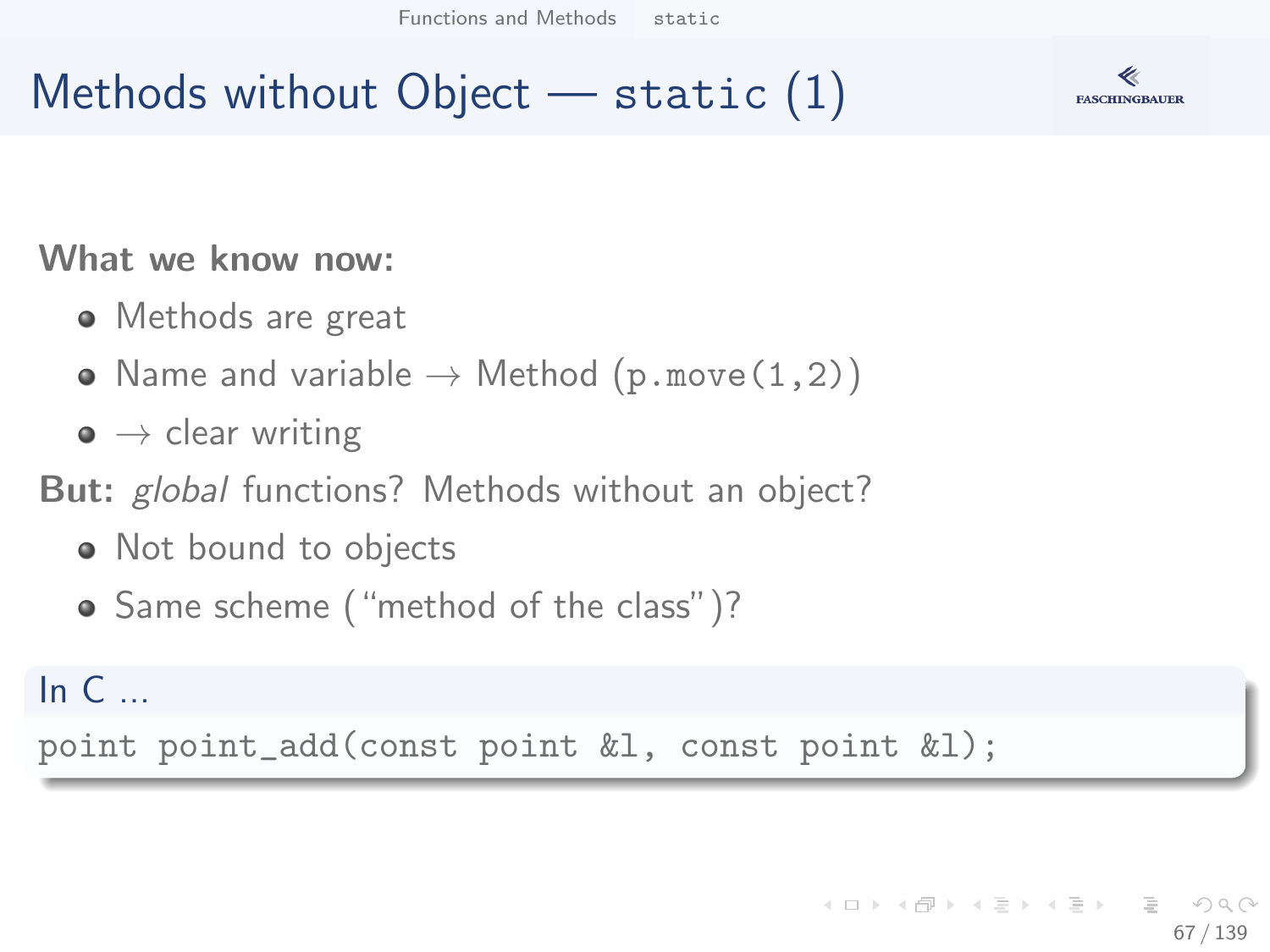[Functions and Methods](#page-44-0) [static](#page-65-0)



# Methods without Object — static (2)

```
Declaration/definition
class point
{
public:
    static point add(const point &l, const point &r)
    {
         return point(1.x() + r.x(), 1.y() + r.y());
    }
};
```
#### Usage

```
point p1, p2, p3;
...
p3 = point::add(p1, p2);
```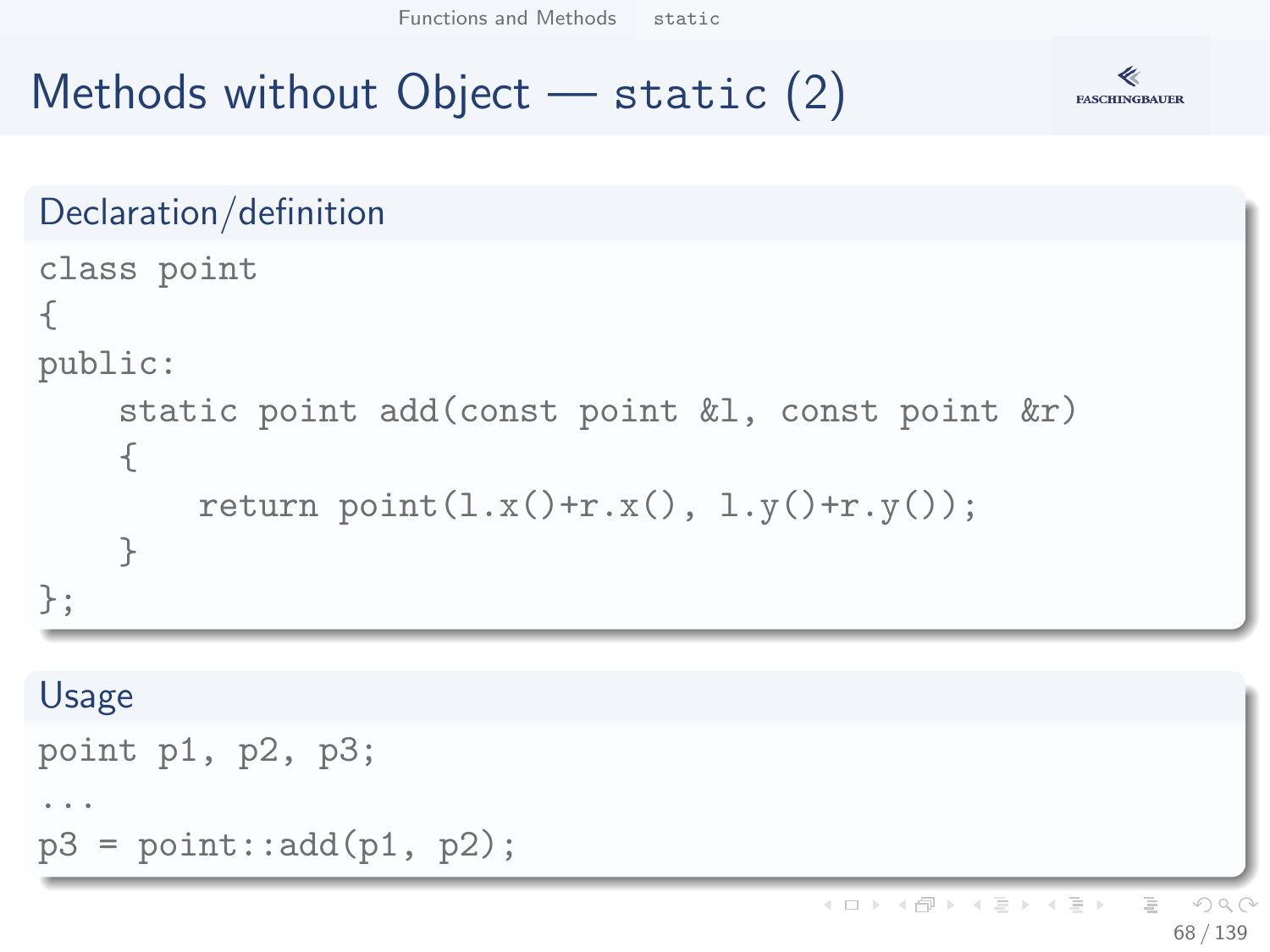

- <span id="page-68-0"></span>**a** Int[roduction](#page-8-0)
- <sup>2</sup> Data [Encapsulation](#page-19-0)
	- **Classes and Objects**
	- [Constructors and](#page-19-0)
	- Ob[ject Copy](#page-33-0)

#### **3** [Fun](#page-7-0)ctions and Methods

- **Overloading**
- **•** Methods
- const this
- References
- static
- Operatoren
- 4 [Except](#page-54-0)ions
	- **a** [B](#page-58-0)asics
	- $\bullet$  try  $-$  catch
- **6** [Templates](#page-61-0)
	- **Function Templates**
	- [Class T](#page-65-0)emplates
- <sup>6</sup> [Standard Temp](#page-68-0)late Library
	- **a** Basics
- Sorting
- **•** Searching
- Sequential C[ontainers](#page-92-0)
- **Associative C[ontainers](#page-96-0)**
- **7** Dynamic M[emory](#page-101-0)
	-
- 8 Inheritance
- **<sup>4</sup>** Object Oriente[d Design](#page-102-0)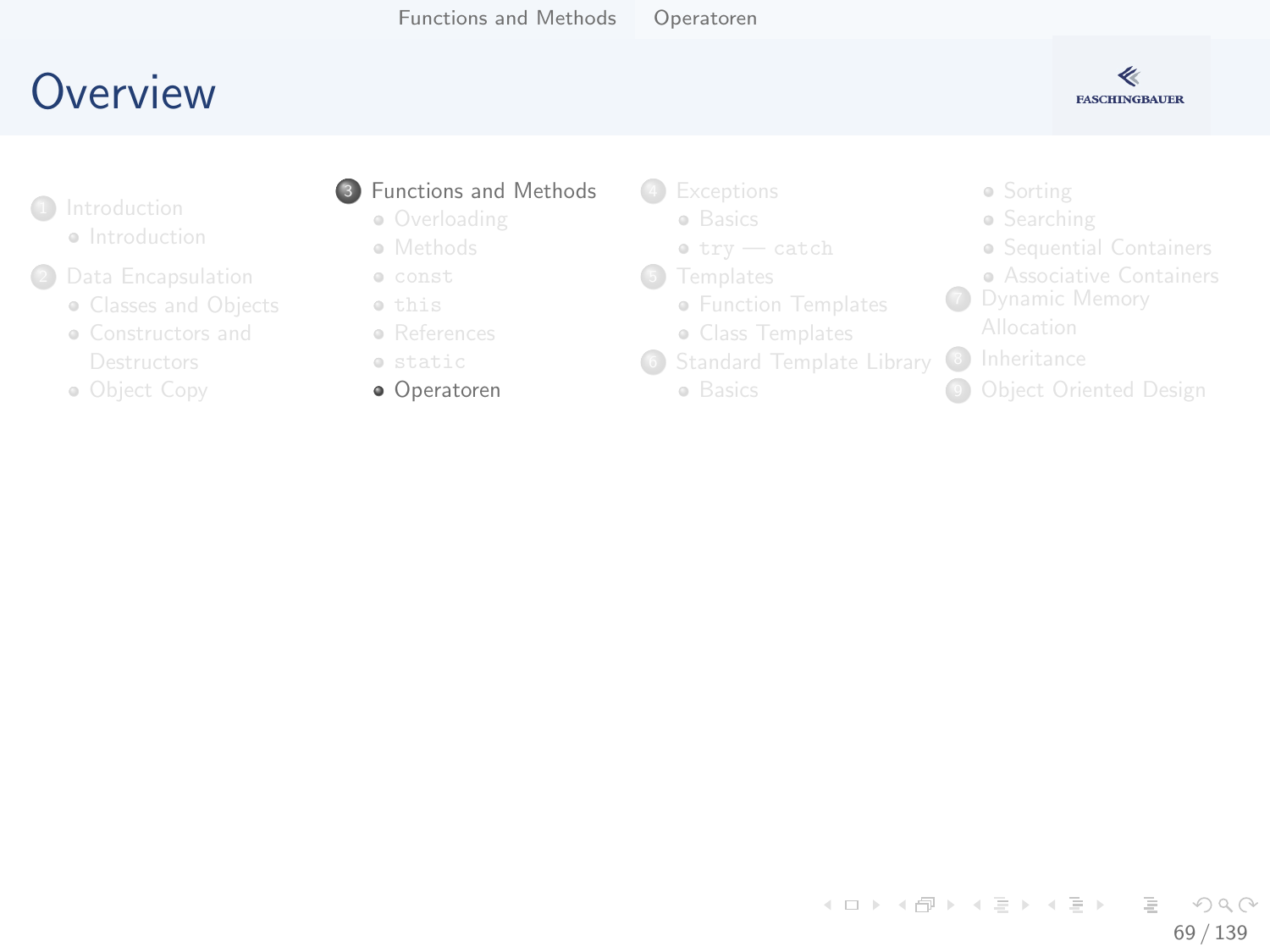#### **Motivation**



Operators  $(+, +=, -)$  etc. in C

- Only available for simple data types (int, float, pointers, ...)
- $\bullet \to$  defined by the language

Problem: we want more ...

- Arithmetic operators for class point?
- $\bullet$  Intelligent pointers which have a different definition of  $\rightarrow$ ?
- ... unbounded fantasy here ...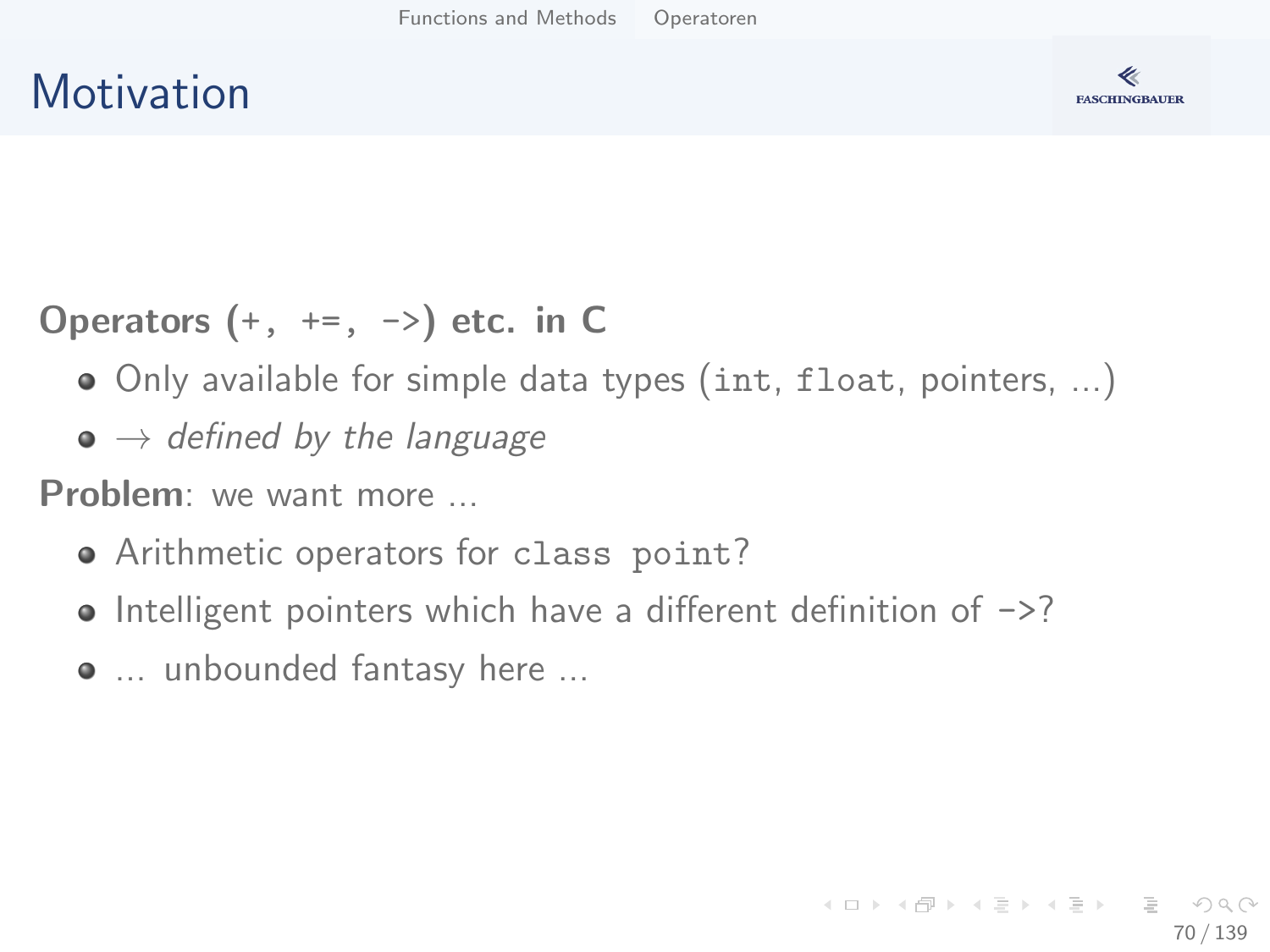# Operators, Functions, and Methods



Why shouldn't this be possible? Operators, after all, are functions that are implemented by the compiler.

- $\bullet$  i += 42. Method "+=" on object of type int, with parameter int
- $\bullet$  i = j + 42. Static method "+". Two parameters (type int), return type int
- $\bullet$  p  $+=$  point  $(1,2)$ . Define as you like!
- str += "hallo!". Someone else did this already ...
	- o std::string
	- $\bullet$  C++ Standard Library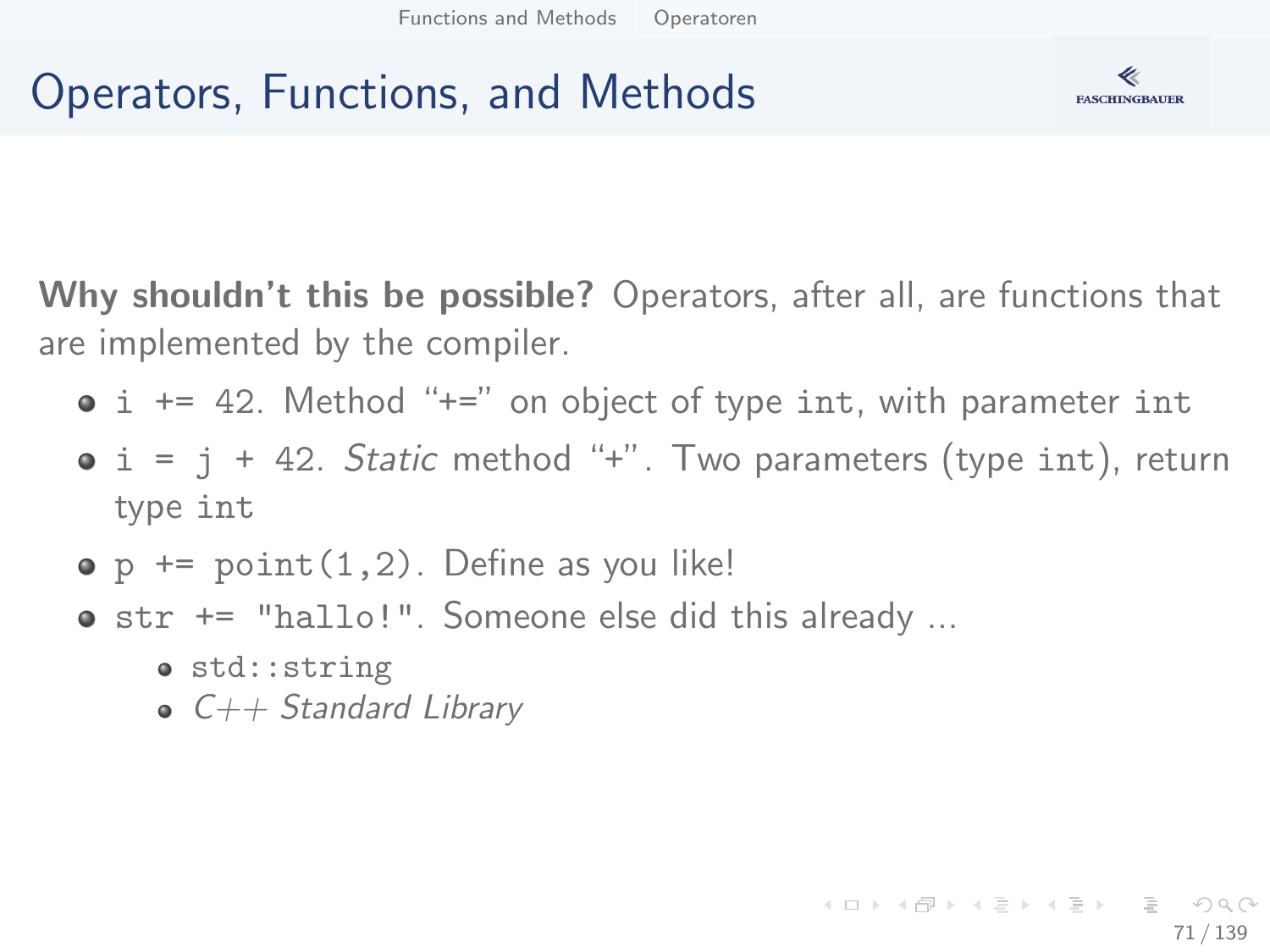[Functions and Methods](#page-44-0) [Operatoren](#page-68-0)



## Example: Operator  $+=$  on the Objekt  $(1)$

```
Without further ado
```

```
class point
{
public:
    point& operator+=(const point &addend)
    {
        x \neq addend. x:
        -y += addend. -y;
        return *this;
    }
private:
    int _x;
    int _y;
};
```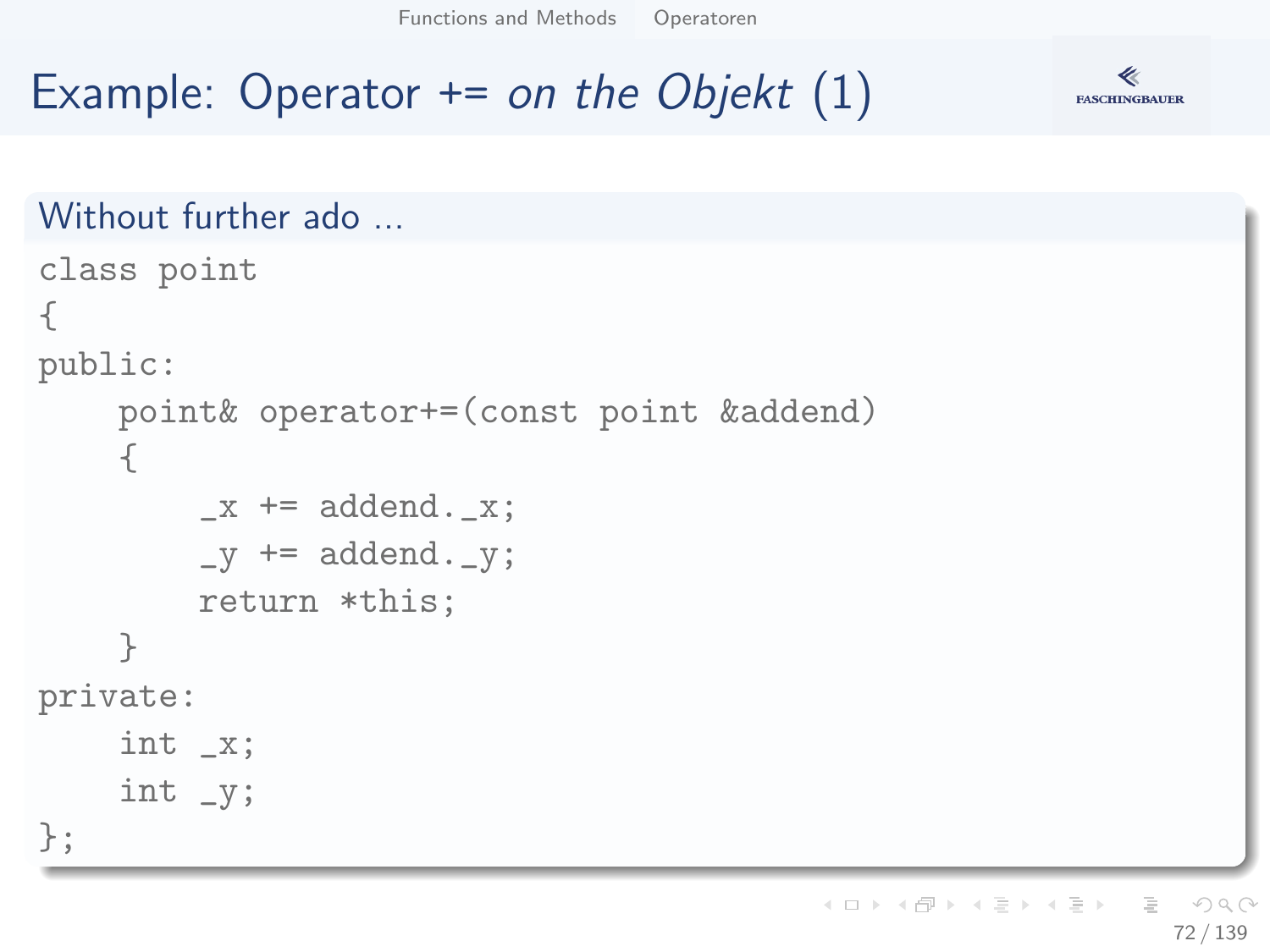

#### Example: Operator  $+=$  on the Objekt  $(2)$

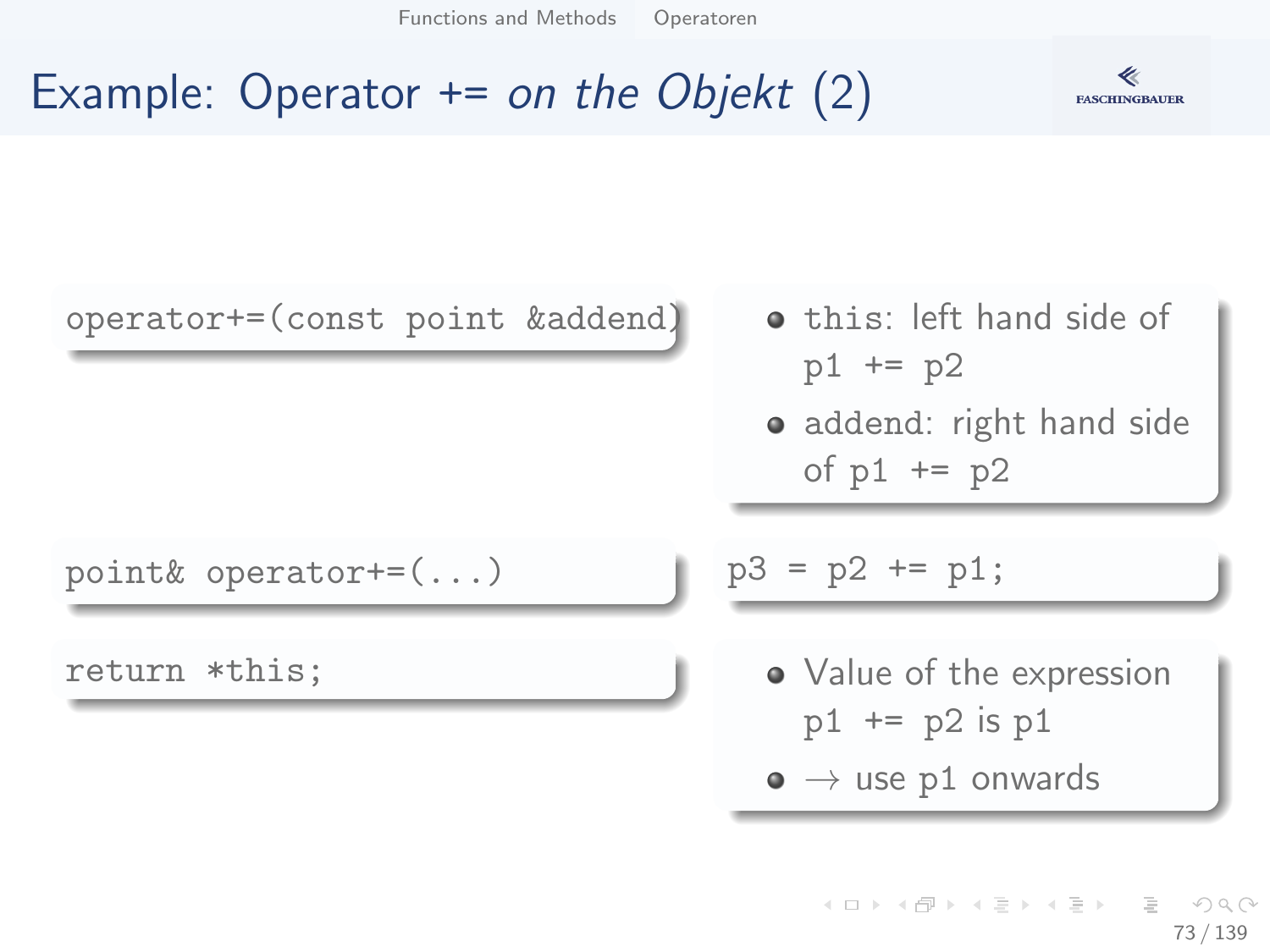#### Example: Operator  $+$  *nicht* on the Object  $(1)$



#### Without further ado ...

```
class point
{
public:
    int x() const { return -x; }
    int y() const { return -y; }
};
point operator+(const point &l, const point &r)
{
    return point(1.x() + r.x(), 1.y() + r.y());
}
```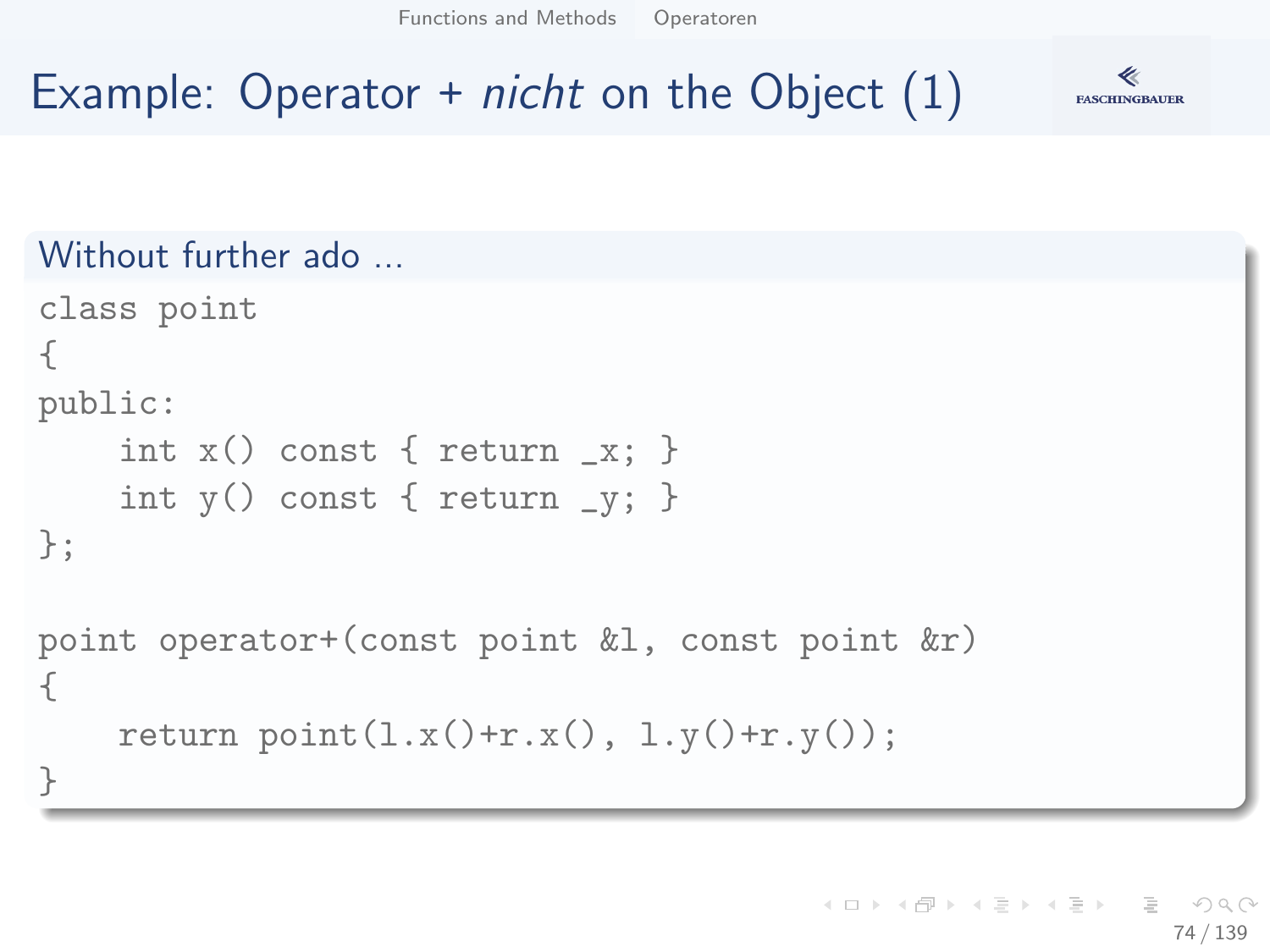

#### Example: Operator  $+$  *not* on the Object  $(2)$



- private not visible
- $\bullet$  friend  $-$  not a solution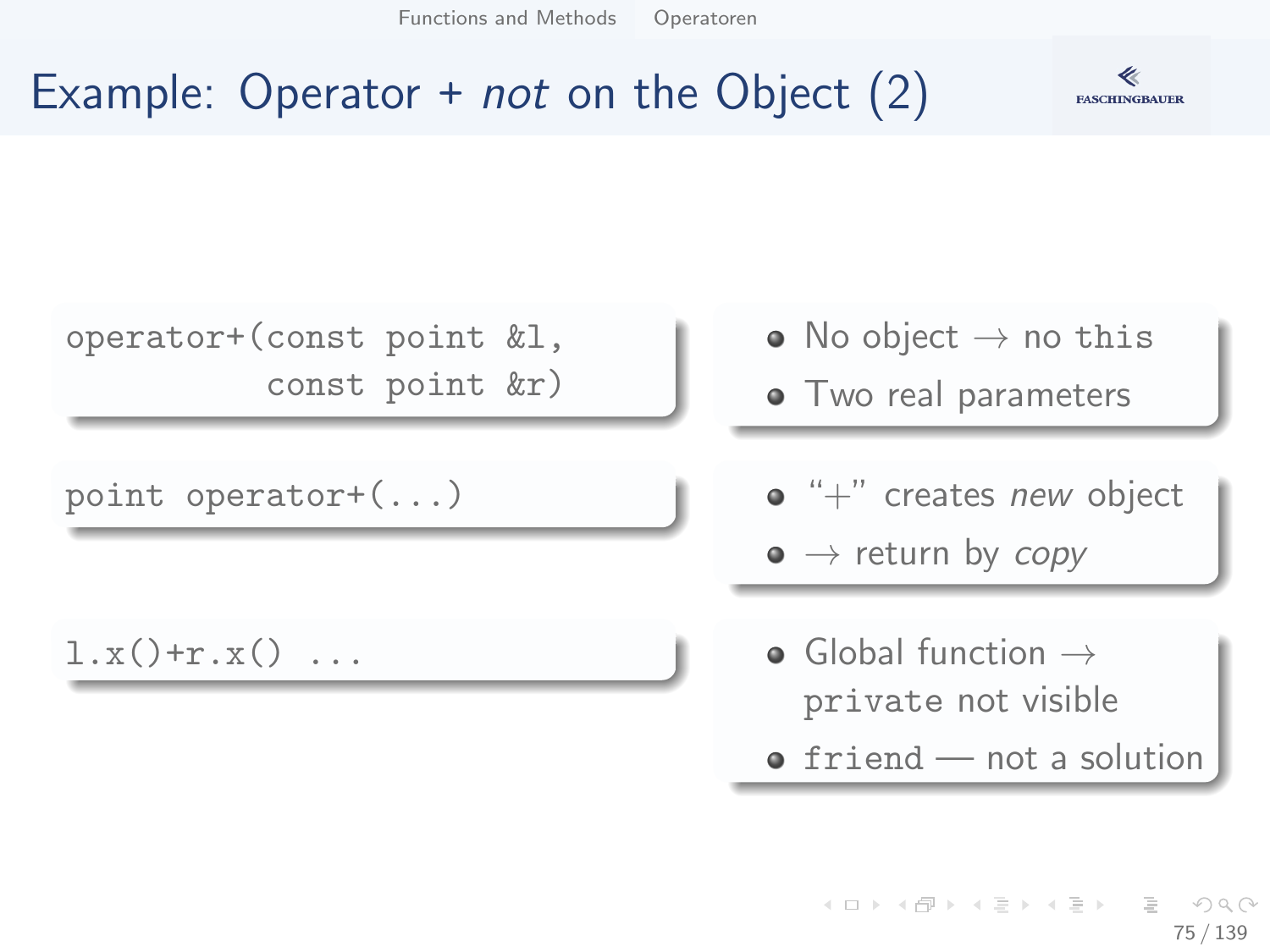# Example: Function Objects — Functors (1)



**Function Call Operator** "()": for example ...

Class without comparison operator

```
class Item
{
public:
    Item(int dies, int das)
    : _dies(dies), _das(das) {}
    int dies() const { return _dies; }
    int das() const { return _das; }
private:
    int _dies, _das;
};
```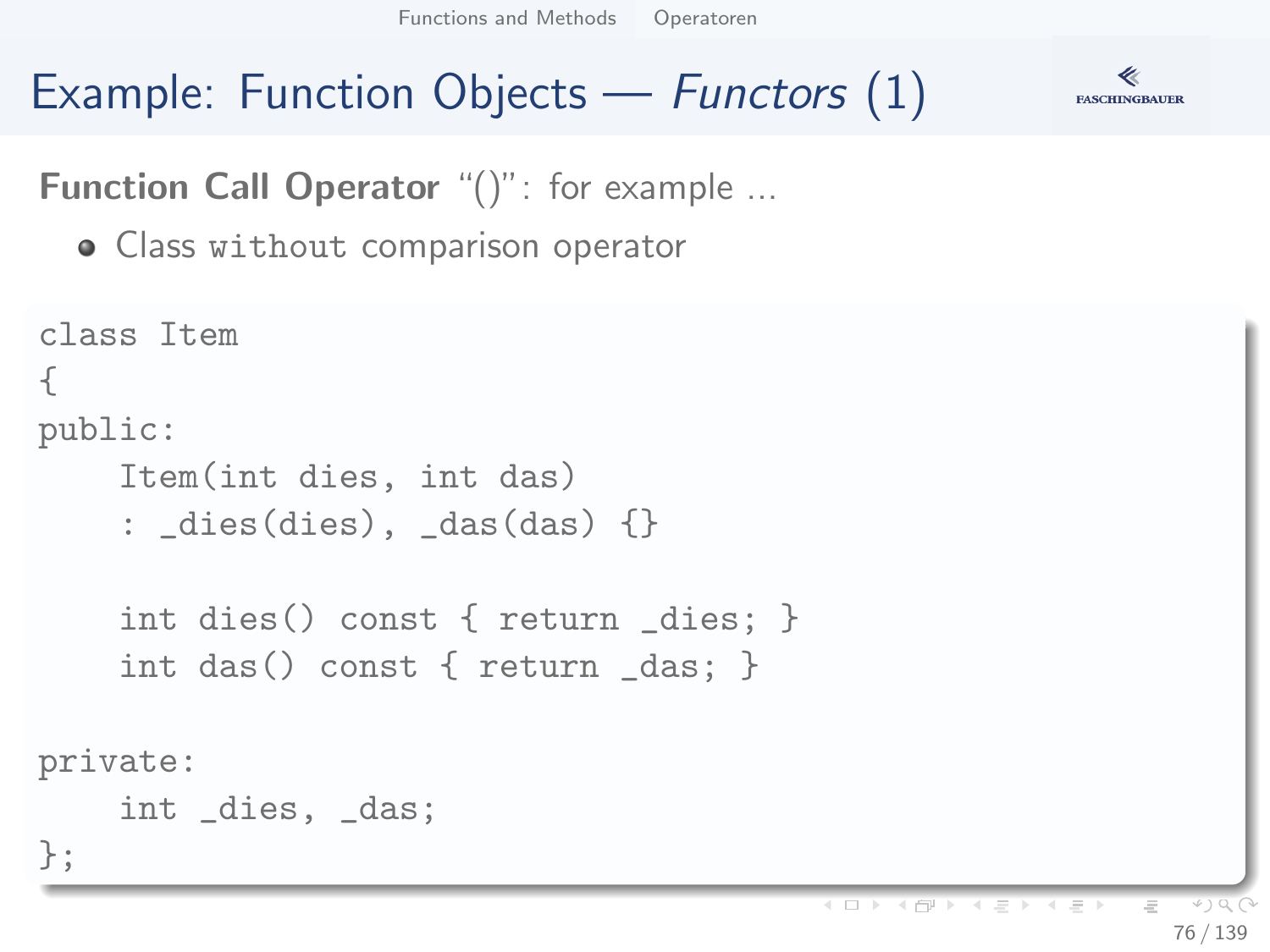#### Example: Function Objects — Functors (2) **FASCHINGBAUER**

**Problem**: one wants to sort  $\rightarrow$  comparison operator needed

```
bool operator<(const Item &lhs, const Item &rhs)
{
    if (lhs.dies() < rhs.dies())
        return true;
    if (lhs.dies() > rhs.das())return false;
    return lhs.das() < rhs.das();
}
```
Problem: he's global

- $\bullet \to$  Ambiguity!
- Not everybody agrees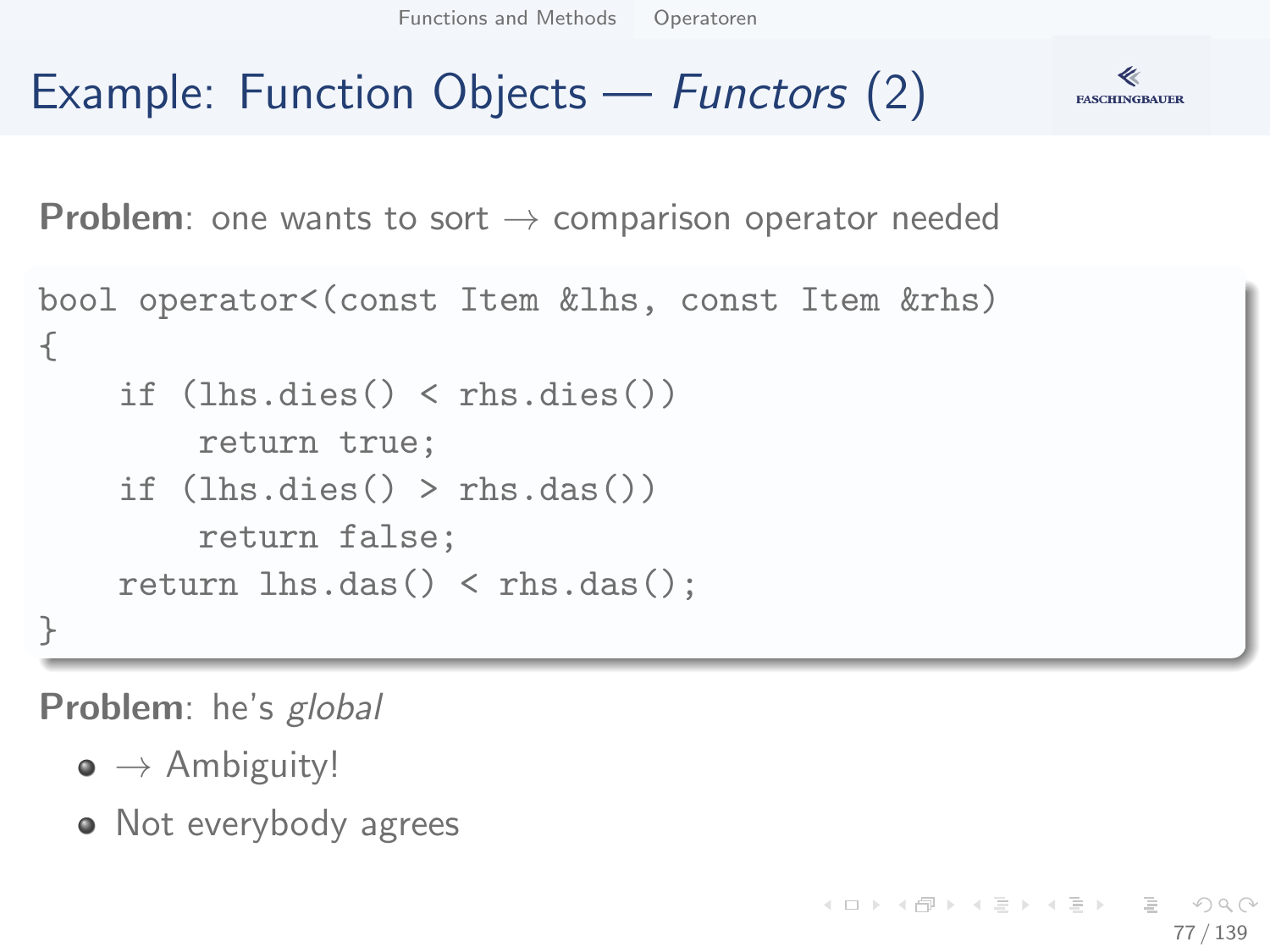### Example: Function Objects — Functors (3)



Solution:

- **•** Functors that everybody can write
- **•** Function Call Operator

```
class LessOp
{
public:
    bool operator()(const Item &lhs, const Item &rhs) const
    {
        // same as operator<(lhs, rhs)
    }
};
```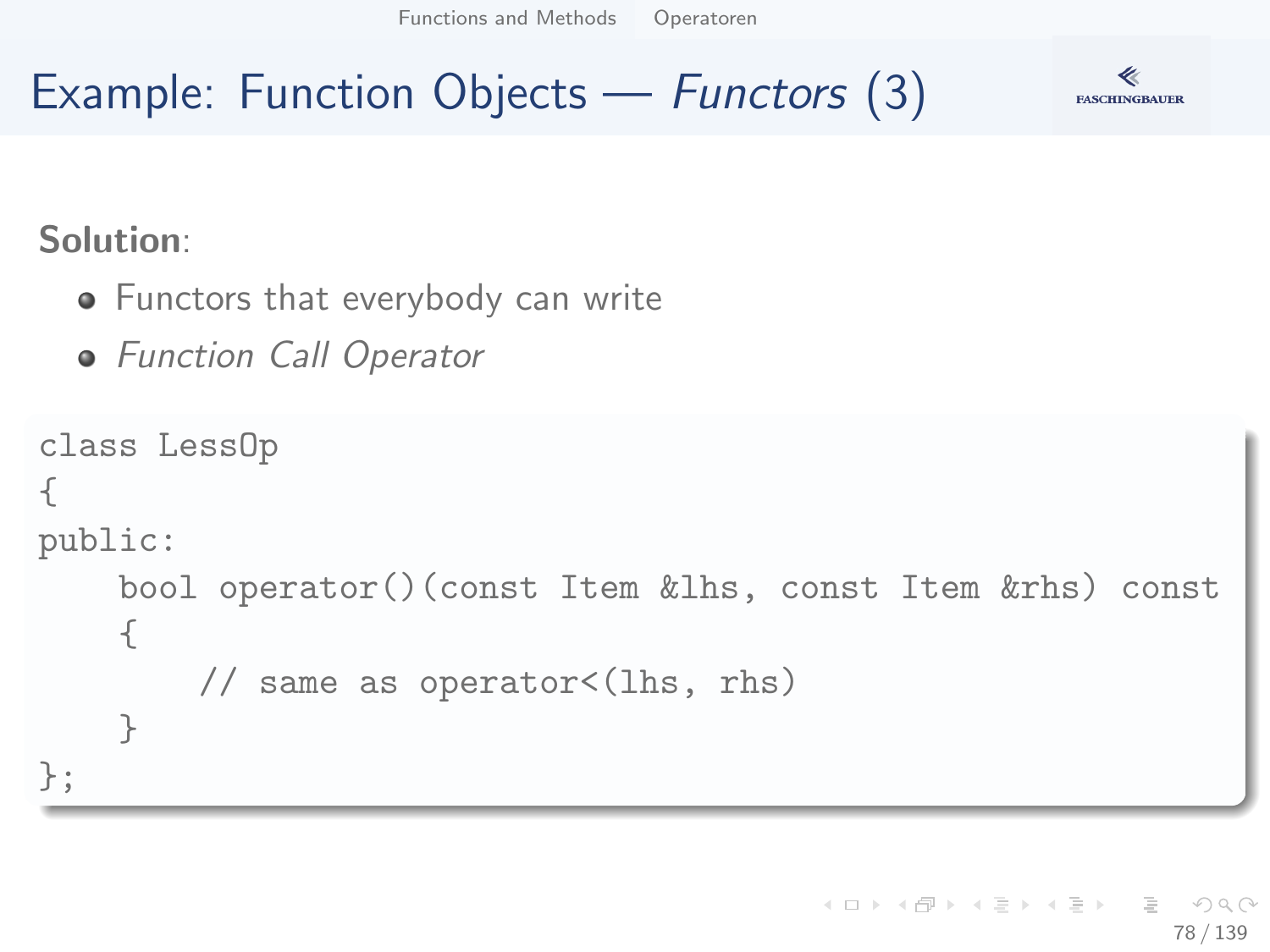## Example: Function Objects — Functors (4)



#### Usage ...

LessOp less; if (less(item1, item2)) ...

- **Container classes**
- Algorithms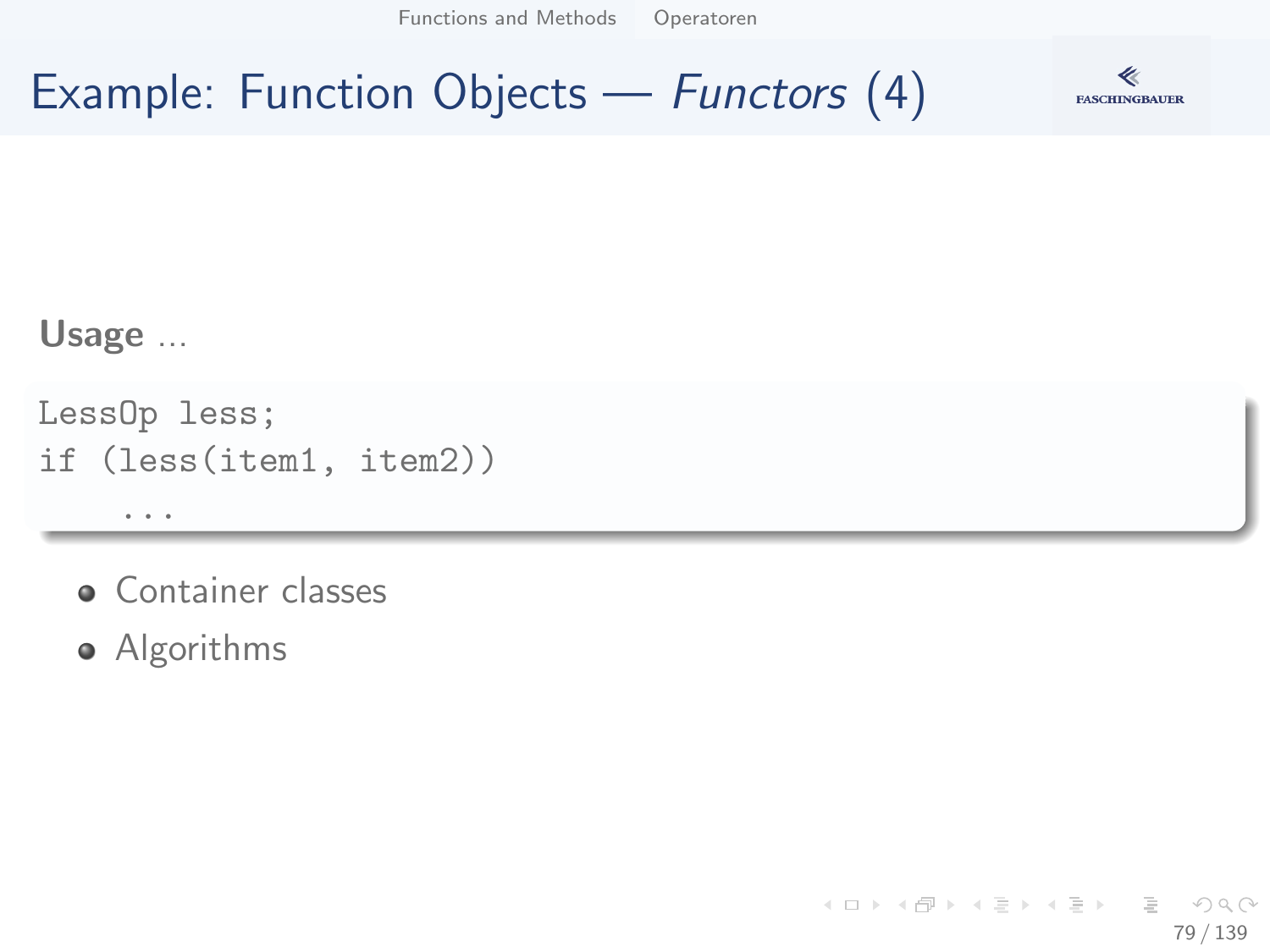#### [Exceptions](#page-79-0)

#### <span id="page-79-0"></span>**O[ve](#page-2-0)[rview](#page-3-0)**



- **a** Int[roduction](#page-8-0)
- <sup>2</sup> Data [Encapsulation](#page-19-0)
	- **Classes and Objects**
	- [Constructors and](#page-19-0)
	- Ob[ject Copy](#page-33-0)
- <sup>3</sup> [Fun](#page-7-0)ctions and Methods
	- **·** Overloading
	- **•** Methods
	- const this
	- **a** References
	- static
	- Operatoren

4 [Except](#page-54-0)ions

- **a** [B](#page-58-0)asics
- $\bullet$  try  $-$  catch
- **6** [Templates](#page-61-0)
	- **Function Templates**
	- [Class T](#page-65-0)emplates
- <sup>6</sup> [Standard Temp](#page-68-0)late Library
	- **a** Basics
- Sorting
- **•** Searching
- Sequential C[ontainers](#page-92-0)
- **Associative C[ontainers](#page-96-0)**
- **7** Dynamic M[emory](#page-101-0)
	-
- 8 Inheritance
- **<sup>4</sup>** Object Oriente[d Design](#page-102-0)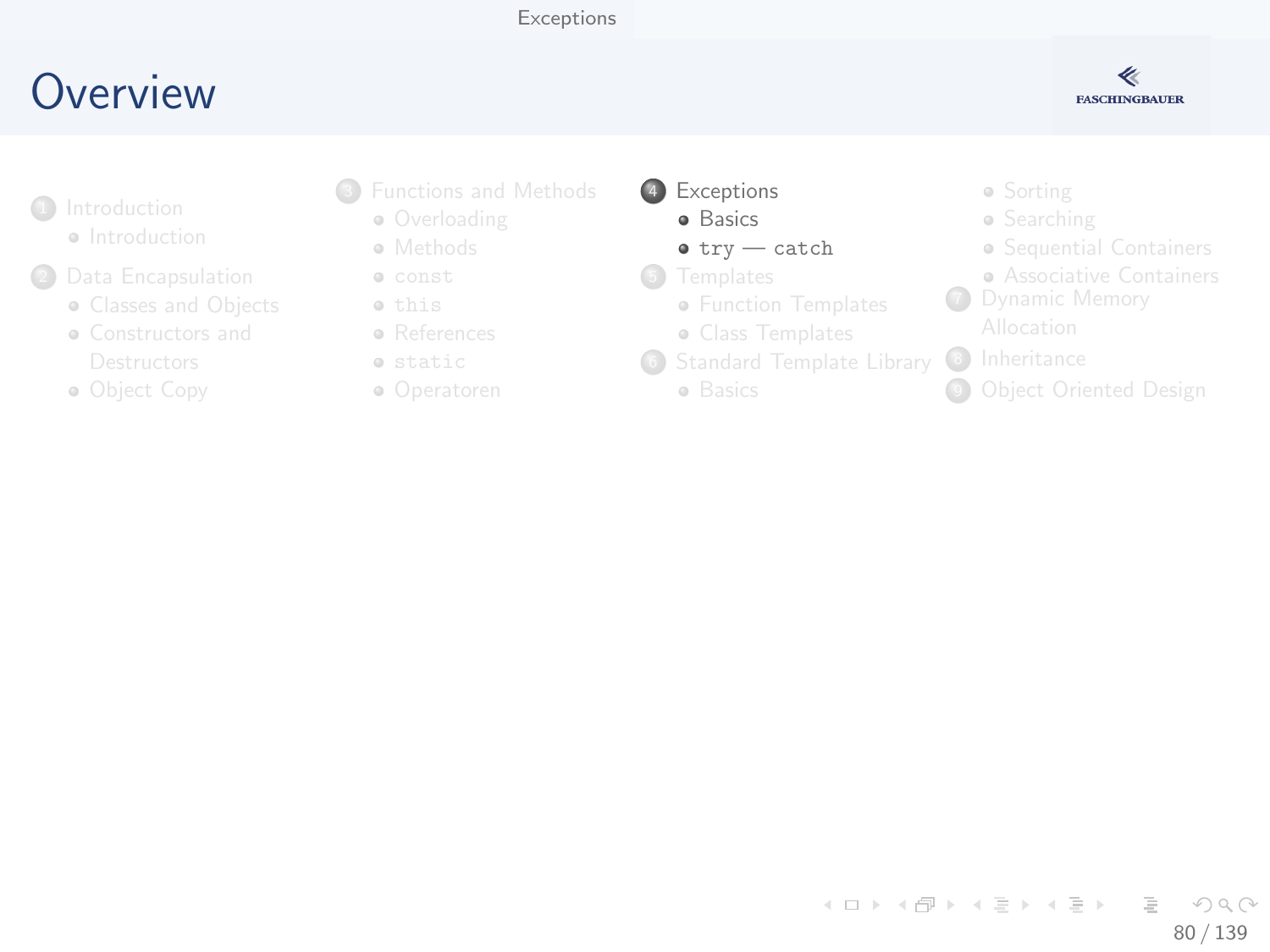[Exceptions](#page-79-0) [Basics](#page-80-0)

#### <span id="page-80-0"></span>**O[ve](#page-2-0)[rview](#page-3-0)**



- **a** Int[roduction](#page-8-0)
- <sup>2</sup> Data [Encapsulation](#page-19-0)
	- **Classes and Objects**
	- [Constructors and](#page-19-0)
	- Ob[ject Copy](#page-33-0)
- <sup>3</sup> [Fun](#page-7-0)ctions and Methods
	- **·** Overloading
	- **•** Methods
	- const this
	- References
	- static
	- Operatoren

4 [Except](#page-54-0)ions

- **a** [B](#page-58-0)asics
- $\bullet$  try  $-$  catch
- **6** [Templates](#page-61-0)
	- **Function Templates**
	- [Class T](#page-65-0)emplates
- <sup>6</sup> [Standard Temp](#page-68-0)late Library
	- **a** Basics
- Sorting
- **•** Searching
- Sequential C[ontainers](#page-92-0)
- **Associative C[ontainers](#page-96-0)**
- **7** Dynamic M[emory](#page-101-0)
	-
- 8 Inheritance
- **9 Object Oriente[d Design](#page-102-0)**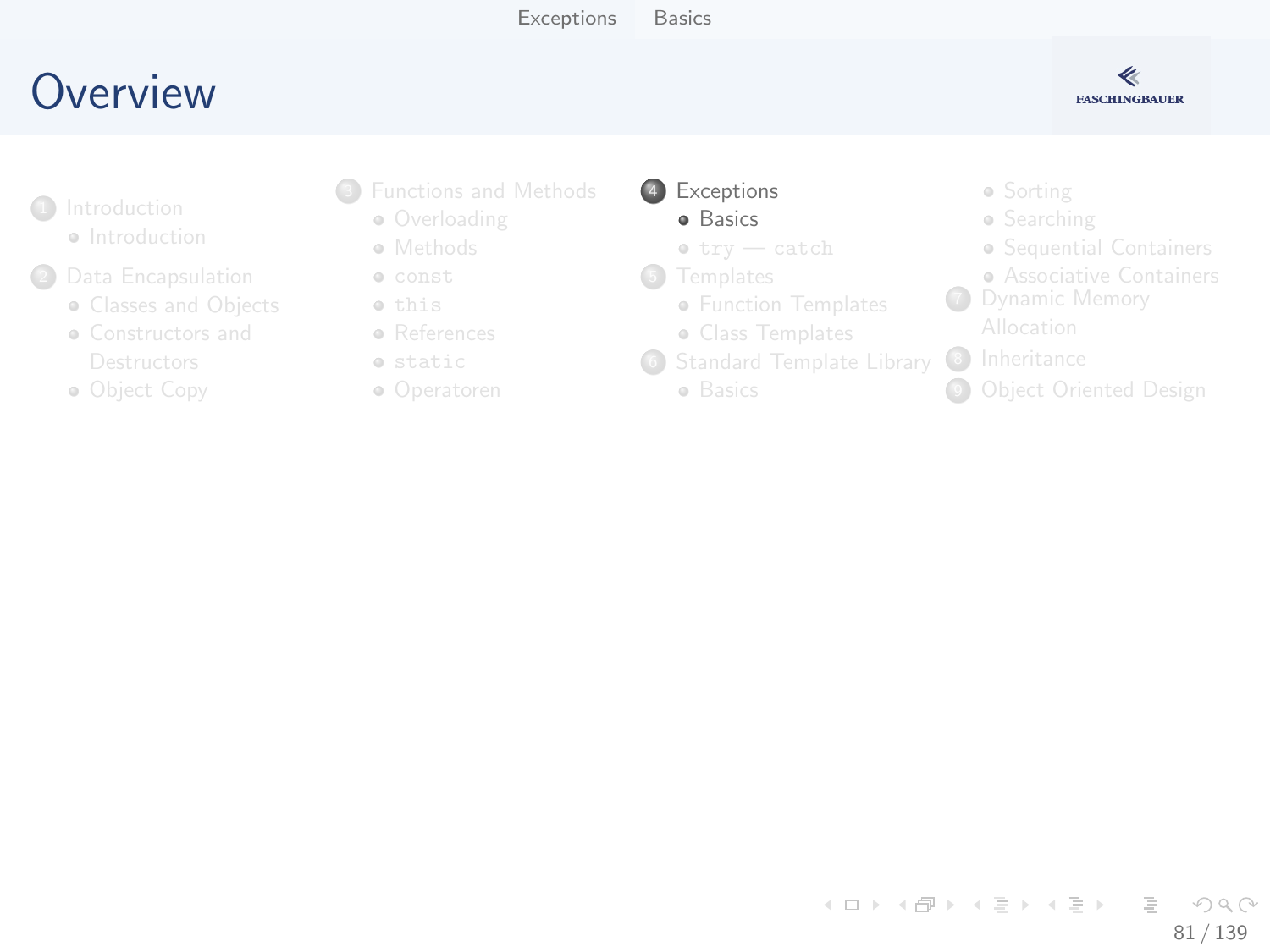[Exceptions](#page-79-0) [Basics](#page-80-0)

#### **FASCHINGBAUER**

#### Error Handling: if — else if — else

```
Tradional Errorhandling
if (dothat()if (dothis())
        if (dothose())
             finally():
        else
             dammit();
    else
        dammit();
else
    dammit();
```

```
My Wish ...
dothat();
dothis():
dothose();
finally();
// only if anything happens:
dammit();
```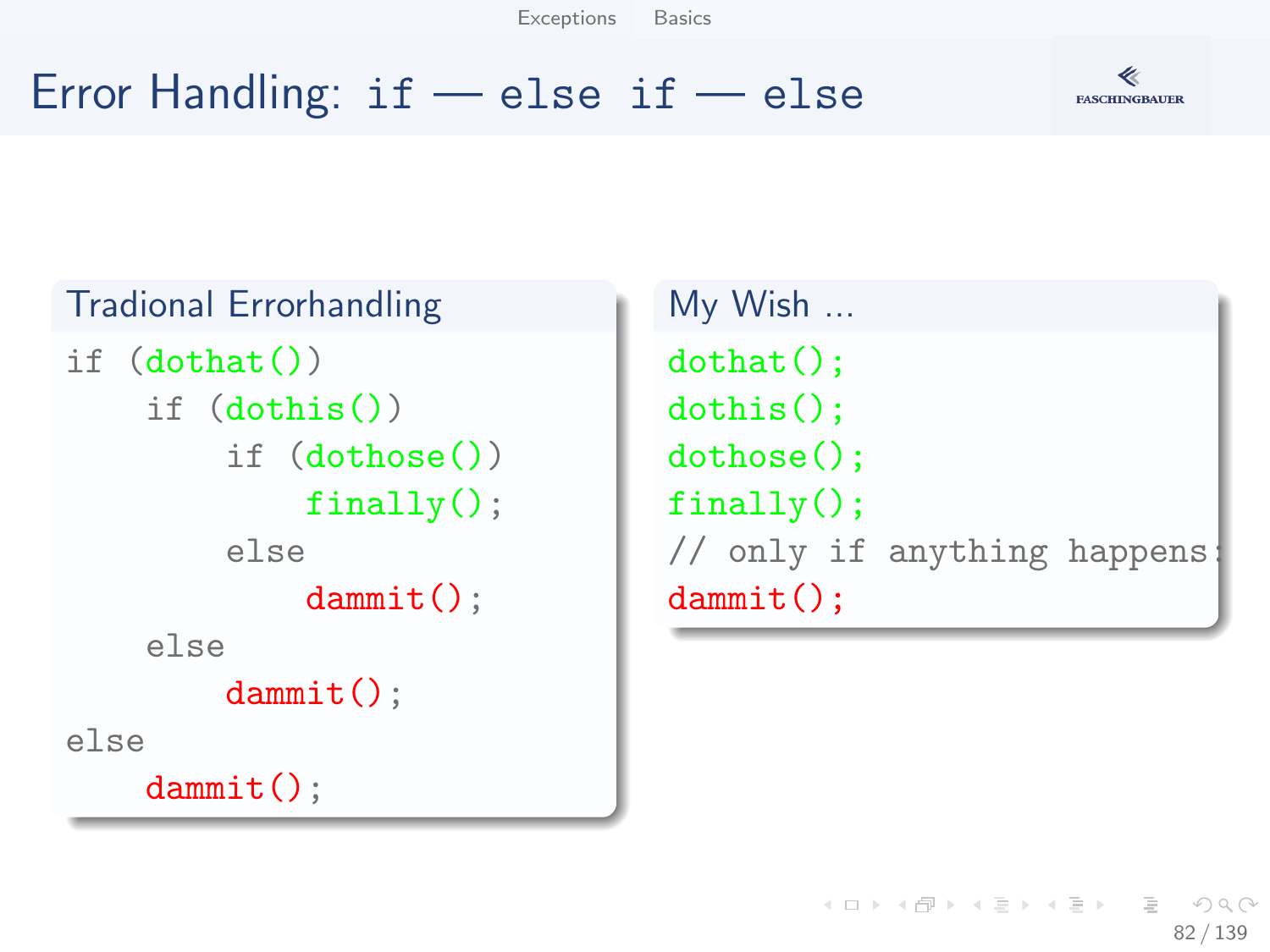#### <span id="page-82-0"></span>**O[ve](#page-2-0)[rview](#page-3-0)**



- **a** Int[roduction](#page-8-0)
- <sup>2</sup> Data [Encapsulation](#page-19-0)
	- **Classes and Objects**
	- [Constructors and](#page-19-0)
	- Ob[ject Copy](#page-33-0)
- <sup>3</sup> [Fun](#page-7-0)ctions and Methods
	- **·** Overloading
	- **•** Methods
	- const this
	- References
	- static
	- Operatoren

4 [Except](#page-54-0)ions

- a Rasics
- $\bullet$  try  $-$  catch
- **6** [Templates](#page-61-0)
	- **Function Templates**
	- [Class T](#page-65-0)emplates
- <sup>6</sup> [Standard Temp](#page-68-0)late Library
	- **a** Basics
- Sorting
- **•** Searching
- Sequential C[ontainers](#page-92-0)
- **Associative C[ontainers](#page-96-0)**
- **7** Dynamic M[emory](#page-101-0)
	-
- 8 Inheritance
- **9 Object Oriente[d Design](#page-102-0)**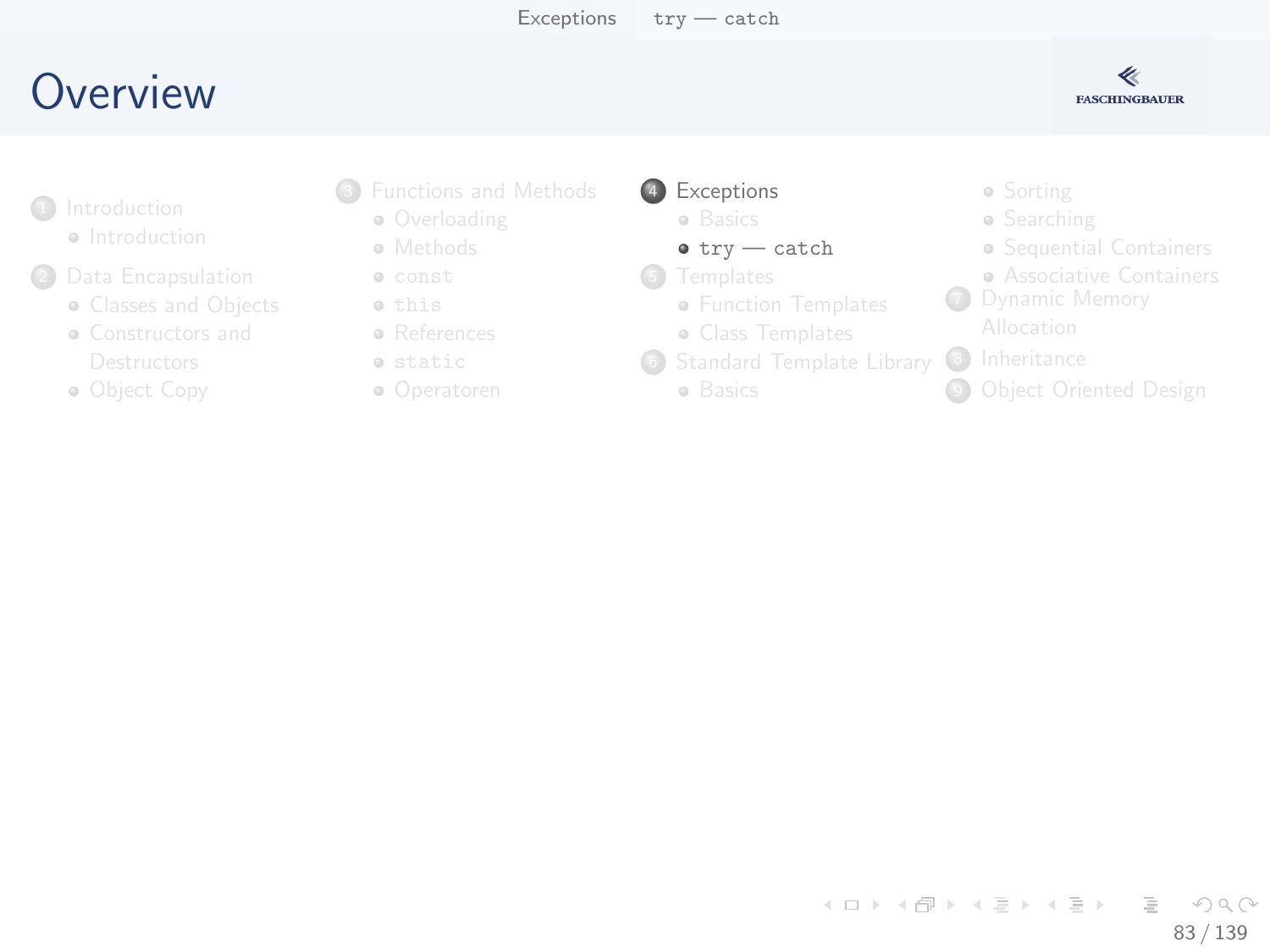try - Block



Try do do something:

```
try {
    dothat();
    dothis();
    dothose();
    finally();
}
```
...

- **o** Linear execution
- **•** Error handling not after every step
- ... but rather in a separate block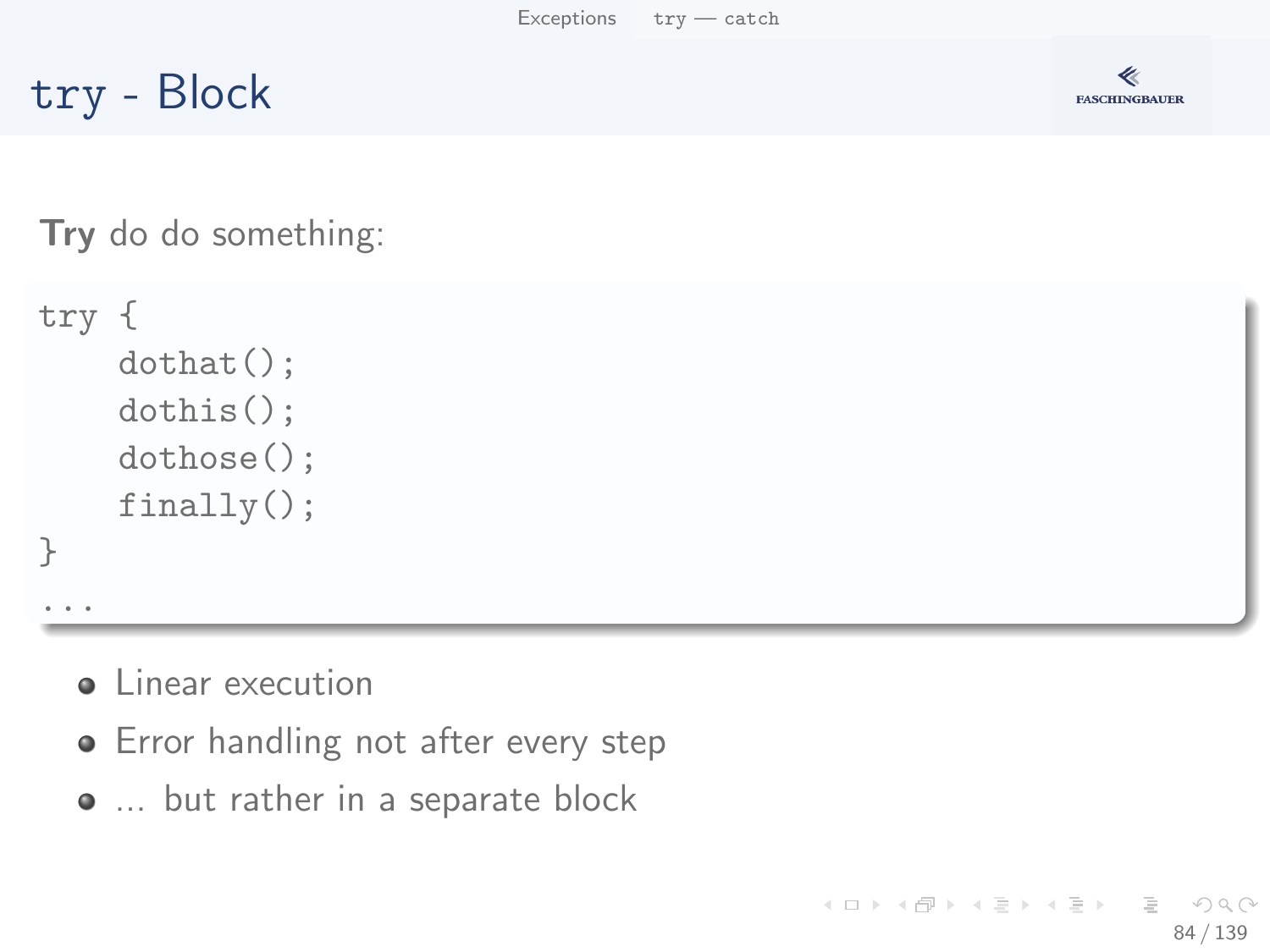#### catch - Block



```
try {
    ...
}
catch (const ThisException &e) {
    std::cerr << e.what() << std::endl;
    // ... react ...
}
catch (const ThatException &e) {
    std::cerr << e.what() << std::endl;
    // \dots react \dots}
catch (const std::exception &e) {
    std::cerr << e.what() << std::endl;
    // \dots give up \dots}
```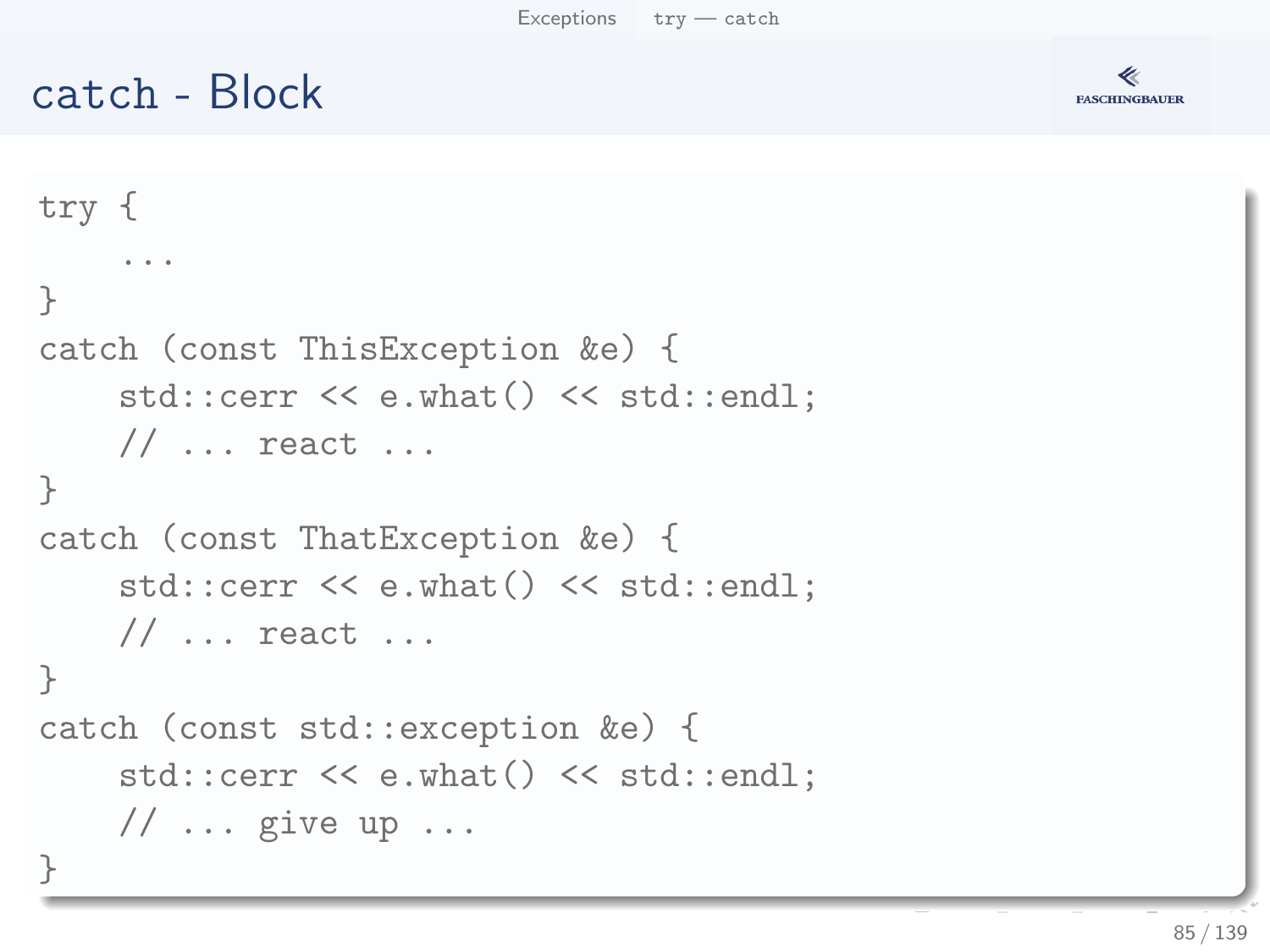



No restrictions: everything can be thrown and caught

```
try {
     ...
}
catch (int i) {
     ...
}
```
 $\bullet \rightarrow$  One has to think if it makes sense!

• Some structure is recommended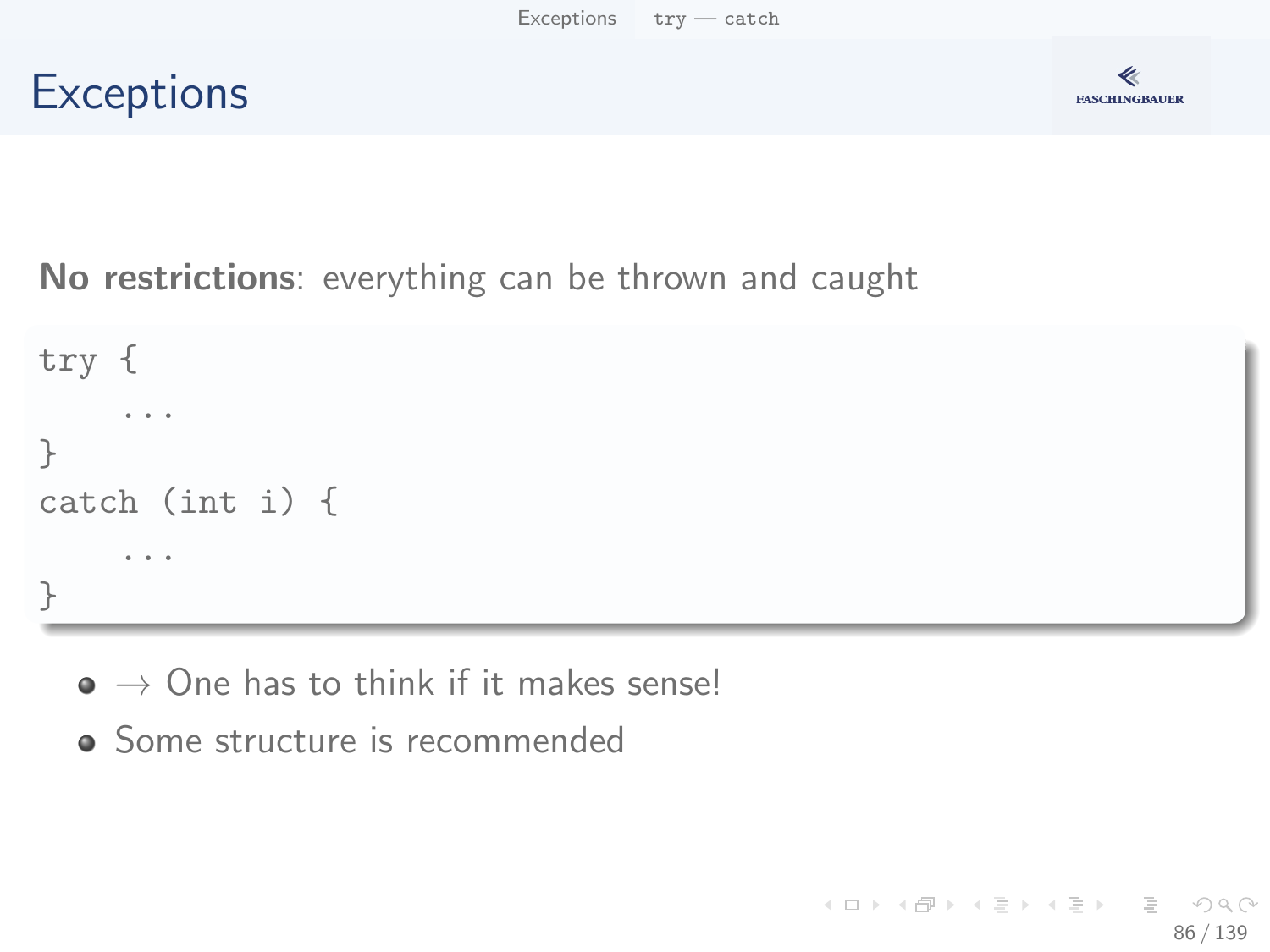# Standard Library: Exception-Hierarchy



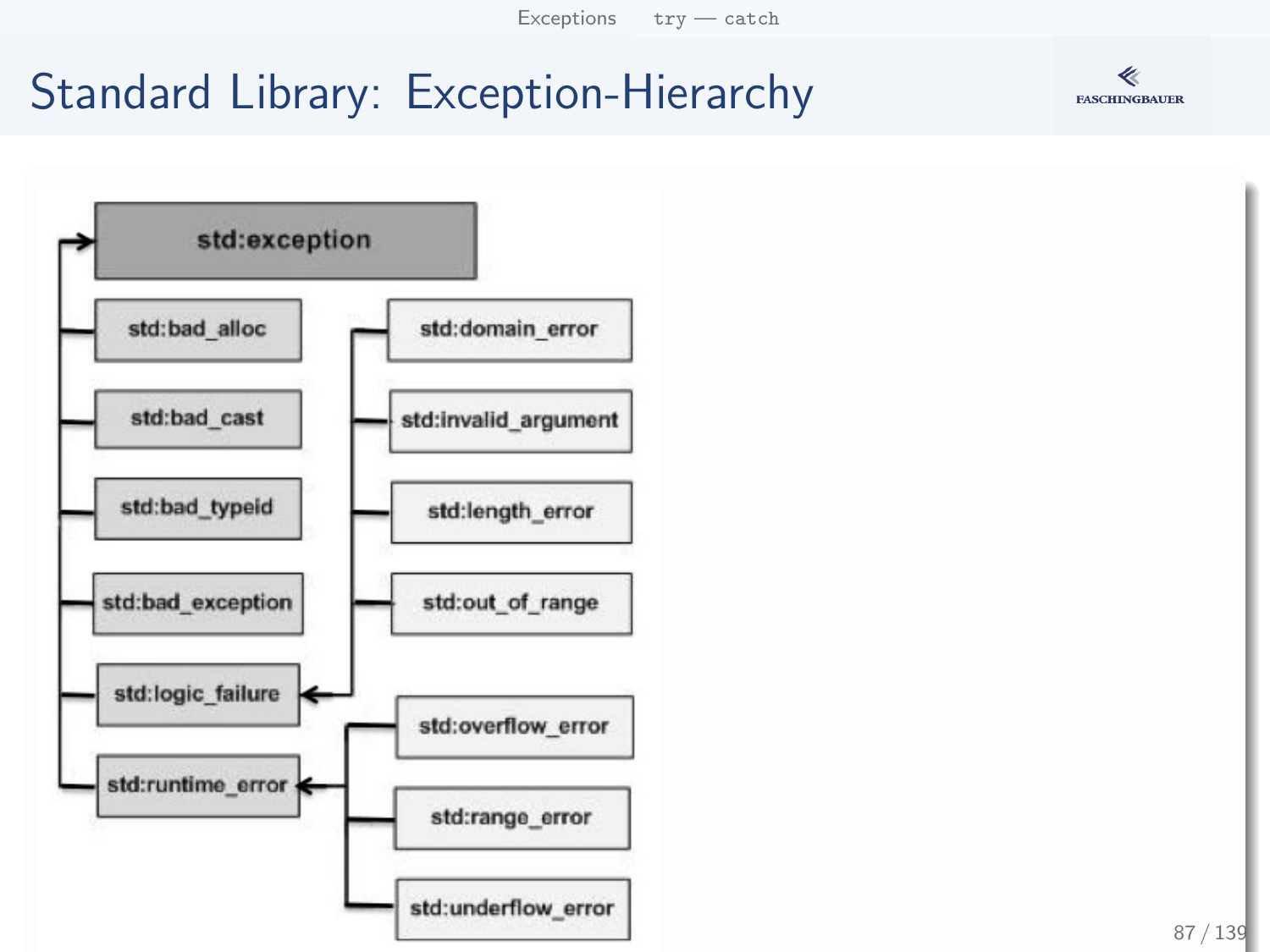# Custom Exceptions (1)



#### Recommendation:

- Don't throw numbers ...
- Don't throw strings ...
- ... fit yourself into the exception hierarchy
- $\bullet \rightarrow$  minimal inheritance

```
namespace std {
  class exception
  {
  public:
    virtual const char* what() const throw() = 0;
  };
}
```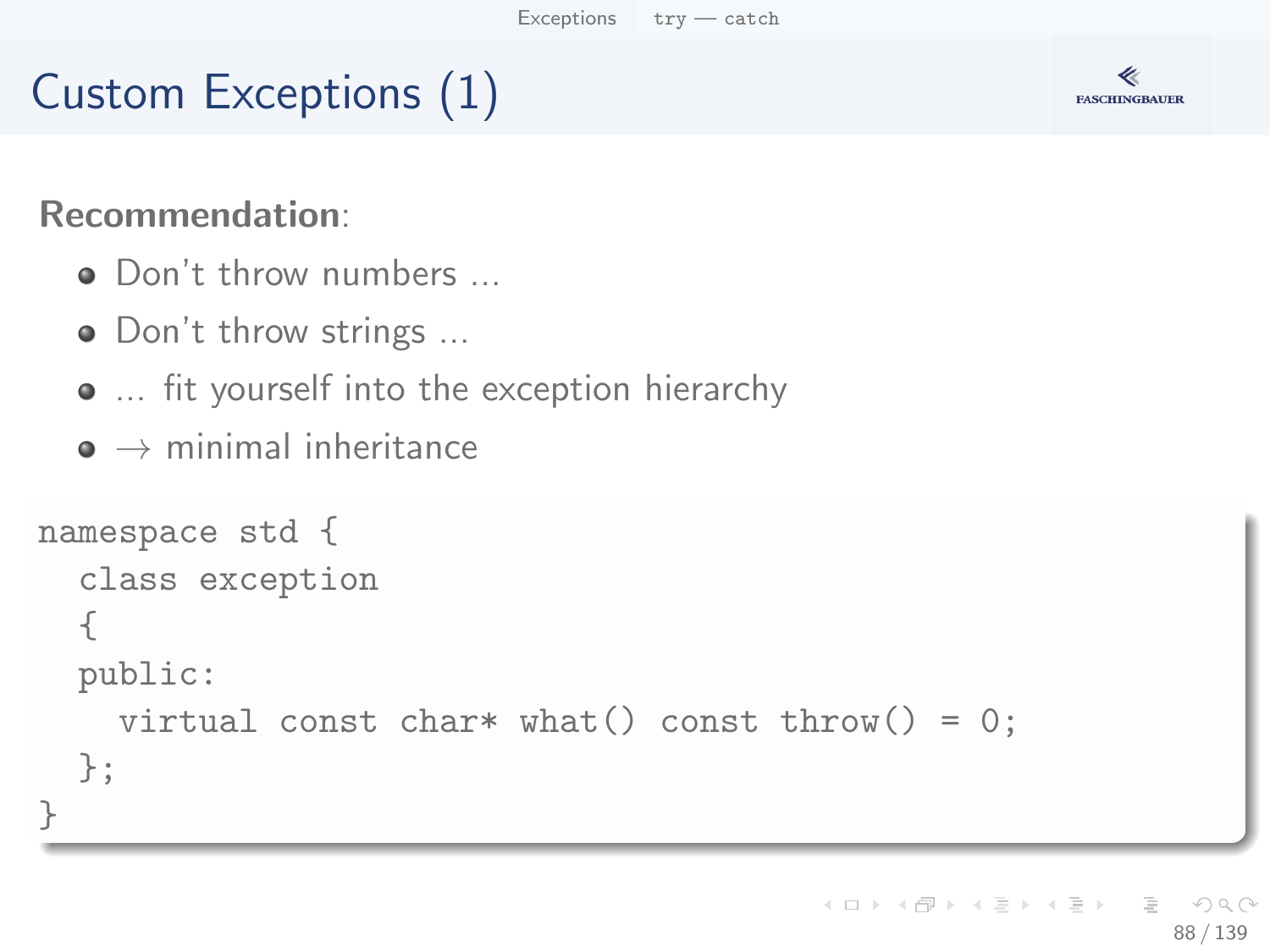# Custom Exceptions (2)



```
class MyException : public std::exception
{
public:
    virtual const char* what() const throw()
    {
        return "dammit!";
    }
};
```
- **e** Here: void constructor
- Can be arbitrary
- ... as far as interface is ok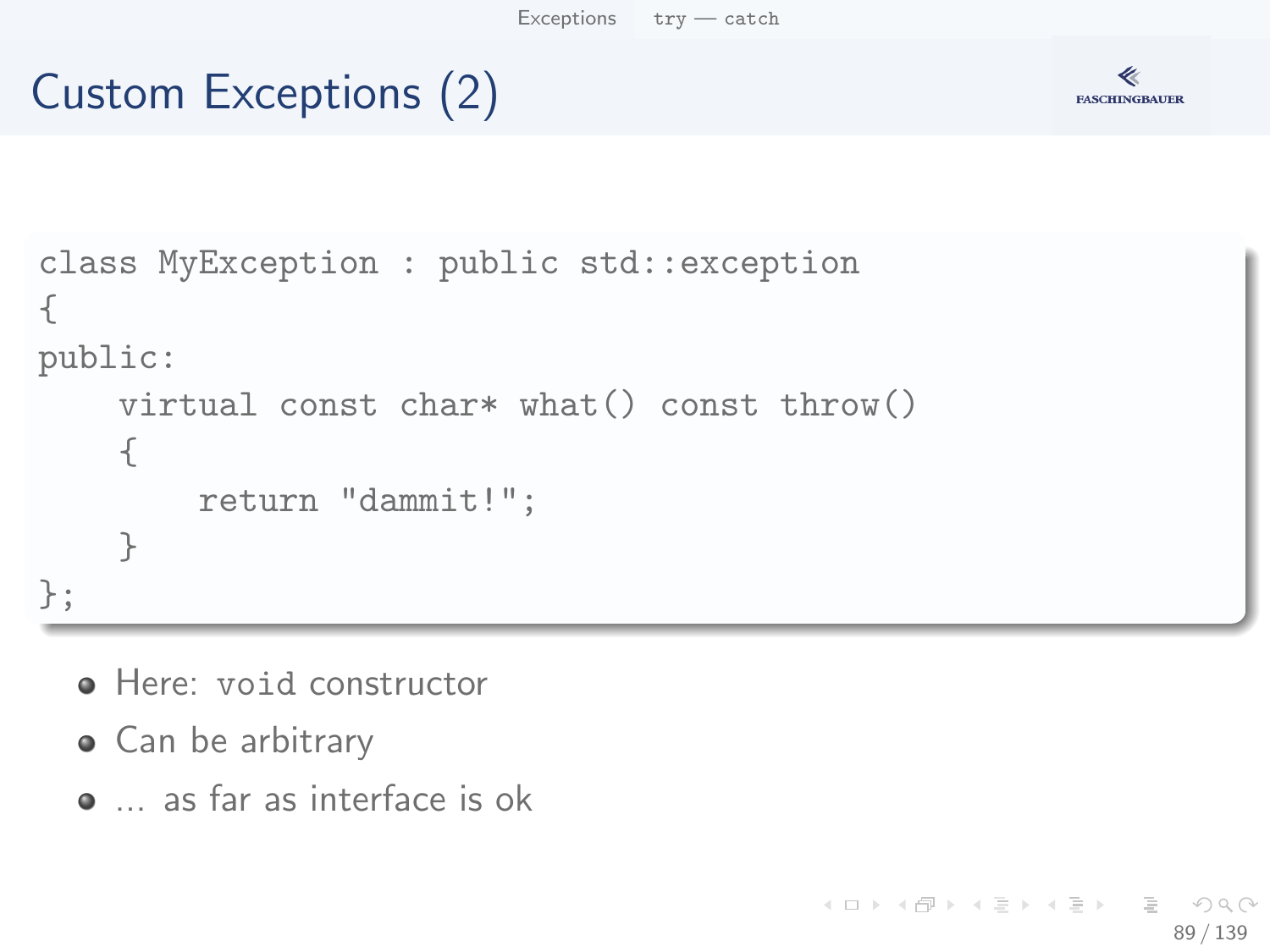#### Throwing Exceptions — throw



```
void dothis()
{
    // ...
    if (error_detected)
        throw MyException();
    // ...
}
```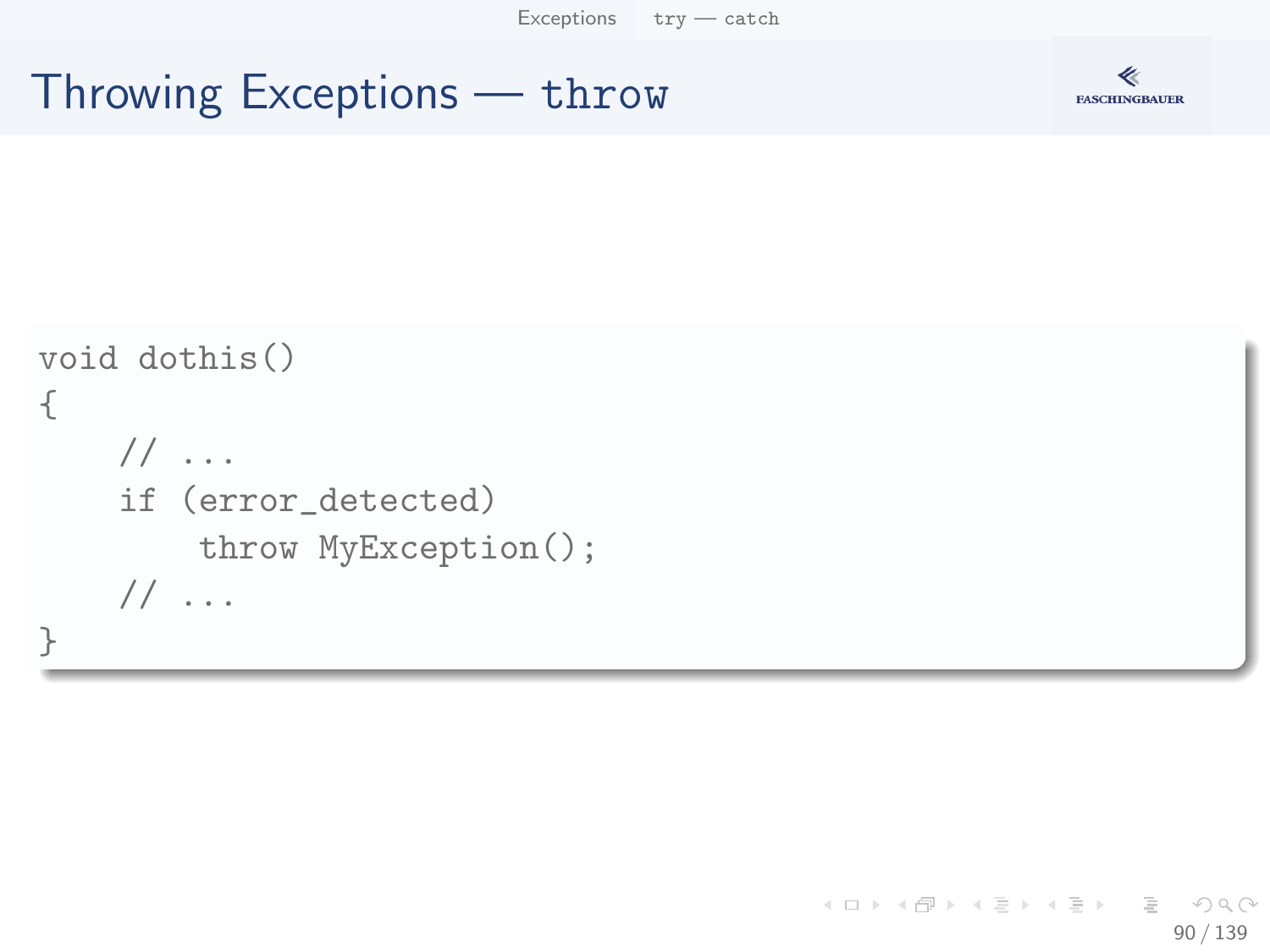#### Last Words



- **•** return if ok, throw if error
- $\bullet \rightarrow$  alternative return path
- Destructors of local objects are called
- Important design decision
	- How many custom exception do I define?
	- $\bullet \rightarrow$  Error handling at which granularity?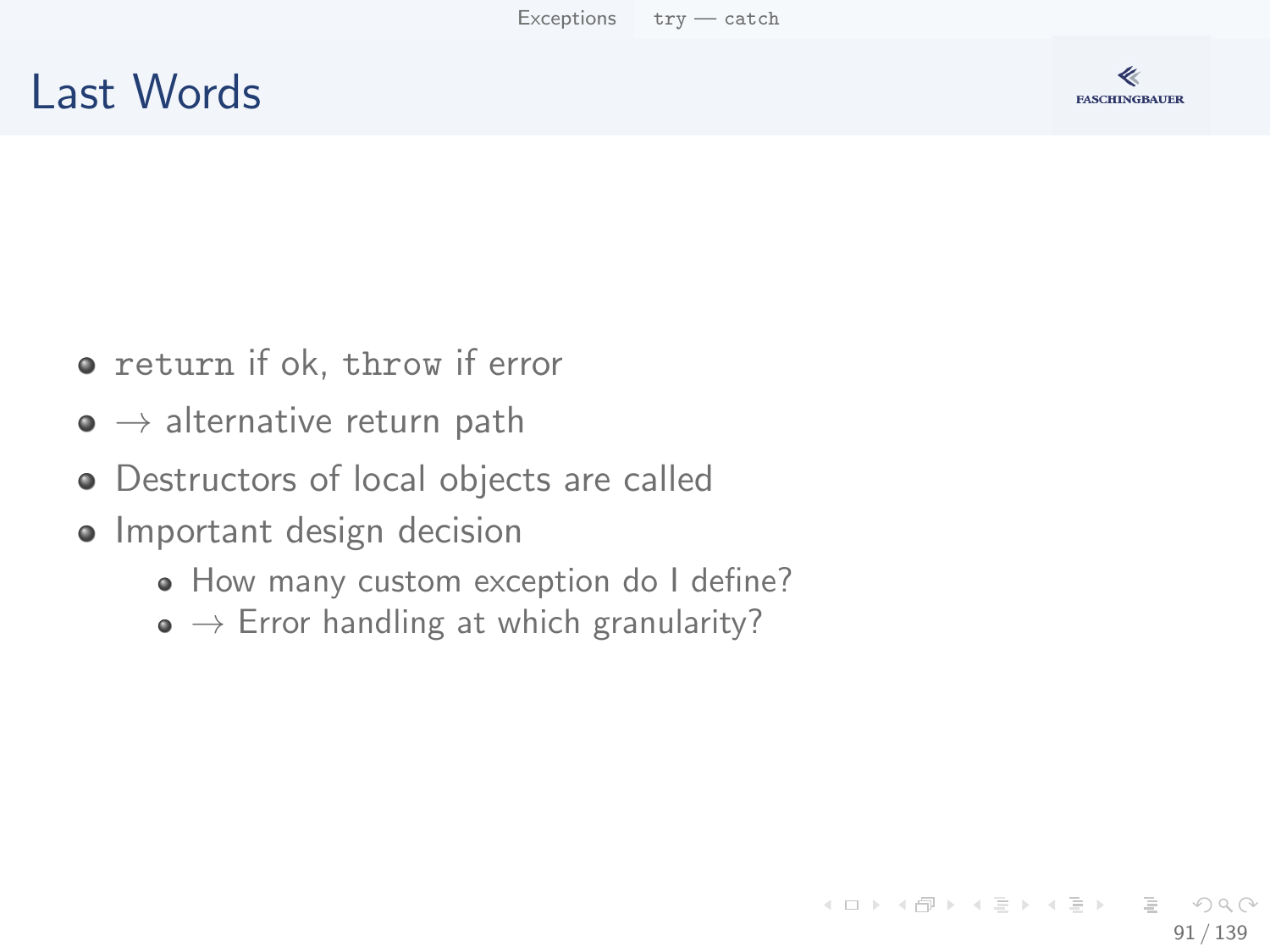#### [Templates](#page-91-0)

#### <span id="page-91-0"></span>**O[ve](#page-2-0)[rview](#page-3-0)**



- **a** Int[roduction](#page-8-0)
- <sup>2</sup> Data [Encapsulation](#page-19-0)
	- **Classes and Objects**
	- [Constructors and](#page-19-0)
	- Ob[ject Copy](#page-33-0)
- <sup>3</sup> [Fun](#page-7-0)ctions and Methods
	- **Overloading**
	- **•** Methods
	- const this
	- References
	- static
	- Operatoren

4 [Except](#page-54-0)ions **a** [B](#page-58-0)asics  $\bullet$  try  $-$  catch **5** [Templates](#page-61-0)

- **·** Function Templates
- **·** [Class T](#page-65-0)emplates
- <sup>6</sup> [Standard Temp](#page-68-0)late Library
	- **a** Basics

Sorting

- **•** Searching
- Sequential C[ontainers](#page-92-0)
- **Associative C[ontainers](#page-96-0)**
- **7** Dynamic M[emory](#page-101-0)

- 8 Inheritance
- **9 Object Oriente[d Design](#page-102-0)**

イロト イ部 トイヨ トイヨト  $\equiv$  $OQ$ 92 / 139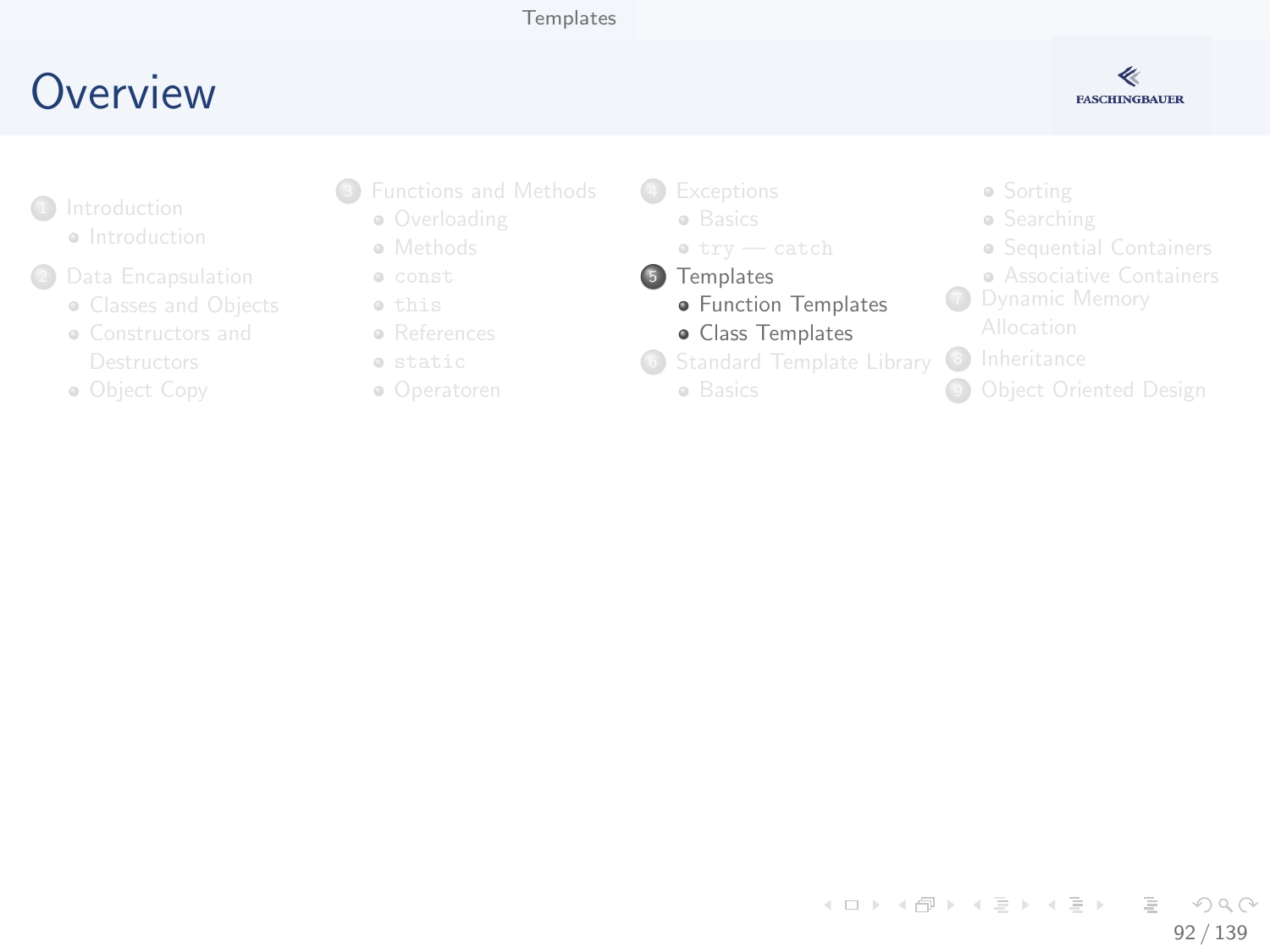#### <span id="page-92-0"></span>**O[ve](#page-2-0)[rview](#page-3-0)**



- **a** Int[roduction](#page-8-0)
- <sup>2</sup> Data [Encapsulation](#page-19-0)
	- **Classes and Objects**
	- [Constructors and](#page-19-0)
	- Ob[ject Copy](#page-33-0)
- <sup>3</sup> [Fun](#page-7-0)ctions and Methods
	- **Overloading**
	- **•** Methods
	- const this
	- References
	- static
	- Operatoren

4 [Except](#page-54-0)ions **a** [B](#page-58-0)asics  $\bullet$  try  $-$  catch

- **5** [Templates](#page-61-0)
	- **·** Function Templates
	- [Class T](#page-65-0)emplates
- <sup>6</sup> [Standard Temp](#page-68-0)late Library
	- **a** Basics
- Sorting
- **•** Searching
- Sequential C[ontainers](#page-92-0)
- **Associative C[ontainers](#page-96-0)**
- **7** Dynamic M[emory](#page-101-0)
	-
- 8 Inheritance
- **9 Object Oriente[d Design](#page-102-0)**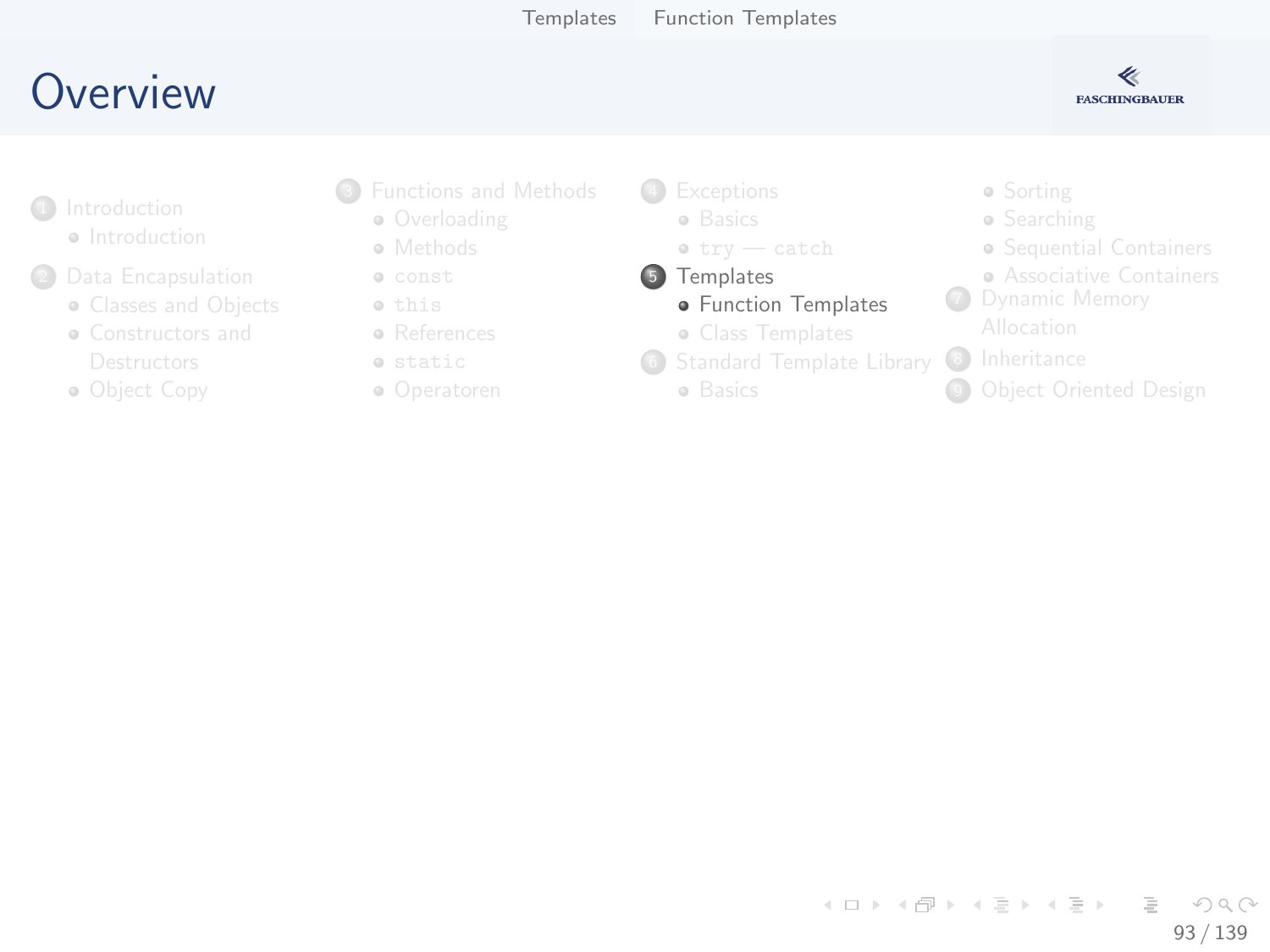### Origin: Duplicated Code



Overloading: function max with different implementations ...

```
int max(int a, int b)
{
    return (a<br/>b)?b:a;
}
float max(float a, float b)
{
    return (a<br/>b)?b:a;
}
```
 $\rightarrow$  Duplicated Code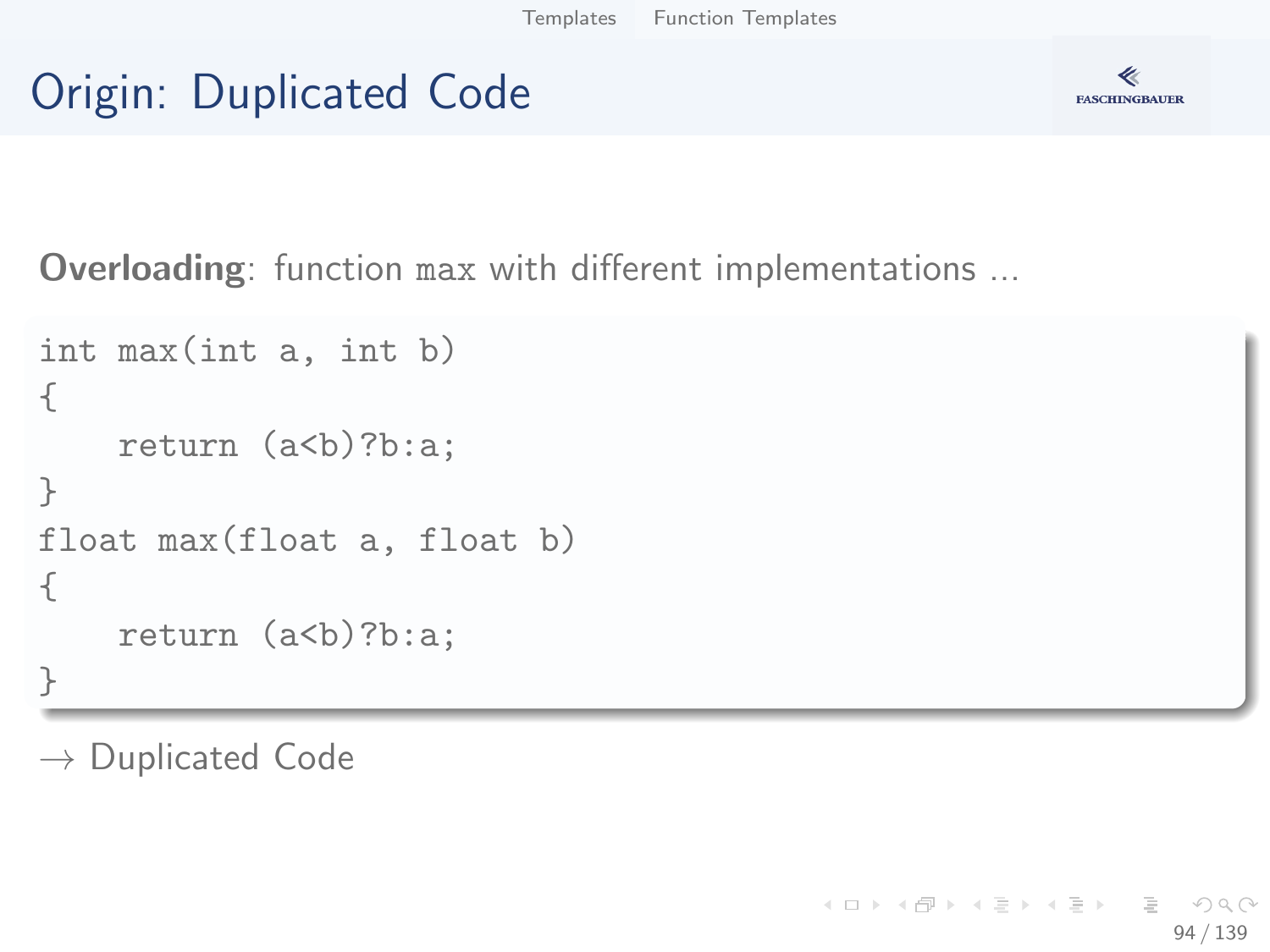#### A simple Function-Template



```
Solution: "code generator" \rightarrow Templates
```

```
template <typename T> T max(T a, T b)
{
    return (a<br/>b)?b:a;
}
```
- **Generation recipe**
- $\bullet$  T ... "Template Parameter"
- Requirement: operator<() must be valid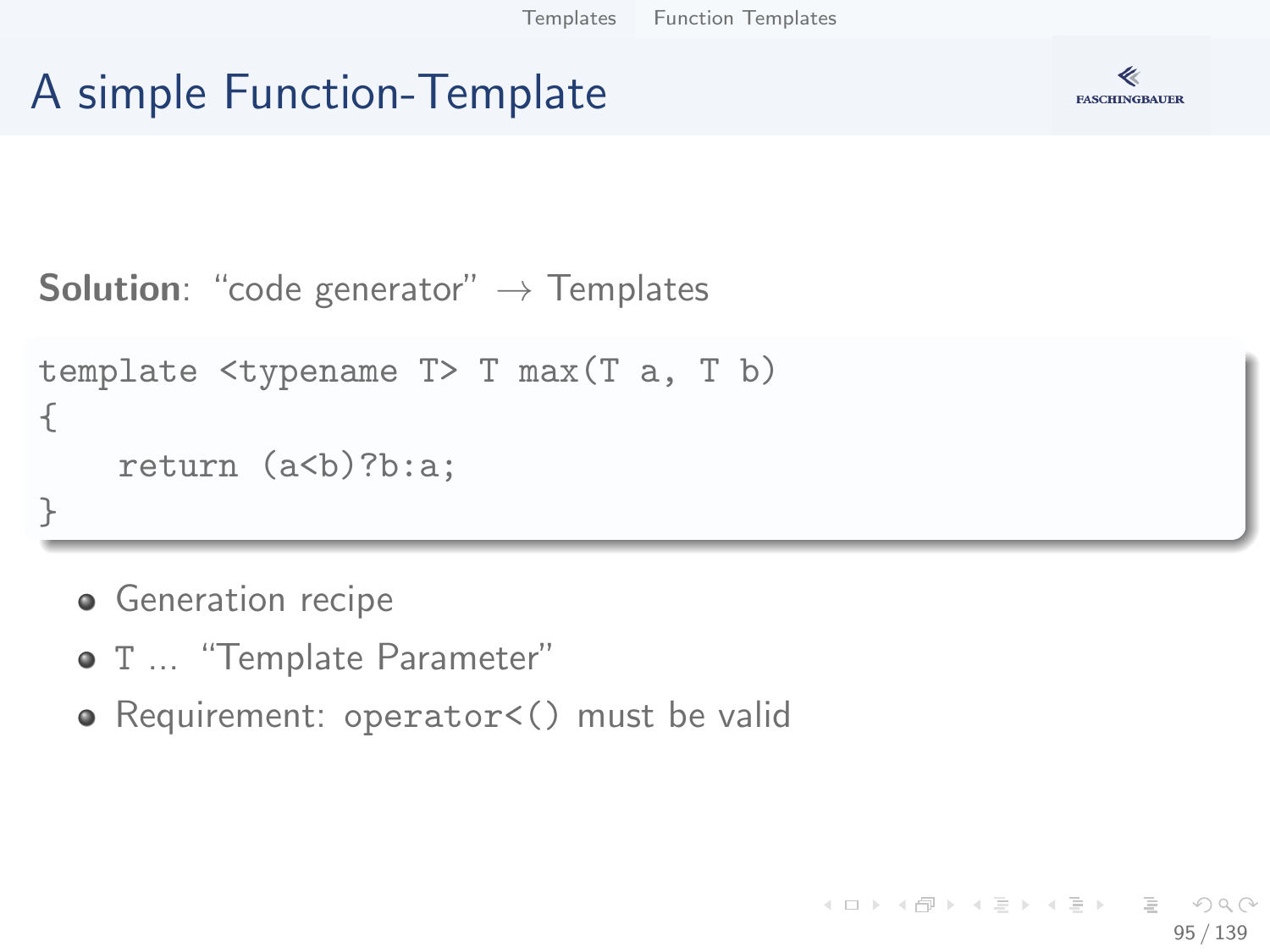#### More Templates from the STL



**Better:** look into the STL. For example ...

```
#include <algorithm>
```

```
float f = max(1.2, 1.3);
int i = max(1, 2);
std::string s = max("abc", "abd");
```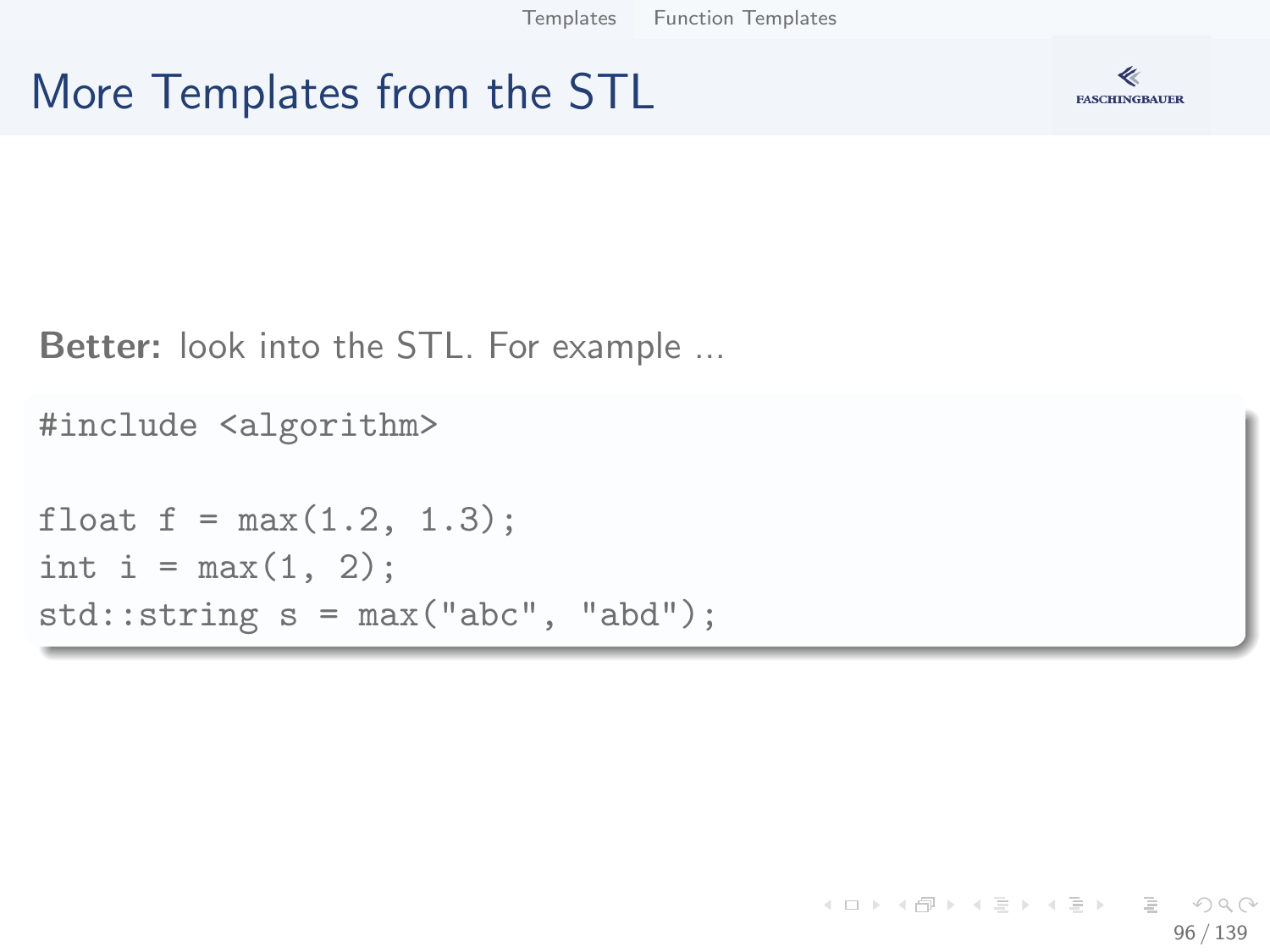#### <span id="page-96-0"></span>**O[ve](#page-2-0)[rview](#page-3-0)**



- **a** Int[roduction](#page-8-0)
- <sup>2</sup> Data [Encapsulation](#page-19-0)
	- **Classes and Objects**
	- [Constructors and](#page-19-0)
	- Ob[ject Copy](#page-33-0)
- <sup>3</sup> [Fun](#page-7-0)ctions and Methods
	- **Overloading**
	- **•** Methods
	- const this
	- **•** References
	- static
	- Operatoren

4 [Except](#page-54-0)ions **a** [B](#page-58-0)asics

- $\bullet$  try  $-$  catch
- **5** [Templates](#page-61-0)
	- **Function Templates**
	- **·** [Class T](#page-65-0)emplates
- **6** [Standard Temp](#page-68-0)late Library
	- **a** Basics
- Sorting
- **•** Searching
- Sequential C[ontainers](#page-92-0)
- **Associative C[ontainers](#page-96-0)**
- **7** Dynamic M[emory](#page-101-0)
	-
- 8 Inheritance
- **9 Object Oriente[d Design](#page-102-0)**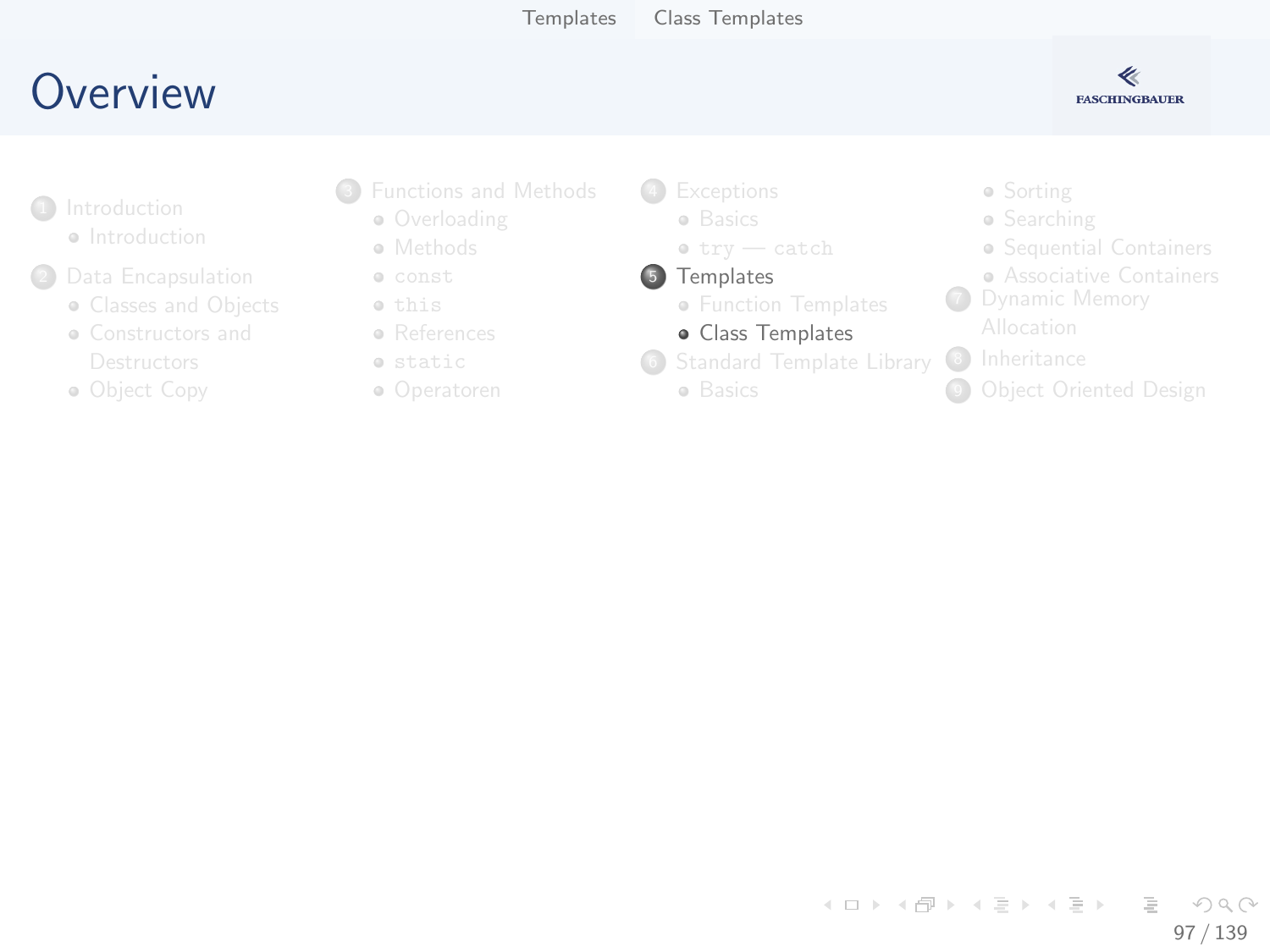### Does This Work With Classes?



What about other data types?

- point with int
- o point with float



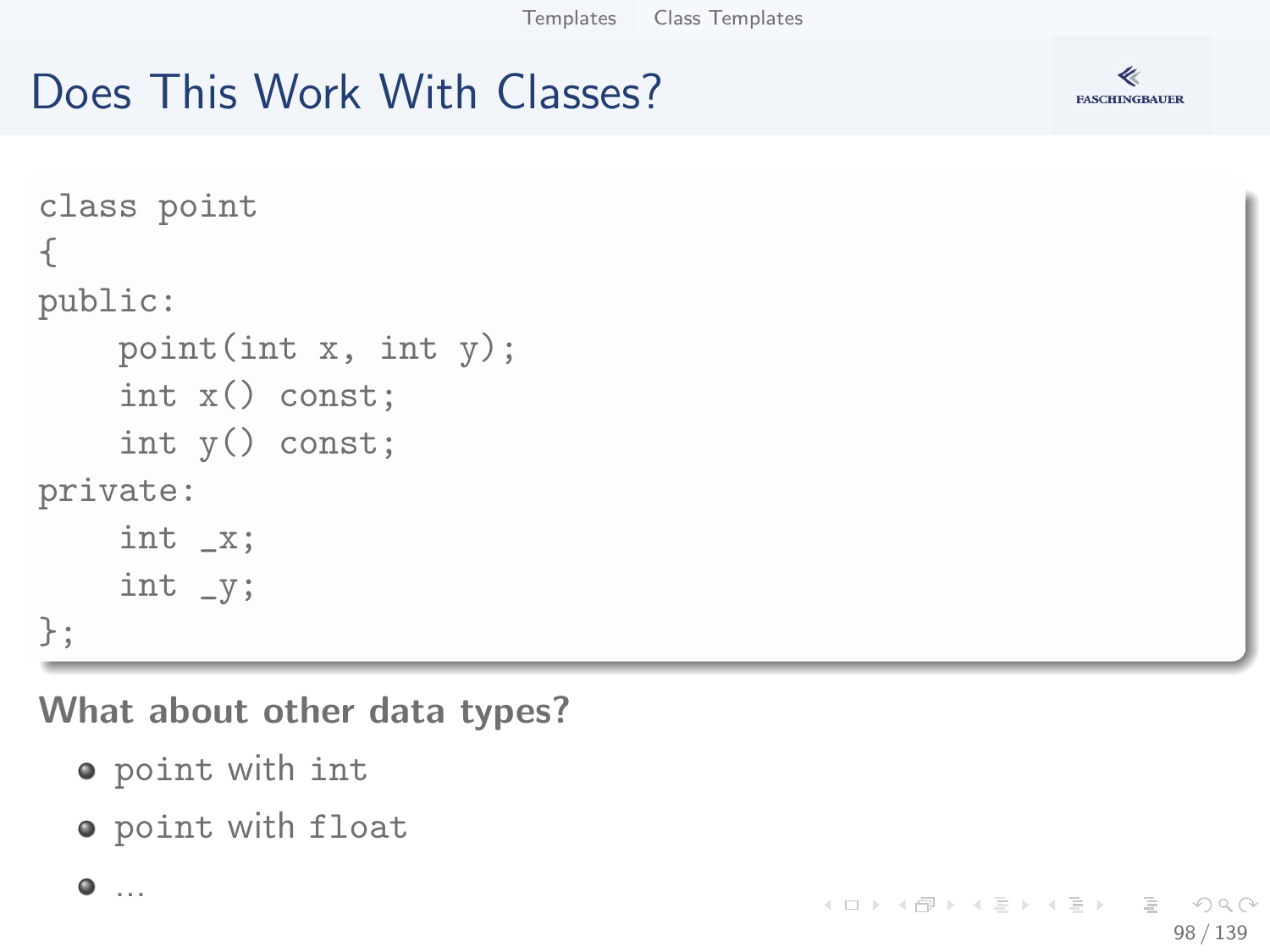[Templates](#page-91-0) [Class Templates](#page-96-0)

≪ **FASCHINGBAUER** 

#### Example: point as a Class Template (1)

```
template <typename T>
class point
{
public:
    point (T x, T y) : x(x), y(y) \}T x() const;
    T y() const;
private:
    T_{-X};
    T - y;};
```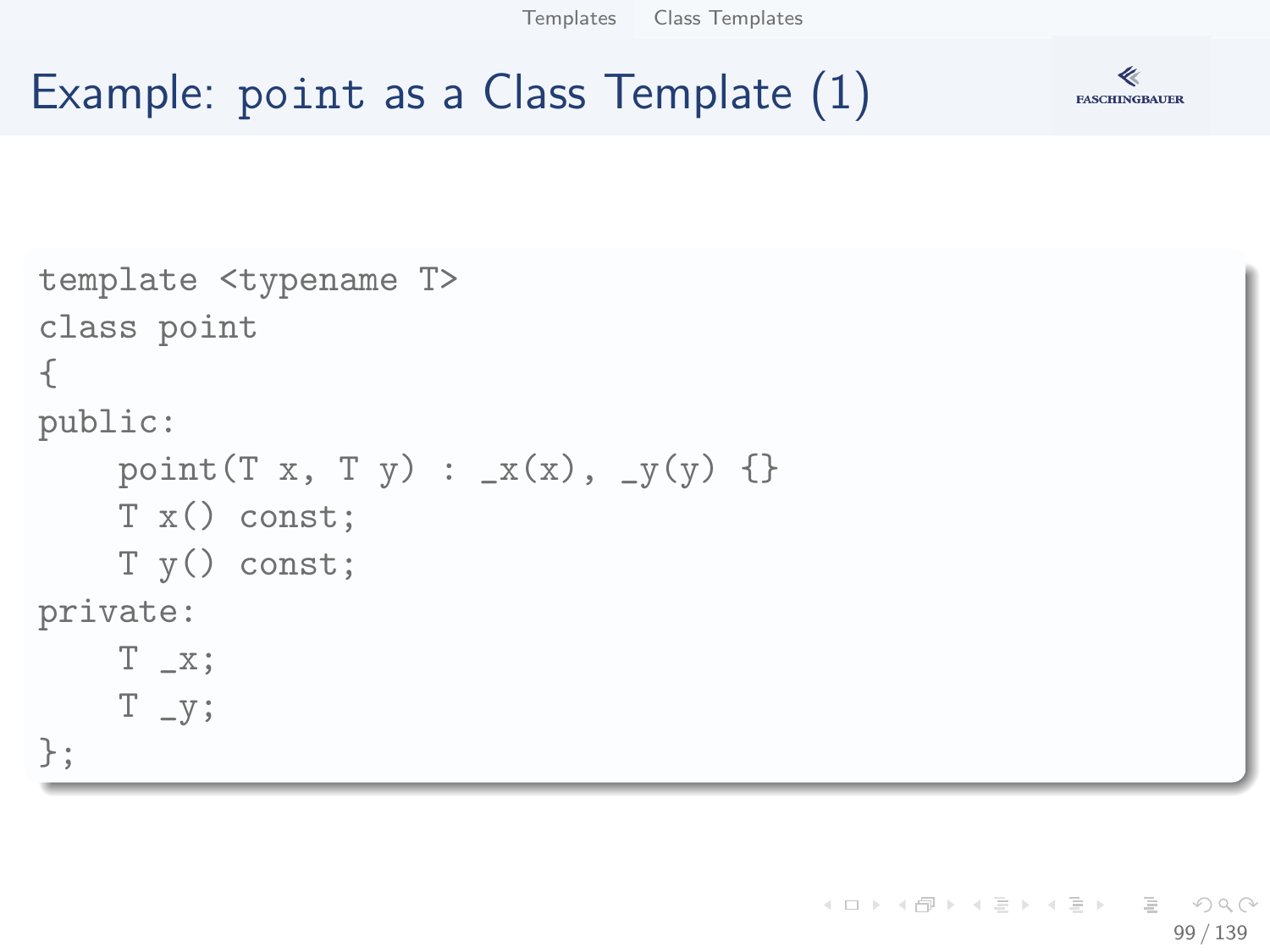[Templates](#page-91-0) [Class Templates](#page-96-0)





#### Example: point as a Class Template (2)

```
template <typename T> // method template parameter
T // method return type
point<T>::x() const // class template parameter
{
   return _x;
}
```
Pooh ...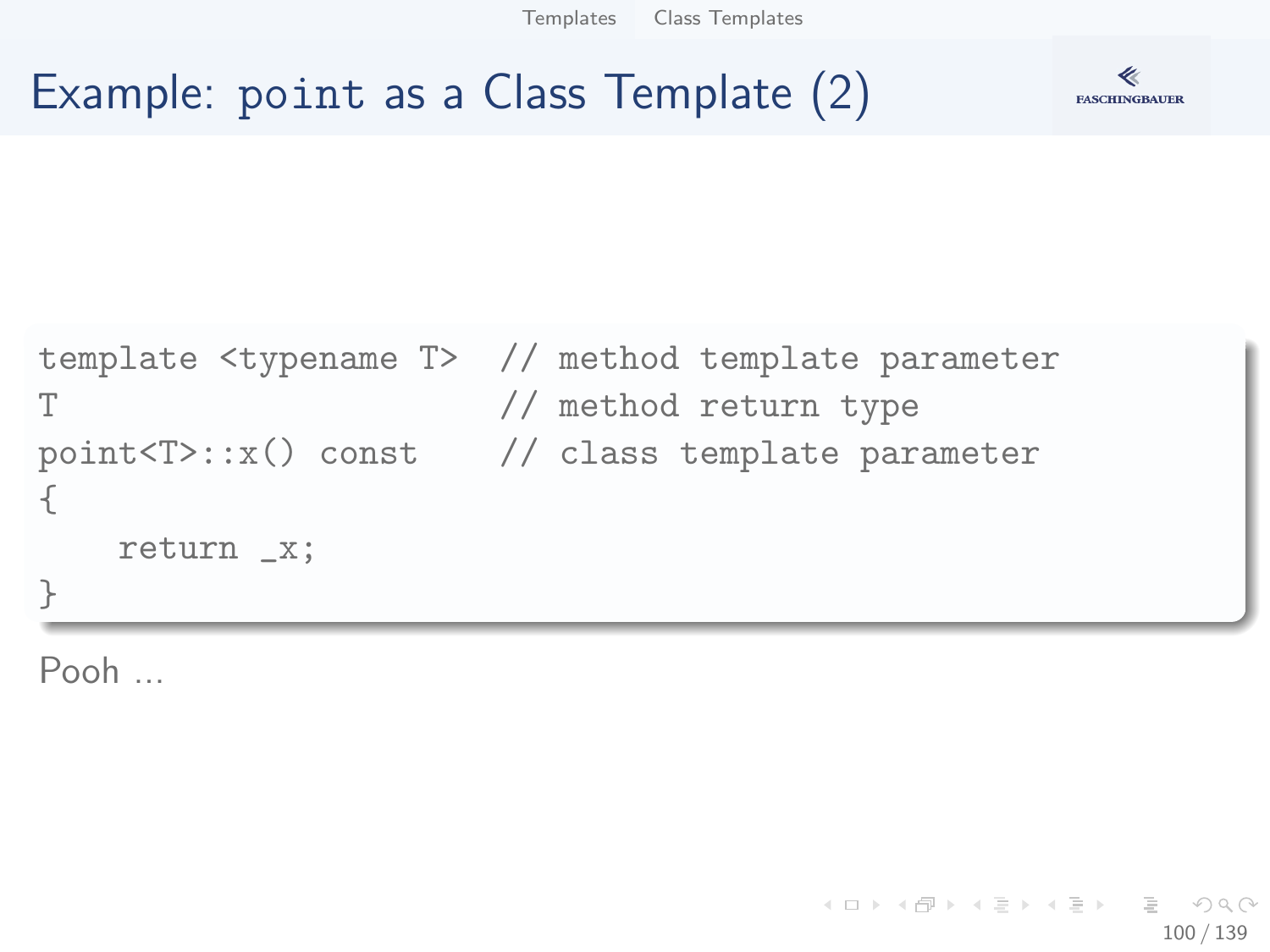#### Last Words



- **•** Template classes *must* be defined in the header file
- Compiler instantiates code
- $\bullet$  Linker recognizes duplicates  $\rightarrow$  unifies
- Rules are very complicated
- $\bullet \rightarrow$  "Language in a language"
- Compiler error message often very confusing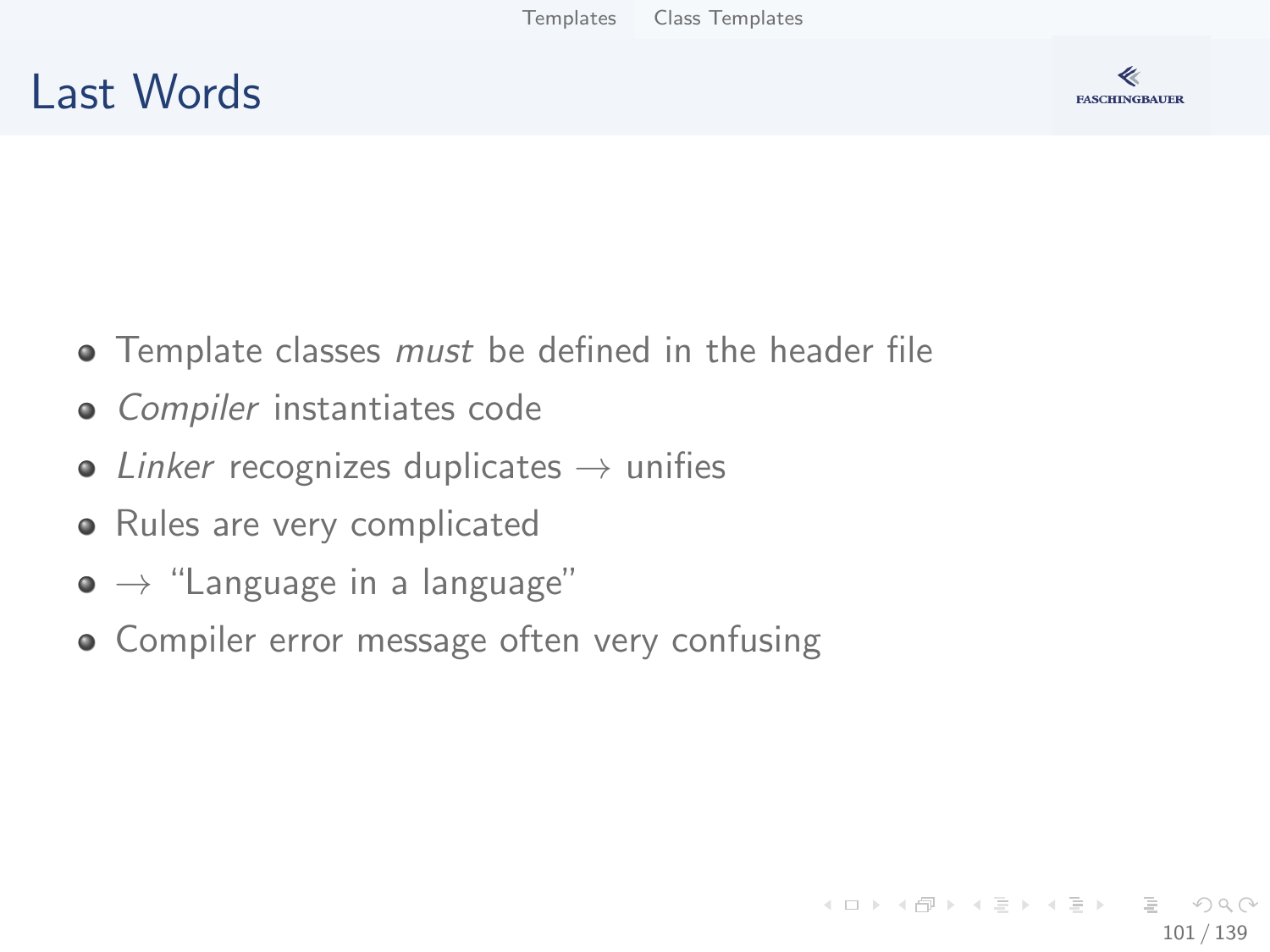#### <span id="page-101-0"></span>**O[ve](#page-2-0)[rview](#page-3-0)**



- **a** Int[roduction](#page-8-0)
- - **Classes and Objects**
	- [Constructors and](#page-19-0)
	- Ob[ject Copy](#page-33-0)
- <sup>3</sup> [Fun](#page-7-0)ctions and Methods
	- **Overloading**
	- **•** Methods
	- const this
	- References
	- static
	- Operatoren

4 [Except](#page-54-0)ions **a** [B](#page-58-0)asics

- $\bullet$  try  $-$  catch
- **6** [Templates](#page-61-0)
	- **Function Templates**
	- [Class T](#page-65-0)emplates
- **6** [Standard Temp](#page-68-0)late Library
	- **a** Basics

**·** Sorting **•** Searching **•** Sequential C[ontainers](#page-92-0) **Associative C[ontainers](#page-96-0) 7** Dynamic M[emory](#page-101-0) 8 Inheritance **9 Object Oriente[d Design](#page-102-0)** 

イロト イ部 トイモト イモト Ξ  $OQ$ 102 / 139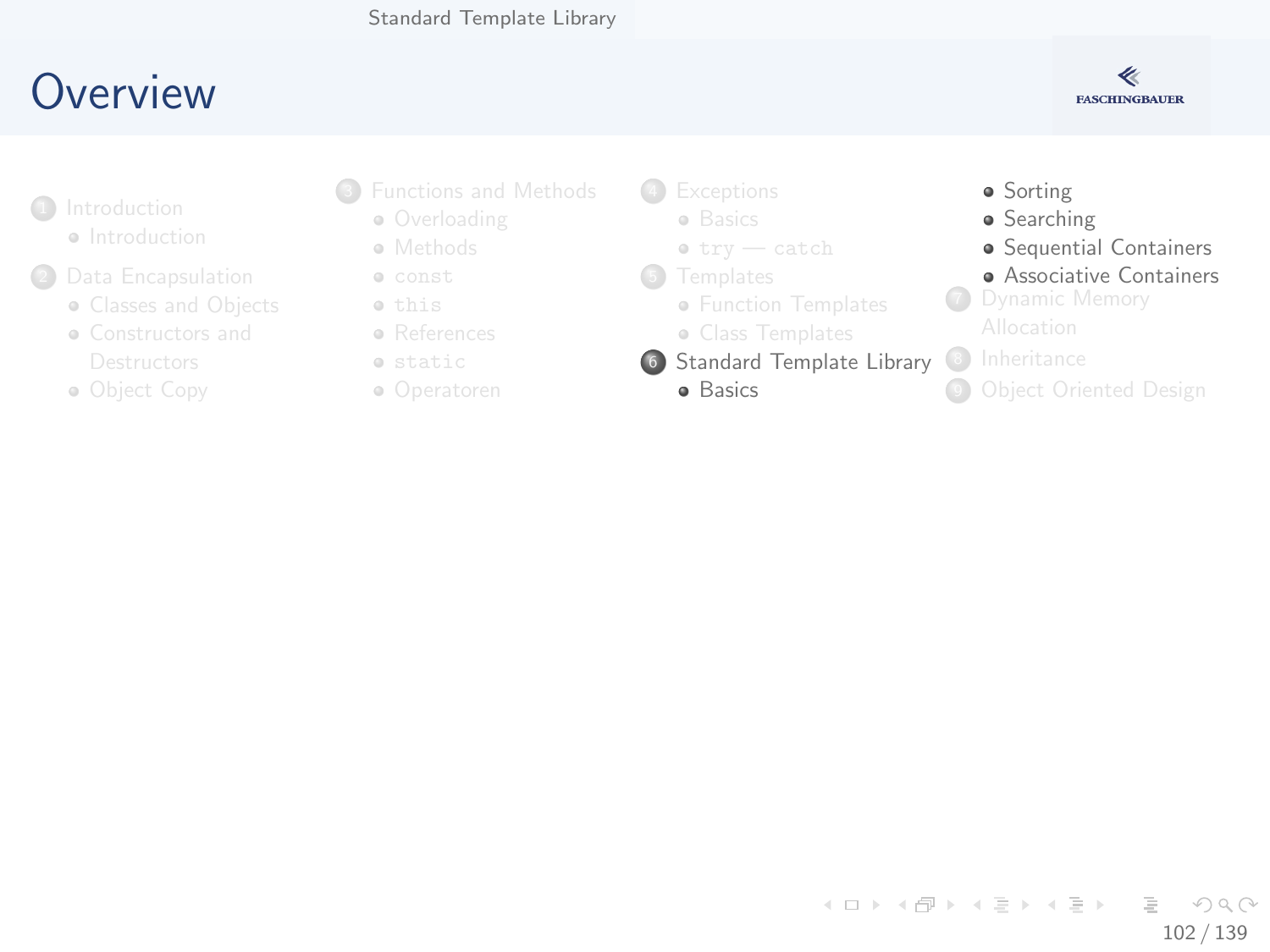## <span id="page-102-0"></span>**O[ve](#page-2-0)[rview](#page-3-0)**



- **a** Int[roduction](#page-8-0)
- - **Classes and Objects**
	- [Constructors and](#page-19-0)
	- Ob[ject Copy](#page-33-0)
- <sup>3</sup> [Fun](#page-7-0)ctions and Methods
	- **Overloading**
	- **•** Methods
	- const this
	- References
	- static
	- Operatoren

4 [Except](#page-54-0)ions

- **a** [B](#page-58-0)asics
- $\bullet$  try  $-$  catch
- **6** [Templates](#page-61-0)
	- **Function Templates**
	- [Class T](#page-65-0)emplates
- **6** [Standard Temp](#page-68-0)late Library
	- **a** Basics
- Sorting
- **•** Searching
- Sequential C[ontainers](#page-92-0)
- **Associative C[ontainers](#page-96-0)**
- **7** Dynamic M[emory](#page-101-0)
	-
- 8 Inheritance
- **9 Object Oriente[d Design](#page-102-0)**

イロト イ部 トイモト イモト Ξ  $OQ$ 103 / 139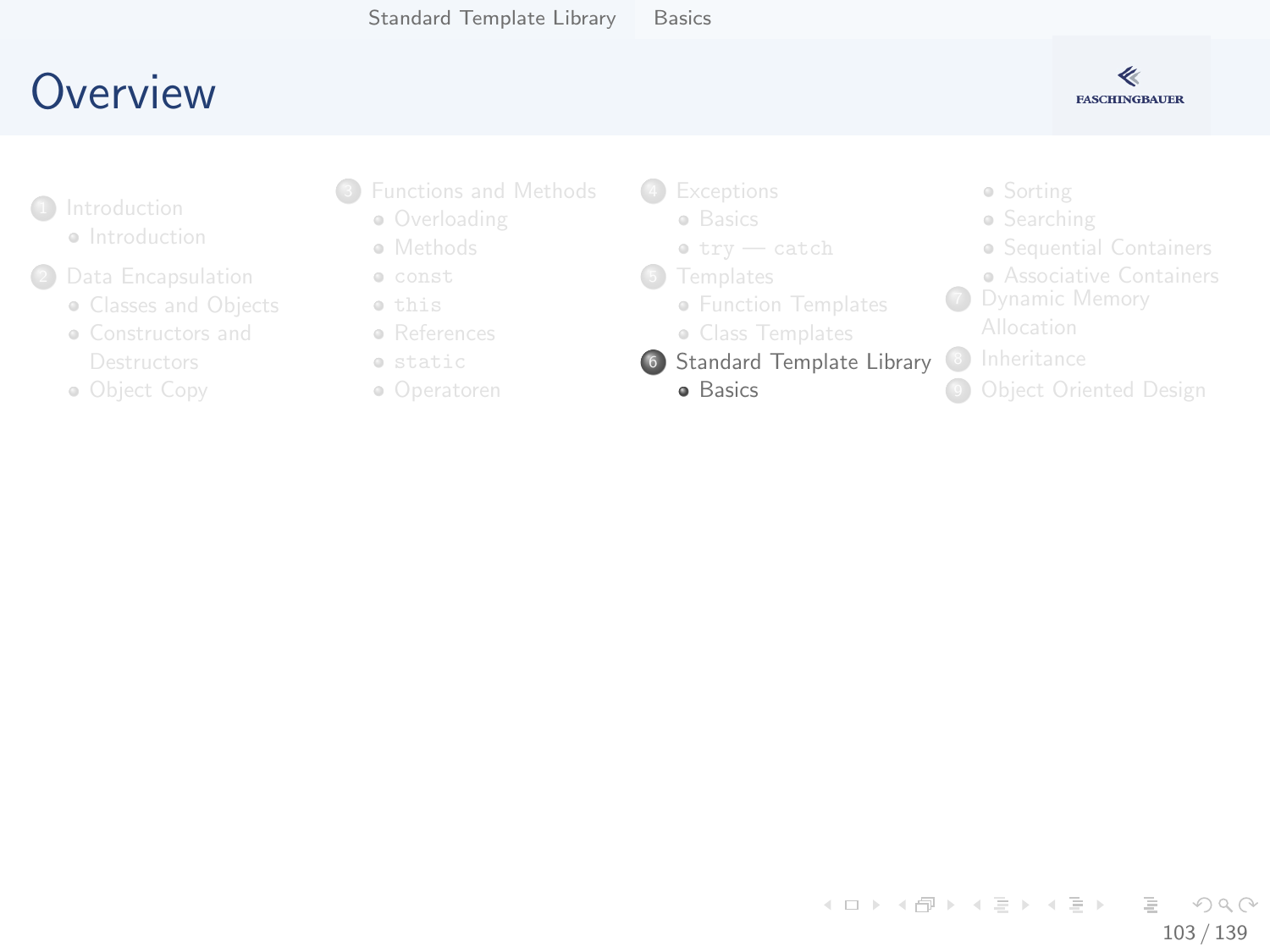## Containers, Iterators, Algorithms



#### Genius Combination of ...

- $\bullet$  Operator overloading  $(-), *, +, +=, ++$
- Abstract containers
- Abstract "Algorithms"
- $\bullet$  ... based upon pointer arithmetic!
- $\rightarrow$  Pointer arithmetic, revisited ...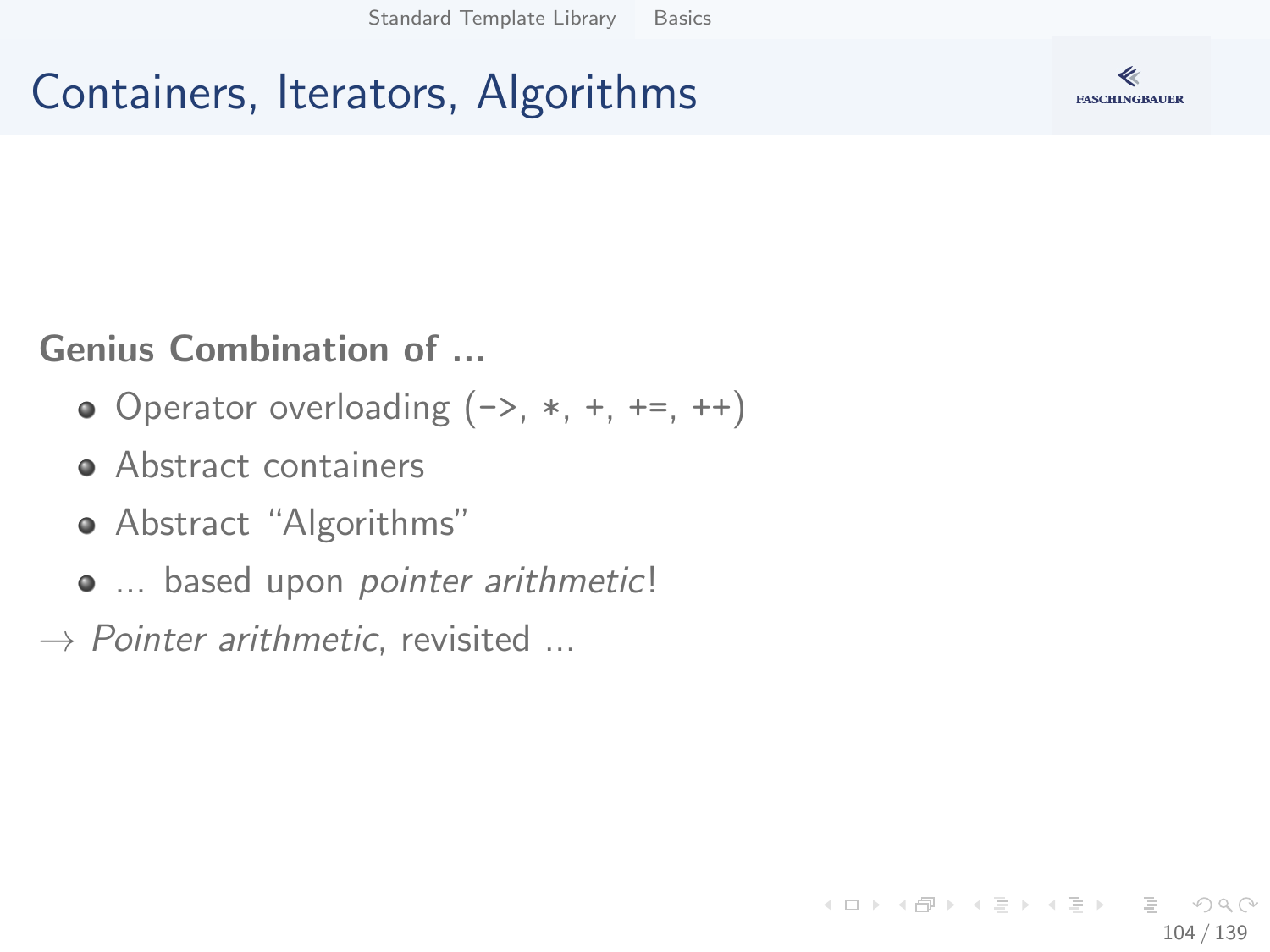# Pointer Arithmetic (1)

#### Pointer and arrary index

- Pointer  $+$  Integer  $=$ Pointer
- Exactly the same as subscript ("index") operator
- No range check
- $\bullet \to$  Error prone
- **But: performance!**





イロト イ部 トイヨ トイヨト Ξ  $OQ$ 105 / 139

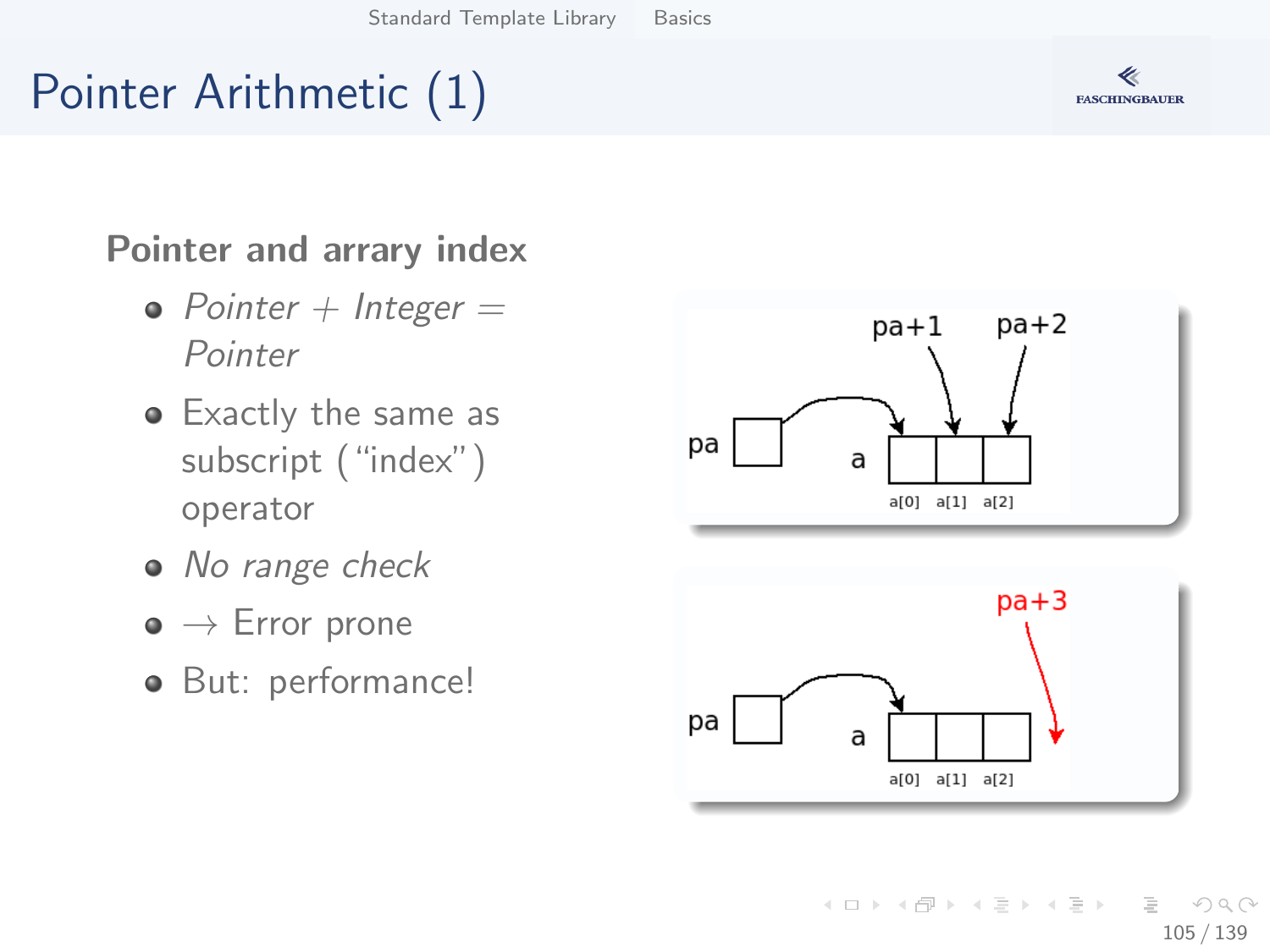# Pointer Arithmetic (2)





K ロ ▶ K 個 ▶ K ヨ ▶ K ヨ ▶ │ ヨ │ め 9,0 106 / 139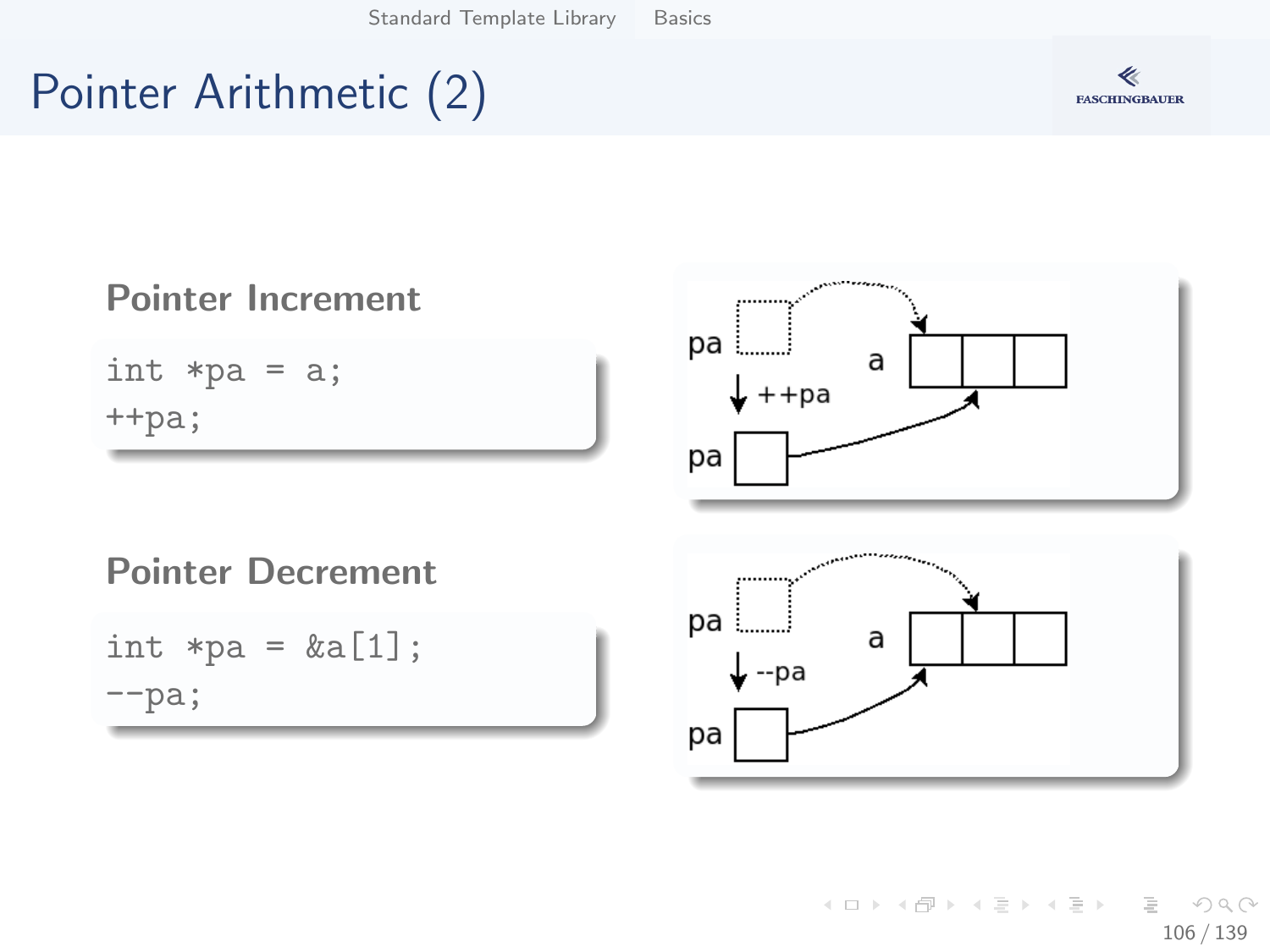# Pointer Arithmetic (3)



#### Pointer don't necessarily point to valid memory locations ...



K ロ ▶ K 個 ▶ K ヨ ▶ K ヨ ▶ │ ヨ │ め 9,0 107 / 139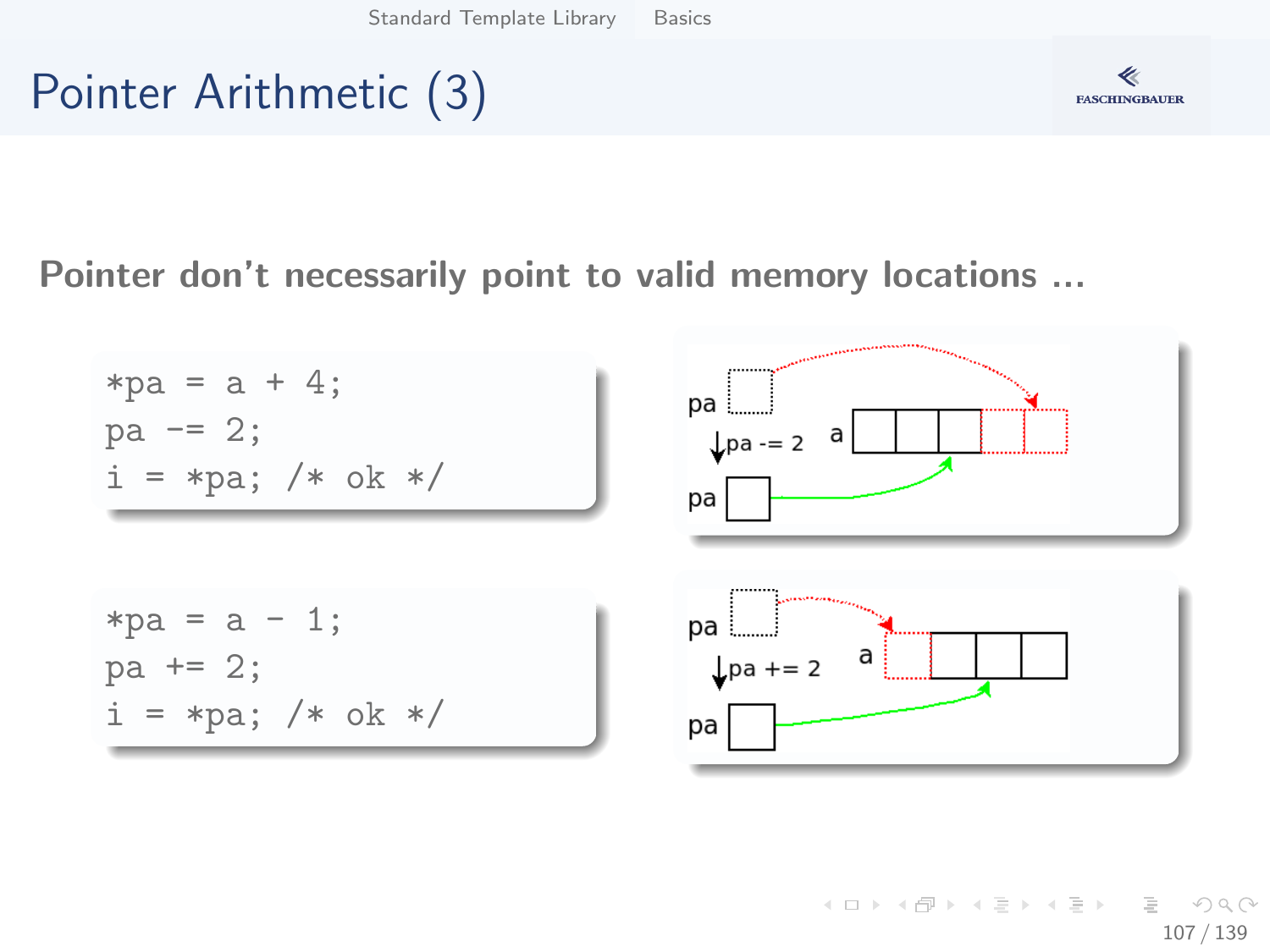# Pointer Arithmetic: Difference



How many array elements are there between two pointers?



General practice ("The Spirit of C"):

- Beginning of an array (a set of elements) is a pointer to the first element
- End is pointer past the last element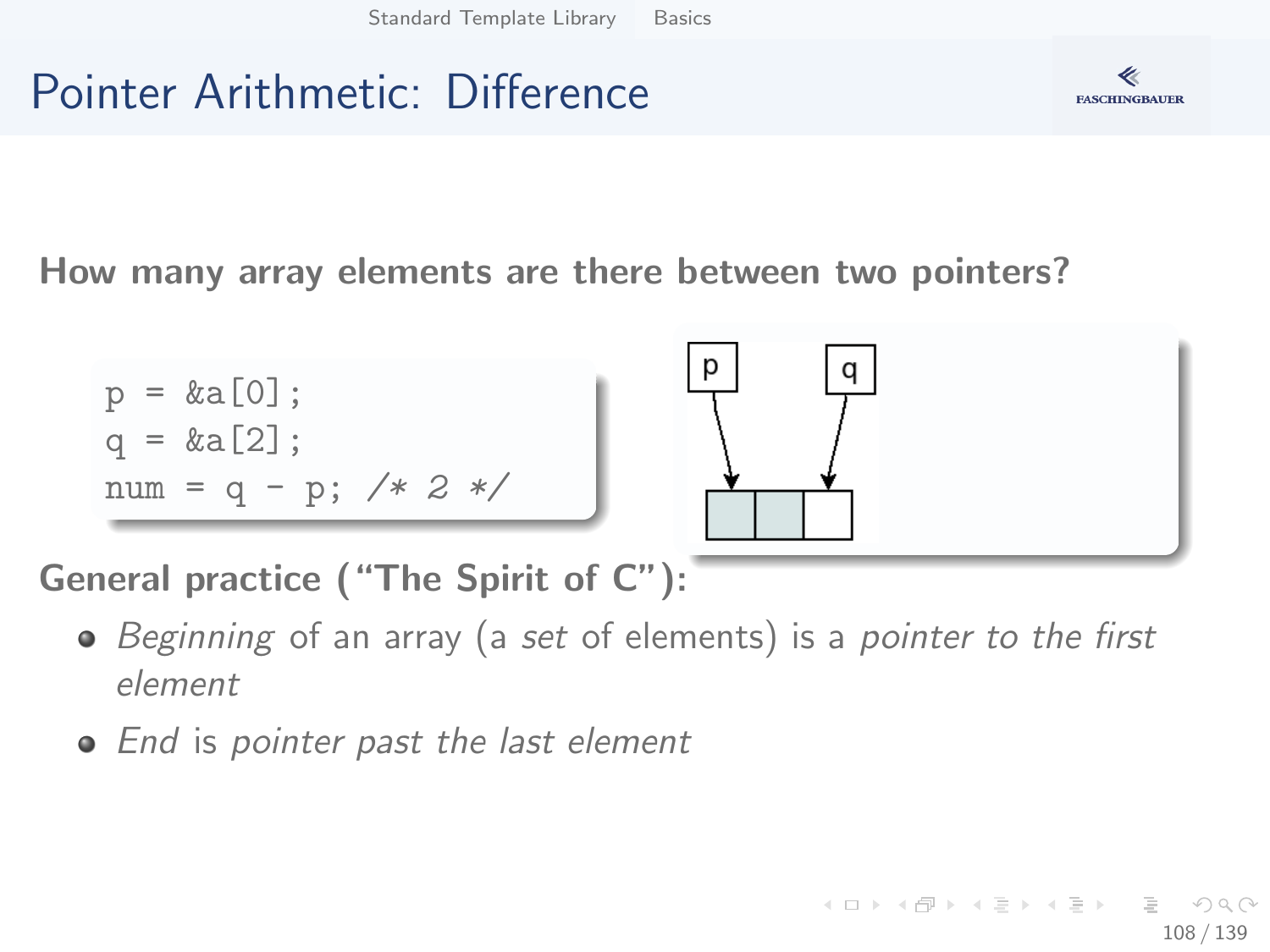# Pointer Arithmetic: Array Algorithms



Iteration over all elements of an array ...

```
int sum(const int *begin, const int *end)
{
    int sum = 0;
    while (begin < end)
        sum += *begin++; /* precedence? what? */
    return sum;
}
```




KED KAP KED KED E YAAN 109 / 139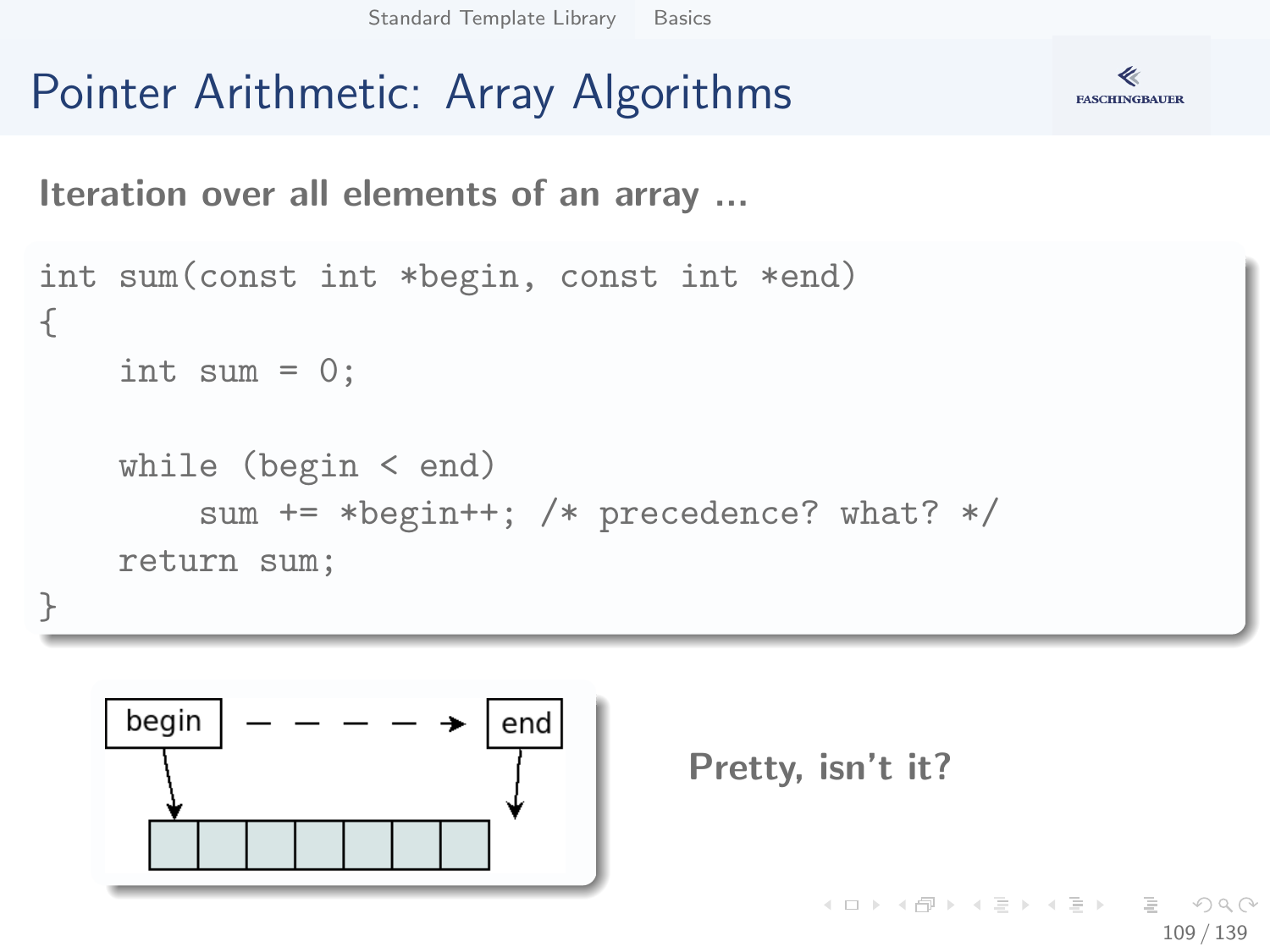# Pointer Arithmetic: Step Width? (1)



**So far:** pointer to int  $int - how$  about different datatypes?  $\rightarrow$  same!

- pointer  $+$  n: points to the *n*-th array element from pointer
- **•** Type system knows about sizes
- Pointer knows the type of the data it points to
- Careful with void and void\*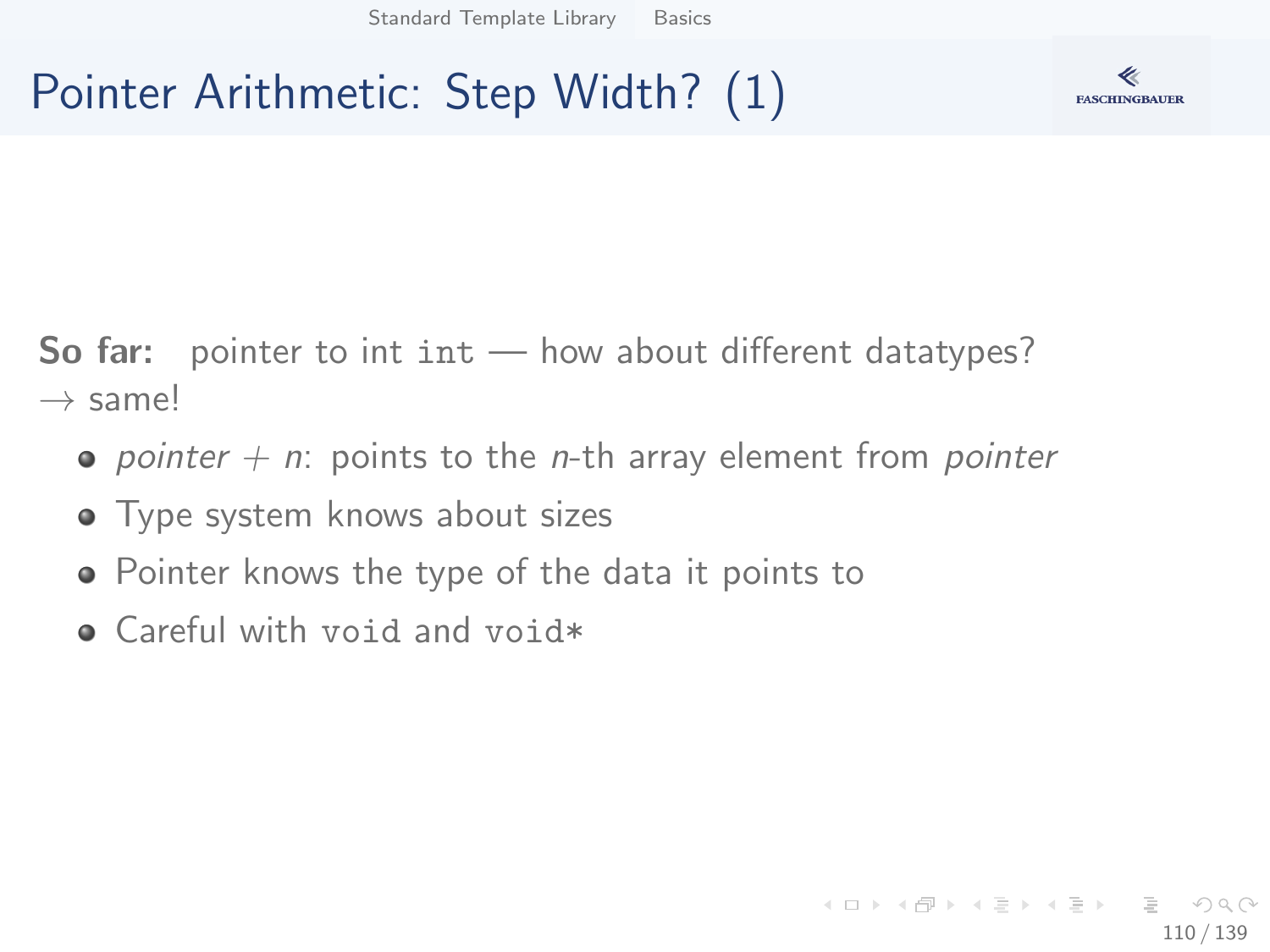# Pointer Arithmetic: Step Width? (2)



**FASCHINGBAUER**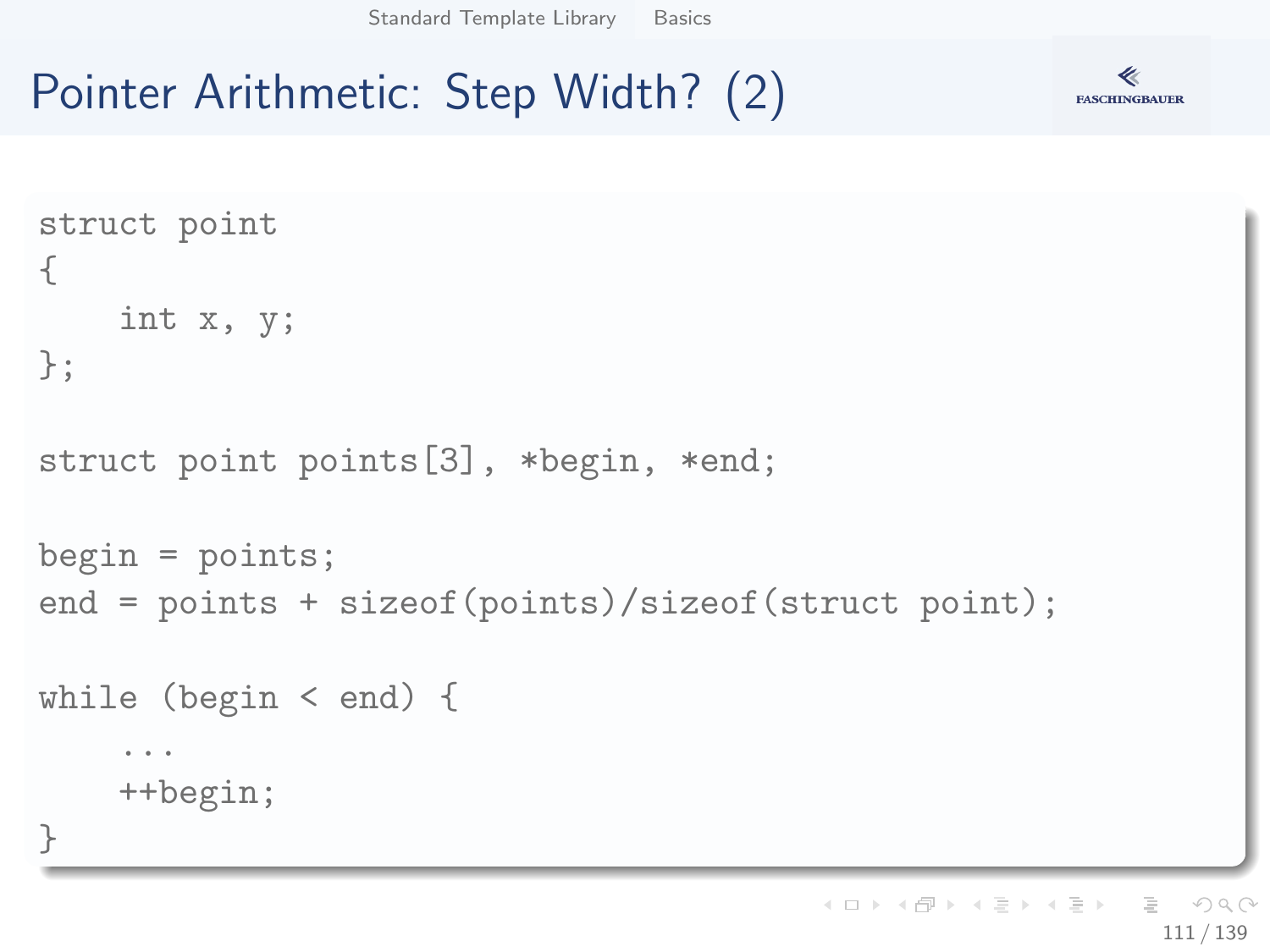### **FASCHINGBAUER**

## Pointer Arithmetic: Arbitrary Data Types?



 $\left\{ \begin{array}{ccc} 1 & 0 & 0 \\ 0 & 1 & 0 \end{array} \right\}$  ,  $\left\{ \begin{array}{ccc} 0 & 0 & 0 \\ 0 & 0 & 0 \end{array} \right\}$  ,  $\left\{ \begin{array}{ccc} 0 & 0 & 0 \\ 0 & 0 & 0 \end{array} \right\}$  $OQ$ 112 / 139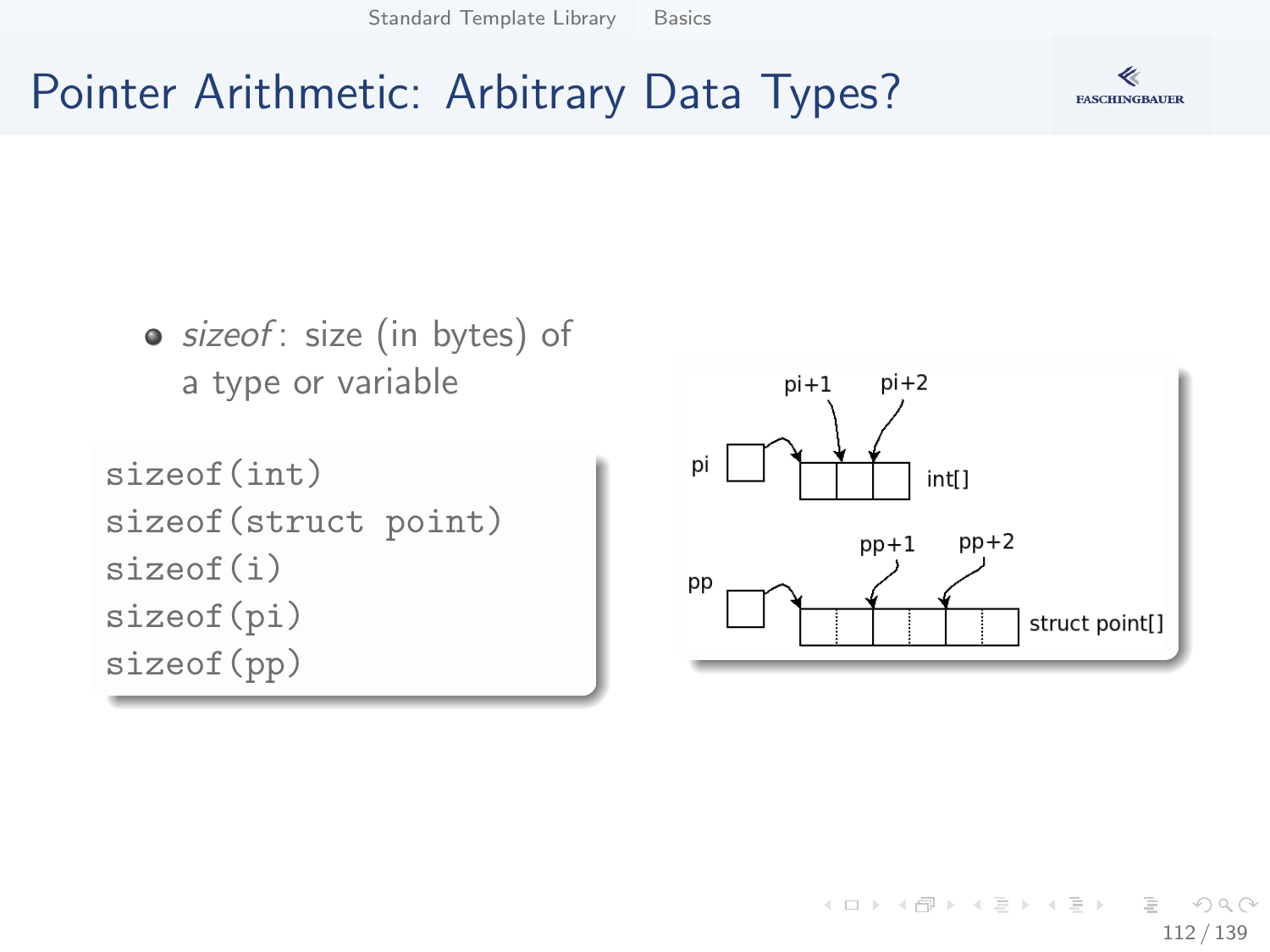### **Container**



### Container

- Extremely practical collection of template classes
- $\bullet$  Sequential container  $\rightarrow$  array, list
- **Associative containers**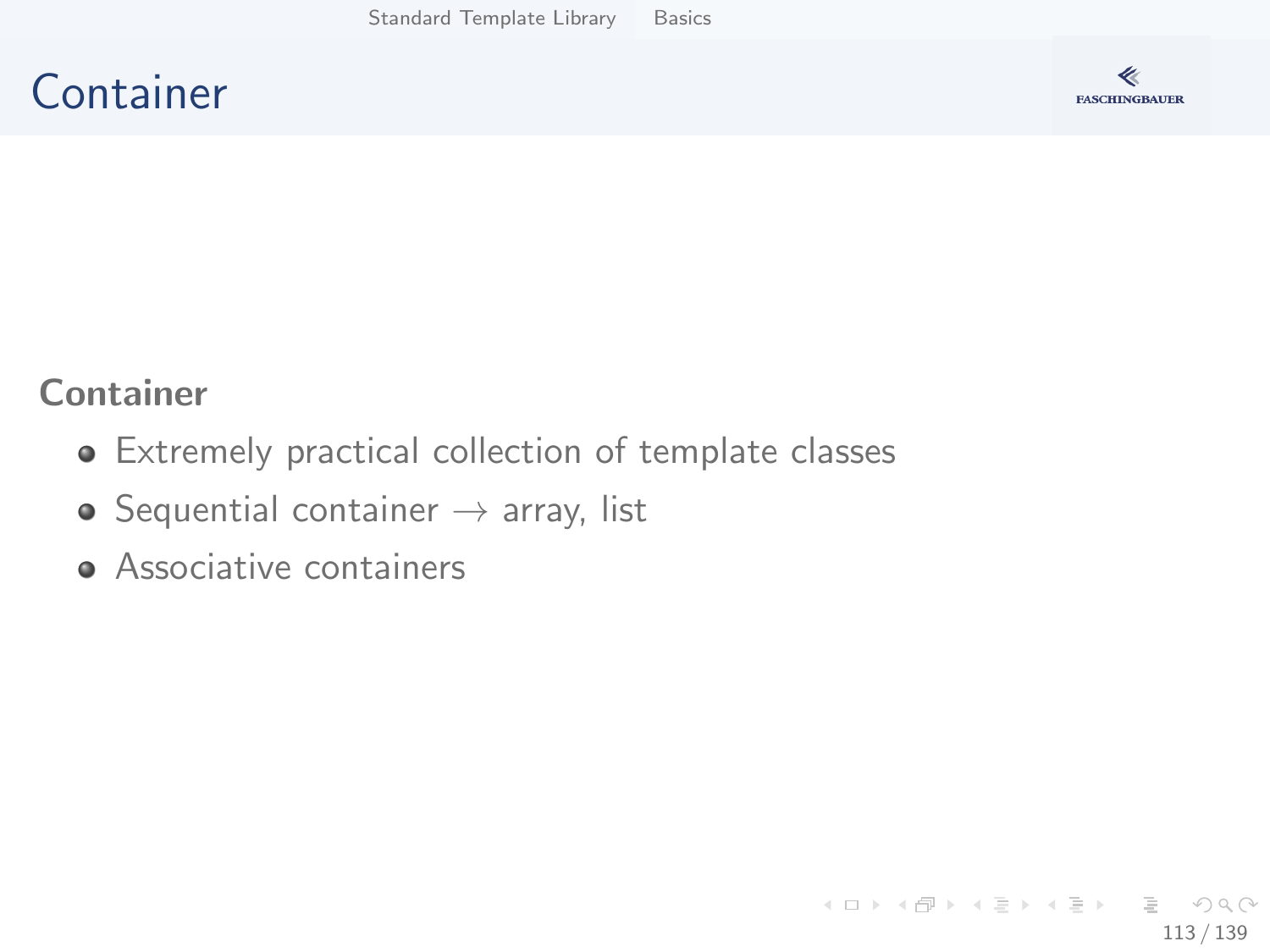

### Dynamically growing array: std::vector

#include <vector>

```
std::vector<int> int_array;
int_array.push_back(42);
int_array.push_back(7);
int_array.push_back(666);
```

```
for (int i=0; i i<int_array.size(); ++i)
    std::cout \lt\lt int_array[i] \lt\lt' ';
```
イロト イ押 トイヨト イヨト・ヨー  $\Omega$ 114 / 139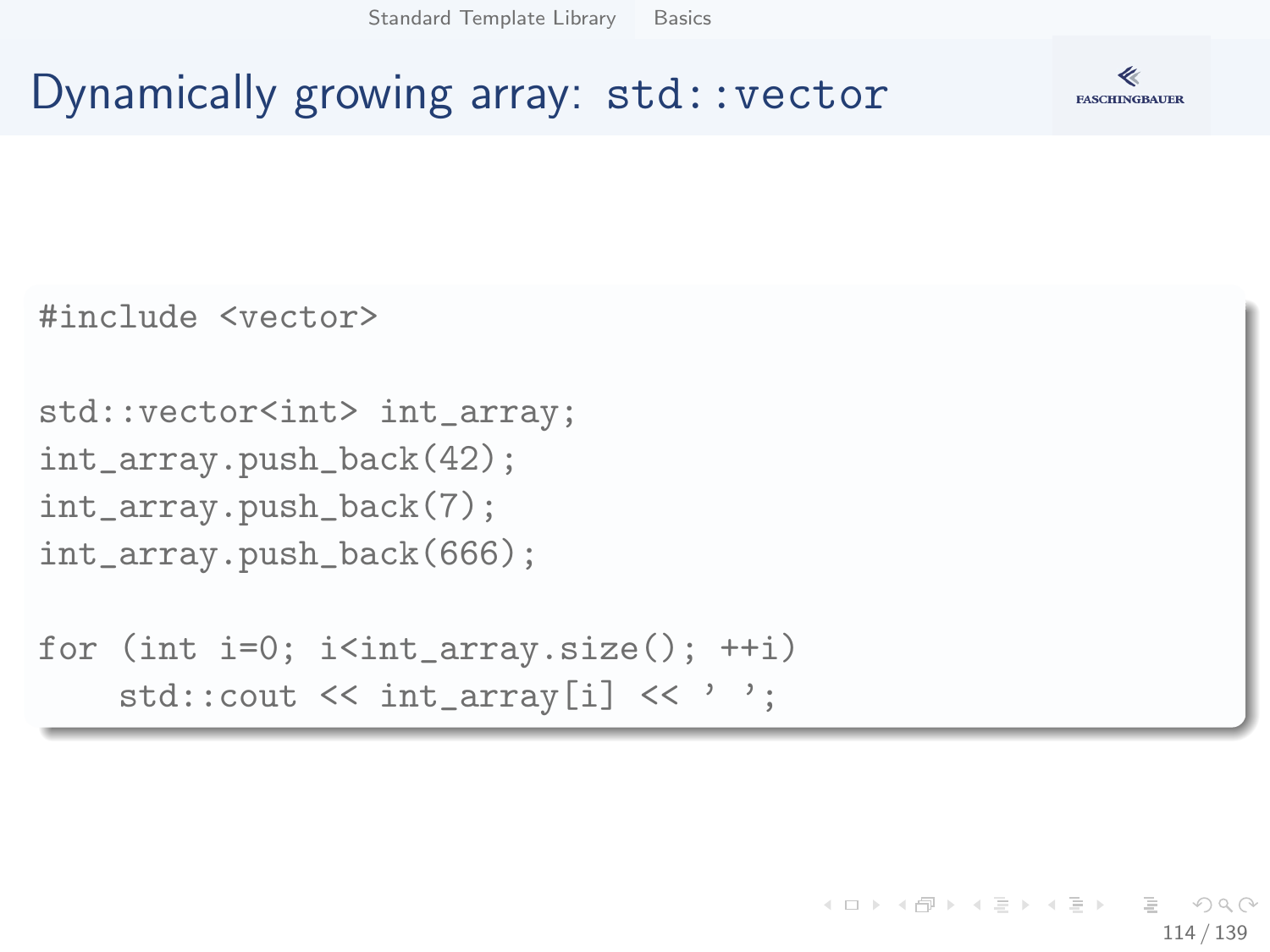### Pointer Arithmetic



```
std::vector<int>::const_iterator begin = int_array.begin();
std::vector<int>::const_iterator end = int_array.end();
while (begin < end) {
    std::cout << *begin << ' ';
    ++begin;
}
```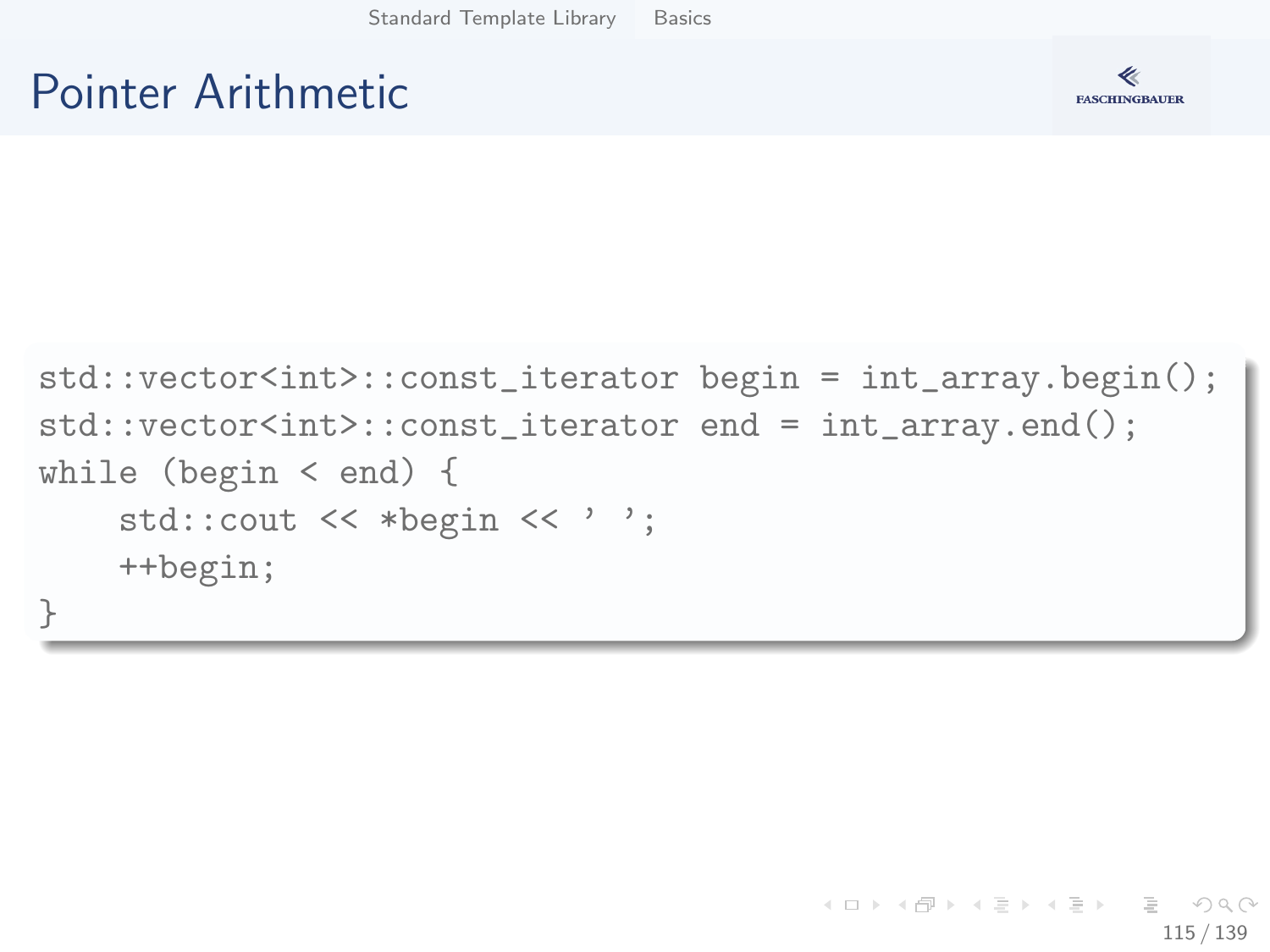# Algorithms: std::copy (1)



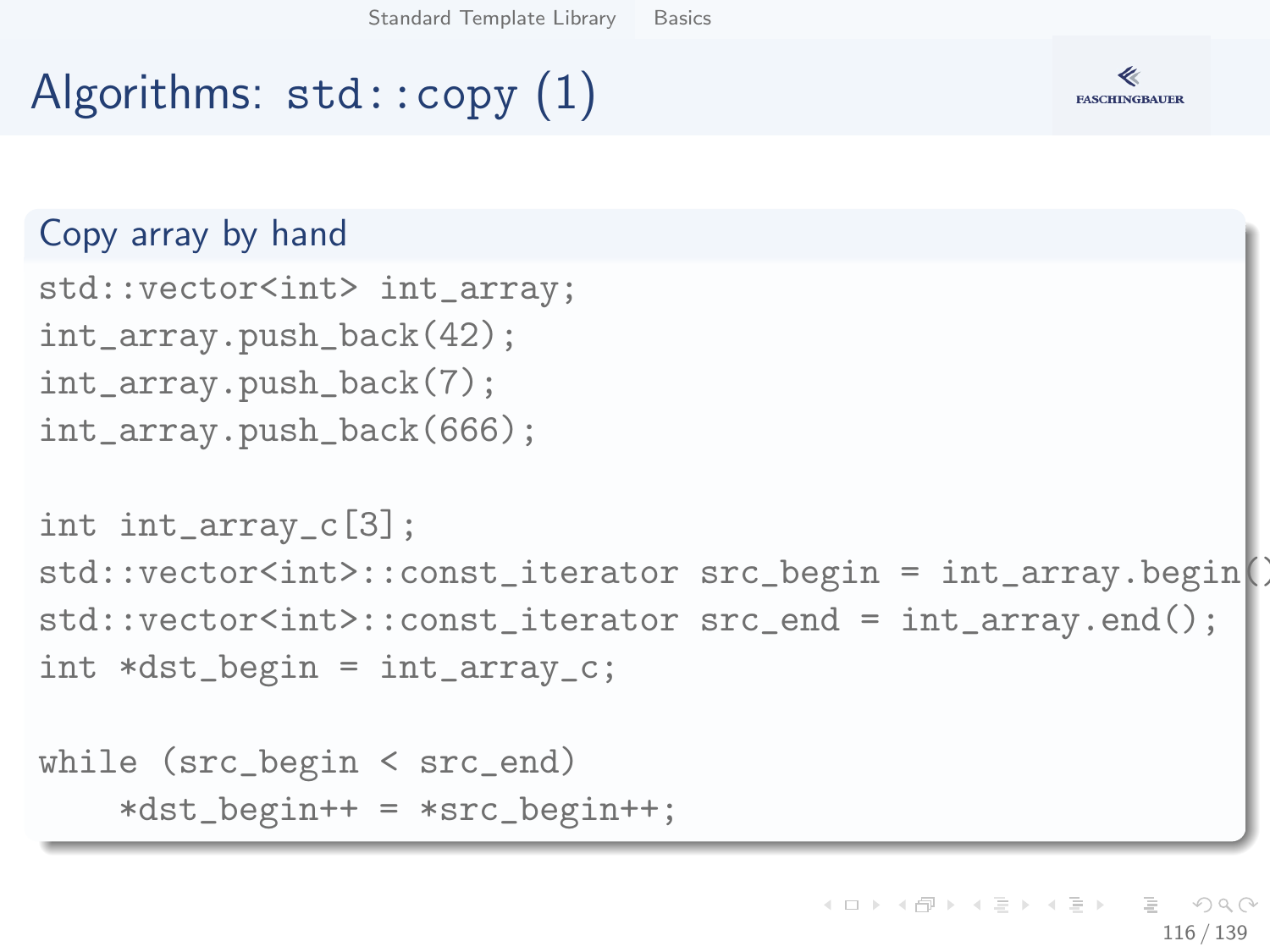# Algorithms: std::copy (2)



```
Copy using STL
#include <algorithm>
std::vector<int> int_array;
// ...
```

```
int int_array_c[3];
```
std::copy(int\_array.begin(), int\_array.end(), int\_array\_c);

K ロ ▶ K 個 ▶ K ヨ ▶ K ヨ ▶ │ ヨ │ め 9,0 117 / 139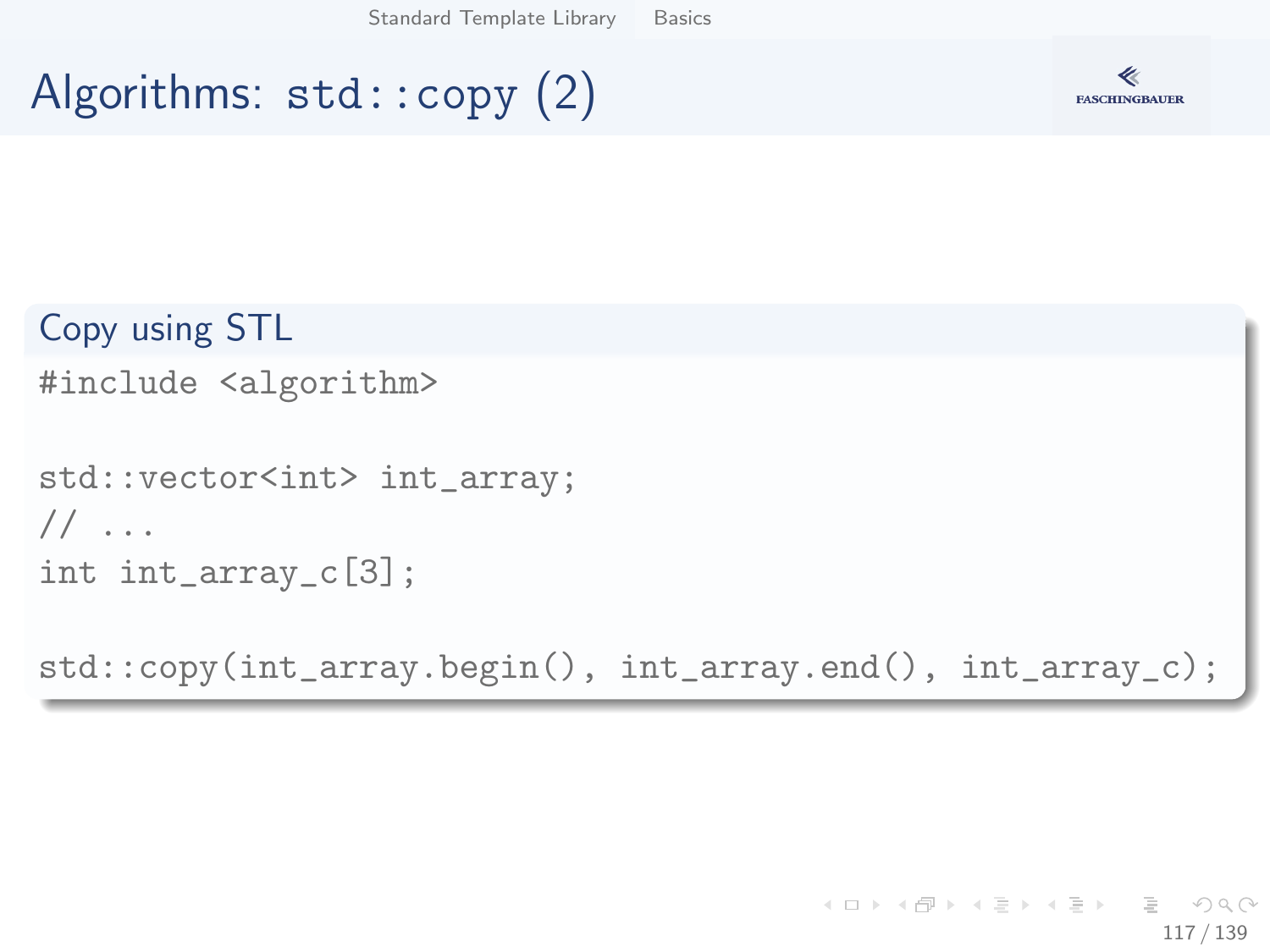

### Adapting Iterators: std::ostream iterator

Copy: array to std::ostream, which looks like another array

#include <iterator>

```
int int_array_c[] = \{34, 45, 1, 3, 2, 666 \};std::copy(int_array_c, int_array_c+6,
          std::ostream_iterator<int>(std::cout, " "));
std::vector<int> int_array;
1/ ...
std::copy(int_array.begin(), int_array.end(),
          std::ostream_iterator<int>(std::cout, " "));
```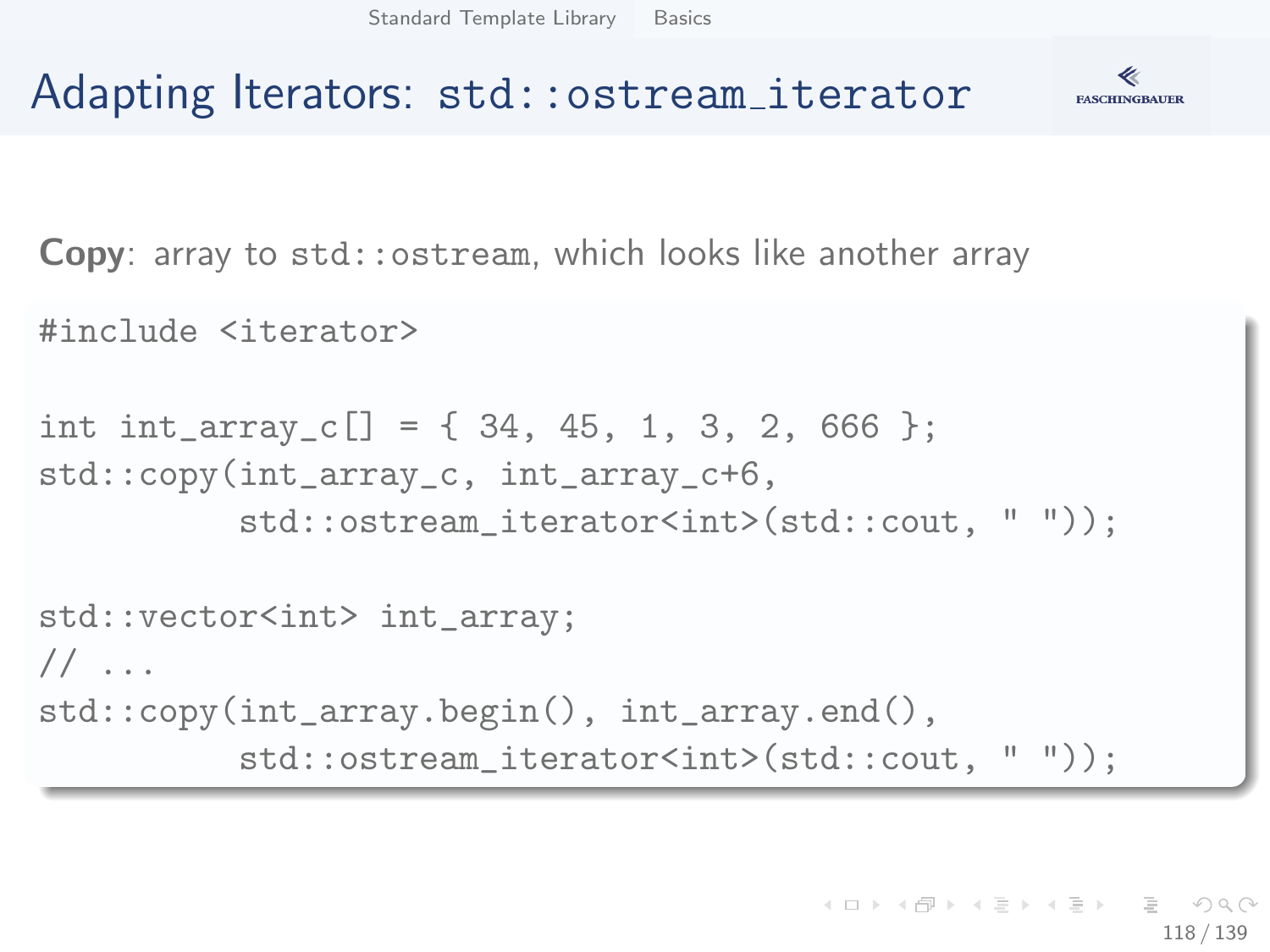# Adapting Iterators: std::back\_insert\_iteratol MAGANUMER

### Problem

- $\bullet$  std::copy() requires existing/allocated memory  $\rightarrow$  performance!
- $\bullet \rightarrow$  copying onto empty std::vector impossible

### Segmentation Fault

```
int int_array_c[] = \{34, 45, 1, 3, 2, 666 \};
std::vector<int> int_array; // empty!
```
std::copy(int\_array\_c, int\_array\_c+6, int\_array.begin());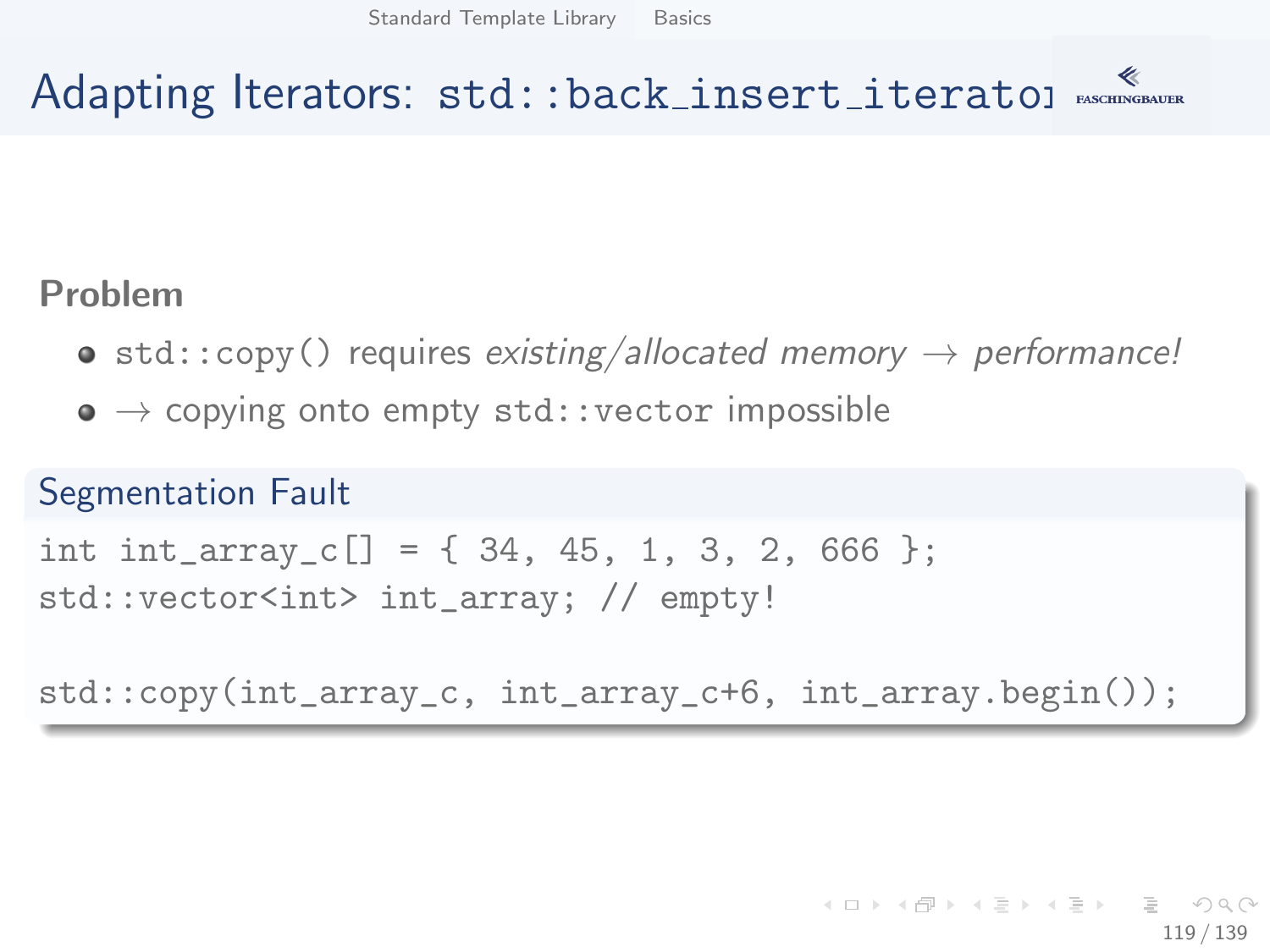Adapting Iterators: std::back\_insert\_iteratol MAGANUMER

Solution: std::back insert iterator

```
int int_array_c[] = \{34, 45, 1, 3, 2, 666 \};std::vector<int> int_array;
```

```
std::copy(
    int_array_c, int_array_c+6,
    std::back_insert_iterator<std::vector<int> >(int_array));
```
イロト イ押 トイヨト イヨト 一重 120 / 139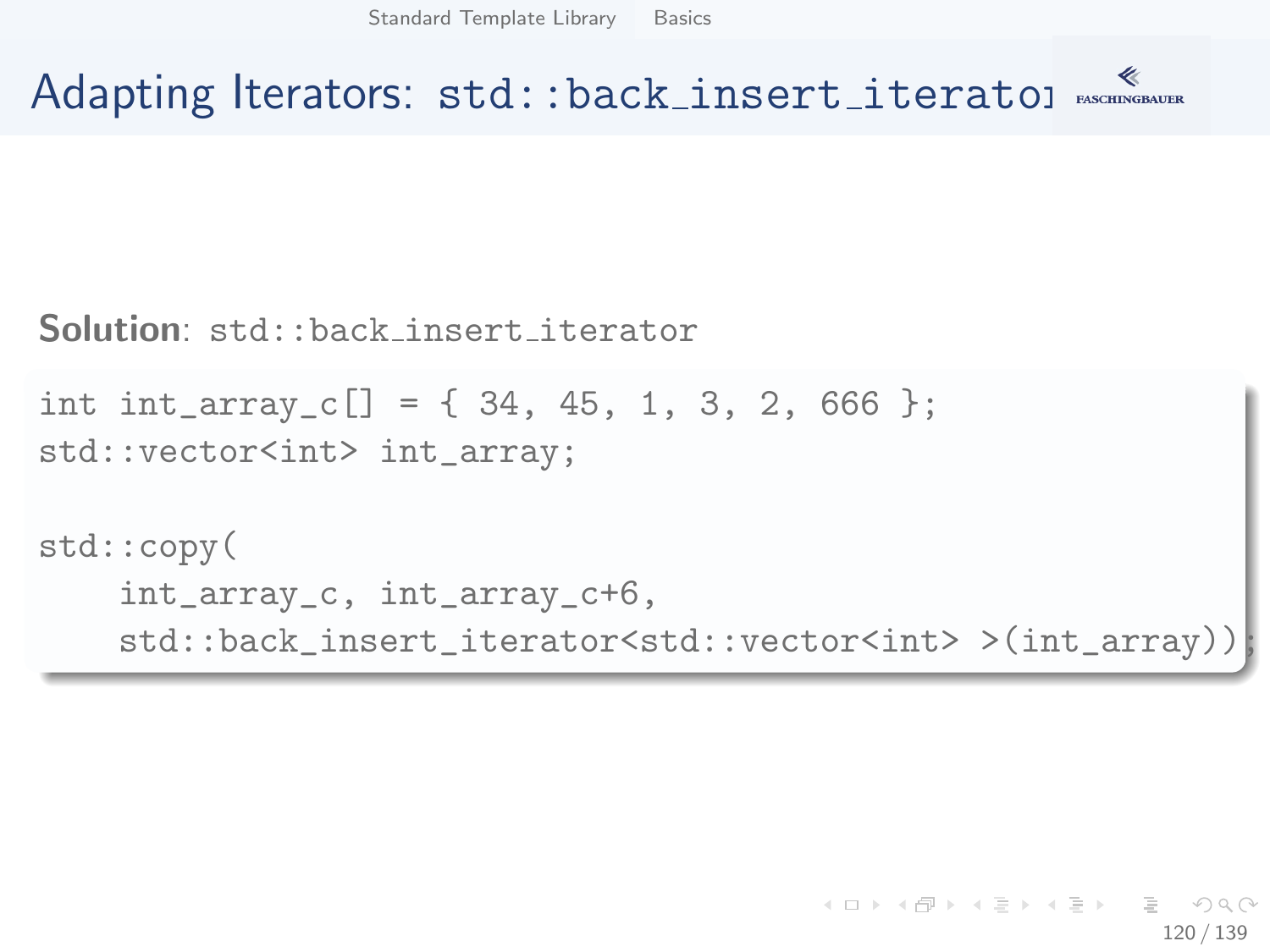## <span id="page-120-0"></span>**O[ve](#page-2-0)[rview](#page-3-0)**



- **a** Int[roduction](#page-8-0)
- <sup>2</sup> Data [Encapsulation](#page-19-0)
	- **Classes and Objects**
	- [Constructors and](#page-19-0)
	- Ob[ject Copy](#page-33-0)
- <sup>3</sup> [Fun](#page-7-0)ctions and Methods
	- **Overloading**
	- **•** Methods
	- const this
	- **•** References
	- static
	- Operatoren

4 [Except](#page-54-0)ions

- **a** [B](#page-58-0)asics
- $\bullet$  try  $-$  catch
- **6** [Templates](#page-61-0)
	- **Function Templates**
	- [Class T](#page-65-0)emplates
- <sup>6</sup> [Standard Temp](#page-68-0)late Library
	- **a** Basics

### **·** Sorting

- **•** Searching
- Sequential C[ontainers](#page-92-0)
- **Associative C[ontainers](#page-96-0)**
- **7** Dynamic M[emory](#page-101-0)
- 8 Inheritance
- **9 Object Oriente[d Design](#page-102-0)**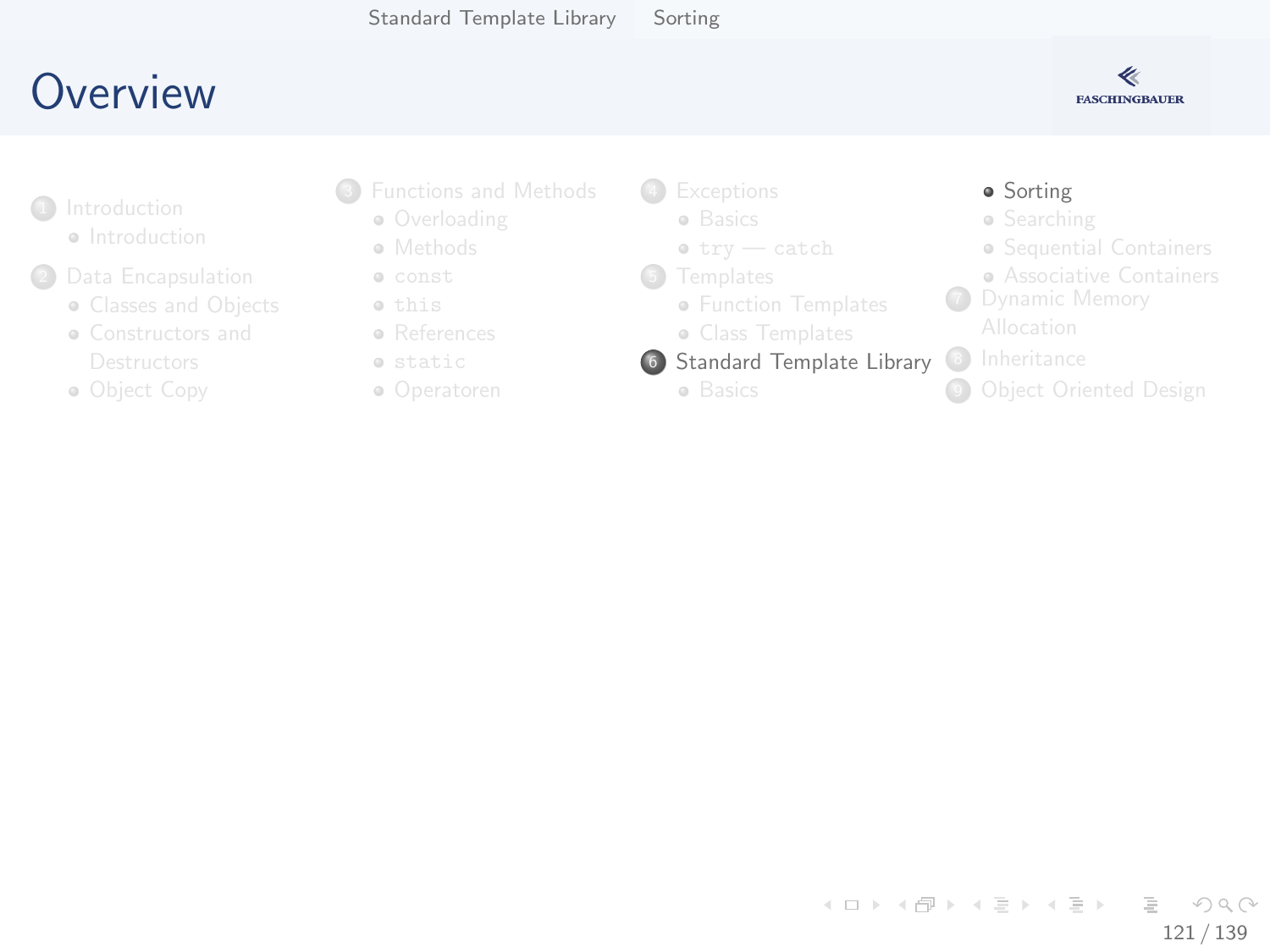# Algorithms: std::sort



Now for something simple ...

### $\Gamma$

int int\_array[] =  $\{34, 45, 1, 3, 2, 666 \};$ std::sort(int\_array, int\_array + 6);

### $C++$

```
std::vector<int> int_array;
int_array.push_back(42);
int_array.push_back(7);
int_array.push_back(666);
```
std::sort(int\_array.begin(), int\_array.end());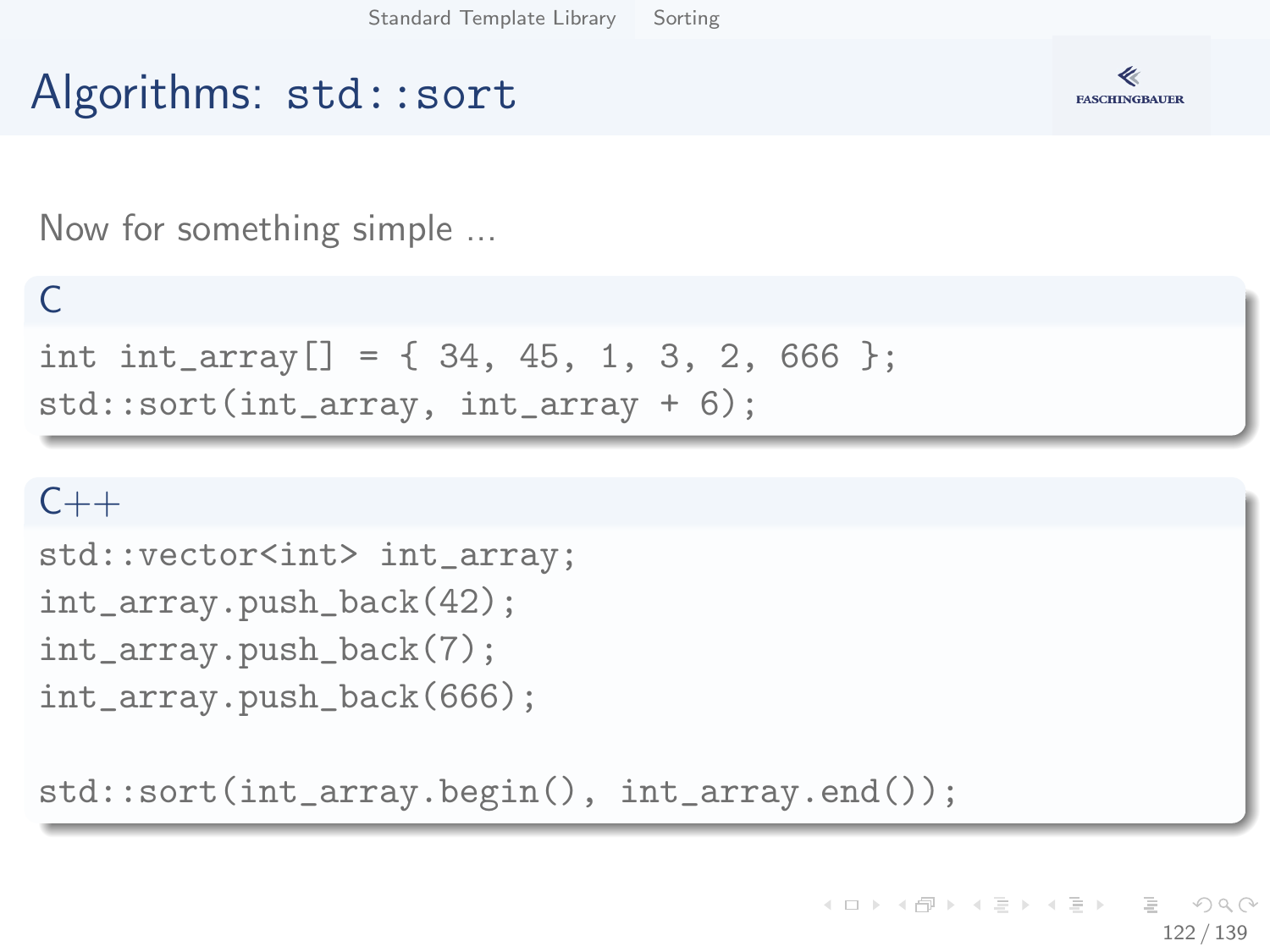[Standard Template Library](#page-101-0) [Sorting](#page-120-0)

```
Algorithms: std::sort, custom comparison
```


```
bool less_reverse(int l, int r)
{
    return 1 > r:
}
int int_array[] = \{ 34, 45, 1, 3, 2, 666 \};std::sort(int_array, int_array + 6, less_reverse);
```
K ロ ) - K (ラ ) - K (ミ ) - K (ミ ) - ( ) () 123 / 139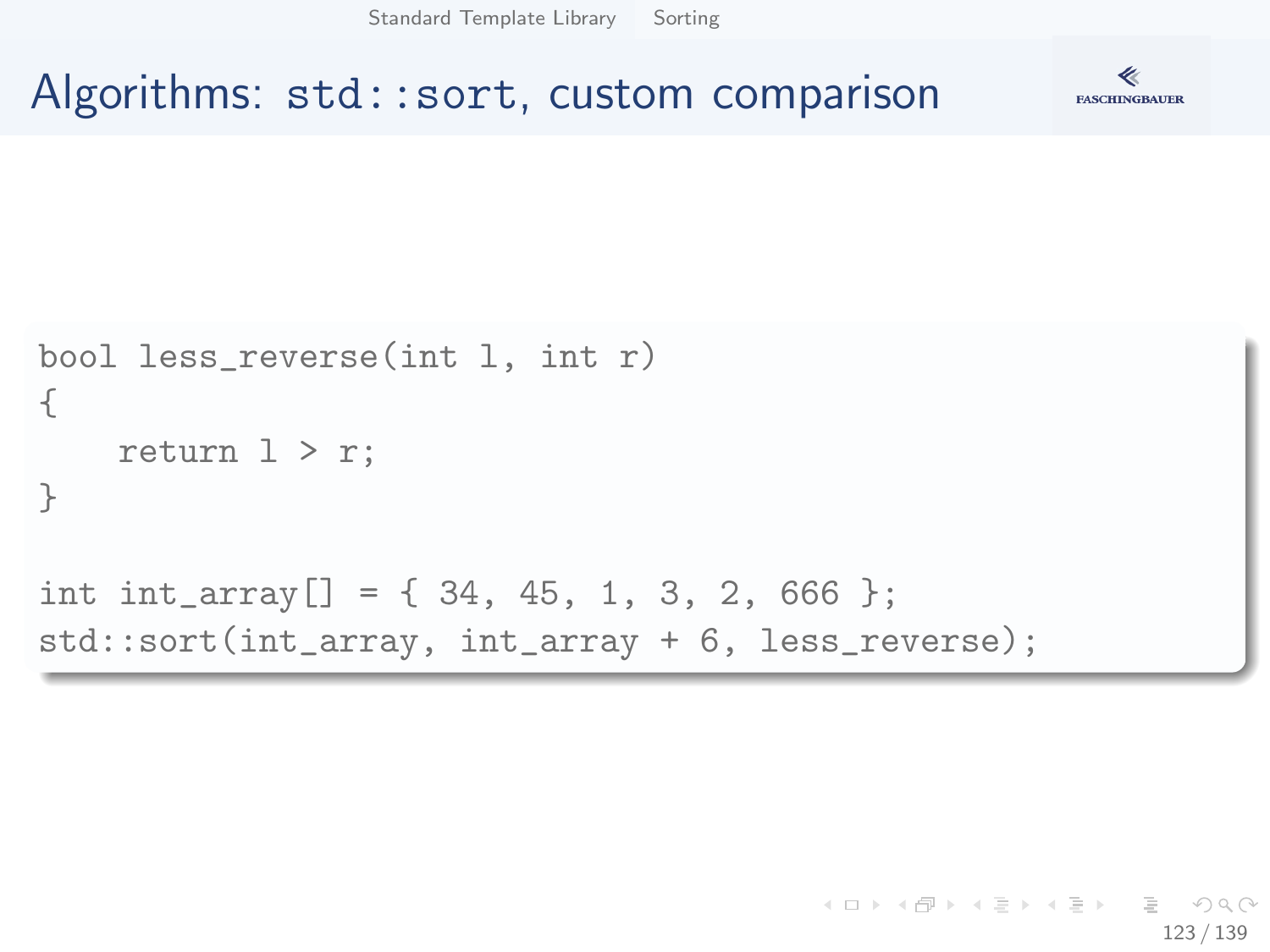## <span id="page-123-0"></span>**O[ve](#page-2-0)[rview](#page-3-0)**



- **a** Int[roduction](#page-8-0)
- - **Classes and Objects**
	- [Constructors and](#page-19-0)
	- Ob[ject Copy](#page-33-0)
- <sup>3</sup> [Fun](#page-7-0)ctions and Methods
	- **Overloading**
	- **•** Methods
	- const this
	- **•** References
	- static
	- Operatoren

4 [Except](#page-54-0)ions

- **a** [B](#page-58-0)asics
- $\bullet$  try  $-$  catch
- **6** [Templates](#page-61-0)
	- **Function Templates**
	- [Class T](#page-65-0)emplates
- <sup>6</sup> [Standard Temp](#page-68-0)late Library
	- **a** Basics

### Sorting

### **•** Searching

- Sequential C[ontainers](#page-92-0)
- **Associative C[ontainers](#page-96-0)**
- **7** Dynamic M[emory](#page-101-0)
- 8 Inheritance
- **9 Object Oriente[d Design](#page-102-0)**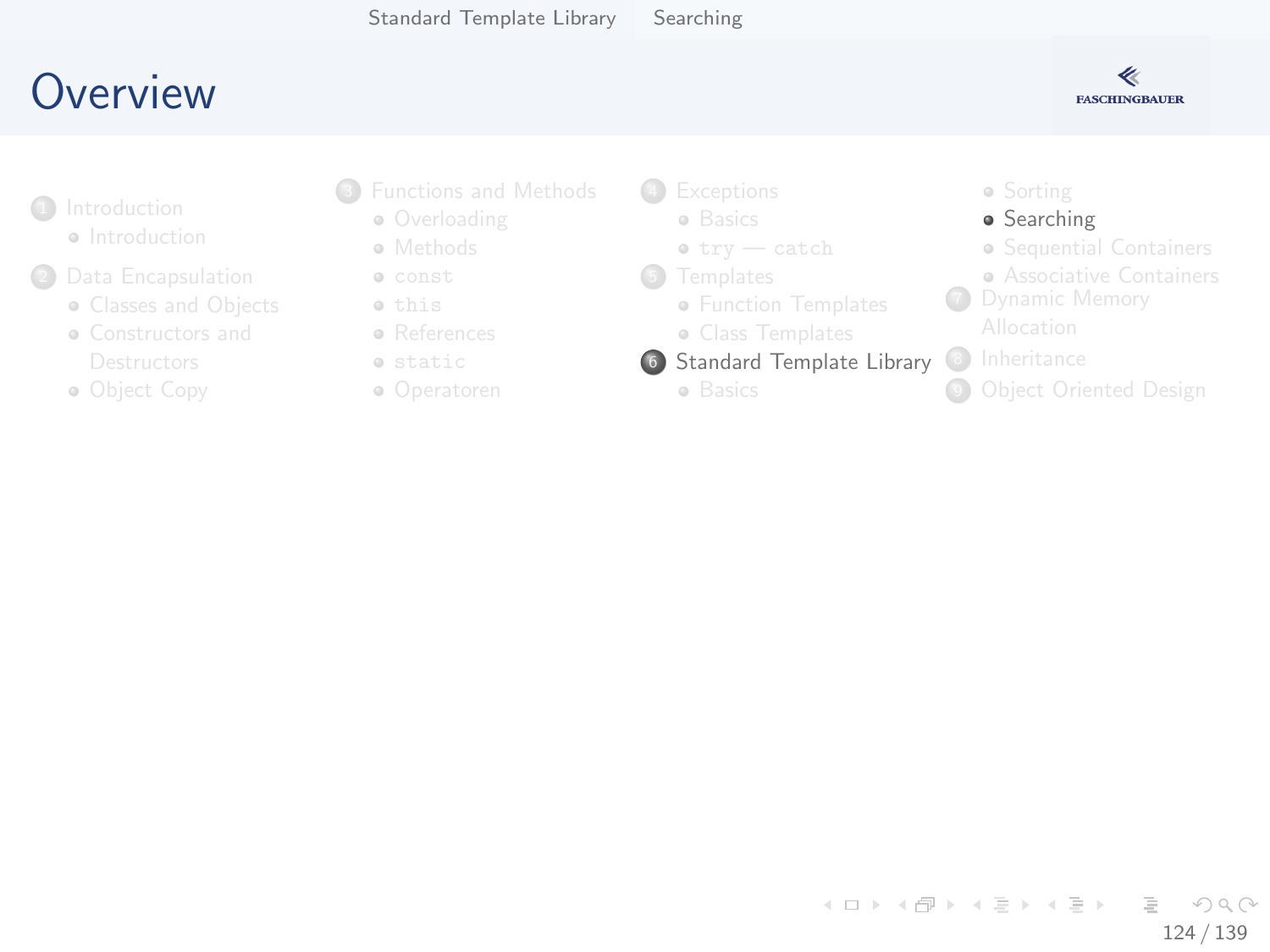### Algorithms: std::find



**Search** at its simplest: linearly for equality

int int\_array\_c[] =  $\{34, 45, 1, 3, 2, 666 \};$ 

const int  $*found = std::find(int_array_c, int_array_c+6, 3);$ if  $(found == int_array_c+6)$ std::cout << "not found" << std::endl; else std::cout << \*found << std::endl;

Attention: "not found"  $\iff$  pointer one past the last element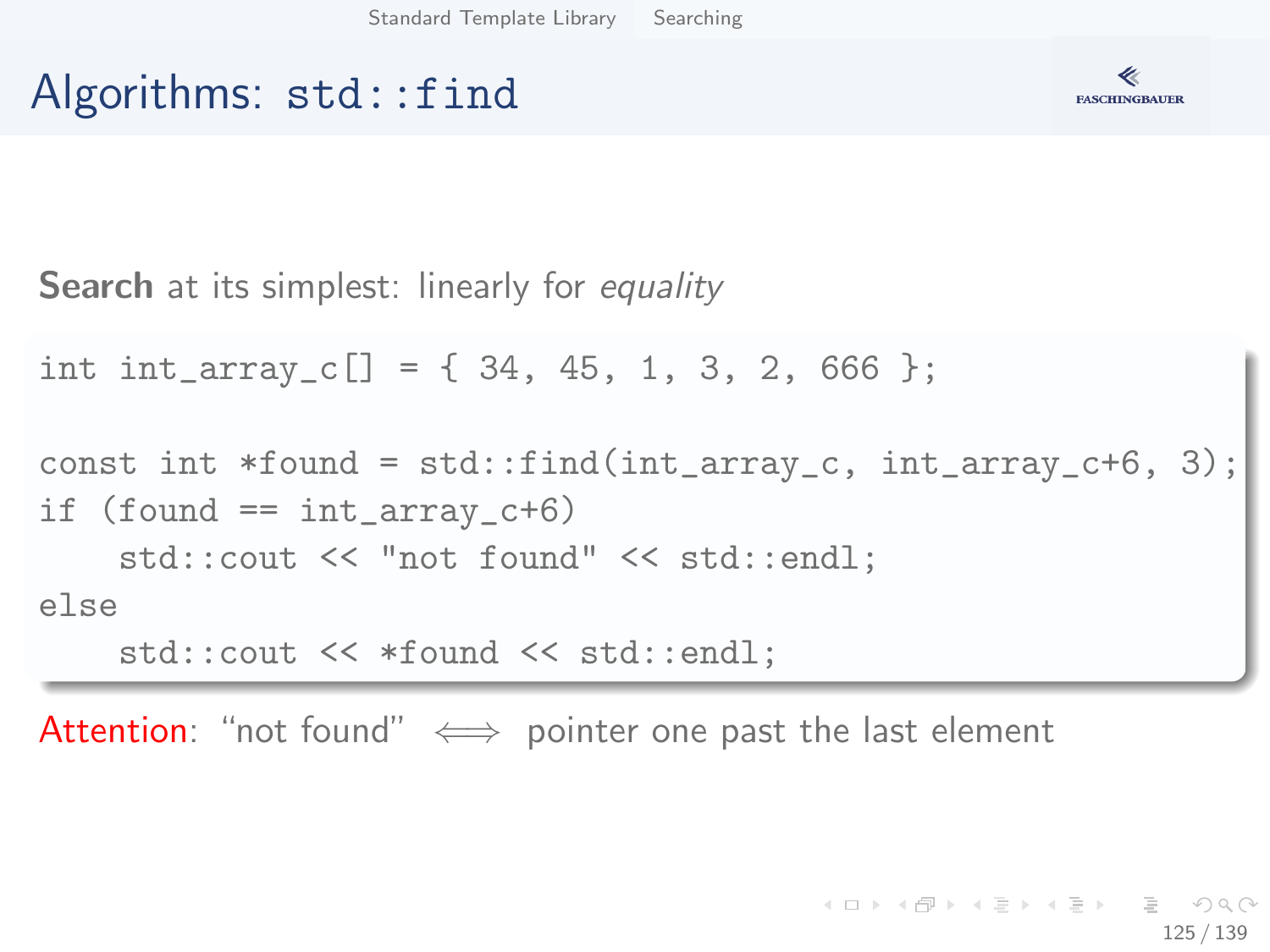### Algorithms:  $std::find$  — end()



```
Important concept: "not found" \iff pointer past the last element
std::vector<int> int_array;
1/ ...
std::vector<int>::const_iterator found =
    std::find(int_array.begin(), int_array.end(), 7);
if (found == int_{array.end})
    std::cout << "not found" << std::endl;
else
    std::cout << *found << std::endl;
```
KED KAP KED KED E YA GA 126 / 139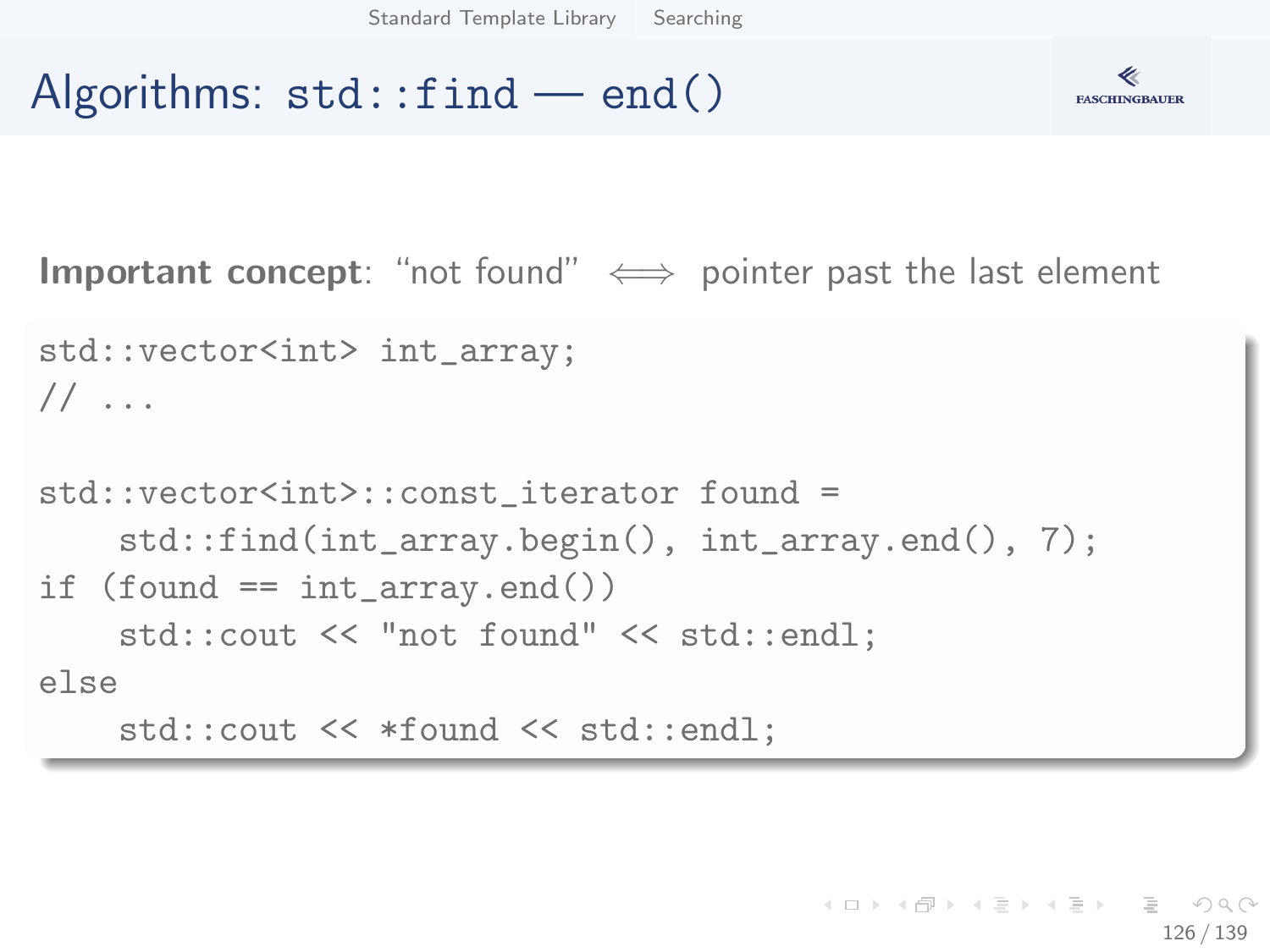[Standard Template Library](#page-101-0) [Searching](#page-123-0)



### More Intelligent Search: std::binary\_search

**Sorted** std::vector  $\rightarrow$  more efficient search  $\rightarrow$  binary search

### std::binary\_search

```
int int_array[] = { 34, 45, 1, 3, 2, 666 };
```
std::sort(int\_array, int\_array+6);

bool found = std::binary\_search(int\_array, int\_array+6, 3);

### Problem

- One can only decide whether the element is contained
- Searching for data?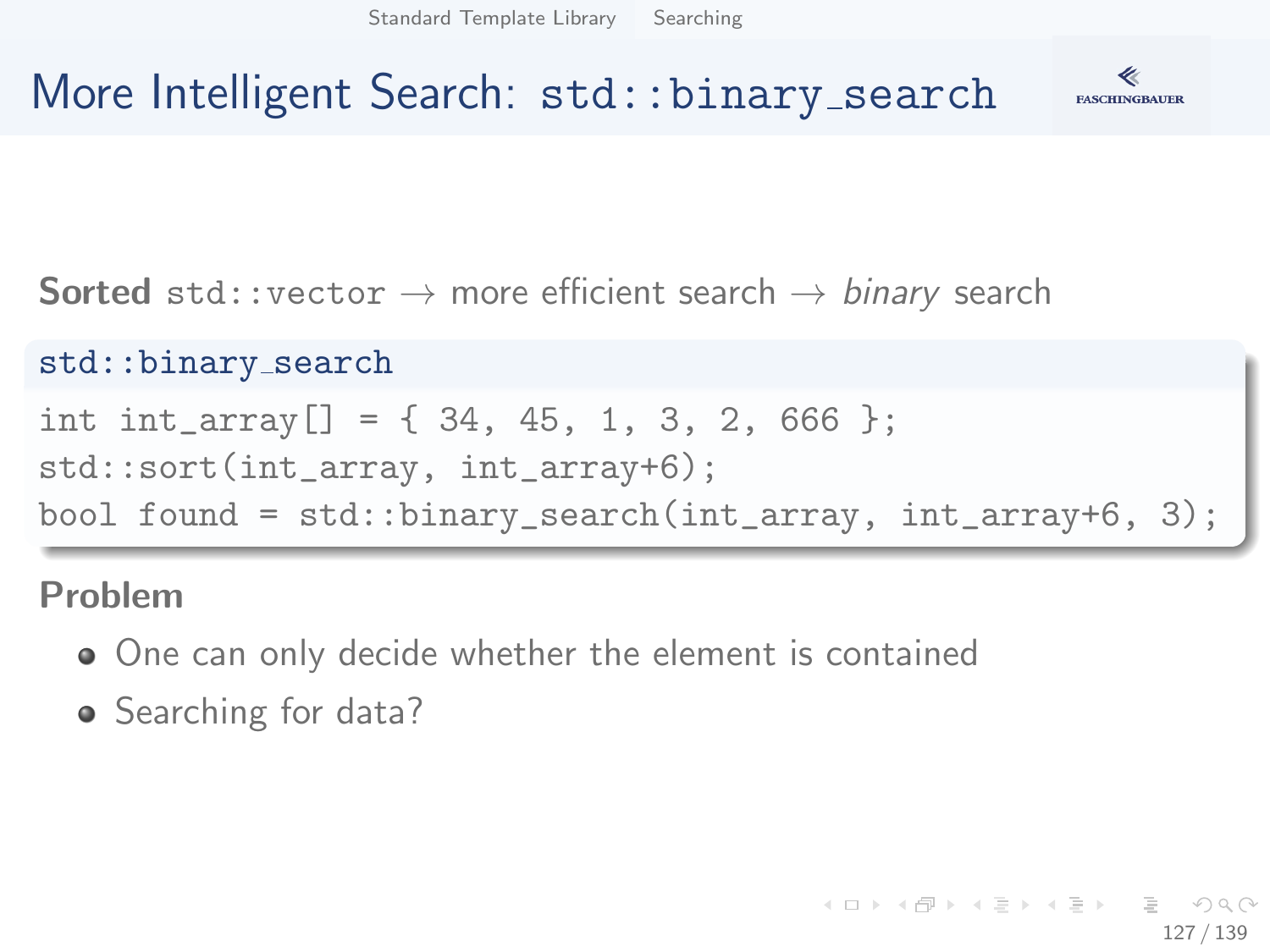[Standard Template Library](#page-101-0) [Searching](#page-123-0)



### More Intelligent Search: std:: lower\_bound

**Result:** Pointer/iterator to element found or past  $\rightarrow$  very flexible

```
std::vector<int> int_array;
int_array.push_back(7);
int_array.push_back(42);
int_array.push_back(42);
int_array.push_back(666);
std::vector<int>::const_iterator_lower =
    std::lower_bound(int_array.begin(), int_array.end(), 42);
while (lower != int_array.end() \& *lower == 42) {
    std::cout << *lower << std::endl;
    ++lower;
}
```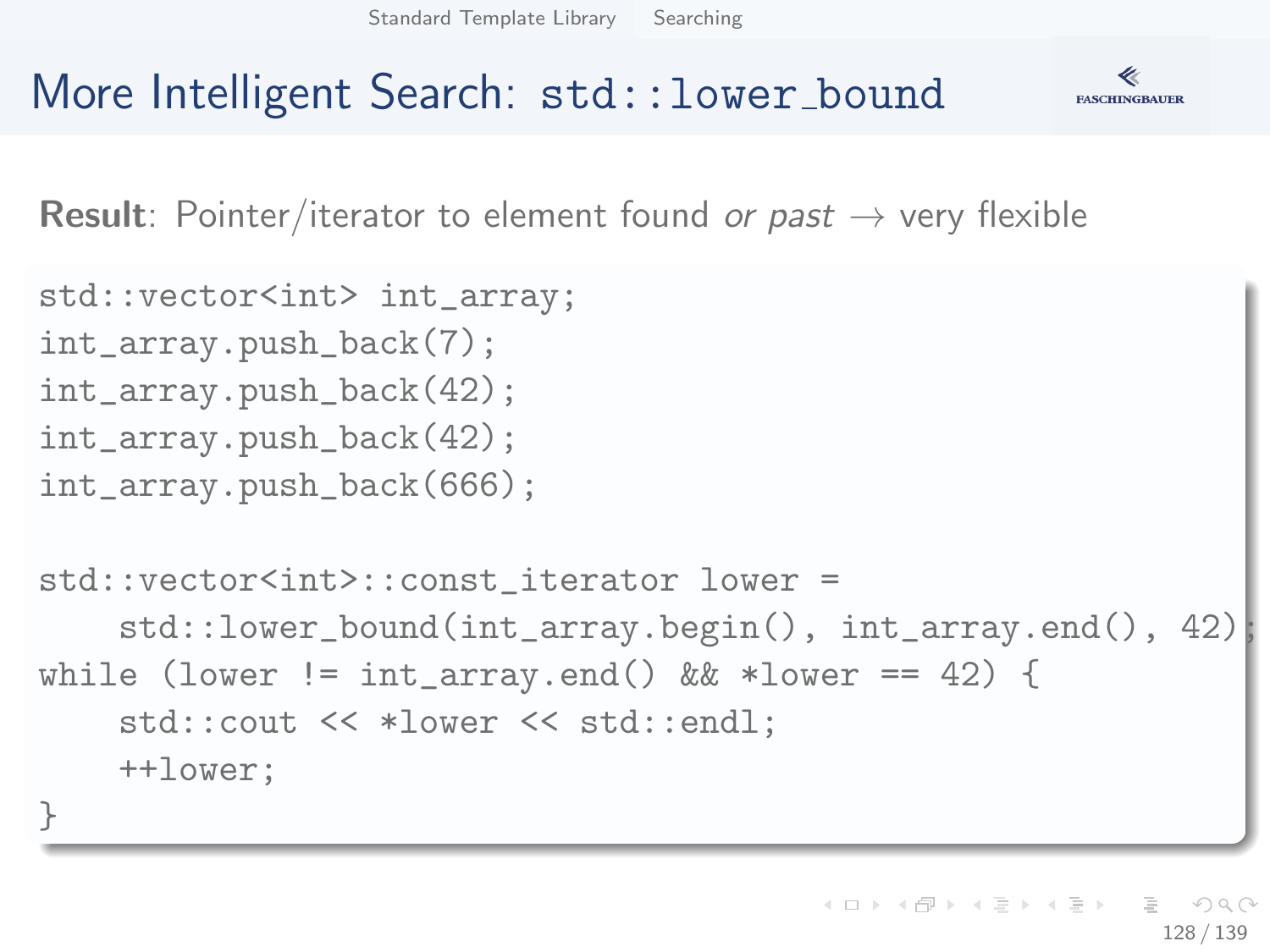### <span id="page-128-0"></span>**O[ve](#page-2-0)[rview](#page-3-0)**



- **a** Int[roduction](#page-8-0)
- - **Classes and Objects**
	- [Constructors and](#page-19-0)
	- Ob[ject Copy](#page-33-0)
- <sup>3</sup> [Fun](#page-7-0)ctions and Methods
	- **Overloading**
	- **•** Methods
	- const this
	- **•** References
	- static
	- Operatoren

4 [Except](#page-54-0)ions

- **a** [B](#page-58-0)asics
- $\bullet$  try  $-$  catch
- **6** [Templates](#page-61-0)
	- **Function Templates**
	- [Class T](#page-65-0)emplates
- <sup>6</sup> [Standard Temp](#page-68-0)late Library
	- **a** Basics
- Sorting
- **•** Searching
- **•** Sequential C[ontainers](#page-92-0)
- **Associative C[ontainers](#page-96-0) 7** Dynamic M[emory](#page-101-0)
- 8 Inheritance
- **9 Object Oriente[d Design](#page-102-0)**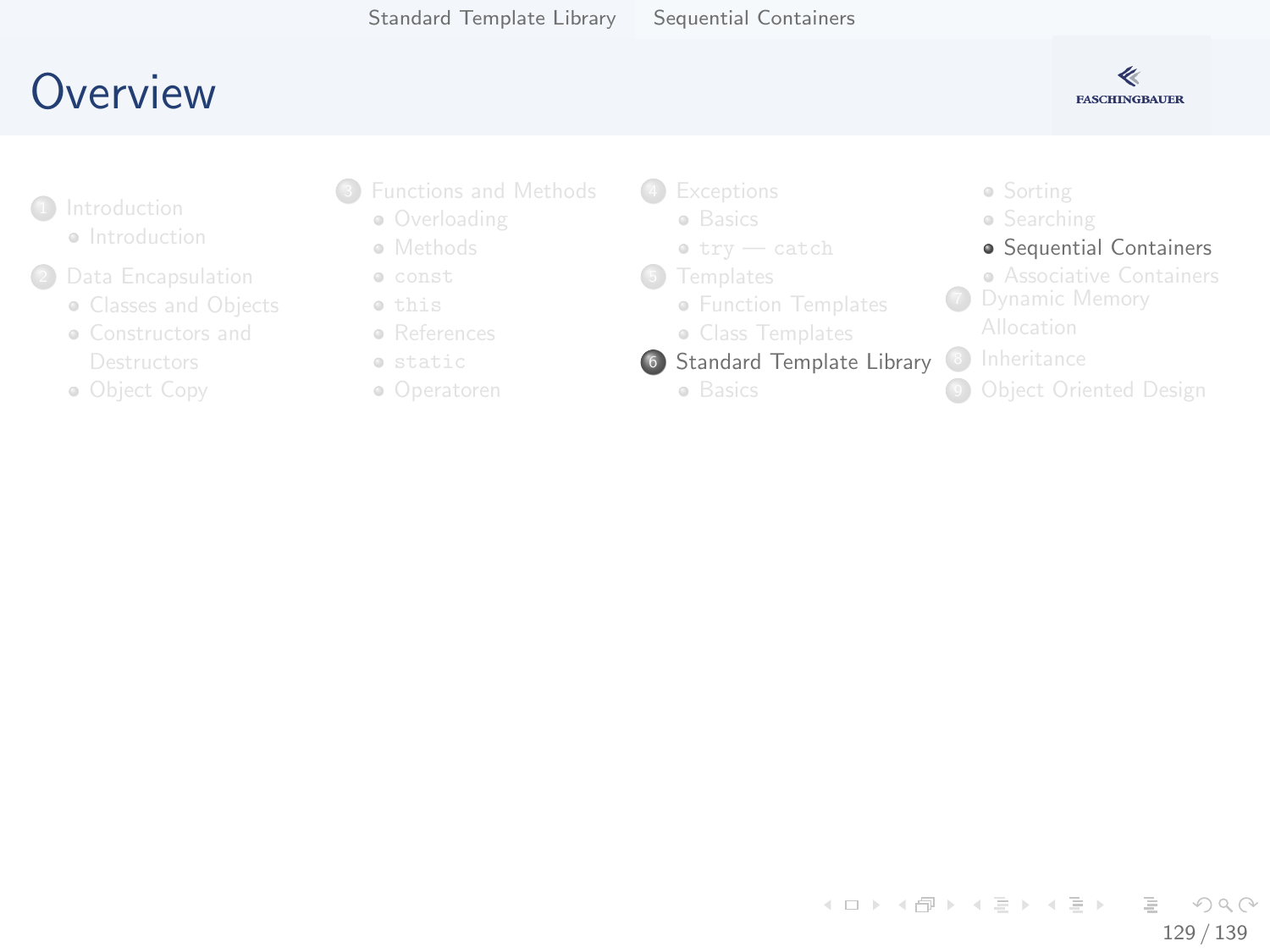### Characteristics of std::vector<>



std::vector<> is an efficient sequential container because ...

- $\bullet$  Organization: contiguous memory  $\rightarrow$  perfect utilization of processor caches
- Appending is performs liek with strings (logarithmic time)

But ...

- Removal at arbitrary position is slow
- Insertion at arbitrary position is slow
- $\bullet \to$  Unwanted copies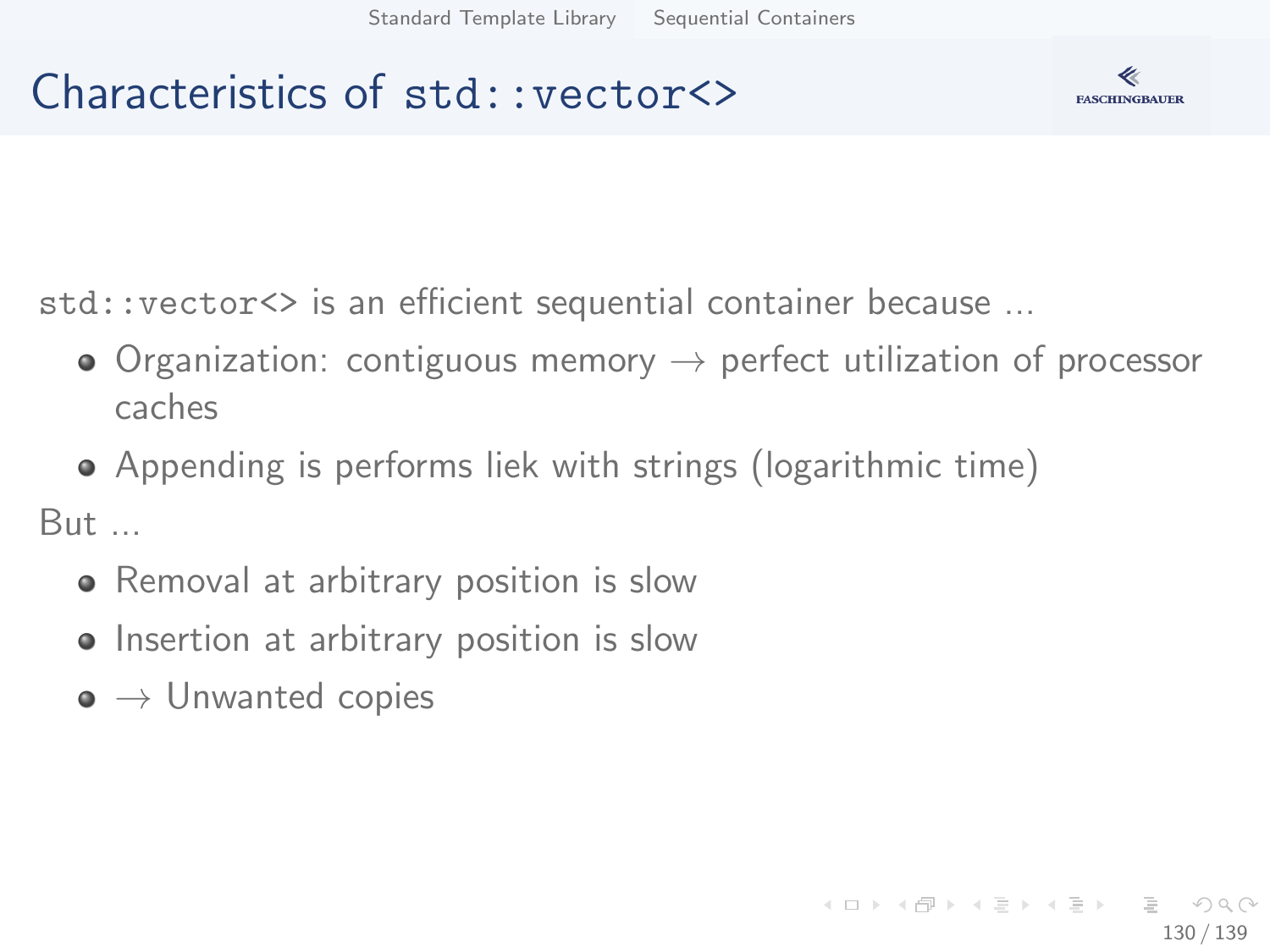[Standard Template Library](#page-101-0) [Sequential Containers](#page-128-0)





### std::vector<>: Modification at the Back

- Appending at the back
	- $\bullet$  There is room  $\rightarrow$  immediate
	- No room  $\rightarrow$  allocate (double the space), copy over, and append
- Removing from the back
	- Immediate
	- capacity () remains same
	- size() decremented by one

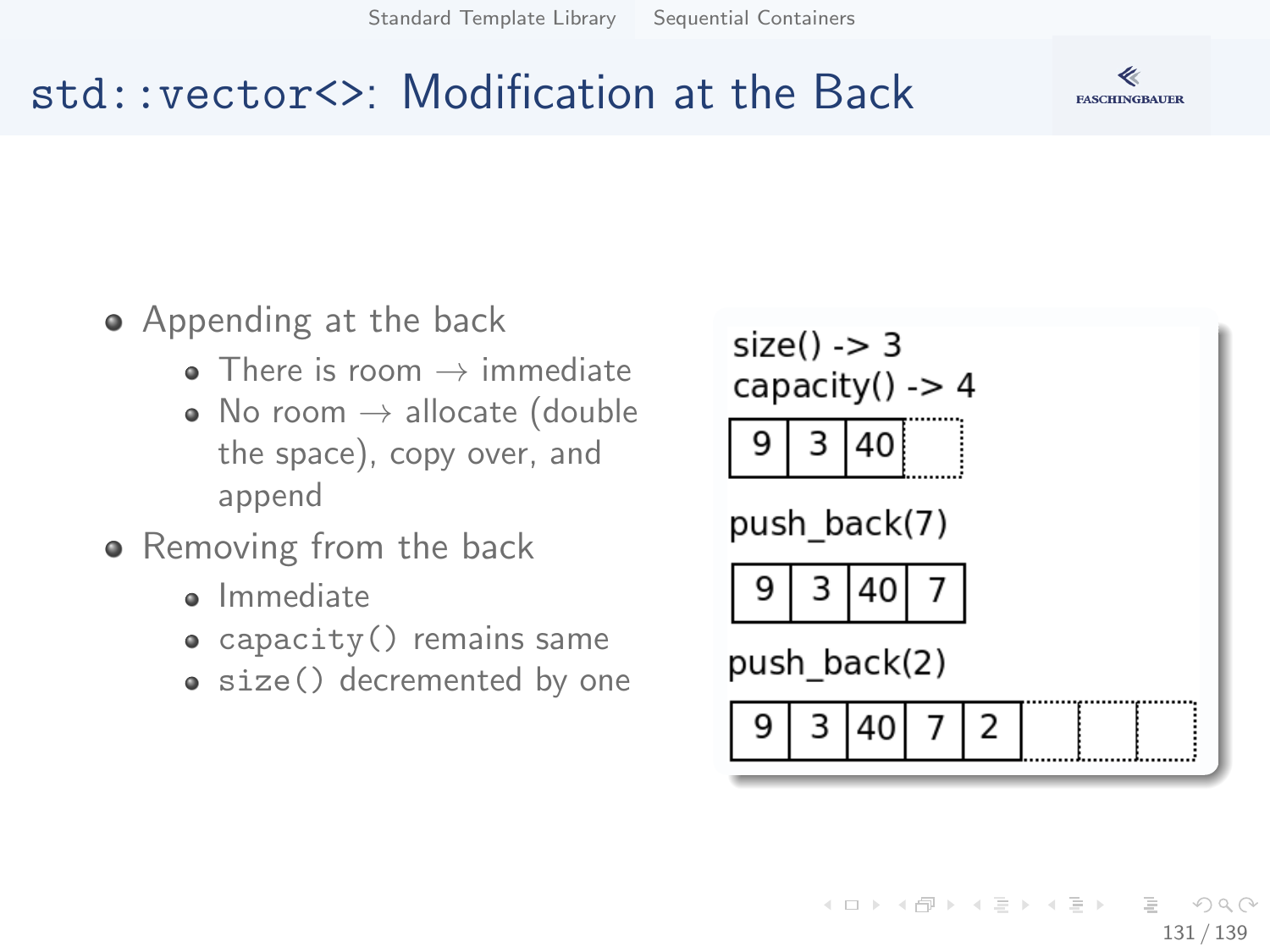### std::vector<>: Insertion



- Insert at arbitrary position
	- **All elements from there on** have to be copied toward the end by one position
	- Reallocation is also possible
- Removal at arbitrary position
	- All elements from there have to be copied one down



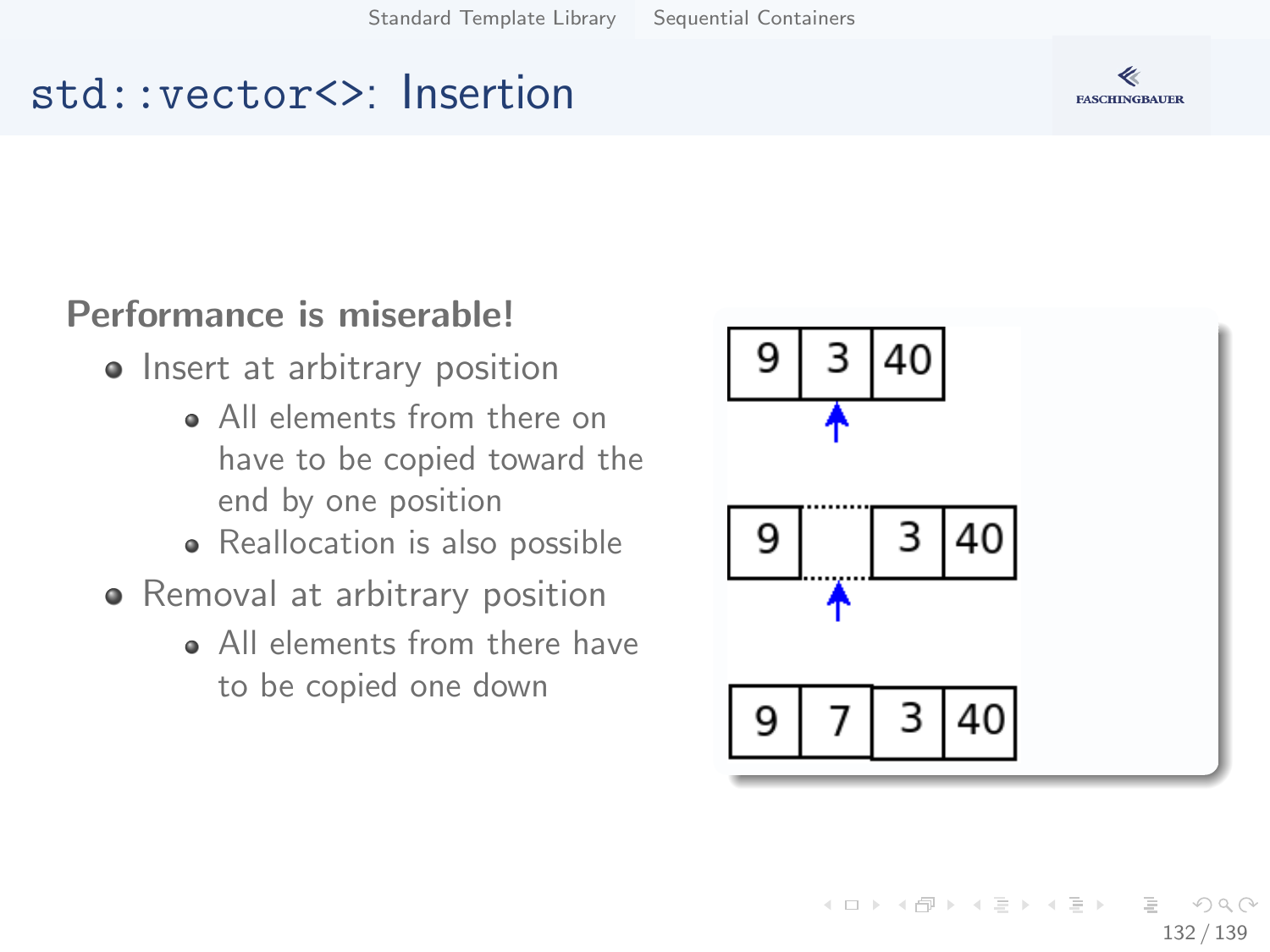[Standard Template Library](#page-101-0) [Sequential Containers](#page-128-0)

### std::list<>: Insertion and Deletion



133 / 139

 $OQ$ 

- Insertion at arbitrary position
	- Pointer rearrangement  $\rightarrow$ constant time
- Deletion at arbitrary position
	- Pointer rearrangement  $\rightarrow$ constant time



イロト イ部 トイモト イモト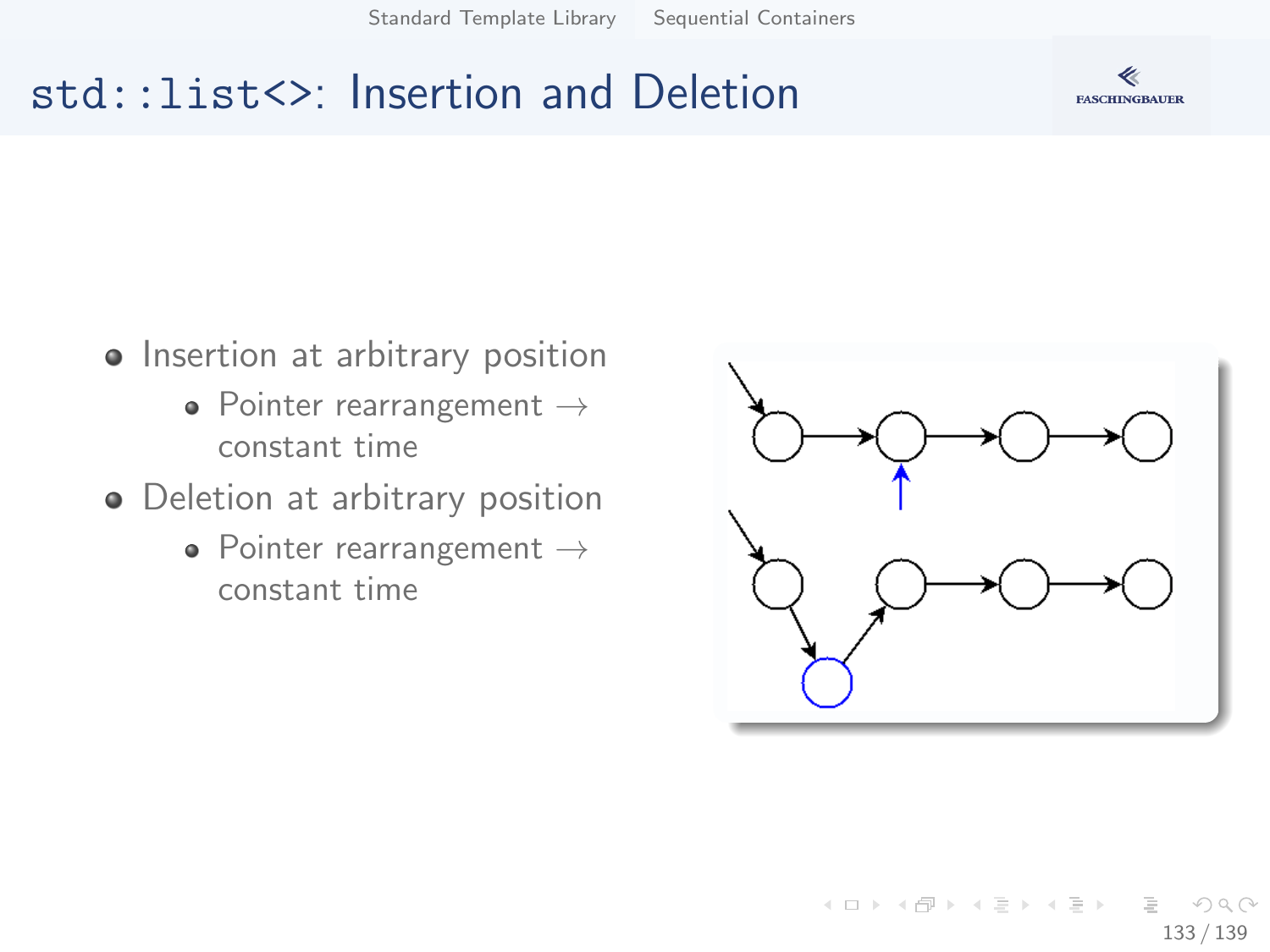# <span id="page-133-0"></span>**O[ve](#page-2-0)[rview](#page-3-0)**



- **a** Int[roduction](#page-8-0)
- - **Classes and Objects**
	- [Constructors and](#page-19-0)
	- Ob[ject Copy](#page-33-0)
- <sup>3</sup> [Fun](#page-7-0)ctions and Methods
	- **Overloading**
	- **•** Methods
	- const this
	- References
	- static
	- Operatoren

4 [Except](#page-54-0)ions

- **a** [B](#page-58-0)asics
- $\bullet$  try  $-$  catch
- **6** [Templates](#page-61-0)
	- **Function Templates**
	- [Class T](#page-65-0)emplates
- <sup>6</sup> [Standard Temp](#page-68-0)late Library
	- **a** Basics

Sorting **•** Searching Sequential C[ontainers](#page-92-0) **Associative C[ontainers](#page-96-0) 7** Dynamic M[emory](#page-101-0) 8 Inheritance **9 Object Oriente[d Design](#page-102-0)** 

イロト イ部 トイモト イモト Ξ  $OQ$ 134 / 139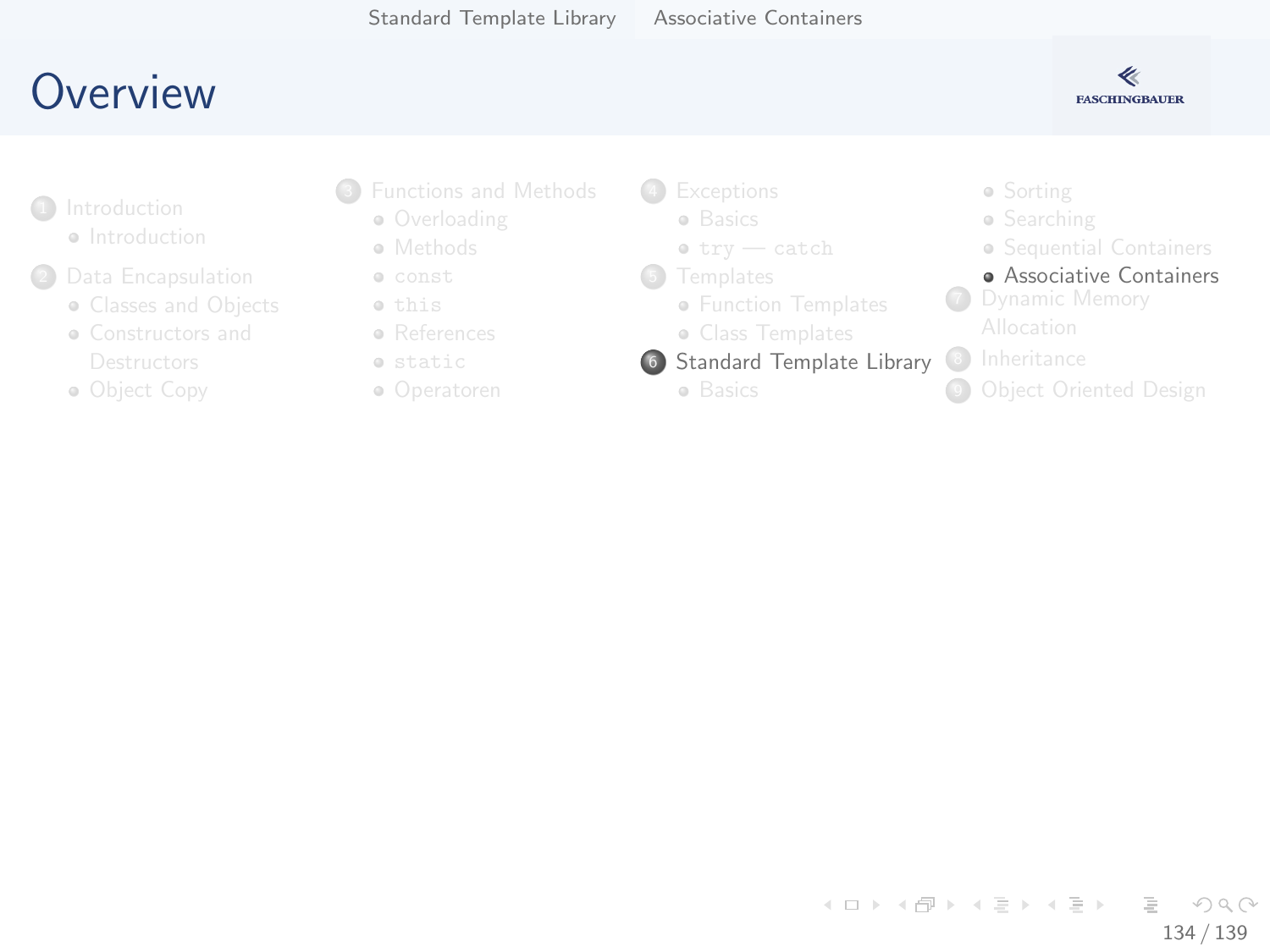### Associative Containers



- **•** Sorted by nature
- $\bullet$  Many kinds of associative containers  $\rightarrow$  degree in Computer Science

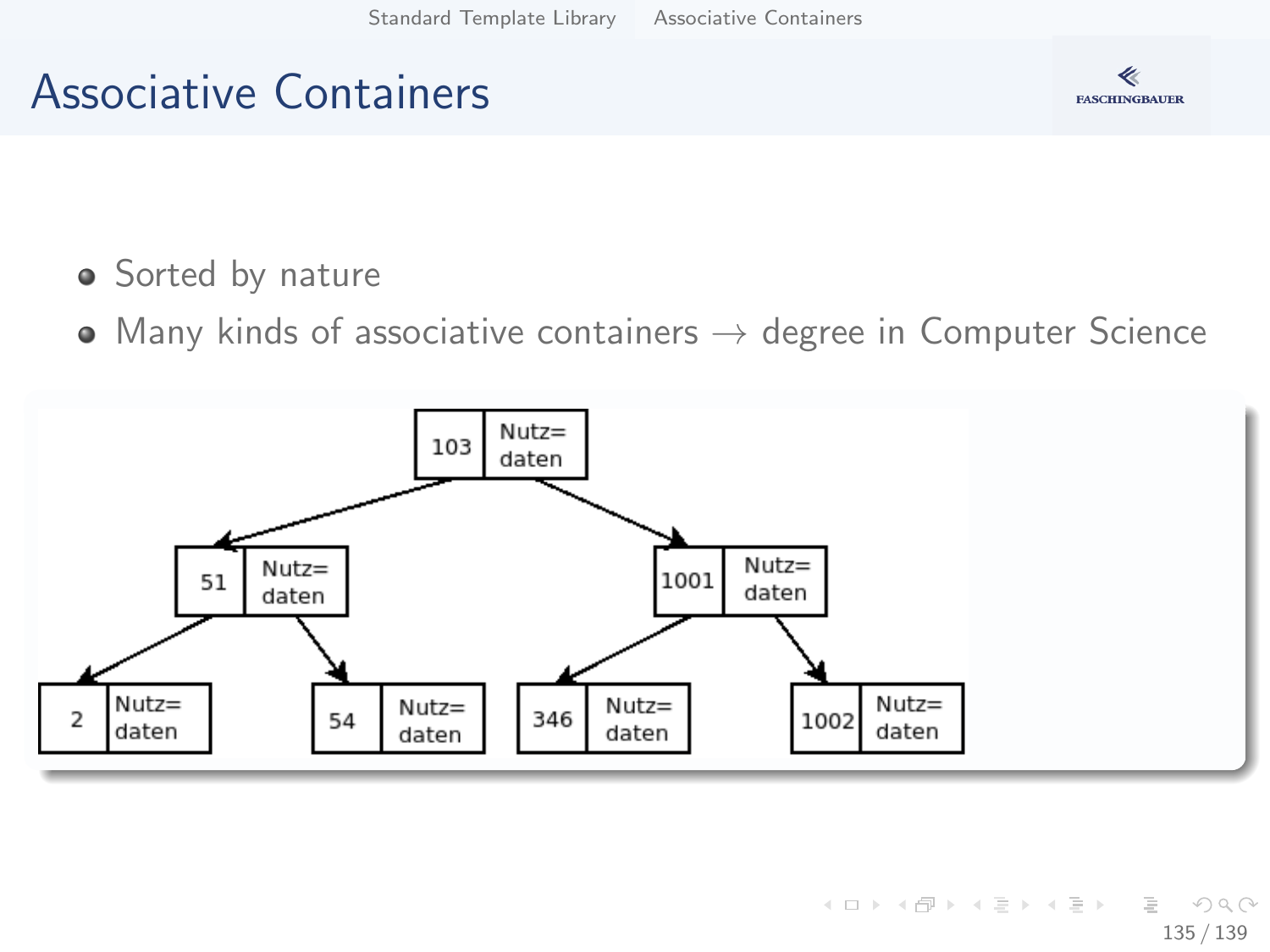### <span id="page-135-0"></span>**O[ve](#page-2-0)[rview](#page-3-0)**



- **a** Int[roduction](#page-8-0)
- <sup>2</sup> Data [Encapsulation](#page-19-0)
	- **Classes and Objects**
	- [Constructors and](#page-19-0)
	- Ob[ject Copy](#page-33-0)
- <sup>3</sup> [Fun](#page-7-0)ctions and Methods
	- **Overloading**
	- **•** Methods
	- const this
	- References
	- static
	- Operatoren
- 4 [Except](#page-54-0)ions
	- **a** [B](#page-58-0)asics
	- $\bullet$  try  $-$  catch
- **6** [Templates](#page-61-0)
	- **Function Templates**
	- [Class T](#page-65-0)emplates
- <sup>6</sup> [Standard Temp](#page-68-0)late Library
	- **a** Basics
- Sorting **•** Searching Sequential C[ontainers](#page-92-0) **Associative C[ontainers](#page-96-0)** <sup>7</sup> Dynamic M[emory](#page-101-0) Allocation 8 Inheritance
- **9 Object Oriente[d Design](#page-102-0)**

イロト イ部 トイモト イモト Ξ  $OQ$ 136 / 139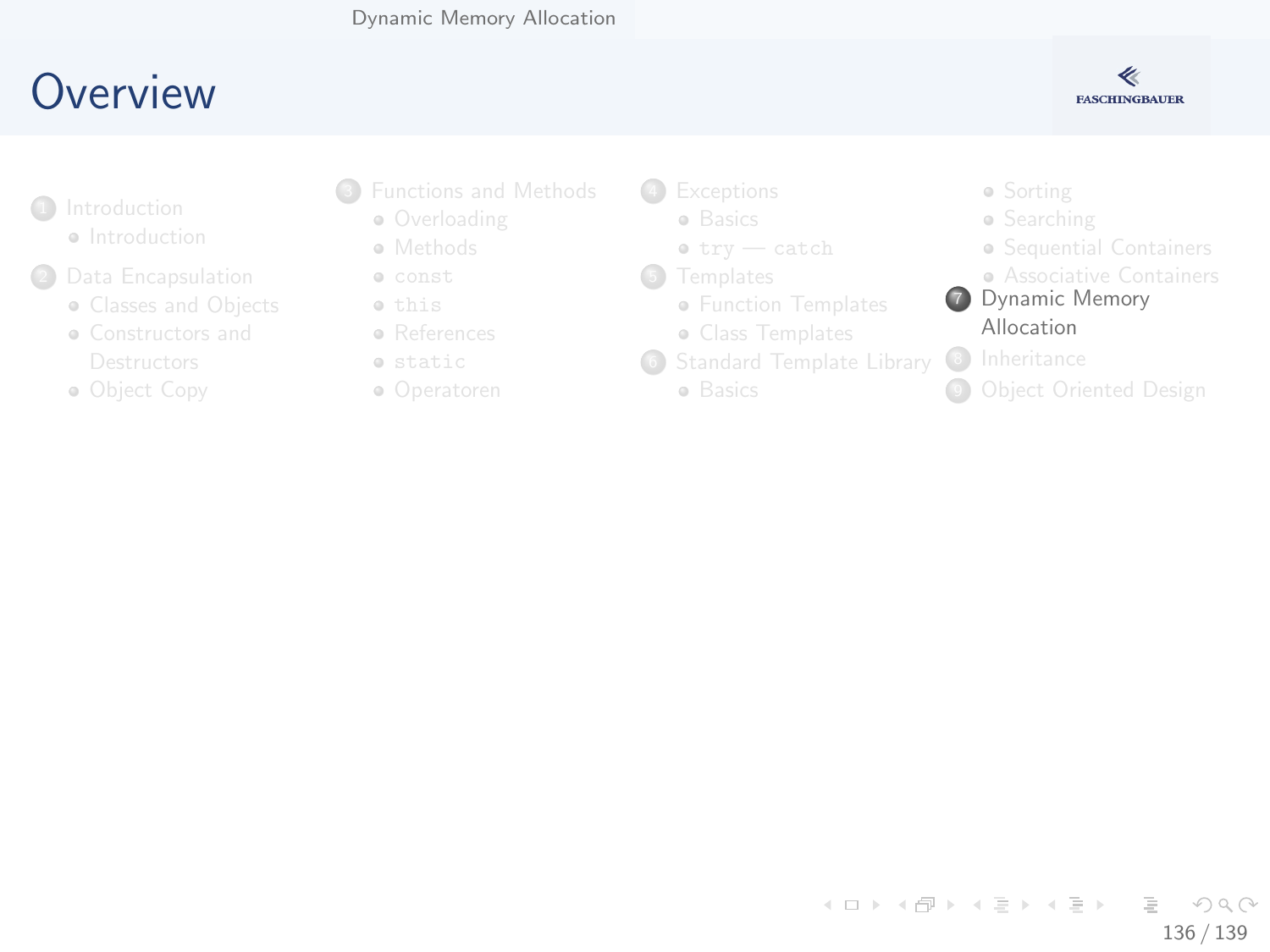### [Inheritance](#page-136-0)

## <span id="page-136-0"></span>**O[ve](#page-2-0)[rview](#page-3-0)**



- **a** Int[roduction](#page-8-0)
- <sup>2</sup> Data [Encapsulation](#page-19-0)
	- **Classes and Objects**
	- [Constructors and](#page-19-0)
	- Ob[ject Copy](#page-33-0)
- <sup>3</sup> [Fun](#page-7-0)ctions and Methods
	- **Overloading**
	- **•** Methods
	- const this
	- References
	- static
	- Operatoren
- 4 [Except](#page-54-0)ions
	- **a** [B](#page-58-0)asics
	- $\bullet$  try  $-$  catch
- **6** [Templates](#page-61-0)
	- **Function Templates**
	- [Class T](#page-65-0)emplates
- <sup>6</sup> [Standard Temp](#page-68-0)late Library
	- **a** Basics
- Sorting
- **•** Searching
- Sequential C[ontainers](#page-92-0)
- **Associative C[ontainers](#page-96-0)**
- **P** Dynamic M[emory](#page-101-0)

### 8 Inheritance

**<sup>4</sup>** Object Oriente[d Design](#page-102-0)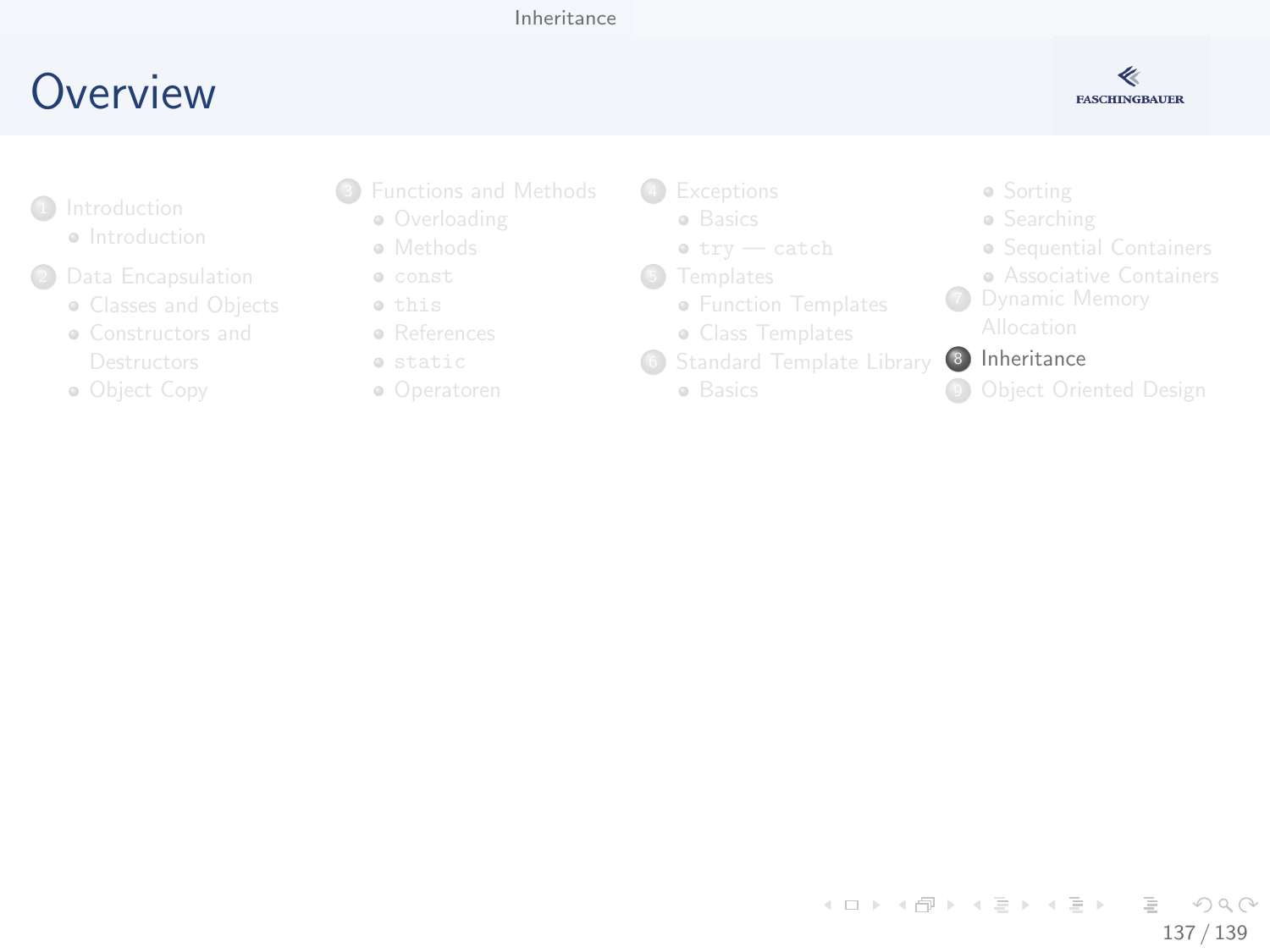### [Object Oriented Design](#page-137-0)

## <span id="page-137-0"></span>**O[ve](#page-2-0)[rview](#page-3-0)**



- **a** Int[roduction](#page-8-0)
- <sup>2</sup> Data [Encapsulation](#page-19-0)
	- **Classes and Objects**
	- [Constructors and](#page-19-0)
	- Ob[ject Copy](#page-33-0)
- <sup>3</sup> [Fun](#page-7-0)ctions and Methods
	- **Overloading**
	- **•** Methods
	- const this
	- **•** References
	- static
	- Operatoren
- 4 [Except](#page-54-0)ions
	- **a** [B](#page-58-0)asics
	- $\bullet$  try  $-$  catch
- **6** [Templates](#page-61-0)
	- **Function Templates**
	- [Class T](#page-65-0)emplates
- <sup>6</sup> [Standard Temp](#page-68-0)late Library
	- **a** Basics
- Sorting
- **•** Searching
- Sequential C[ontainers](#page-92-0)
- **Associative C[ontainers](#page-96-0)**
- **7** Dynamic M[emory](#page-101-0)
	-
- 8 Inheritance
- **9** Object Oriente[d Design](#page-102-0)